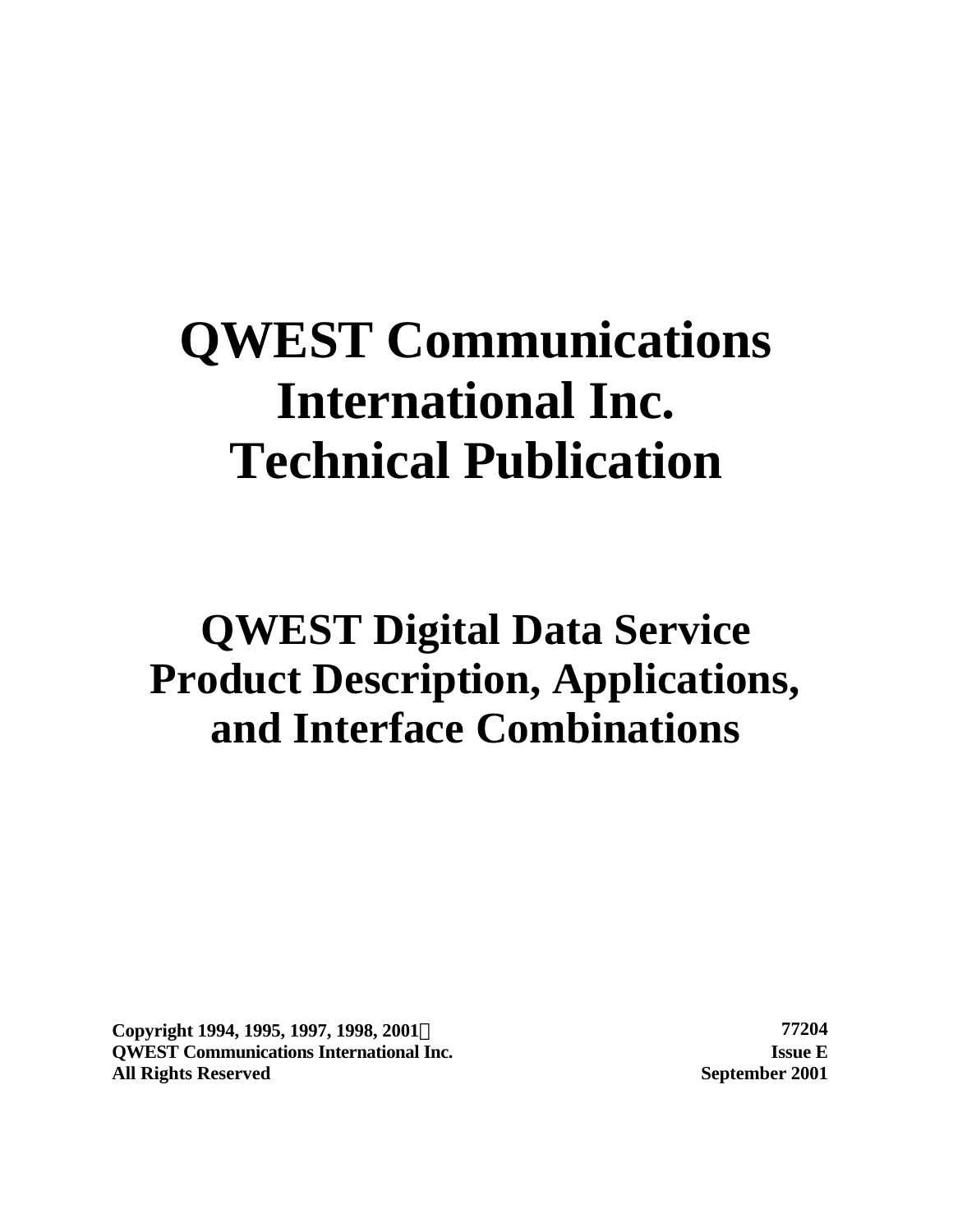#### **NOTICE**

This publication provides a brief product description, application information, and Network Channel/Network Channel Interface (NC/NCI) combinations for the QWEST Digital Data Service. The technical description of the service and the Network Interfaces may be found in Technical Publication 77312, *QWEST Digital Data Service, Technical Description,* Issue E or later.

QWEST reserves the right to revise this document for any reason, including but not limited to, conformity with standards promulgated by various governmental or regulatory agencies; utilization of advances in the state of the technical arts; or to reflect changes in the design of equipment, techniques, or procedures described or referred to herein.

Liability to anyone arising out of use or reliance upon any information set forth herein is expressly disclaimed, and no representation or warranties, expressed or implied, are made with respect to the accuracy or utility of any information set forth herein.

This document is not to be construed as a suggestion to any manufacturer to modify or change any of its products, nor does this publication represent any commitment by QWEST to purchase any specific products. Further, conformance to this publication does not constitute a guarantee of a given supplier's equipment and/or its associated documentation.

Future issues of Technical Publication 77204 will be announced to the industry at least 45 days prior to the issuance date. This notice, which will come through our standard customer notification channels, will allow the customer time to comment on the proposed revisions.

Ordering information for QWEST Publications can be obtained from the Reference Section of this document.

If further information is required, please contact:

QWEST Communications International Inc. Manager – New Services Planning 700 W. Mineral Ave. MN-F15.15 Littleton, CO 80120 (303) 707-7107 (303) 707-9497 Fax # E-mail: jhsmit2@qwest.com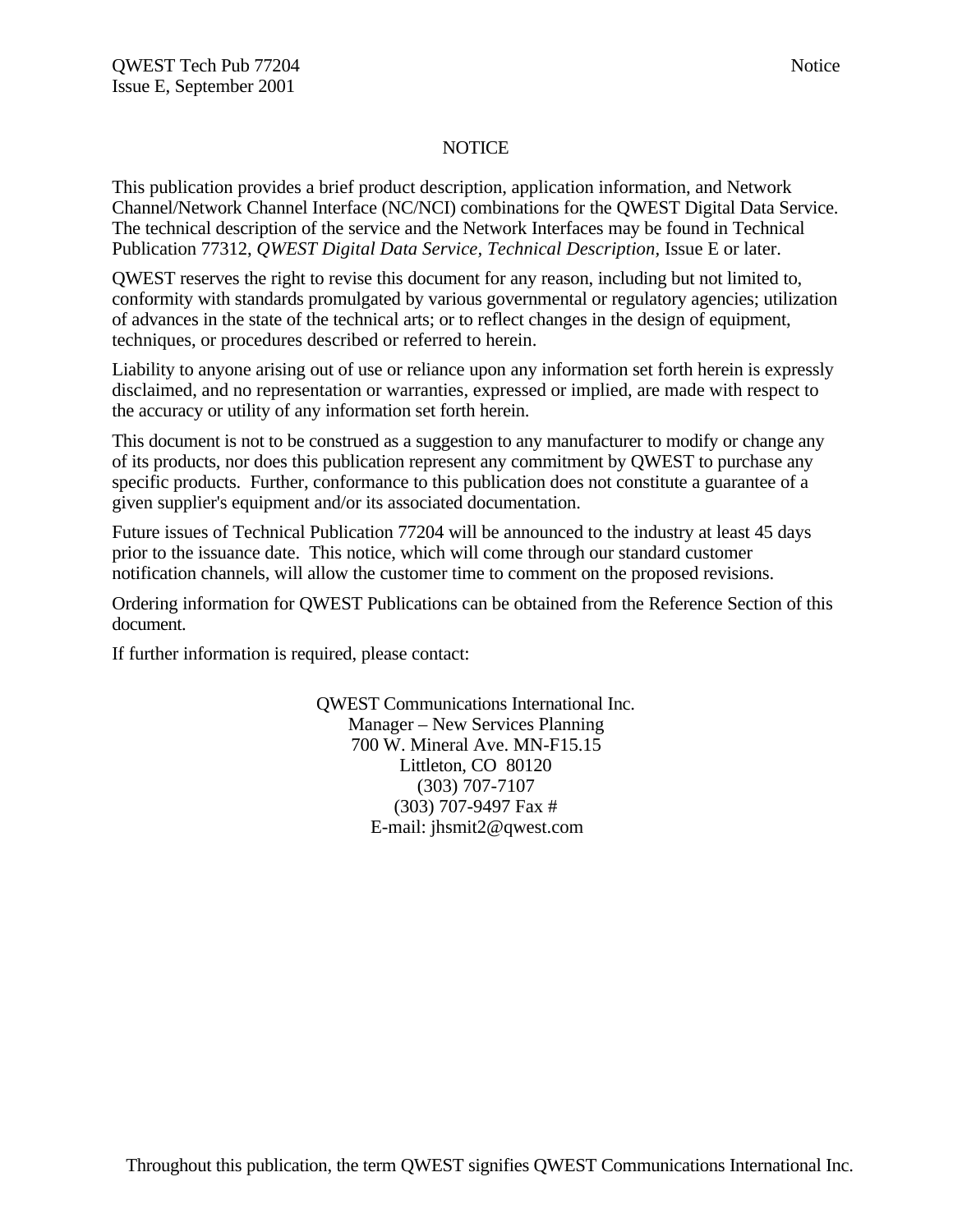#### COMMENTS on PUB 77204 PLEASE TEAR OUT AND SEND YOUR COMMENTS/SUGGESTIONS TO:

QWEST Corporation Manager – New Services Planning 700 W. Mineral Ave. MN-F15.15 Littleton, CO 80120 (303) 707-7107 (303) 707-9497 Fax # E-mail: jhsmit2@qwest.com

Information from you helps us to improve our Publications. Please take a few moments to answer the following questions and return to the above address.

| Was this Publication valuable to you in understanding  |       |      |
|--------------------------------------------------------|-------|------|
| The technical parameters of our service?               | YES.  | NO.  |
| Was the information accurate and up-to-date?           | YES.  | NO.  |
| Was the information easily understood?                 | YES . | NO - |
| Were the contents logically sequenced?                 | YES   | NO.  |
| Were the tables and figures understandable and helpful | YES   | NO 1 |
| Were the pages legible?                                | YES.  | NO.  |

If you answered NO to any of the questions and/or if you have any other comments or suggestions, please explain:

\_\_\_\_\_\_\_\_\_\_\_\_\_\_\_\_\_\_\_\_\_\_\_\_\_\_\_\_\_\_\_\_\_\_\_\_\_\_\_\_\_\_\_\_\_\_\_\_\_\_\_\_\_\_\_\_\_\_\_\_\_\_\_\_\_\_\_\_\_\_

| Name                    |  |
|-------------------------|--|
|                         |  |
|                         |  |
| <b>Telephone Number</b> |  |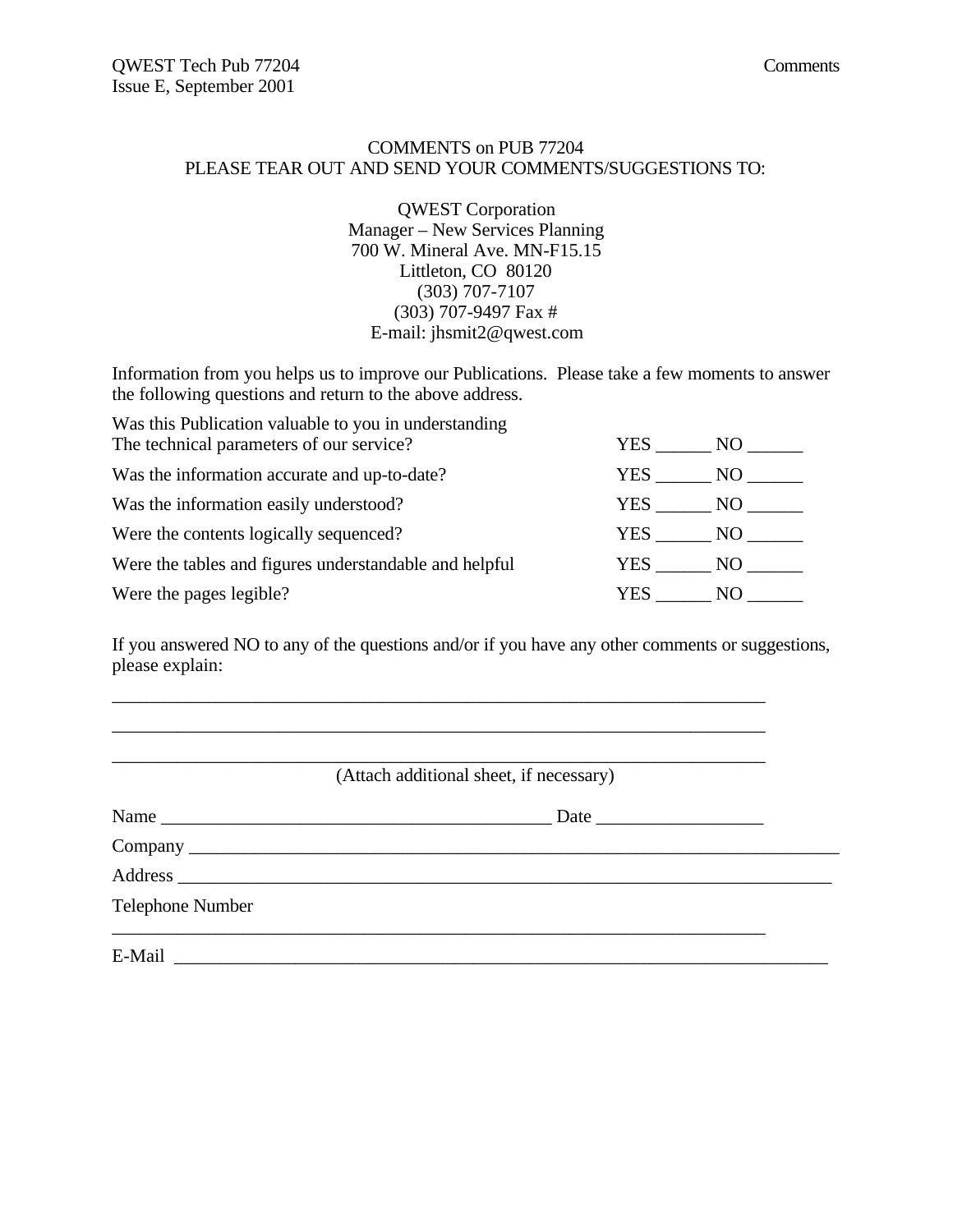# **CONTENTS**

## **Chapter and Section**

## Page

| 1. |      |                                                                                                                                                                                                                                                                                                                       | $1-1$   |
|----|------|-----------------------------------------------------------------------------------------------------------------------------------------------------------------------------------------------------------------------------------------------------------------------------------------------------------------------|---------|
|    | 1.1  |                                                                                                                                                                                                                                                                                                                       | $1 - 1$ |
|    | 1.2  |                                                                                                                                                                                                                                                                                                                       | $1-1$   |
|    | 1.3  |                                                                                                                                                                                                                                                                                                                       | $1-1$   |
|    | 1.4  |                                                                                                                                                                                                                                                                                                                       | $1 - 2$ |
|    |      | 1.4.1                                                                                                                                                                                                                                                                                                                 | $1 - 2$ |
|    |      | 1.4.2                                                                                                                                                                                                                                                                                                                 | $1 - 2$ |
|    | 1.5  |                                                                                                                                                                                                                                                                                                                       | $1 - 3$ |
| 2. |      |                                                                                                                                                                                                                                                                                                                       | $2 - 1$ |
|    | 2.1  |                                                                                                                                                                                                                                                                                                                       | $2 - 1$ |
|    | 2.2  |                                                                                                                                                                                                                                                                                                                       | $2 - 1$ |
|    | 2.3  |                                                                                                                                                                                                                                                                                                                       | $2 - 1$ |
|    | 2.4  |                                                                                                                                                                                                                                                                                                                       | $2 - 2$ |
|    | 2.5  |                                                                                                                                                                                                                                                                                                                       | $2 - 2$ |
|    | 2.6  | $\text{COMMAND-A-LINK}^{\text{SM}} \text{} \text{} \text{} \text{} \text{} \text{} \text{} \text{} \text{} \text{} \text{} \text{} \text{} \text{} \text{} \text{} \text{} \text{} \text{} \text{} \text{} \text{} \text{} \text{} \text{} \text{} \text{} \text{} \text{} \text{} \text{} \text{} \text{} \text{} \$ | $2 - 3$ |
|    | 2.7  |                                                                                                                                                                                                                                                                                                                       | $2 - 3$ |
|    | 2.8  |                                                                                                                                                                                                                                                                                                                       | $2 - 4$ |
|    | 2.9  |                                                                                                                                                                                                                                                                                                                       | $2 - 4$ |
|    |      | 2.9.1                                                                                                                                                                                                                                                                                                                 | $2 - 4$ |
|    |      | 2.9.2                                                                                                                                                                                                                                                                                                                 | $2 - 4$ |
|    |      | 2.9.3                                                                                                                                                                                                                                                                                                                 | $2 - 5$ |
|    |      | 2.9.4                                                                                                                                                                                                                                                                                                                 | $2 - 5$ |
|    | 2.10 |                                                                                                                                                                                                                                                                                                                       | $2 - 6$ |
|    | 2.11 |                                                                                                                                                                                                                                                                                                                       | $2 - 6$ |
| 3. |      |                                                                                                                                                                                                                                                                                                                       | $3 - 1$ |
|    | 3.1  |                                                                                                                                                                                                                                                                                                                       | $3 - 1$ |
|    |      | 3.1.1                                                                                                                                                                                                                                                                                                                 | $3 - 2$ |
|    |      | 3.1.2                                                                                                                                                                                                                                                                                                                 | $3 - 2$ |
|    | 3.2  |                                                                                                                                                                                                                                                                                                                       | $3 - 2$ |
|    | 3.3  |                                                                                                                                                                                                                                                                                                                       | $3 - 2$ |
|    |      | 3.3.1                                                                                                                                                                                                                                                                                                                 | $3 - 2$ |
|    |      | 3.3.2                                                                                                                                                                                                                                                                                                                 | $3 - 5$ |
|    | 3.4  |                                                                                                                                                                                                                                                                                                                       | $3 - 5$ |
|    |      | End-User Interfaces at a Access Customer Interface<br>3.4.1                                                                                                                                                                                                                                                           | $3 - 5$ |
|    |      | Interfaces With a Certified Local Exchange Carrier<br>3.4.2                                                                                                                                                                                                                                                           | $3 - 7$ |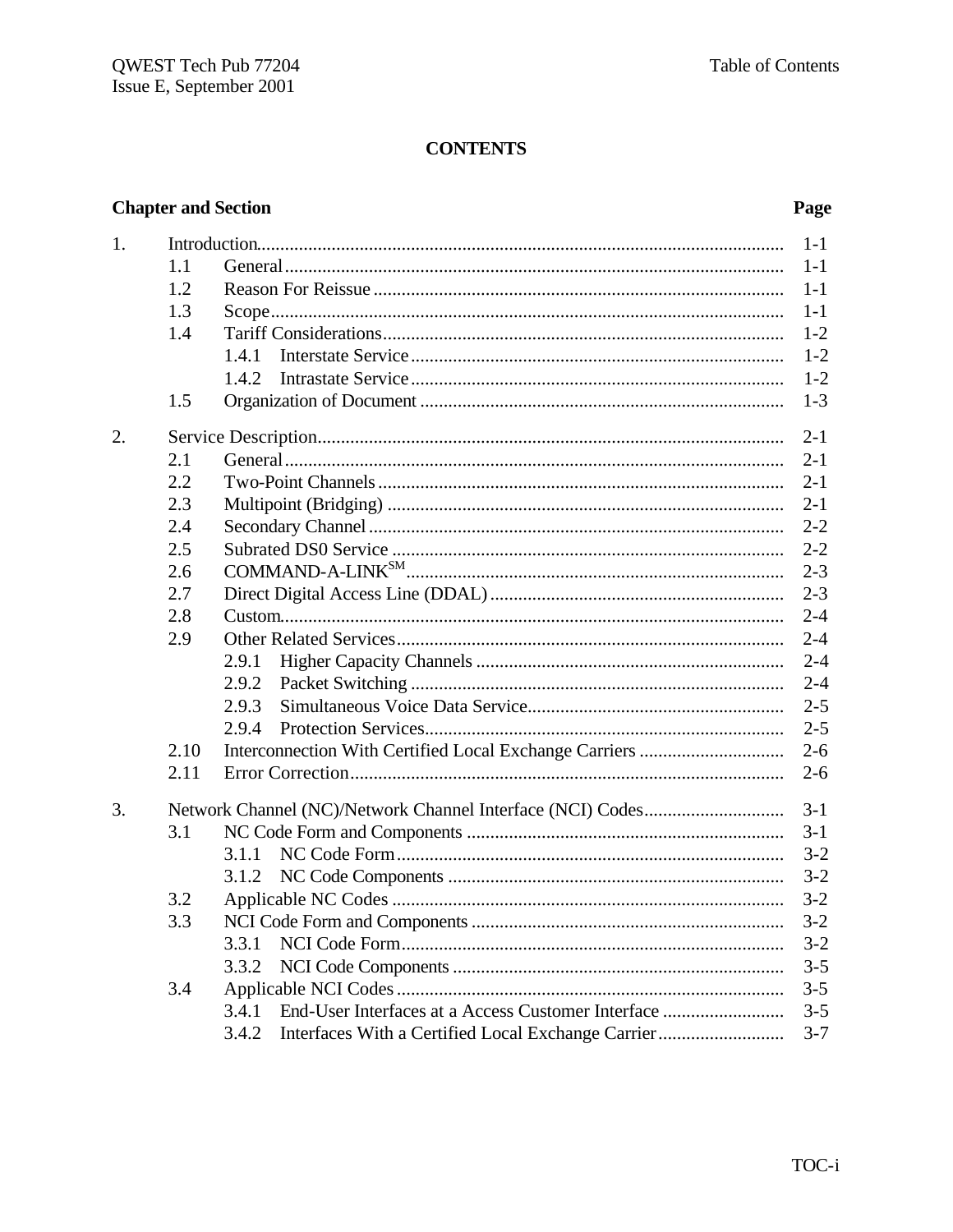|    |      | <b>Chapter and Section</b>                                                   | Page     |
|----|------|------------------------------------------------------------------------------|----------|
|    | 3.5  |                                                                              | $3 - 7$  |
|    |      | 3.5.1                                                                        | $3 - 7$  |
|    |      | 3.5.2                                                                        | $3 - 7$  |
|    |      | $\begin{minipage}{.4\linewidth} COMMAND A LINK^{SM} \end{minipage}$<br>3.5.3 | $3 - 8$  |
|    |      | 3.5.4                                                                        | $3-9$    |
|    | 3.6  |                                                                              | $3 - 10$ |
| 4. |      | Network Channel (NC) / Network Channel Interface (NCI) Combinations          | $4 - 1$  |
|    | 4.1  |                                                                              | $4 - 1$  |
|    |      | 4.1.1                                                                        | $4 - 1$  |
|    |      | 4.1.2                                                                        | $4 - 1$  |
|    |      | 4.1.3                                                                        | $4 - 1$  |
|    |      | 4.1.4                                                                        | $4 - 1$  |
|    |      | 4.1.5                                                                        | $4 - 2$  |
|    |      | 4.1.6                                                                        | $4 - 2$  |
|    |      | 4.1.7                                                                        | $4 - 2$  |
|    |      | 4.1.8                                                                        | $4 - 2$  |
|    | 4.2  |                                                                              | $4 - 8$  |
|    |      | 4.2.1                                                                        | $4 - 8$  |
|    |      | 4.2.2                                                                        | $4 - 12$ |
|    | 4.3  |                                                                              | $4 - 15$ |
|    |      | 4.3.1                                                                        | $4 - 15$ |
|    |      | 4.3.2                                                                        | $4 - 19$ |
|    | 4.4  |                                                                              | $4 - 22$ |
|    |      | 4.4.1                                                                        | $4 - 22$ |
|    |      | 4.4.2                                                                        | $4 - 26$ |
|    | 4.5  |                                                                              | $4 - 29$ |
|    |      | 4.5.1                                                                        | $4 - 29$ |
|    |      |                                                                              | $4 - 33$ |
|    | 4.6  |                                                                              | $4 - 36$ |
|    |      | 4.6.1                                                                        | $4 - 36$ |
|    |      | 4.6.2                                                                        | $4 - 40$ |
|    | 4.7  |                                                                              | $4 - 43$ |
|    |      | 4.7.1                                                                        | $4 - 43$ |
|    |      | 4.7.2                                                                        | $4 - 43$ |
|    | 4.8  |                                                                              | $4 - 44$ |
|    | 4.9  |                                                                              | $4 - 45$ |
|    | 4.10 |                                                                              | $4 - 47$ |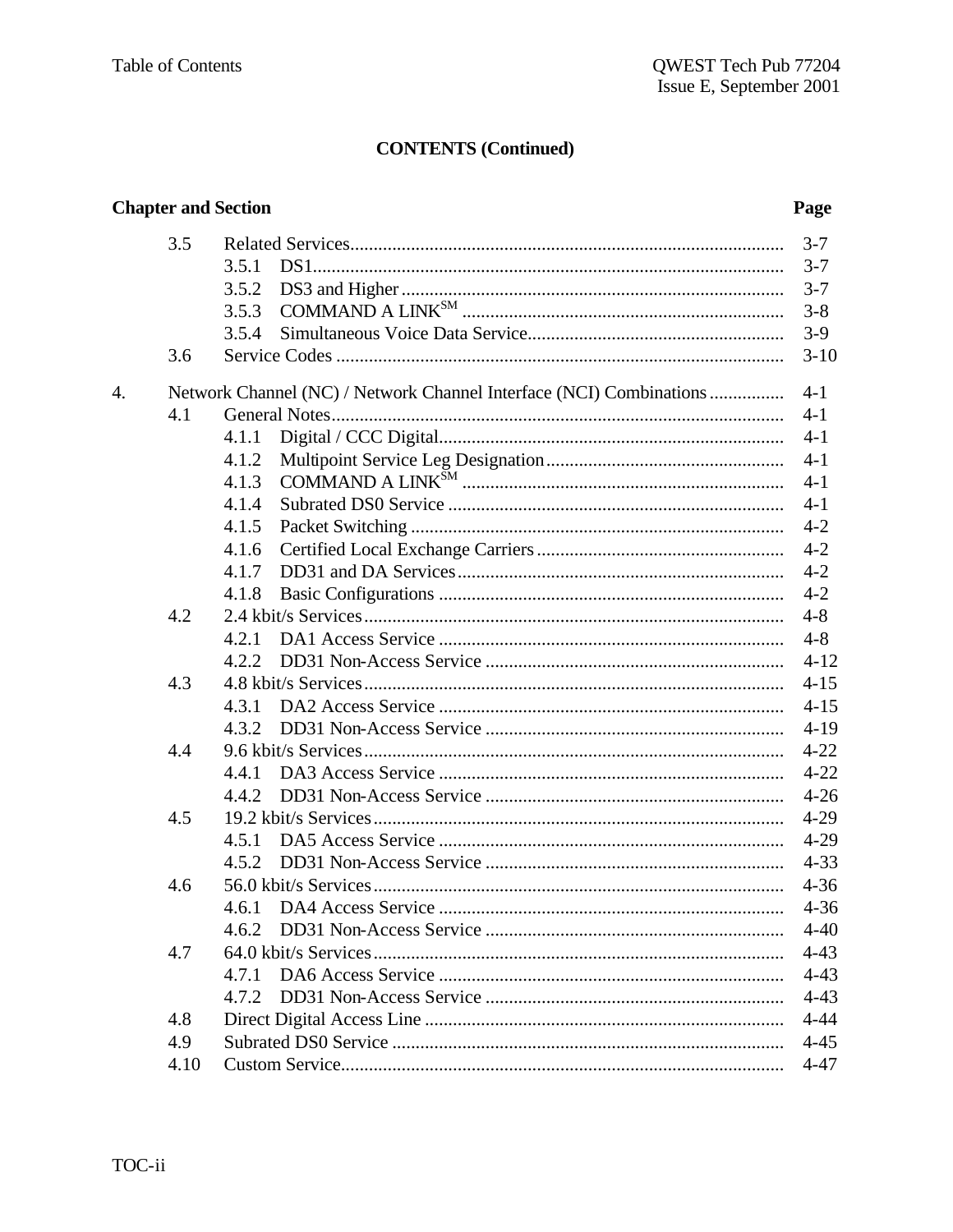#### **Chapter and Section**  $5<sub>1</sub>$  $5.1$  $5 - 1$ 5.2 5.3  $5 - 3$ 5.3.1  $5 - 3$ 5.3.2  $5 - 4$ 5.4 5.4.1  $5 - 5$ 5.4.2  $5 - 5$ 5.4.3  $5 - 6$  $5.5$ 5.6 5.7  $5-9$ 5.7.1  $5-9$ 5.7.2  $5 - 11$ 5.8 6.  $6-1$ 6.1  $6-1$ 6.2  $6 - 3$  $7<sub>1</sub>$  $7 - 1$  $7.1$  $7 - 1$  $7.2$  $7 - 1$  $7.3$  $7 - 2$ 7.4  $7 - 2$  $7.5$  $7 - 3$

#### **Appendix**

#### Page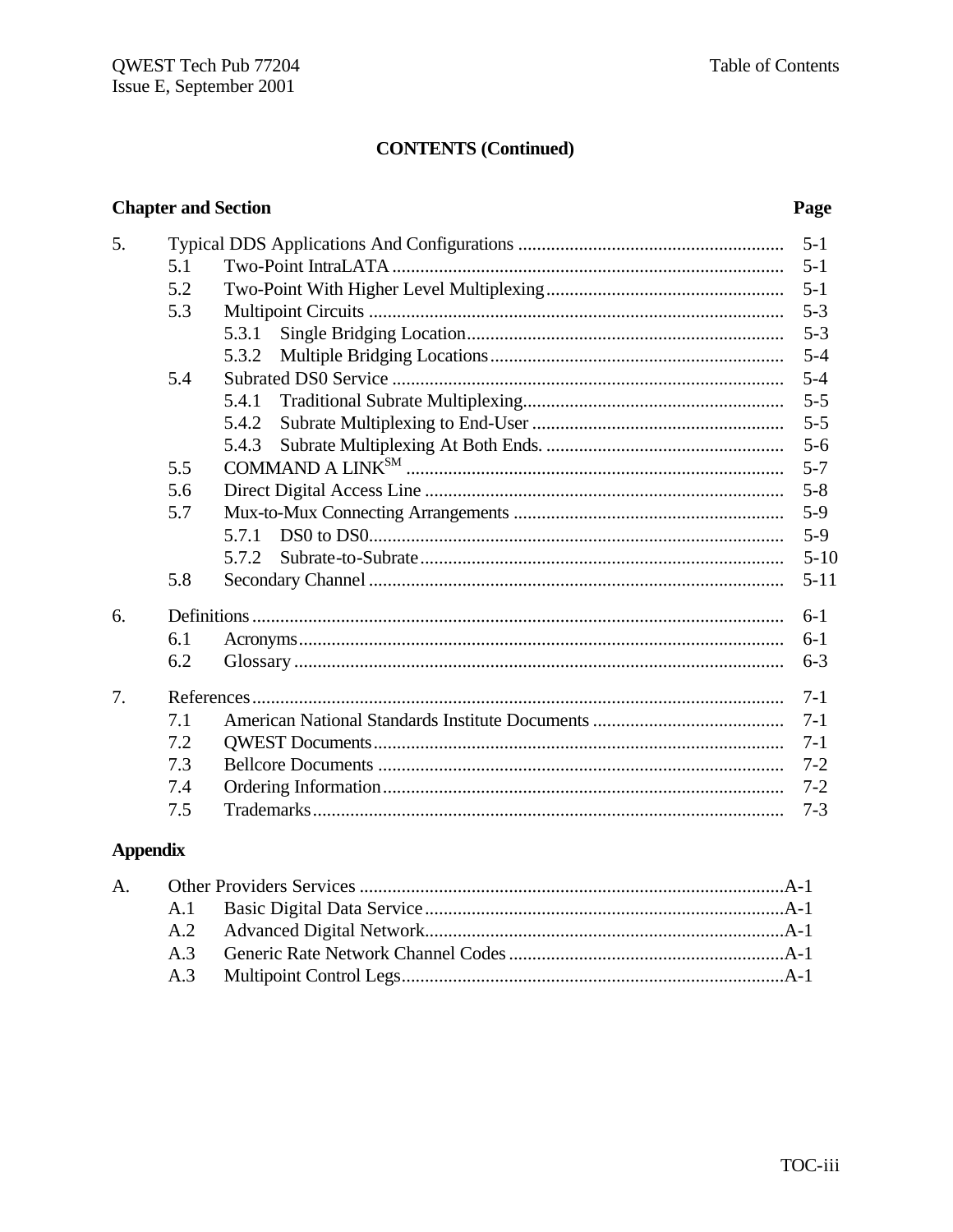#### **Figures Page**

| $2 - 1$  | $2 - 2$  |
|----------|----------|
| $2 - 2$  | $2 - 3$  |
| $3-1$    | $3-1$    |
| $3 - 2$  | $3 - 5$  |
| $4 - 1$  | $4-2$    |
| $5 - 1$  | $5 - 2$  |
| $5 - 2$  | $5 - 2$  |
| $5 - 3$  | $5 - 3$  |
| $5 - 4$  | $5 - 4$  |
| $5 - 5$  | $5 - 5$  |
| $5 - 6$  | $5 - 6$  |
| $5 - 7$  | $5 - 7$  |
| $5 - 8$  | $5 - 7$  |
| $5-9$    | $5 - 8$  |
| $5-10$   | $5-9$    |
| $5 - 11$ | $5 - 10$ |
|          | $5 - 10$ |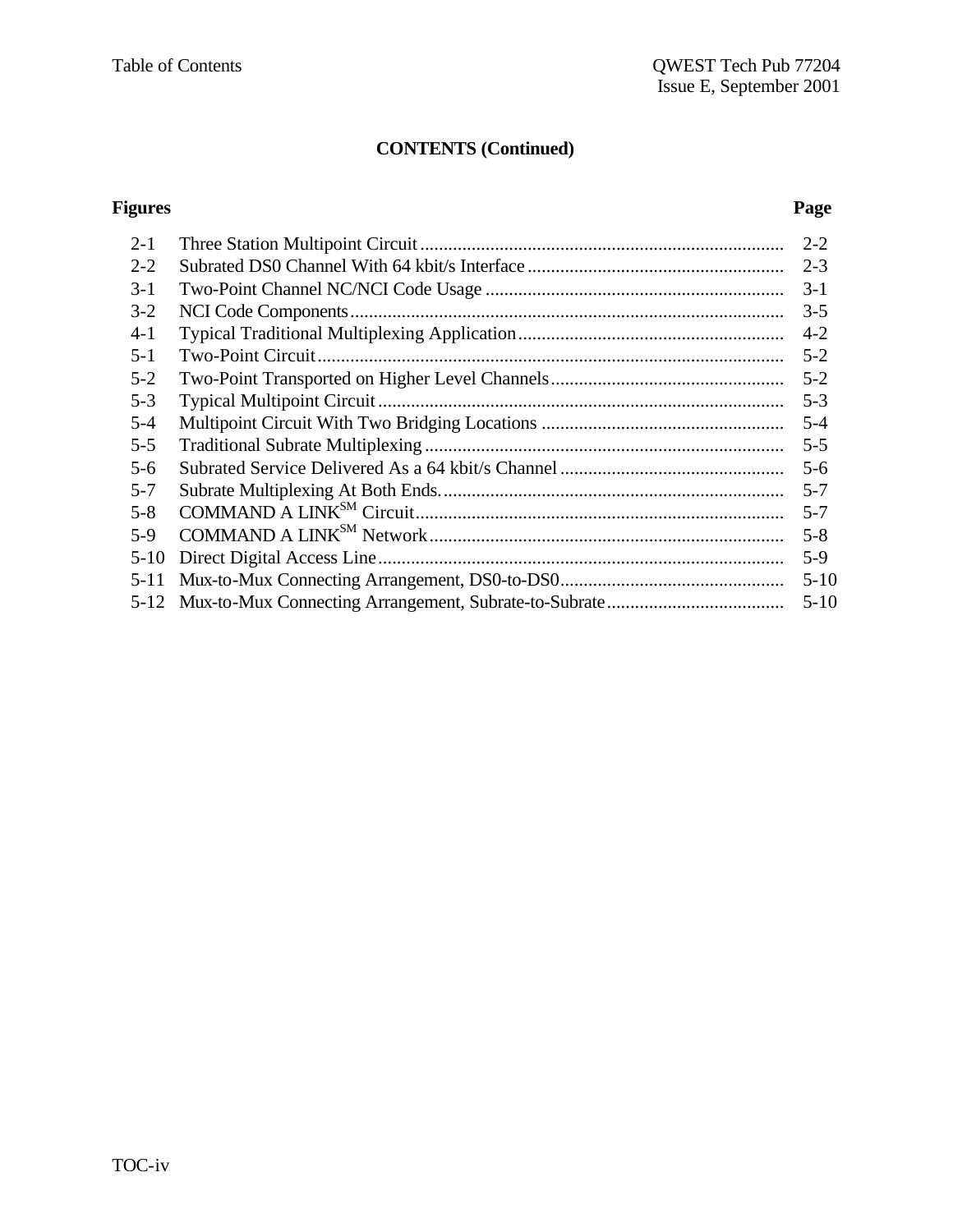## **Tables**

## Page

| $2 - 1$  |          |
|----------|----------|
| $3 - 1$  |          |
| $3 - 2$  |          |
| $3 - 3$  |          |
| $3 - 4$  |          |
| $3 - 5$  |          |
| $3 - 6$  |          |
| $3 - 7$  |          |
| $4 - 1$  |          |
| $4 - 2$  |          |
| $4 - 3$  |          |
| $4 - 4$  |          |
| $4 - 5$  | $4 - 10$ |
| $4 - 6$  | $4 - 10$ |
| $4 - 7$  |          |
| $4 - 8$  |          |
| $4-9$    |          |
| $4 - 10$ |          |
| $4 - 11$ |          |
|          |          |
|          |          |
|          |          |
|          |          |
|          | $4 - 15$ |
|          |          |
|          |          |
|          |          |
|          | $4 - 17$ |
|          | $4 - 18$ |
|          | $4 - 18$ |
|          | $4-19$   |
| $4 - 24$ | $4 - 19$ |
| $4 - 25$ | $4-19$   |
| $4 - 26$ | $4 - 20$ |
|          | $4 - 20$ |
| $4 - 28$ | $4 - 21$ |
|          | $4 - 21$ |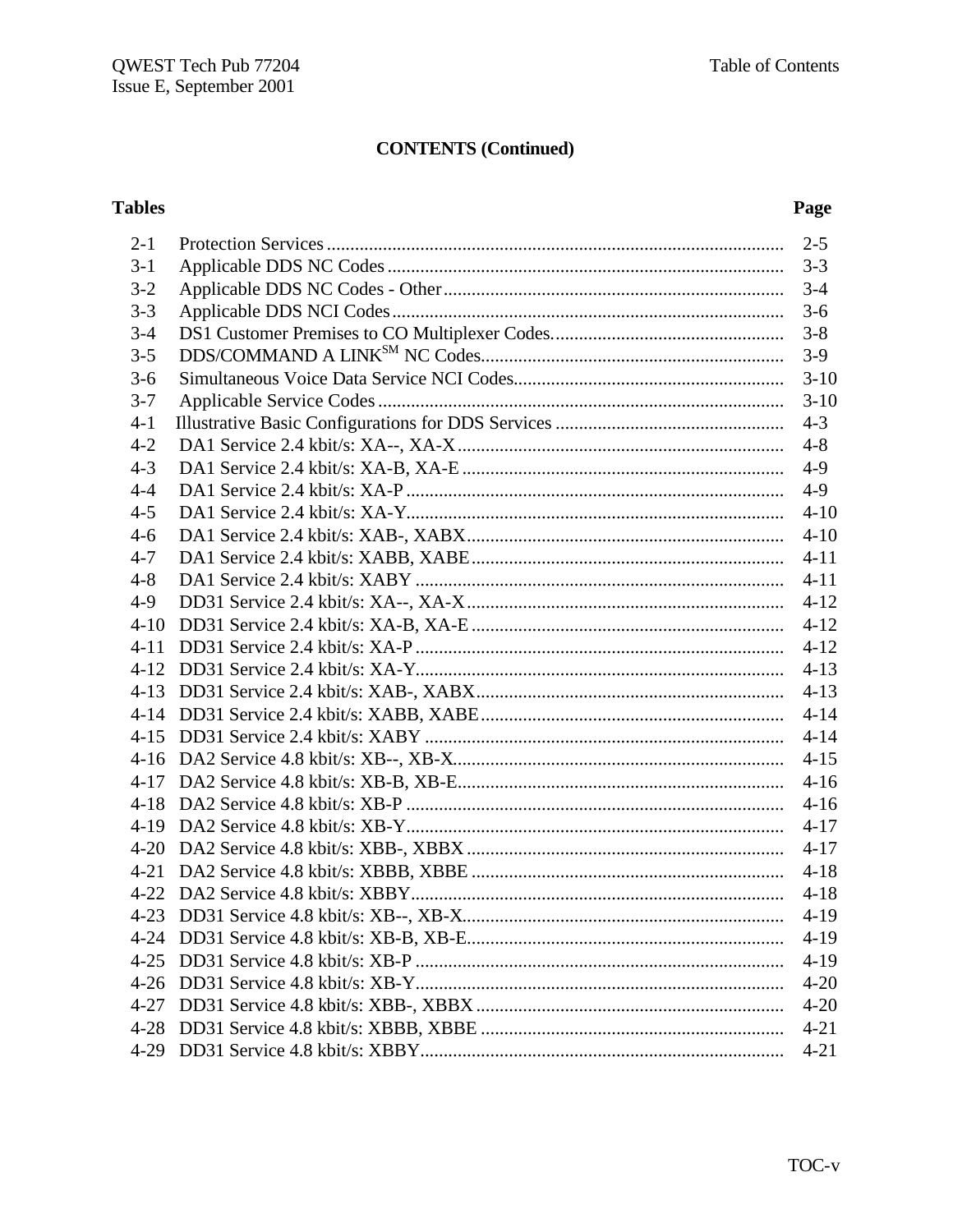## **Tables Page**

|  | $4 - 22$ |
|--|----------|
|  |          |
|  |          |
|  |          |
|  |          |
|  |          |
|  |          |
|  |          |
|  |          |
|  |          |
|  |          |
|  |          |
|  |          |
|  |          |
|  |          |
|  |          |
|  |          |
|  |          |
|  |          |
|  |          |
|  |          |
|  |          |
|  |          |
|  |          |
|  |          |
|  |          |
|  |          |
|  |          |
|  |          |
|  |          |
|  |          |
|  |          |
|  |          |
|  |          |
|  | $4 - 39$ |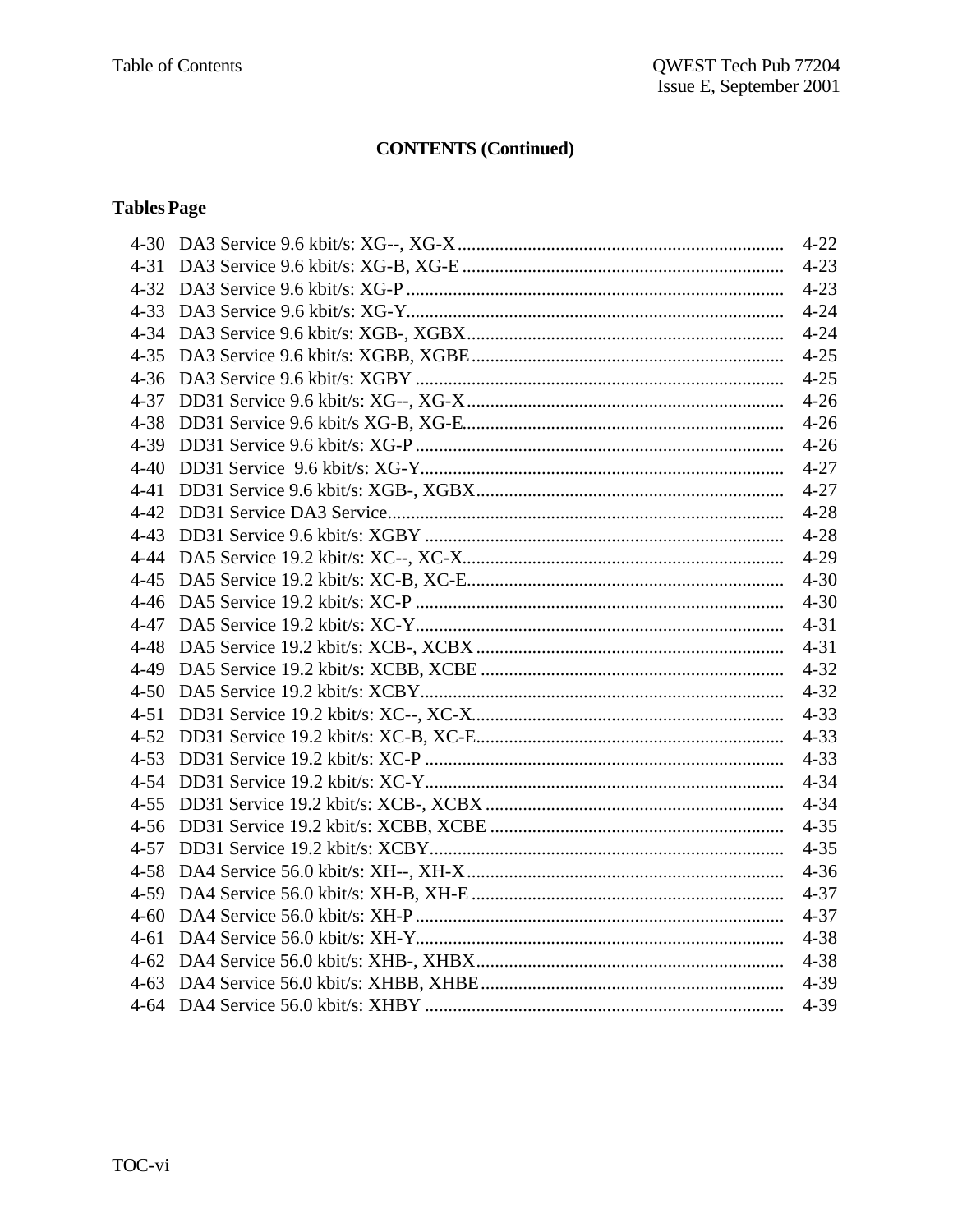## **TablesPage**

|                                                                   | $4 - 40$ |
|-------------------------------------------------------------------|----------|
|                                                                   | $4 - 40$ |
|                                                                   | $4 - 40$ |
|                                                                   | $4 - 41$ |
|                                                                   | $4 - 41$ |
|                                                                   |          |
|                                                                   | $4 - 42$ |
|                                                                   | $4 - 43$ |
|                                                                   | $4 - 43$ |
|                                                                   | $4 - 44$ |
|                                                                   | $4 - 45$ |
| 4-76 HC0 Service Subrated DS0: HS-A, HSBA, HS-C, HSBC, HS-D, HSBD | $4 - 46$ |
| 4-77 HC0 Service Subrated DS0: HS-G, HSBG, HS-H, HSBH, HS-I, HSBI | $4 - 47$ |
|                                                                   | $5-4$    |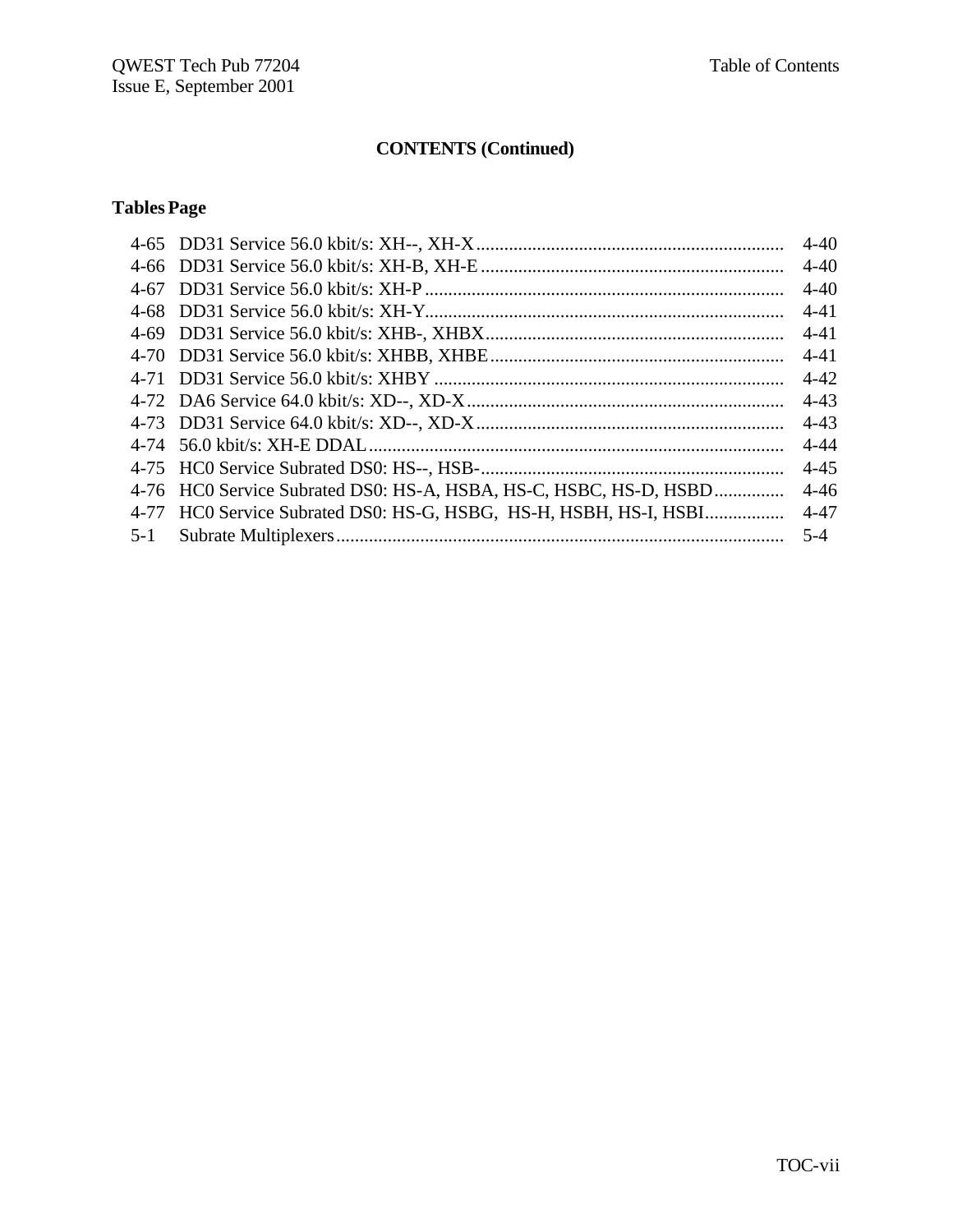# **CONTENTS**

## **Chapter and Section**

 $\overline{1}$ .

## Page

| 15 |  |
|----|--|
|    |  |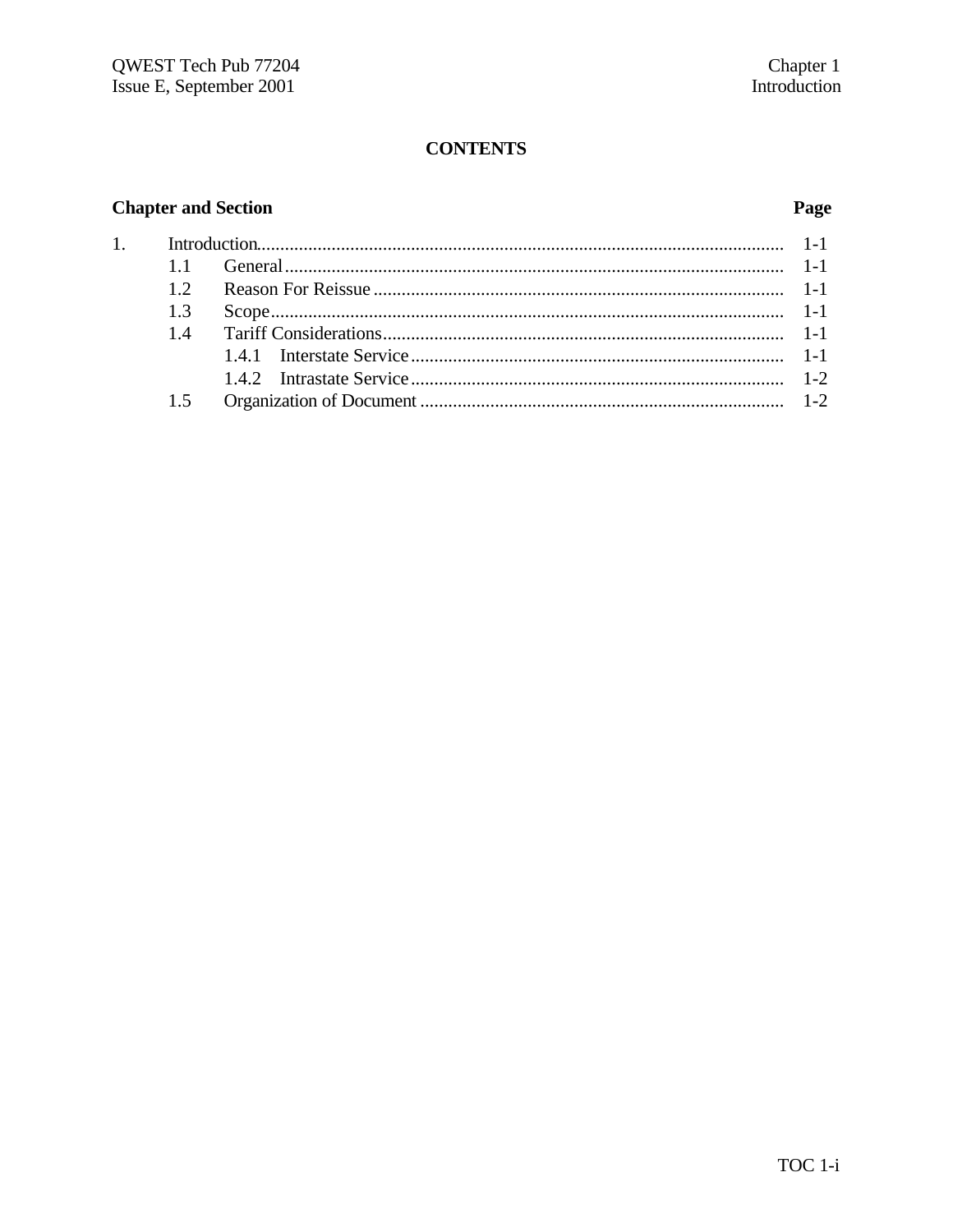#### **1. Introduction**

#### **1.1 General**

This publication provides a brief product description, application information, and Network Channel/Network Channel Interface (NC/NCI) combinations for the QWEST Digital Data Service. The technical description of the service and the Network Interfaces may be found in Technical Publication 77312, *QWEST Digital Data Service, Technical Description,* Issue E or later.

#### **1.2 Reason For Reissue**

This publication is being reissued to:

- Change the Network Interfaces available to Certified Local Exchange Carriers (CLECs) to generally match those available to Interexchange Carriers (Chapters 3 and 4).
- Add a new Network Interface available to CLECs collocated in a QWEST wire center.

#### **1.3 Scope**

This publication provides:

- Service Description
- Summary of NCI codes encountered with the service.
- Some NC and NCI code compatibility tables for ordering combinations of Digital Data Service (DDS). Other combinations of NC and NCI codes may be encountered and are described in the QWEST publication for each particular service.
- Typical DDS applications.
- NC code definitions associated with the following service configurations
	- Customer premises to customer premises channels with either two or more customer locations.
	- Customer premises to OWEST Central Office (CO) multiplexer.
	- QWEST CO multiplexer to QWEST CO multiplexer.
	- Options such as secondary channel, and COMMAND-A-LINK<sup>SM</sup>.
	- Direct Digital Access Line for a switched 56 kbit/s service.

#### **1.4 Tariff Considerations**

#### **1.4.1 Interstate Service**

Interstate service is purchased out of the FCC 5 Tariff, Section 7. Allowable configurations are as follows: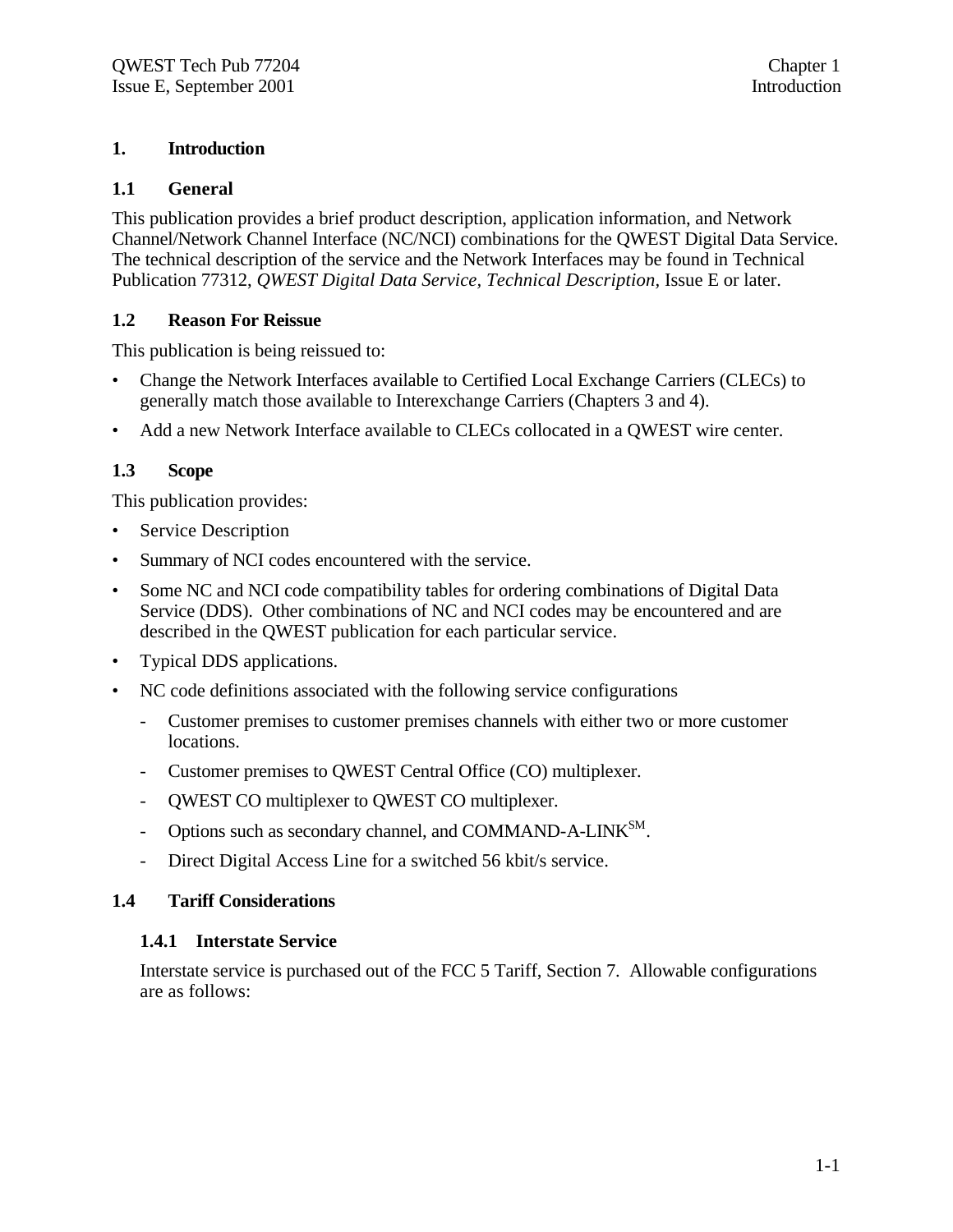- Physically intraLATA and intrastate, but carrying more than 10% Interstate traffic.
- Physically intraLATA and interstate (LATA boundary crosses state boundary).
- Circuit connects to a Carrier for transport across state boundaries.

Customers may elect to purchase Interstate DDS for three or five year periods under the Variable Term Pricing Plan. The plan provides service at a discount from the monthly rate and protects the customer from company initiated rate increases.

#### **1.4.2 Intrastate Service**

Intrastate service is purchased from state Private Line tariffs, state Access tariffs, Merged tariffs, or other state specific documents. Allowable configurations are as follows:

- Physically intraLATA and Intrastate, and carrying less than 10% interstate traffic.
- Physically intrastate but InterLATA; circuit connects to a Carrier for transport across a LATA boundary and the circuit carries less than 10% interstate traffic.

Customers of Intrastate DDS (sometimes referred to as DIGICOM® I or II) may be able to contract for service from a minimum of twelve months to a maximum of eighty-four (84) months. While terms and conditions vary from state to state, price stability and/or discounting are available in most states.

#### **1.5 Organization of Document**

This document is organized as follows:

| Chapter 1  | <b>Introduction</b> provides the purpose and scope of the publication, and it's<br>organization.                                              |
|------------|-----------------------------------------------------------------------------------------------------------------------------------------------|
| Chapter 2  | <b>Service Description</b> , provides the description of the service and it's options<br>along with information about some related services.  |
| Chapter 3  | <b>NC/NCI Codes, provides general information about NC and NCI codes along</b><br>with definitions of the codes.                              |
| Chapter 4  | <b>NC/NCI Combinations</b> , lists the applicable combinations of NC and NCI codes.                                                           |
| Chapter 5  | <b>Typical DDS Applications, illustrates a number of DDS applications showing</b><br>code usage.                                              |
| Chapter 6  | <b>Definitions</b> , includes a list of acronyms and a glossary of terms used in this<br>publication.                                         |
| Chapter 7  | <b>References</b> , provides a list of documents referenced in this publication along<br>with ordering information and trademark information. |
| Appendix A | Relationship to Non-QWEST digital data services.                                                                                              |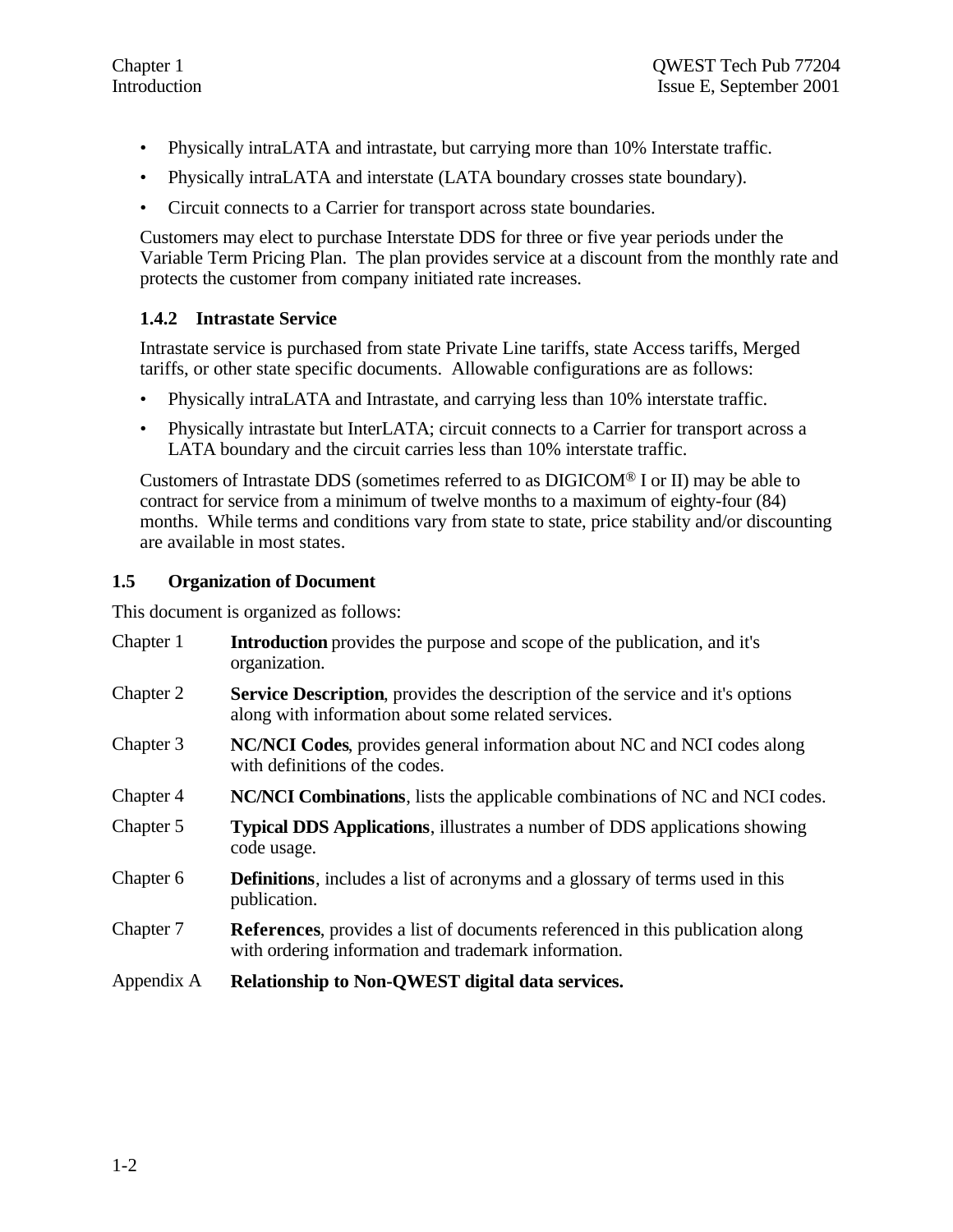# **CONTENTS**

## **Chapter and Section**

#### Page

| 2.             |      |       | $2 - 1$ |
|----------------|------|-------|---------|
|                | 2.1  |       | $2 - 1$ |
|                | 2.2  |       | $2 - 1$ |
|                | 2.3  |       | $2 - 1$ |
|                | 2.4  |       | $2 - 2$ |
|                | 2.5  |       | $2 - 2$ |
|                | 2.6  |       | $2 - 3$ |
|                | 2.7  |       | $2 - 3$ |
|                | 2.8  |       | $2 - 4$ |
|                | 2.9  |       | $2 - 4$ |
|                |      | 2.9.1 | $2 - 4$ |
|                |      | 2.9.2 | $2 - 4$ |
|                |      | 2.9.3 | $2 - 5$ |
|                |      | 2.9.4 | $2 - 5$ |
|                | 2.10 |       | $2 - 6$ |
|                | 2.11 |       | $2-6$   |
| $\blacksquare$ |      |       |         |

# **Figures**

| <b>Tables</b> |  |
|---------------|--|

|--|--|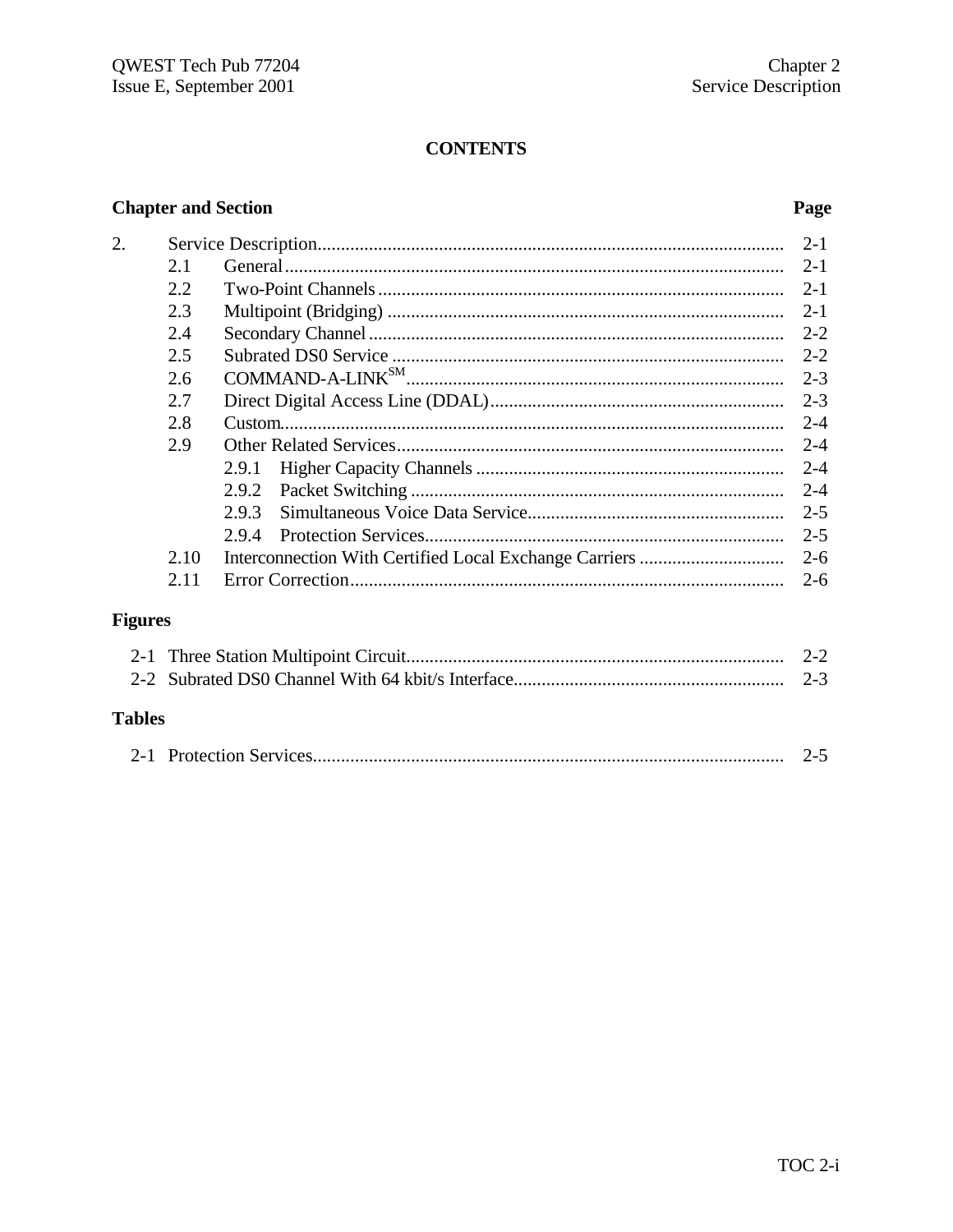#### **2. Service Description**

#### **2.1 General**

This chapter contains a brief description of the QWEST Digital Data Service. Application information may be found in Chapter 5 of this document. A companion document, Technical Publication 77312, contains technical information about the network interfaces and technical parameters.

The QWEST Digital Data Service provides a channel with the capability of transmitting digital data. The available data rates are 2.4, 4.8, 9.6, 19.2, 56.0 and 64.0 kbit/s. The 19.2 and 64 kbit/s data rates may not be available in all jurisdictions.

The service provides full-duplex 4-Wire transmission of synchronous serial data between two End-Users or between an End-User and another carrier. QWEST provides timing for this service through facilities to the End-User on the received bit stream. Digital Data Service (DDS) is only available between locations connectable through compatible digital facilities.

#### **2.2 Two-Point Channels**

A two-point channel connects between two customer locations or, in the case of the COMMAND A LINKSM, between a customer location and a QWEST central office. Two point channels are available with options discussed in this chapter.

#### **2.3 Multipoint (Bridging)**

A bridging arrangement is used for multipoint circuits. The option is available only at selected offices identified in Federal Communications Commission (FCC) #4 National Exchange Carrier Association tariff as a "DDS Hub". Additional bridging locations are available in some states (for intrastate applications only) in offices identified as "DDS Nodes".

Multipoint circuits are used to connect three or more stations together into a single DDS circuit. The circuits consist of a single master or control leg and two or more remote legs. The legs are connected together in a DDS Hub by a bridge. Each leg is identified and designed separately. Figure 2-1 illustrates a three leg (i.e., a three station) multipoint circuit.

The Customer Provided Equipment (CPE) connected to the control leg controls the circuit. The bridge broadcasts the information transmitted by the control station to all remote legs. The control station maintains protocol so that the proper remote station recognizes the incoming information as being for that station.

The bridge adds together all information coming upstream from the remote stations and passes the resulting signal on the master station. The master station's protocol ensures that only one remote station is talking at a time to avoid garble.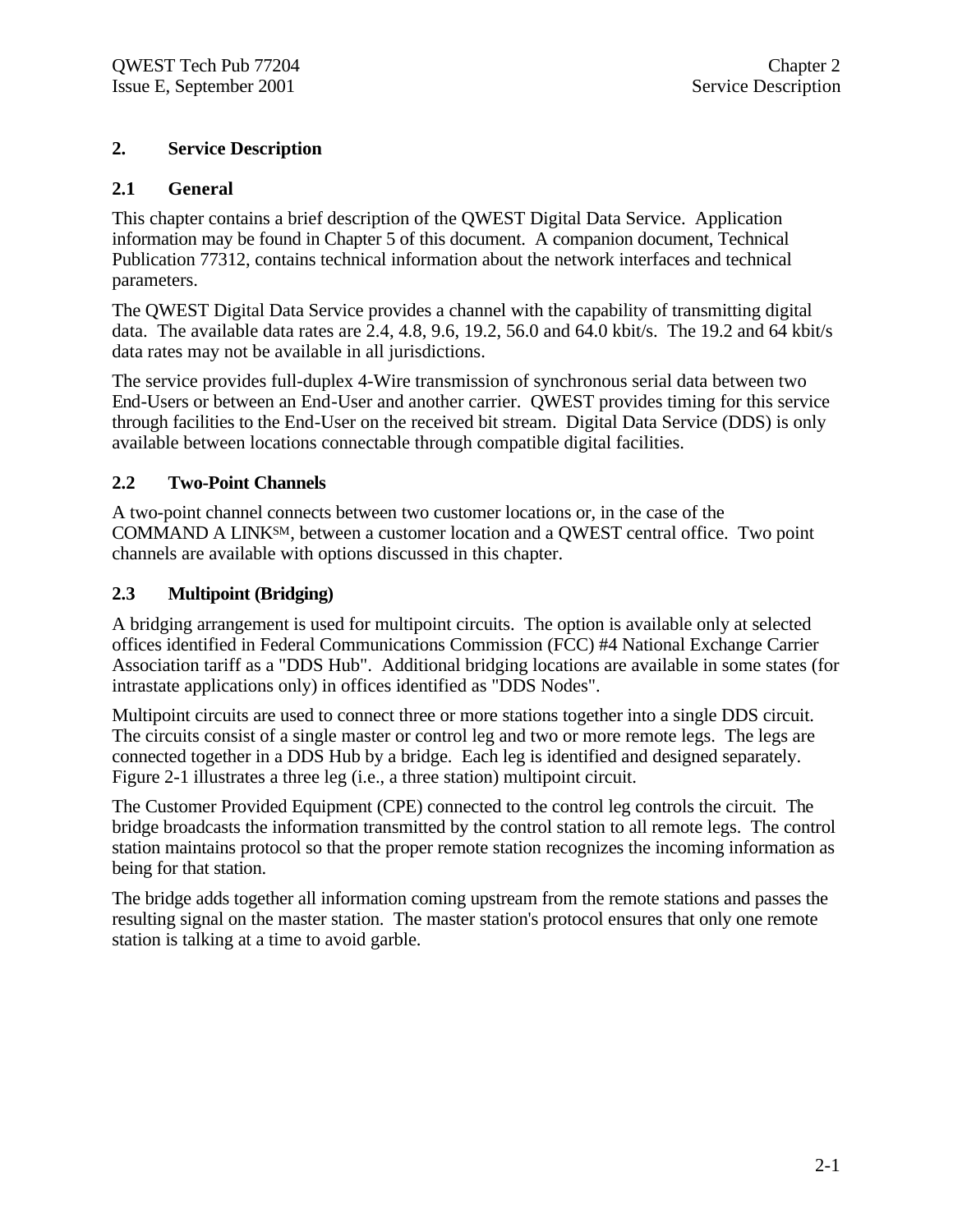

CPE = Customer Provided

**Figure 2-1** Three Station Multipoint Circuit

#### **2.4 Secondary Channel**

Secondary Channel provides an independent lower-data rate channel that the customer may use to control or monitor their own network. The specific application is dependent on the customer owned Channel Service Unit/Data Service Unit (CSU/DSU). This option is available at the 2.4 through 56.0 kbit/s data rates. See PUB 77312 or ANSI T1.410-1992, *Carrier-to-Customer Metallic Interface -- Digital Data at 64 kbit/s and Subrates*, for further information.

#### **2.5 Subrated DS0 Service**

This service is used to provide DS0-to-Subrate (i.e., DS0-A-to- DS0-B) multiplexing and transport of the DS0B. The service is available in both interstate and intrastate jurisdictions. Subrate multiplexing is available only in a DDS Hub.

The Subrated DS0 service should not be confused with the newer 64 kbit/s DDS service. The DS0B channel format is described in ANSI T1.107-1995, *Digital Hierarchy —Formats Specifications.* The DS0B does not require a DS1 with Clear Channel Capabilities for interoffice transport.

A mileage element is available with the Subrated DS0 Service. The DS1-to-DS0 multiplexing might be done in one hub and the DS0-to-Subrate multiplexing could be done in a different (DDS) Hub. The mileage charge would apply between the Hubs.

A new option is available that allows a customer to order a Subrated DS0 Service with subrate multiplexing in a DDS Hub at one end. The other end would terminate at a customer location. The customer will provide the other subrate multiplexer on their premises. Figure 2-2 illustrates the application. This alternative was previously available only with DS1 or above interfaces.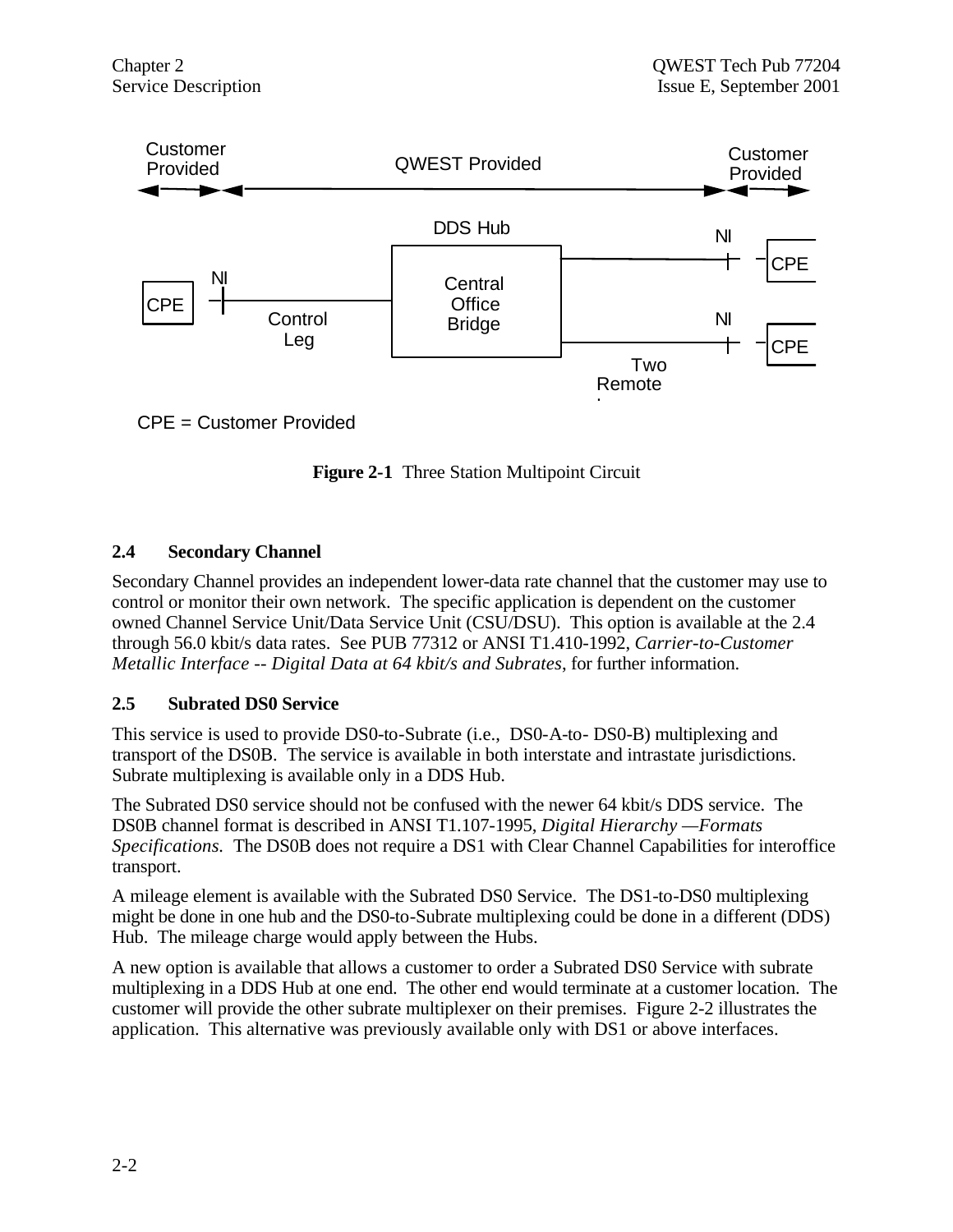

CPE = Customer Provided

**Figure 2-2** Subrated DS0 Channel With 64 kbit/s Interface

The Network Interface will be the same interface used by the DDS 64 kbit/s channel. This interface, described by the Network Channel Interface (NCI) code 04DU5.64, is described in PUB 77312.

Applications for this service option may be found in Chapter 5.

#### **2.6 COMMAND-A-LINKSM**

This feature allows the customer to control the reconfiguration of a network consisting of QWEST Digital Data Service circuits on a near real-time basis. The reconfiguration is done by using an Intelligent Network Element such as a Digital Cross-connect System (DCS).

The circuits purchased to work with COMMAND A  $LINK^{SM}$  go from a customer location to the COMMAND A LINK<sup>SM</sup> device located in a QWEST central office. This service is available only at selected locations. See Technical Publication 77371, *COMMAND A LINKSM Technical Description And Interface Combinations,* for further information.

#### **2.7 Direct Digital Access Line (DDAL)**

Public Switched Digital Service (PSDS) is a switched-service offering that provides the customer with the capability of establishing (by way of a PSDS network) a 56 kbit/s digital circuit.

The Direct Digital Access Line (DDAL) DDS option provides a 56 kbit/s access channel with the added capability of carrying signaling for a PSDS circuit. A DDAL line may also be used with a private switched digital network. The switch will not be provided by QWEST with DDAL.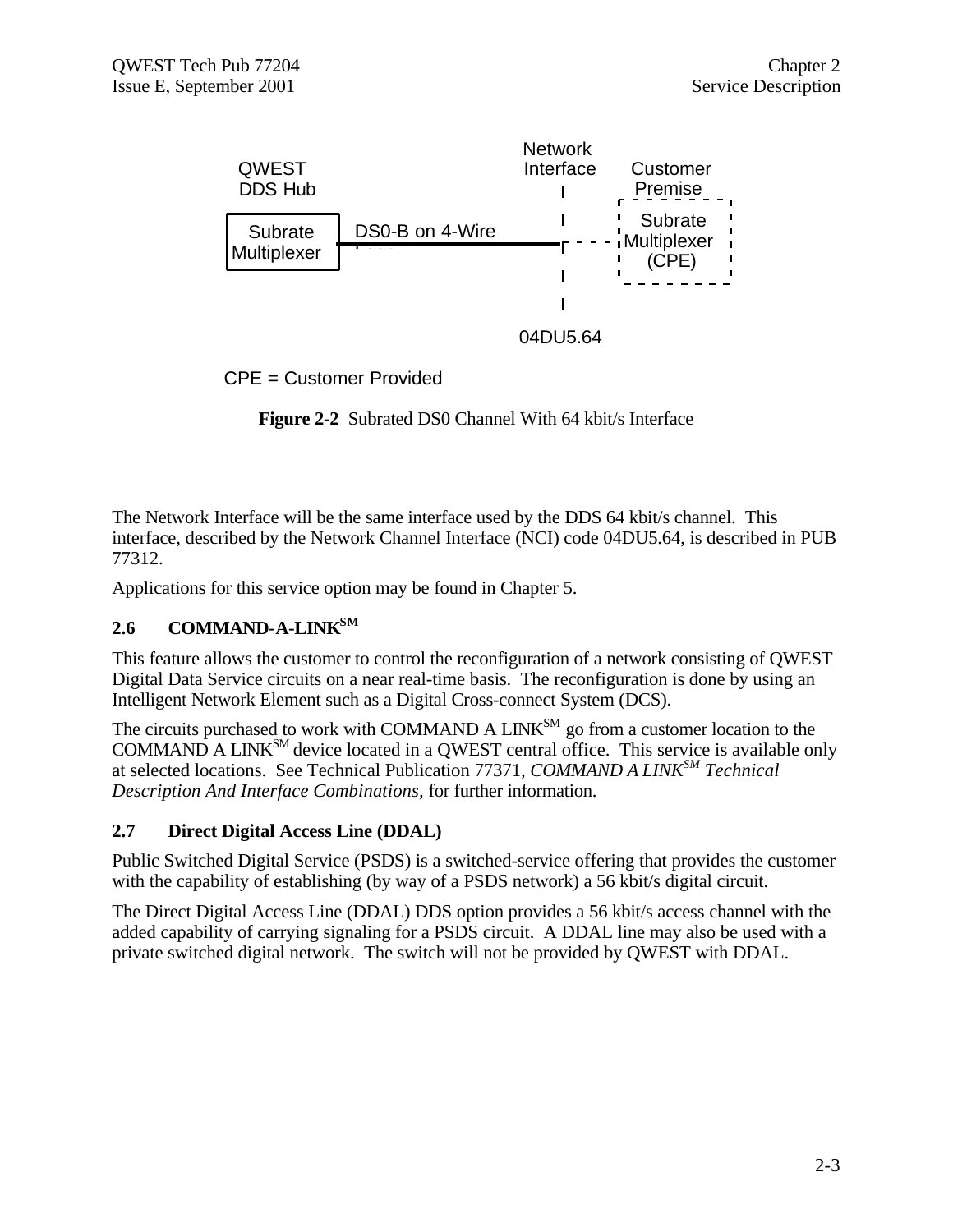The document ANSI/TIA/EIA 596-1992, *Network Channel Terminating Equipment for Public Switched Digital Service,* describes the PSDS service. The ANSI document identifies the DDAL option as "Type I."

Customers needing information about a specific PSDS service should contact their PSDS service provider.

#### **2.8 Custom**

There may be occasions where the existing DDS service does not meet a customer's needs. There may be alternative designs available on a custom basis that may meet these needs. The availability will depend on jurisdiction, location, and technical capabilities. DDS Custom is available only in some intra-state jurisdictions.

#### **2.9 Other Related Services**

There are a number of other services that may be encountered while working with DDS. A few of these services are briefly mentioned in this section.

#### **2.9.1 Higher Capacity Channels**

Higher capacity channels are often used to transport DDS channels. Two such services are U S WEST's DS1 (1.544 Mbit/s) and DS3 (44.736 Mbit/s) Services.

DS1 is a point-to-point service that provides transmission of isochronous serial data at 1.544 Mbit/s and has the capacity of 24 voice and/or data channels. The DS1 Service is described in Pub 77375, *1.544 Mbit/s Channel Interfaces",* and PUB 77200, *QWEST DS1 Service and QWEST DS1 Rate Synchronization Service*.

The QWEST DS3 service is a high-capacity channel for the transmission of 44.736 Mbit/s isochronous serial data having a line code of bipolar three zero substitution (B3ZS). QWEST DS3 system channel terminations are available using either an electrical interface, an optical interface or a mid-air meet interface. PUB 77324 describes the DS3 Service. Customers needing multiple lower rate channels can achieve additional savings by using the higher rate transport channels with central office multiplexing.

#### **2.9.2 Packet Switching**

DDS may be used to interface with a packet switching network. One such service,  $DIGIPAC^{\circledast}$ , is described in PUB 77359, *QWEST DIGIPAC® Service Interface Specifications for Public Packet Switching Network*.

With packet switching, customer data are assembled in groups or "packets" by the service provider. These packets are then transmitted to their destination along with the data packets of other customers. Because facilities can be shared, costs are reduced.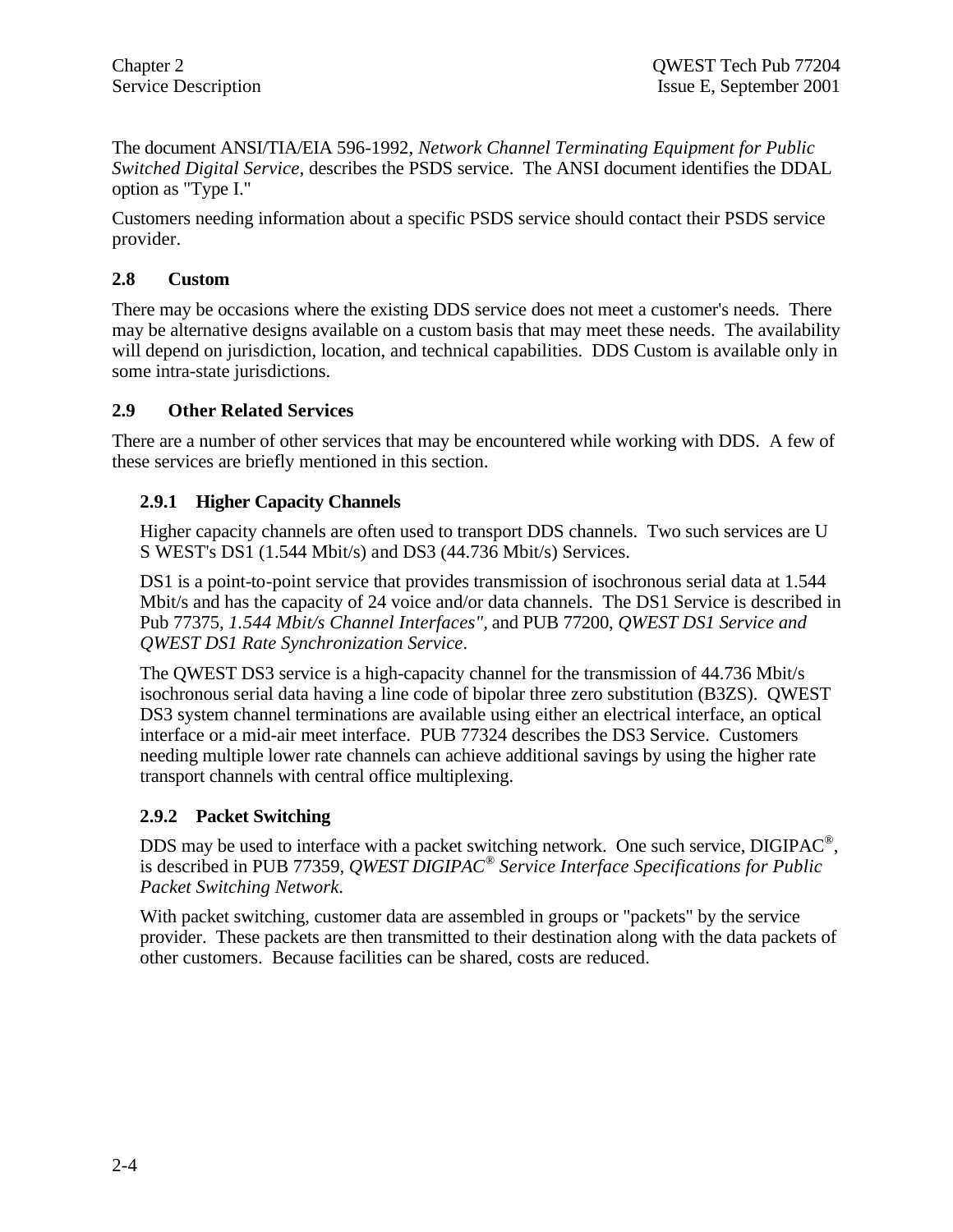$\text{DIGIPAC}^{\circledast}$ , QWEST's public packet switching service, is available in several locations throughout QWEST service area. The service may be accessed by a dial-up line or dedicated facility such as DDS. A switched service such as  $\text{DIGIPAC}^{\textcircled{\tiny{\text{B}}}}$  may provide advantages where customer data transmission requirements are from one to many and are sent in a "bursty" fashion.

#### **2.9.3 Simultaneous Voice Data Service**

The QWEST Simultaneous Voice Data Service (SVDS) is an end-to-end digital data transport service which provides simultaneous voice and full duplex data transmission of up to 19.2 kbit/s over a single, non-loaded subscriber cable pair. This service will operate in conjunction with switched voice services such as POTS, Centrex, etc. The voice channel connects to the subscriber line side of a Class 5 Central Office switch and the derived data channel extends dedicated digital transport on the same cable pair used to deliver switched voice services. Further information about SVDS may be found in PUB 77331, *Simultaneous Voice Data Service (SVDS) (Digital Data Over Voice Technology)*.

The SVDS data channel is end-to-end compatible with DDS.

#### **2.9.4 Protection Services**

There are several services available to provide added protection for the DDS channels. They include COMMAND A LINK<sup>SM</sup> and the services listed in Table 2-1. Some of these services require the purchase of higher rate services to carry the DDS channels.

| Service                                            | Remarks                                                  | Reference<br>Publication * |
|----------------------------------------------------|----------------------------------------------------------|----------------------------|
| Self-Healing Alternate Route<br>Protection (SHARP) | DS1 and DS3                                              | PUB 77340                  |
| Diversity and Avoidance                            | Provides route diversity and routing<br>control          | PUB 77344                  |
| Self Healing Network Service<br>(SHNS)             | DS1 and above. Provides high<br>quality customer network | <b>PUB 77332</b>           |

**Table 2-1** Protection Services

\* See Chapter 7 for titles and ordering information.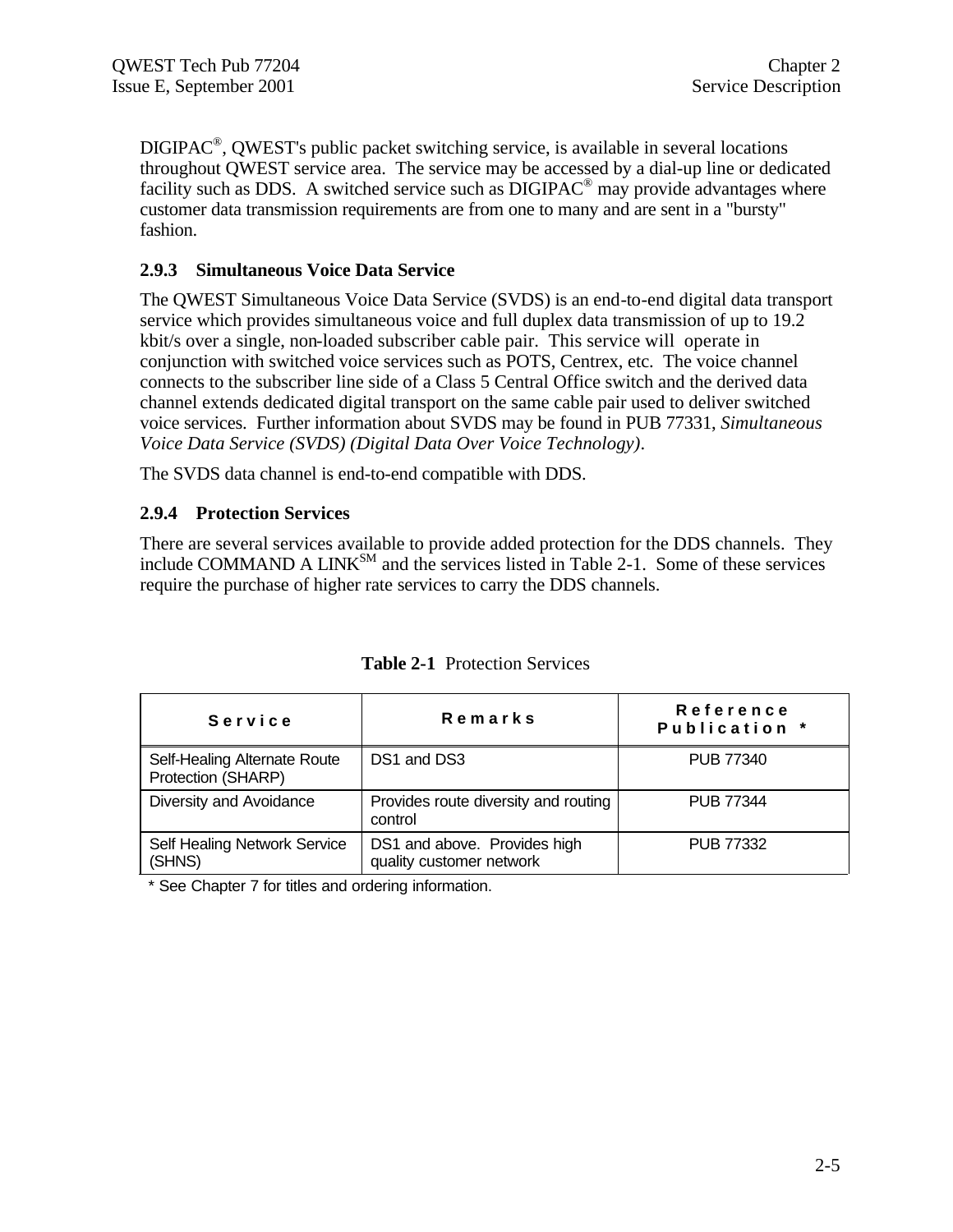#### **2.10 Interconnection With Certified Local Exchange Carriers**

Customers may place their transmission equipment in leased space in a QWEST central office for use with DDS and other Finished Services. Technical Publication 77386, *Interconnection and Collocation for Transport and Switched Unbundled Network Elements and Finished Services*, and PUB 77312 describe the configurations and provides descriptive information.

The code combinations listed in Chapter 4 apply to interconnections with the QWEST Digital Data Service. In general, any Network Interface available to an Interexchange Carrier will be available to a Certified Local Exchange Carrier (CLEC). One additional Network Interface is available to a CLEC collocated in a QWEST wire center.

The Network Interface with a CLEC is called a CLEC-POT.

#### **2.11 Error Correction**

Error correction has traditionally been used to provide for improved quality on DDS channels. Improvements in transport facilities has reduced the need for error correction. The increasing use of fiber optic facilities has helped this improvement.

Consequently, customers may order DDS channels without error correction. New Network Channel codes are available for this purpose. Channels ordered without using the new codes may or may not be provided with error correction at QWEST's discretion.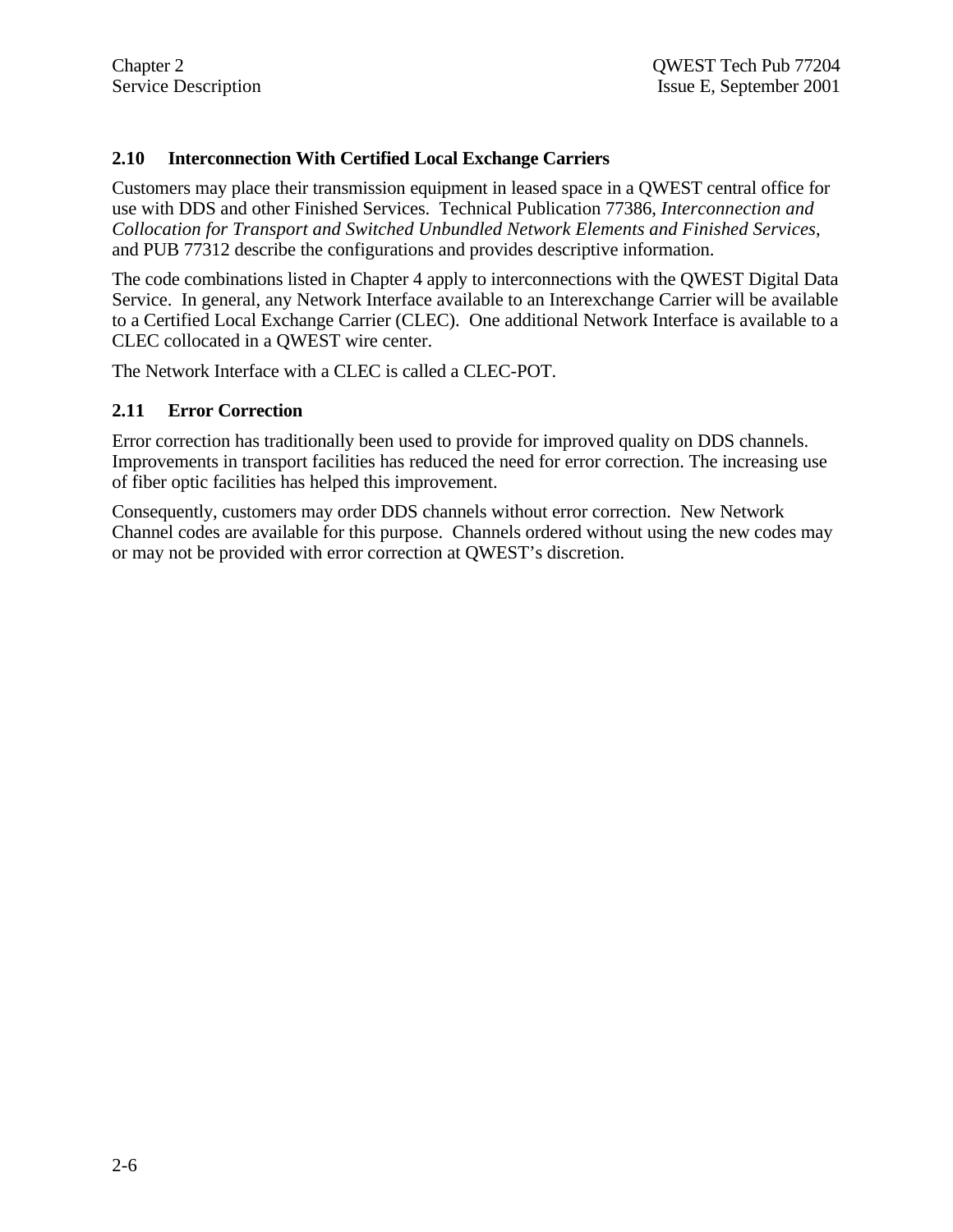#### **CONTENTS**

|                |        | <b>Chapter and Section</b> |                                                    | Page    |  |
|----------------|--------|----------------------------|----------------------------------------------------|---------|--|
| 3.             |        |                            |                                                    | $3-1$   |  |
|                | 3.1    |                            |                                                    | $3-1$   |  |
|                |        | 3.1.1                      |                                                    | $3 - 2$ |  |
|                |        | 3.1.2                      |                                                    | $3 - 2$ |  |
|                | 3.2    |                            |                                                    | $3 - 2$ |  |
|                | 3.3    |                            |                                                    | $3 - 2$ |  |
|                |        | 3.3.1                      |                                                    | $3 - 2$ |  |
|                |        | 3.3.2                      |                                                    | $3 - 5$ |  |
|                | 3.4    |                            |                                                    | $3 - 5$ |  |
|                |        | 3.4.1                      | End-User Interfaces at a Access Customer Interface | $3 - 5$ |  |
|                |        | 3.4.2                      |                                                    | $3 - 7$ |  |
|                | 3.5    |                            |                                                    | $3 - 7$ |  |
|                |        | 3.5.1                      |                                                    | $3 - 7$ |  |
|                |        | 3.5.2                      |                                                    | $3 - 7$ |  |
|                |        | 3.5.3                      |                                                    | $3 - 8$ |  |
|                |        | 3.5.4                      |                                                    | $3-9$   |  |
|                | 3.6    |                            |                                                    | $3-10$  |  |
| <b>Figures</b> |        |                            |                                                    |         |  |
|                |        |                            |                                                    |         |  |
|                |        |                            |                                                    | $3 - 5$ |  |
| <b>Tables</b>  |        |                            |                                                    |         |  |
|                |        |                            |                                                    | $3 - 3$ |  |
|                |        |                            |                                                    | $3-4$   |  |
|                |        |                            |                                                    | $3-6$   |  |
|                |        |                            |                                                    | $3 - 8$ |  |
|                | $3-9$  |                            |                                                    |         |  |
|                | $3-10$ |                            |                                                    |         |  |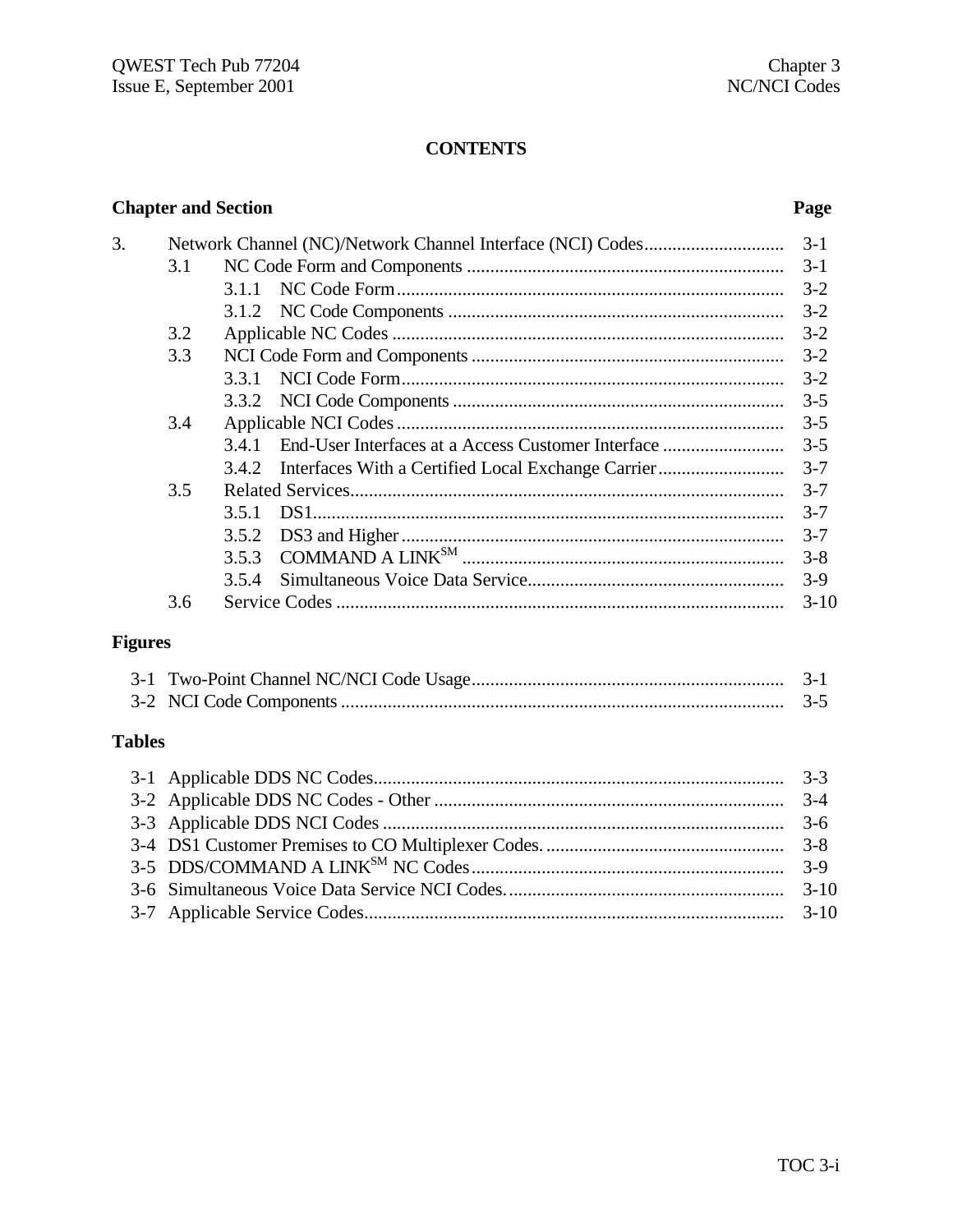#### **3. Network Channel (NC)/Network Channel Interface (NCI) Codes**

The specifications of the channel and service are encoded into Network Channel (NC) codes. The NC codes describe the channels and services provided between the customer locations or between a customer location and a QWEST central office (CO).

Electrical signal specifications at an interface are encoded into Network Channel Interface (NCI) codes. The Digital Data Service (DDS) NCI codes describe the Network Interface (NI) located at a customer premise or in a QWEST CO.

These codes are used by the customer to specify the type of channel and interface required for their needs. QWEST also uses the codes during the provisioning process.

Figure 3-1 illustrates the location of the codes for a two-point channel between two customer locations.



Key CPE = Customer Provided Equipment NC = Network Channel Code NCI = Network Channel Interface Code  $NI = Network$  Interface

**Figure 3-1** Two-Point Channel NC/NCI Code Usage

Some of the NC or NCI codes listed in this chapter may not be available in all jurisdictions. Contact your QWEST Service Representative for further information.

#### **3.1 NC Code Form and Components**

This section gives a description of the NC code format. The information can be used in conjunction with Chapter 2 to describe the type of channel and service being defined.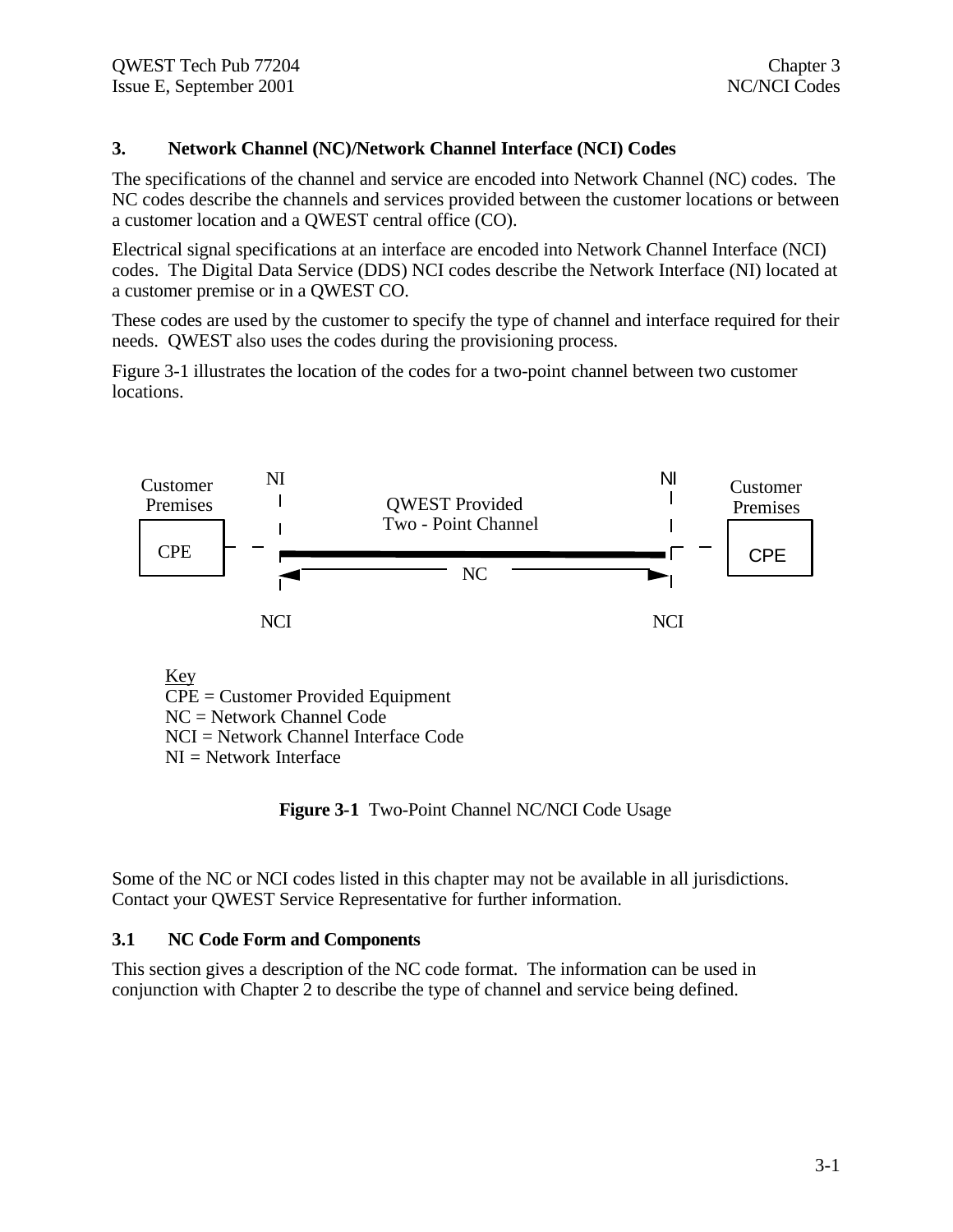### **3.1.1 NC Code Form**

The NC code has the form XGBB. There are always four positions. There are neither spaces nor delimiters between the characters.

#### **3.1.2 NC Code Components**

An NC code consists of four alpha/numeric characters. The first two positions are the alpha Channel Codes used to define the basic channel type. The latter two positions are used to identify the channel options. The options positions may take the value of a dash ( - ).

## **3.2 Applicable NC Codes**

Tables 3-1 and 3-2 list the NC codes and options included with the DDS service. These options were described in Chapter 2. The NC code XGBB mentioned in Section 3.1.1, for example, is a 9.6 kbit/s multipoint (i.e., with bridging) channel with secondary channel. Most data rates are available with several different options. The 64 kbit/s data rate is available only with the nooption (two-point) or the non-standard arrangement.

The fourth position Y code (e.g., XABY) designates that the channel is the master or control leg of the multipoint circuit without error correction. The code E designates the non-control (i.e., remote) leg without error correction.

The XE channel code has been replaced by the rate-specific channel codes XC and XD.

The fourth position X code (e.g., XG-X) designates a two–point channel without error correction.

There is only one option with the DDAL service listed below. The Subrated DS0 service has thirteen different options available.

# **3.3 NCI Code Form and Components**

This section gives a brief description of the NCI code format. A complete description of the basic NCI (and NC) code format can be found in ANSI T1.223-1997, *Information Interchange — Structure and Representation of Network Channel (NC) and Network Channel Interface (NCI) Codes for the North American Telecommunications System.* Specific technical information about the NCI codes may be found in several technical publications listed in this chapter.

# **3.3.1 NCI Code Form**

The NCI code has fields not used for digital services. Only those fields relevant to DDS interfaces are discussed here. A DDS NCI code has the form 04DU5.56. The period between the 5 and 56 is a delimiter used for improved clarity. It causes the Protocol Option Code, discussed later, to stand-out. An NCI code has no dashes (-).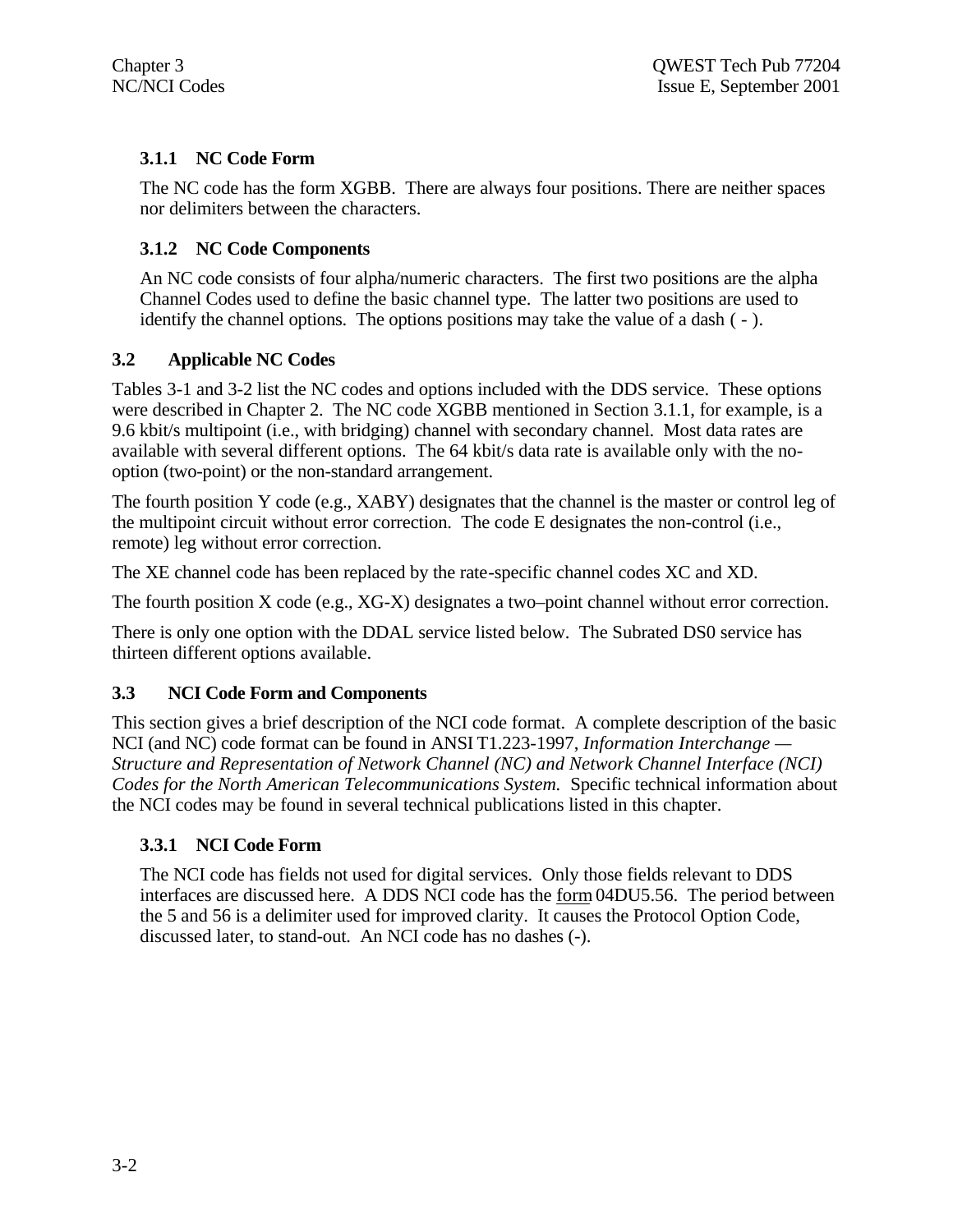| Option (Positions 3 & 4) |                |            |             |                |                          |                                                                              |
|--------------------------|----------------|------------|-------------|----------------|--------------------------|------------------------------------------------------------------------------|
| $2.4$ kbit/s             | 4.8 kbit/s     | 9.6 kbit/s | 19.2 kbit/s | 56 kbit/s      | 64 kbit/s                | Data Rate                                                                    |
| X A                      | XB             | $X$ G      | XC *        | XH             | $\star$<br>XD            | Channel Code<br>(Positions 1<br>8.<br>2)                                     |
| $ -$                     | $ -$           | $ -$       | $ -$        | $ -$           | $\overline{\phantom{a}}$ | No Options (Two-Point)                                                       |
| - B                      | - B            | - B        | - B         | - B            |                          | CO Bridging (Multipoint)                                                     |
| $-E$                     | - E            | $-E$       | - E         | $-F$           |                          | Multipoint Leg/Link Without<br><b>Error Correction</b>                       |
| $- P$                    | $- P$          | $- P$      | $- P$       | $- P$          |                          | <b>Packet Switching</b>                                                      |
| $- X$                    | - X            | $- X$      | $- X$       | $- X$          | $- X$                    | Two-point without Error<br>Correction                                        |
| $-Y$                     | - Y            | $-Y$       | $-Y$        | - Y            |                          | CO Bridging - Master Leg<br>(No Error Correction)                            |
| $-Z$                     | $-Z$           | $-Z$       | $-Z$        | $-Z$           | $-Z$                     | Non-standard                                                                 |
| $B -$                    | B -            | $B -$      | $B -$       | $B -$          |                          | Secondary Channel                                                            |
| <b>BB</b>                | B B            | <b>BB</b>  | <b>BB</b>   | B <sub>B</sub> |                          | Bridging + Secondary<br>Channel                                              |
| <b>BE</b>                | B <sub>E</sub> | <b>BE</b>  | <b>BE</b>   | <b>BE</b>      |                          | Secondary Channel,<br>Multipoint Leg/Link Without<br><b>Error Correction</b> |
| BX                       | BX             | BX         | BX          | BX             |                          | Secondary Channel, Two-<br>point Without Error<br>Correction                 |
| BY.                      | <b>BY</b>      | <b>BY</b>  | BY.         | BY             |                          | Bridging - Master Leg<br>(No Error Correction) +<br>Secondary Channel        |

|  | <b>Table 3-1</b> Applicable DDS NC Codes |
|--|------------------------------------------|
|--|------------------------------------------|

\* Not available in all jurisdictions at the time of publication. Formerly XE.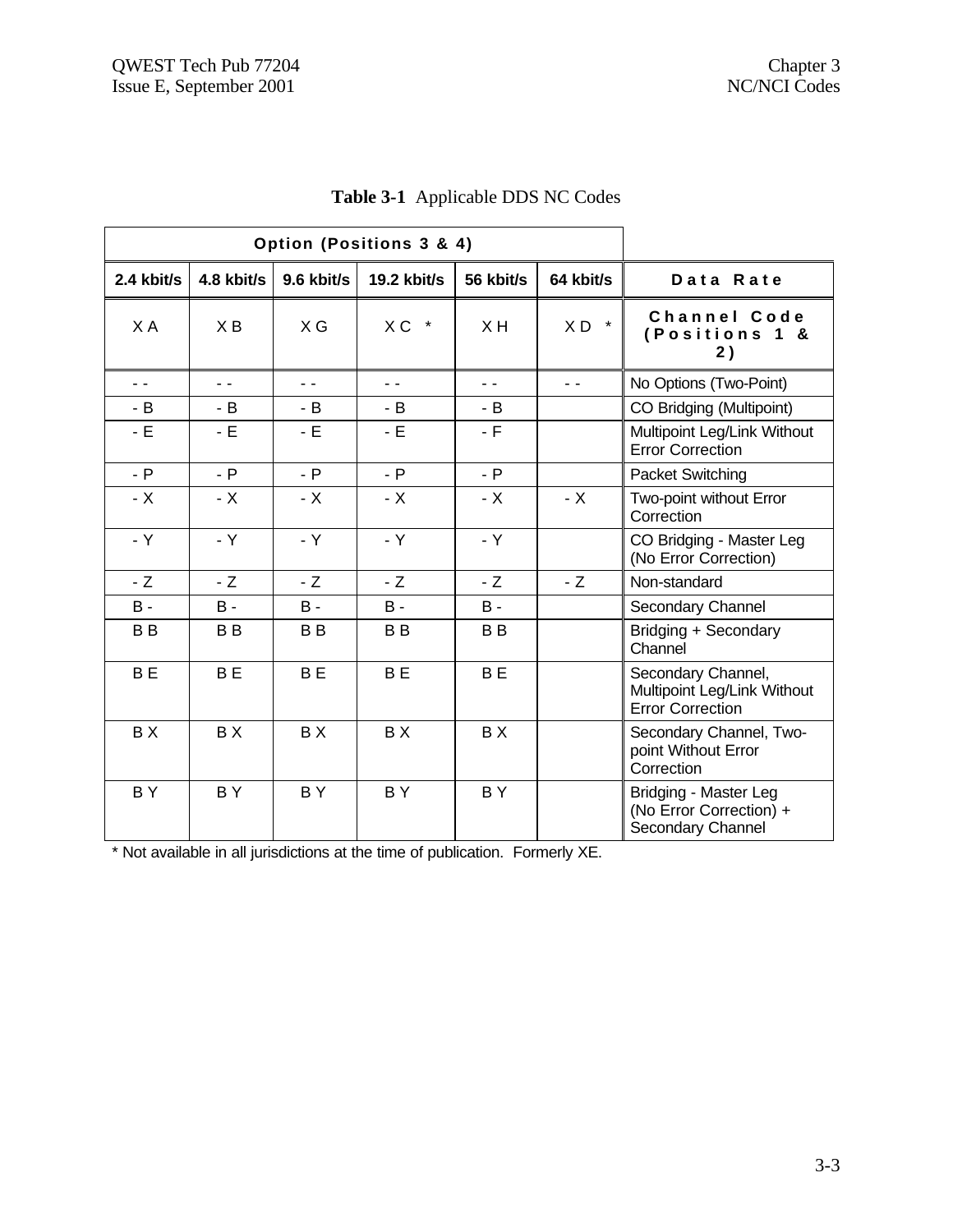| Service               | <b>Channel Code</b><br>(Position 1 & 2) | Option<br>(Position 3 & 4) | Description                                                            |
|-----------------------|-----------------------------------------|----------------------------|------------------------------------------------------------------------|
| 56.0 kbit/s<br>DDAL * | $X H$ *                                 | - E *                      | PSDS Termination <sup>+</sup>                                          |
| Subrated DS0          | <b>HS</b>                               | $ -$                       | 64 kbit/s Connecting Channel                                           |
| $(64$ kbit/s)         |                                         | - A                        | 2.4 kbit/s Channel with CO SRMX **                                     |
|                       |                                         | - G                        | 2.4 kbit/s Channel with CO SRMX at both<br>ends **                     |
|                       |                                         | $-C$                       | 4.8 kbit/s Channel with CO SRMX **                                     |
|                       |                                         | - H                        | 4.8 kbit/s Channel with CO SRMX at both<br>ends **                     |
|                       |                                         | - D                        | 9.6 kbit/s Channel with CO SRMX **                                     |
|                       |                                         | - 1                        | 9.6 kbit/s Channel with CO SRMX at both<br>ends **                     |
|                       |                                         | <b>B</b> -                 | 64 kbit/s Connecting Channel +<br>Secondary Channel                    |
|                       |                                         | B A                        | 2.4 kbit/s Channel with Secondary<br>Channel + CO SRMX **              |
|                       |                                         | B G                        | 2.4 kbit/s Channel with Secondary<br>Channel + CO SRMX at both ends ** |
|                       |                                         | B <sub>C</sub>             | 4.8 kbit/s Channel with Secondary<br>Channel + CO SRMX **              |
|                       |                                         | B H                        | 4.8 kbit/s Channel with Secondary<br>Channel + CO SRMX at both ends ** |
|                       |                                         | B D                        | 9.6 kbit/s Channel with Secondary<br>Channel + CO SRMX **              |
|                       |                                         | B I                        | 9.6 kbit/s Channel with Secondary<br>Channel + CO SRMX at both ends ** |

**Table 3-2** Applicable DDS NC Codes - Other

\* DDAL = Direct Digital Access Line.

Not available in all jurisdictions at the time of publication. Formerly XE-D.

\*\* CO SRMX = Central Office Subrate Multiplexing (Located in DDS Hubs).<br><sup>†</sup> PSDS = Public Switched Digital Service (Generic term for U.S.WEST's DI

† PSDS = Public Switched Digital Service (Generic term for U S WEST's DDAL service)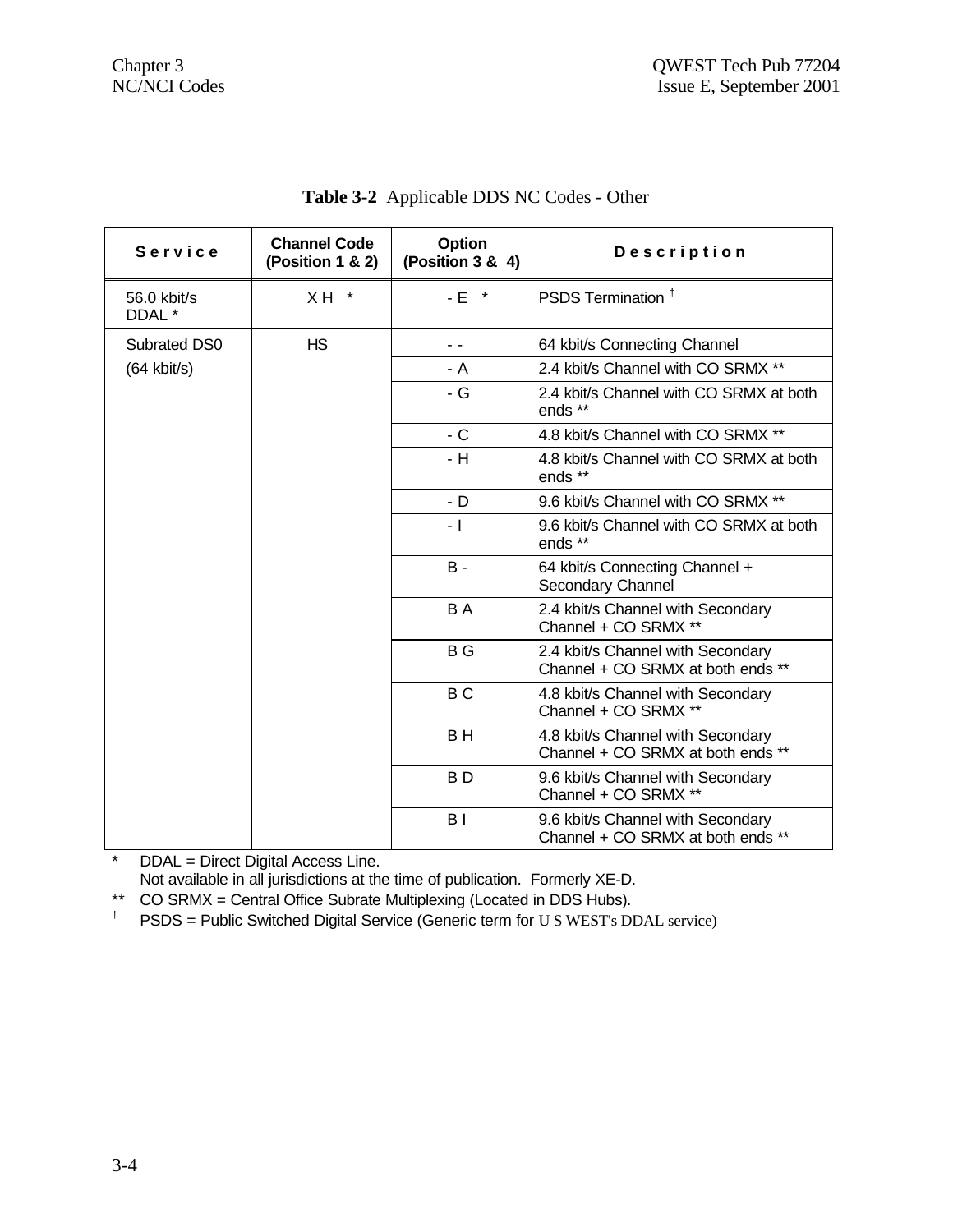#### **3.3.2 NCI Code Components**

A DDS NCI code has four components as illustrated in Figure 3-2.

This example of an NCI code is a DDS End-User standard 56 kbit/s interface.



**Figure 3-2** NCI Code Components

#### **3.4 Applicable NCI Codes**

The NCI codes used with QWEST Digital Data Service are listed in Table 3-3. The actual interface technical descriptions may be found in PUB 77312.

QWEST does not currently use the 04BD5 NCI codes in some jurisdictions. However, the code does describe the Network Interface.

#### **3.4.1 End-User Interfaces at a Access Customer Interface**

The End-User NCI codes (DU) are occasionally ordered at an Interexchange Carrier - Point of Termination (IC-POT). The DU interface code requires that the carrier provide a Channel Service Unit/Data Service Unit (CSU/DSU), or the functional equivalent, on their side of the Network Interface for proper usage. A carrier using the 04DU5 interface at the IC-POT would be treated like an End-User.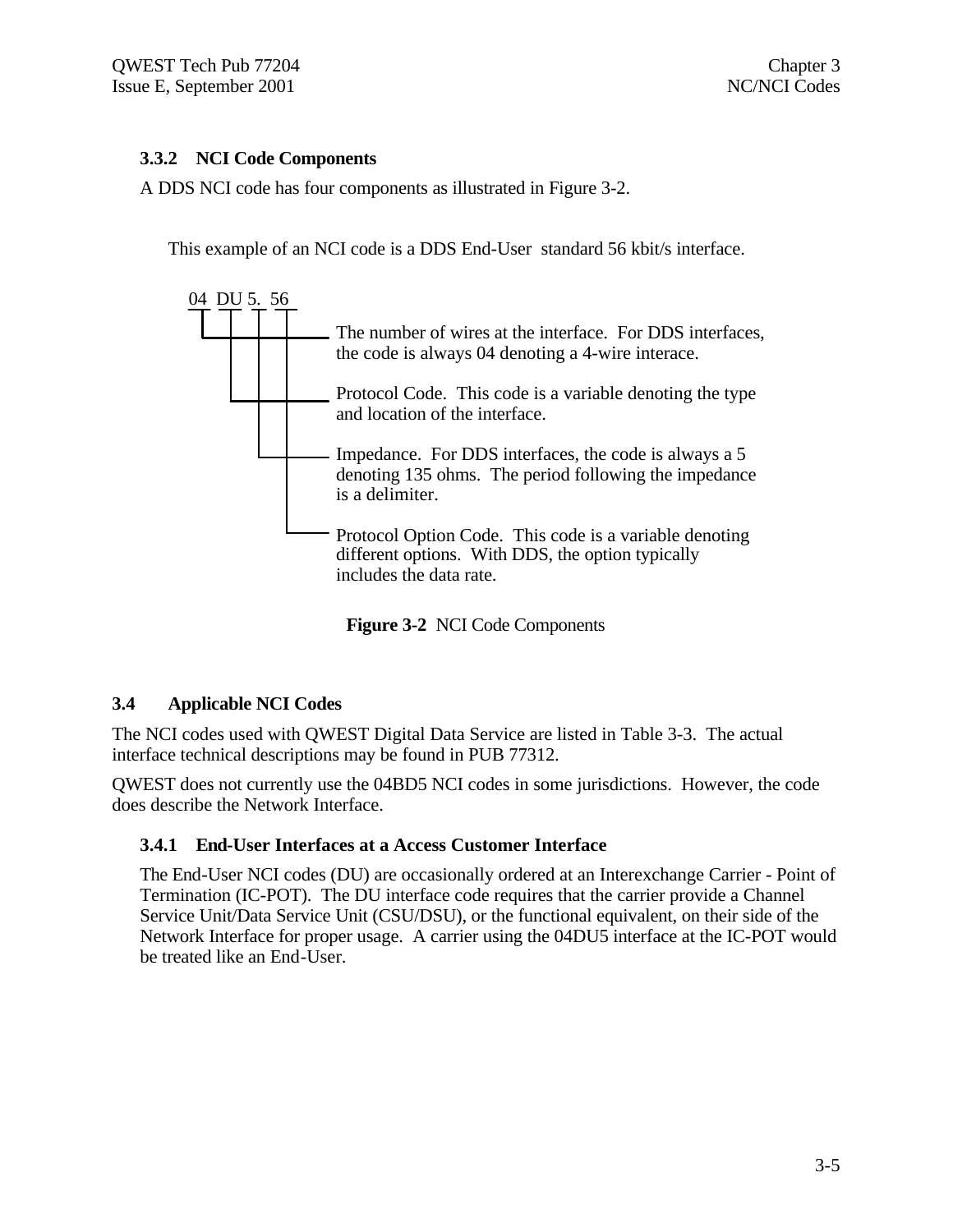| <b>NCI Code</b> | <b>Description</b>                                                                                                                           |  |  |  |
|-----------------|----------------------------------------------------------------------------------------------------------------------------------------------|--|--|--|
|                 | <b>End-User Interfaces</b>                                                                                                                   |  |  |  |
| 04DU5.24        | 2.4 kbit/s                                                                                                                                   |  |  |  |
| 04DU5.24S       | 2.4 kbit/s with Secondary Channel                                                                                                            |  |  |  |
| 04DU5.48        | 4.8 kbit/s                                                                                                                                   |  |  |  |
| 04DU5.48S       | 4.8 kbit/s with Secondary Channel                                                                                                            |  |  |  |
| 04DU5.96        | 9.6 kbit/s                                                                                                                                   |  |  |  |
| 04DU5.96S       | 9.6 kbit/s with Secondary Channel                                                                                                            |  |  |  |
| 04DU5.19 *      | $19.2$ kbit/s                                                                                                                                |  |  |  |
| 04DU5.19S*      | 19.2 kbit/s with Secondary Channel                                                                                                           |  |  |  |
| 04DU5.56        | 56.0 kbit/s                                                                                                                                  |  |  |  |
| 04DU5.56C *     | Non-QWEST switched service (i.e., switched 56 kbit/s DDAL). QWEST performs<br>call completion test from End-User premises Network Interface. |  |  |  |
| 04DU5.56S       | 56.0 kbit/s with Secondary Channel                                                                                                           |  |  |  |
| 04DU5.64 *      | 64.0 kbit/s (Near Clear Channel if transported on DS1 with CCC)                                                                              |  |  |  |
| 04DU5.64A *     | 64.0 kbit/s (Non-Clear Channel)                                                                                                              |  |  |  |
|                 | <b>QWEST Central Office (CO) Interfaces</b>                                                                                                  |  |  |  |
| 04BD5.24        | CO Bridging (MJU), 2.4 kbit/s                                                                                                                |  |  |  |
| 04BD5.48        | CO Bridging (MJU), 4.8 kbit/s                                                                                                                |  |  |  |
| 04BD5.96        | CO Bridging (MJU), 9.6 kbit/s                                                                                                                |  |  |  |
| 04BD5.19        | CO Bridging (MJU), 19.2 kbit/s                                                                                                               |  |  |  |
| 04BD5.56        | CO Bridging (MJU), 56.0 kbit/s                                                                                                               |  |  |  |
| 04DO5.A **      | DS0-A at 2.4 kbit/s                                                                                                                          |  |  |  |
| 04DO5.B **      | DS0-A at 4.8 kbit/s                                                                                                                          |  |  |  |
| 04DO5.C **      | DS0-A at 9.6 kbit/s                                                                                                                          |  |  |  |
| 04DO5.D **      | DS0-A at 19.2 kbit/s                                                                                                                         |  |  |  |
| 04DO5.E **      | DS0-A at 56.0 kbit/s                                                                                                                         |  |  |  |
| 04DO5.F **      | DS0-A at 64.0 kbit/s                                                                                                                         |  |  |  |

# **Table 3-3** Applicable DDS NCI Codes

\* Not available in all jurisdictions at the time of publication.

\*\* Available only to a Certified Local Exchange Carrier collocated in a QWEST wire center. (See Section 3.4.2.)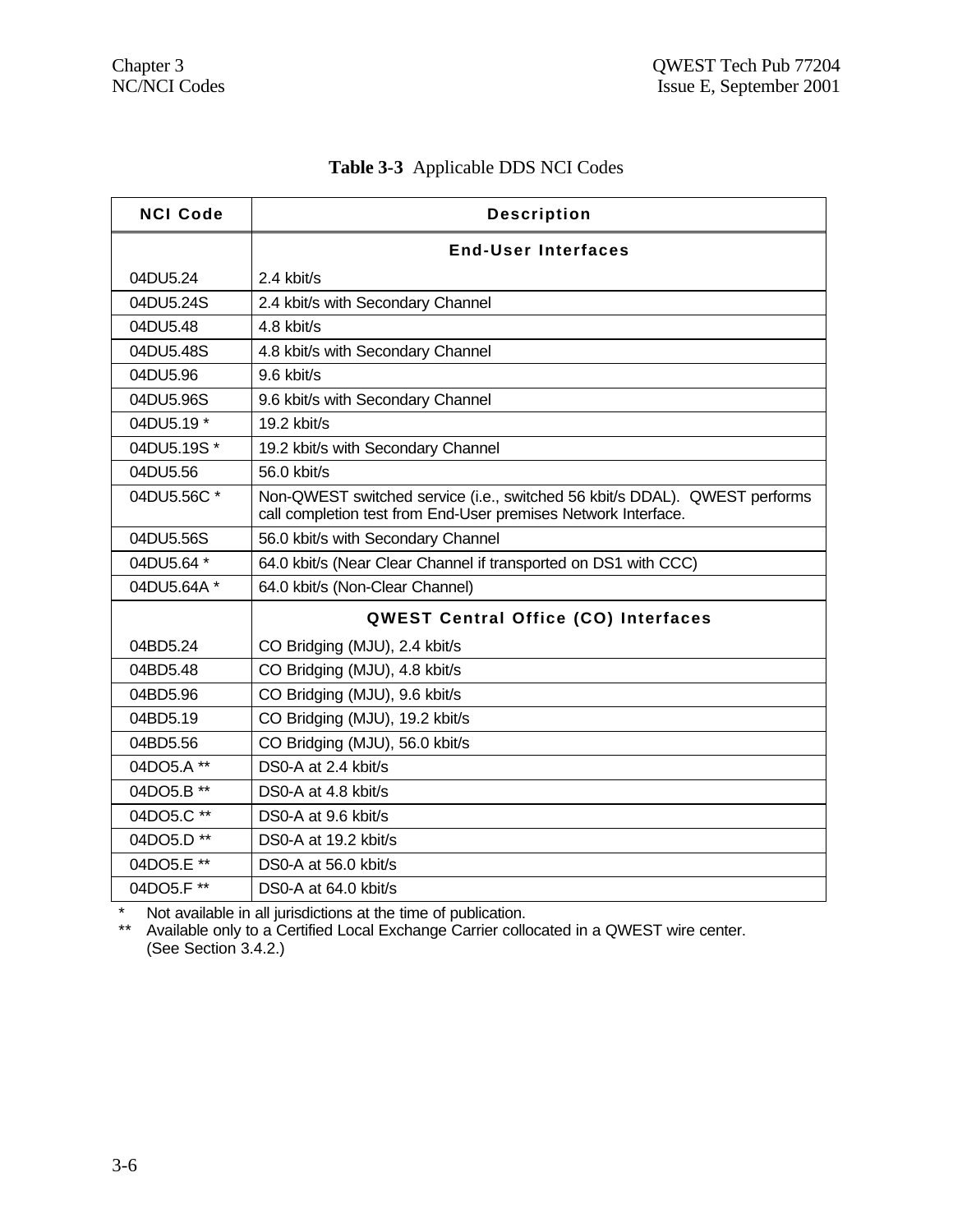#### **3.4.2 Interfaces With a Certified Local Exchange Carrier**

A Certified Local Exchange Carrier (CLEC) interconnects with QWEST at a CLEC Point of Termination (CLEC-POT). The NCI codes at the CLEC-POT are the same NCI codes available with an Interexchange Carrier with the addition of the DO Network Interface. The DO interface requires that the CLEC obtain synchronization from QWEST as described in PUB 77386.

See PUBs 77312 and 77386 for further information concerning design requirements and other technical details.

Interconnectors must use care to use the proper NC code to indicate the status of Error Correction as discussed in Section 2.11.

#### **3.5 Related Services**

Several related services may be encountered with the DDS service. This section contains summary information and reference sources for further information.

#### **3.5.1 DS1**

One commonly used service is a DS1 channel with CO multiplexing. Table 3-4 is a summary of DS1 information taken from Service Publication 77200, Chapter 3. Codes in horizontal rows are compatible. This publication should be consulted for further information about the DS1 Service. Other NC codes may be encountered.

The N suffix to the protocol option at the End-User premises denotes that CSU power in not required. The X suffix denotes a DSX-1 interface. The absence of an X denotes a conventional Interface. Further information about the DS1 interfaces may be found in the Technical Publication 77375.

The NC/NCI code combination tables in Chapter 4 use the term "Digital" to represent high capacity NCI codes at the DS1 or higher rates including the codes in Table 3-4.

QWEST provides Stratum I timing on all DS1 channels with CO multiplexing. Thus the use of an S in the third NC code position is "Historical" and is no longer used.

#### **3.5.2 DS3 and Higher**

The DS1 channels are often transported on DS3 or higher channels. Information on these services is beyond the scope of this document. The term "Digital" is used to include appropriate NCI codes in the Chapter 4 tables.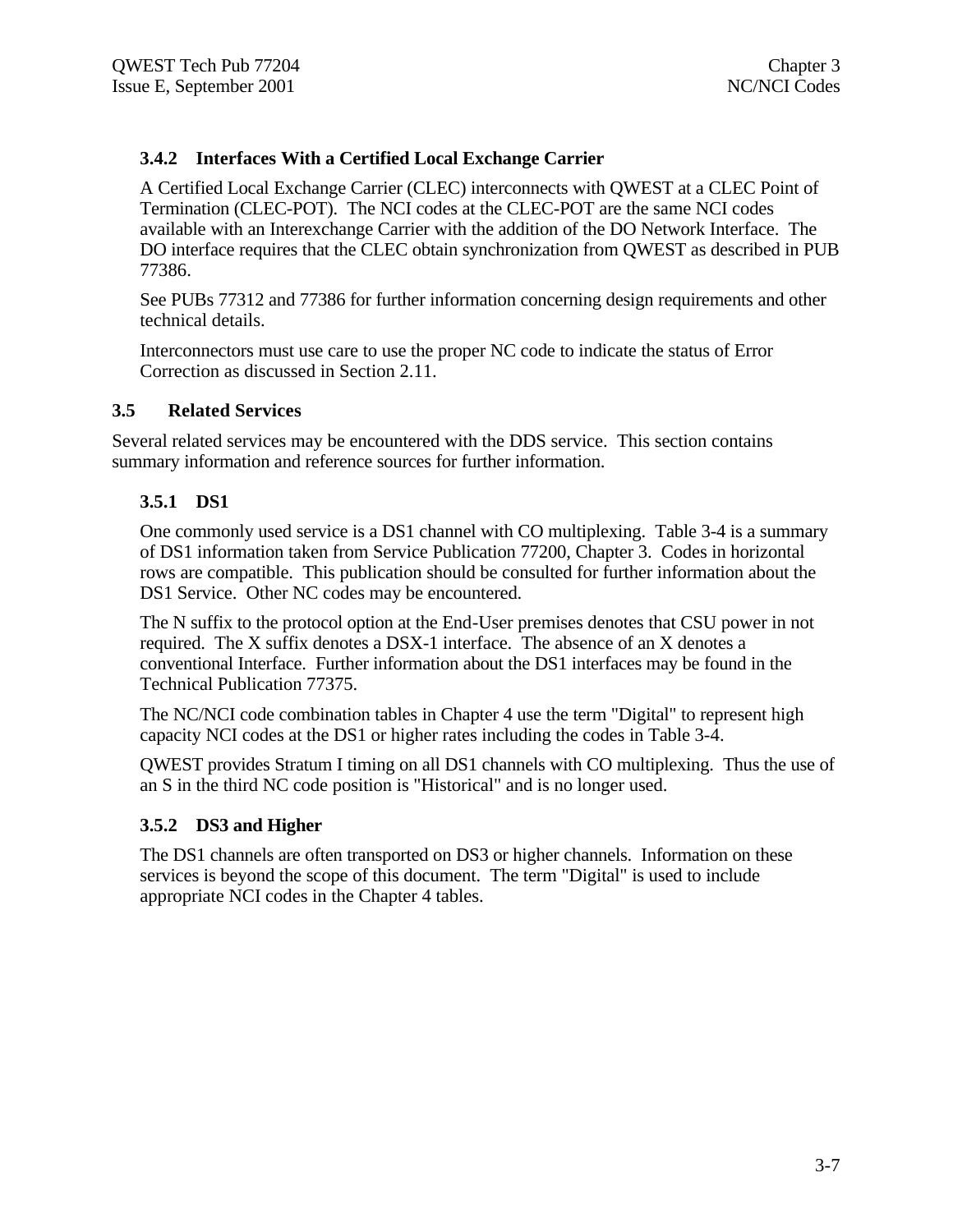| <b>Equipment Frame</b><br><b>Format and Line Code</b> | <b>NC Code</b> | <b>NCI at End-User</b><br><b>Premises</b> | <b>NCI at</b><br><b>Carrier Premises</b> |
|-------------------------------------------------------|----------------|-------------------------------------------|------------------------------------------|
| SF & AMI                                              | $HC - G$       | 04DU9.BN or<br>04DU9.BX                   | 04DS9.15 or<br>04DJ9.15                  |
| SF & B8ZS                                             | HCZG           | 04DU9.DN or<br>04DU9.DX                   | 04DS9.15B or<br>04DJ9.15B                |
| ANSI ESF & AMI                                        | HCDG           | 04DU9.1KN or<br>04DU9.1KX                 | 04DS9.1K or<br>04DJ9.1K                  |
| ANSI ESF & B8ZS                                       | HCEG           | 04DU9.1SN or<br>04DU9.1SX                 | 04DS9.1S or<br>04DJ9.1S                  |
| non-ANSI ESF & AMI                                    | HCFG           | 04DU9.CN or<br>04DU9.CX                   | 04DS9.15K or<br>04DJ9.15K                |
| non-ANSI ESF & B8ZS                                   | HCGG           | 04DU9.SN or<br>04DU9.SX                   | 04DS9.15S or<br>04DJ9.15S                |

|  |  |  |  |  | <b>Table 3-4</b> DS1 Customer Premises to CO Multiplexer Codes. |  |
|--|--|--|--|--|-----------------------------------------------------------------|--|
|--|--|--|--|--|-----------------------------------------------------------------|--|

G = QWEST CO DS1 to Voice and Digital Data Mux.

#### **3.5.3 COMMAND A LINKSM**

The customer rearrangement service, COMMAND A LINK<sup>SM</sup>, is described in Technical Publication 77371.

Table 3-5 contains the list of valid NC codes used with COMMAND A LINK<sup>SM</sup> and DDS.

This service introduces a new "CS" NCI code. The only NCI code that normally would be used to rearrange or reconfigure DDS channels is 04CS9.10R. This code denotes that the DS1 is connected to a 1/0 Digital Cross-connect System (DCS) and is customer reconfigurable. This means that the 1/0 DCS connects at the DS1 level and the COMMAND A LINK<sup>SM</sup> customer may reconfigure by DS1's or DS0's.

COMMAND A  $LINK^{SM}$  is not available in all jurisdictions.

Certain NC codes listed in Table 3-1 might also apply. The NC code XA-C, for example, is the COMMAND A LINK<sup>SM</sup> version of XA-- so XA-C would apply. However, XA-Y, for example, does not have a COMMAND A LINK<sup>SM</sup> equivalent and may be used. The use of the "04 $CS...R$ " NCI code will be enough to indicate a  $\overline{COMMAND}$  A  $\overline{LINK}^{SM}$  service.

Pub 77371 should be consulted for NC/NCI combinations.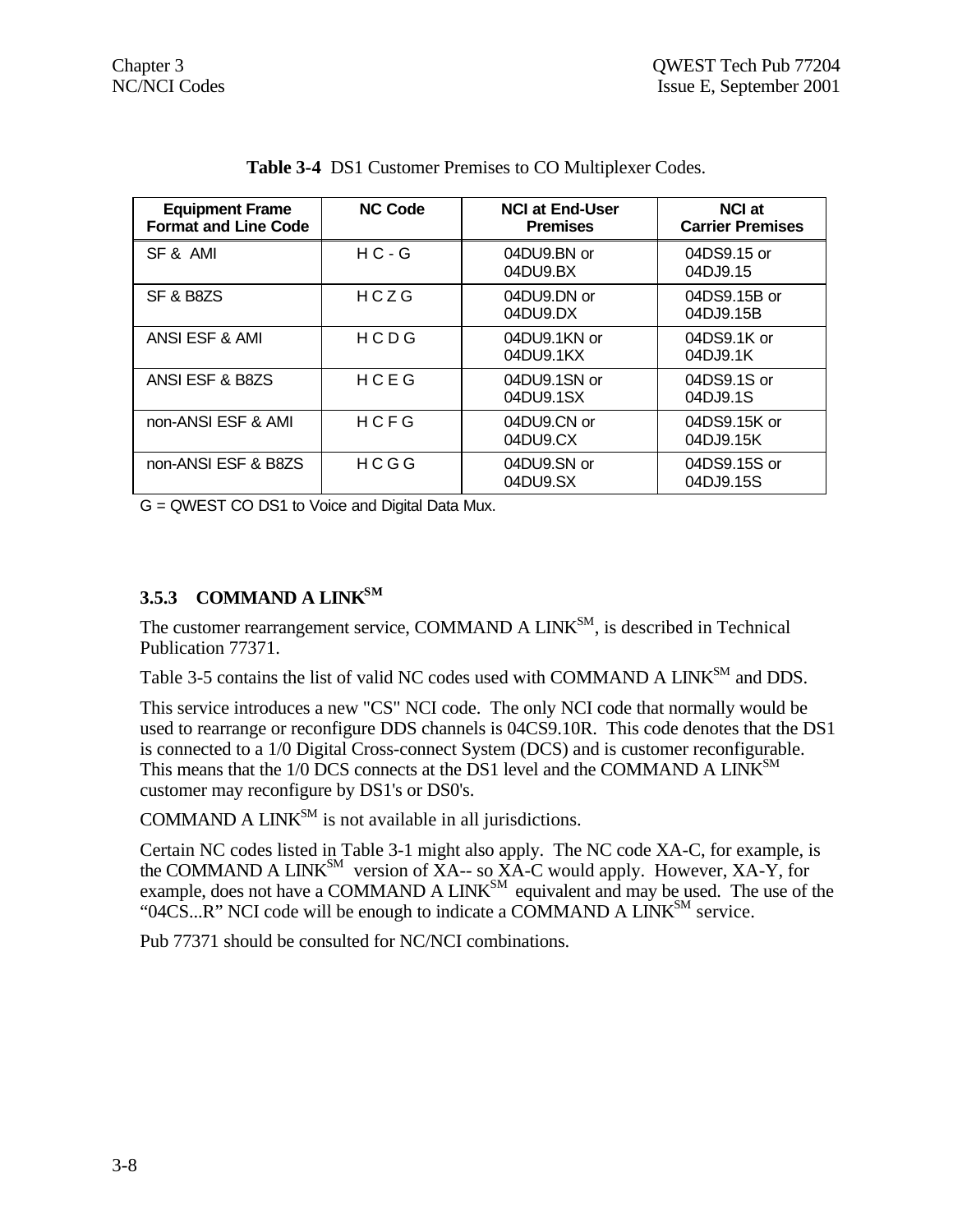| NC Code     | Description                                                                            |
|-------------|----------------------------------------------------------------------------------------|
| $X A - C$   | Two-point 2.4 kbit/s, Customer Reconfigurable                                          |
| $X A - V$   | Two-point 2.4 kbit/s, With CO Bridging, Customer Reconfigurable                        |
| $X B - C$   | Two-point 4.8 kbit/s, Customer Reconfigurable                                          |
| $X B - V$   | Two-point 4.8 kbit/s, With CO Bridging, Customer Reconfigurable                        |
| <b>XBBC</b> | Two-point 4.8 kbit/s, With Secondary Channel, Customer Reconfigurable                  |
| <b>XBBV</b> | Two-point 4.8 kbit/s, With CO Bridging, Secondary Channel, Customer Reconfigurable     |
| $X G - C$   | Two-point 9.6 kbit/s, Customer Reconfigurable                                          |
| $X G - V$   | Two-point 9.6 kbit/s, With CO Bridging, Customer Reconfigurable                        |
| X G B C     | Two-point 9.6 kbit/s, With Secondary Channel, Customer Reconfigurable                  |
| <b>XGBV</b> | Two-point 9.6 kbit/s, With CO Bridging, Secondary Channel, Customer Reconfigurable     |
| $X C - C$ * | Two-point 19.2 kbit/s, Customer Reconfigurable                                         |
| $X C - V$ * | Two-point 19.2 kbit/s, With CO Bridging, Customer Reconfigurable                       |
| <b>XCBC</b> | Two-point 19.2 kbit/s, With Secondary Channel, Customer Reconfigurable                 |
| <b>XCBV</b> | Two-point 19.2 kbit/s, With CO Bridging, Secondary Channel, Customer<br>Reconfigurable |
| $X H - C$   | Two-point 56.0 kbit/s, Customer Reconfigurable                                         |
| $X H - V$   | Two-point 56.0 kbit/s, With CO Bridging, Customer Reconfigurable                       |
| XHBC        | Two-point 56.0 kbit/s, With Secondary Channel, Customer Reconfigurable                 |
| <b>XHBV</b> | Two-point 56.0 kbit/s, With CO Bridging, Secondary Channel, Customer<br>Reconfigurable |
| $X D - C$ * | Two-point 64.0 kbit/s, Customer Reconfigurable                                         |

# Table 3-5 DDS/COMMAND A LINK<sup>SM</sup> NC Codes

\* The XC and XD codes were formerly designated as XE codes.

#### **3.5.4 Simultaneous Voice Data Service**

Simultaneous Voice Data Service (SVDS) is a service that utilizes Digital Data Over Voice (DDOV) technology to transport a digital data channel on the same two-wire metallic pair as used by a standard telephone line. SVDS and DDS are generally end-to-end compatible.

The NCI codes commonly used at the customer's premises are listed in Table 3-6. The B after the period delimiter indicates that the interface is DDOV. Further information about SVDS may be found in Technical Publication 77331, *Simultaneous*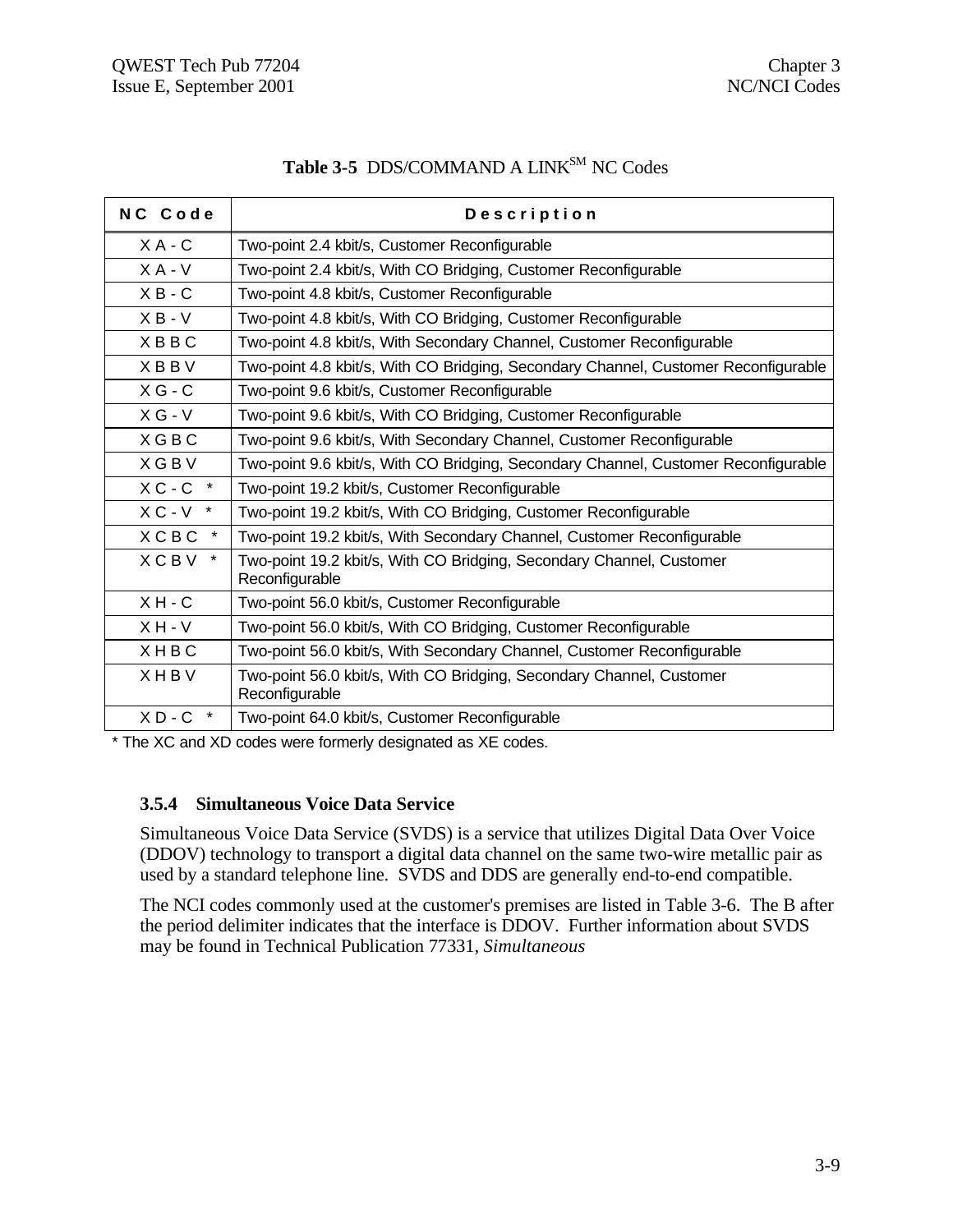*Voice and Data Service (SVDS), (Digital Data Over Voice Technology) Digital Access Arrangements, Network Interface Specifications.*

| NCI Code | Data Rate     |
|----------|---------------|
| 02DV5.BA | 2.4 kbit/s    |
| 02DV5.BB | 4.8 kbit/s    |
| 02DV5.BC | 9.6 kbit/s    |
| 02DY5.BL | $19.2$ kbit/s |
|          |               |

**Table 3-6** Simultaneous Voice Data Service NCI Codes.

#### **3.6 Service Codes**

Service Codes are used to identify the type of service and are used by QWEST to identify the channel. These codes vary by jurisdiction. Some states do not yet use the newer NC and NCI codes. While the technical specifications represented by NC and NCI codes apply in these states, the Service Code is the only code used to identify the service. Some states are still selling the older DIGICOM<sup>®</sup> I and II services rather than the newer QWEST Digital Data Service. Table 3-7 contains a list of Service Codes.

**Table 3-7** Applicable Service Codes

|                   | QWEST<br>Digital Data Service |                                | DIGICOM <sup>®</sup> II        | DIGICOM <sup>®</sup> I         |
|-------------------|-------------------------------|--------------------------------|--------------------------------|--------------------------------|
| $D$ a t a<br>Rate | <b>InterLATA</b><br>Access    | <b>IntraLATA</b><br>Non-Access | <b>IntraLATA</b><br>Non-Access | <b>IntraLATA</b><br>Non-Access |
| 2.4 kbit/s        | X A                           | US                             | D <sub>P</sub>                 | H <sub>P</sub>                 |
| $4.8$ kbit/s      | XB                            | US                             | D Q                            | HQ                             |
| 9.6 kbit/s        | X G                           | U S                            | D <sub>R</sub>                 | H <sub>R</sub>                 |
| 19.2 kbit/s       | $XC^{\dagger}$                | US                             | D M                            | H <sub>B</sub>                 |
| 56.0 kbit/s       | XH                            | US                             | D W                            | HW                             |
| $64.0$ kbit/s     | $X D$ <sup>+</sup>            | US                             | D C                            | n a                            |
| Custom            | $\star$                       | UX                             | n a                            | n a                            |

#### Notes:

The DIGICOM® services are being replaced by the QWEST Digital Data Service over time. na denotes *not applicable*

\* The normal '"X" codes are used.

† Formerly XE.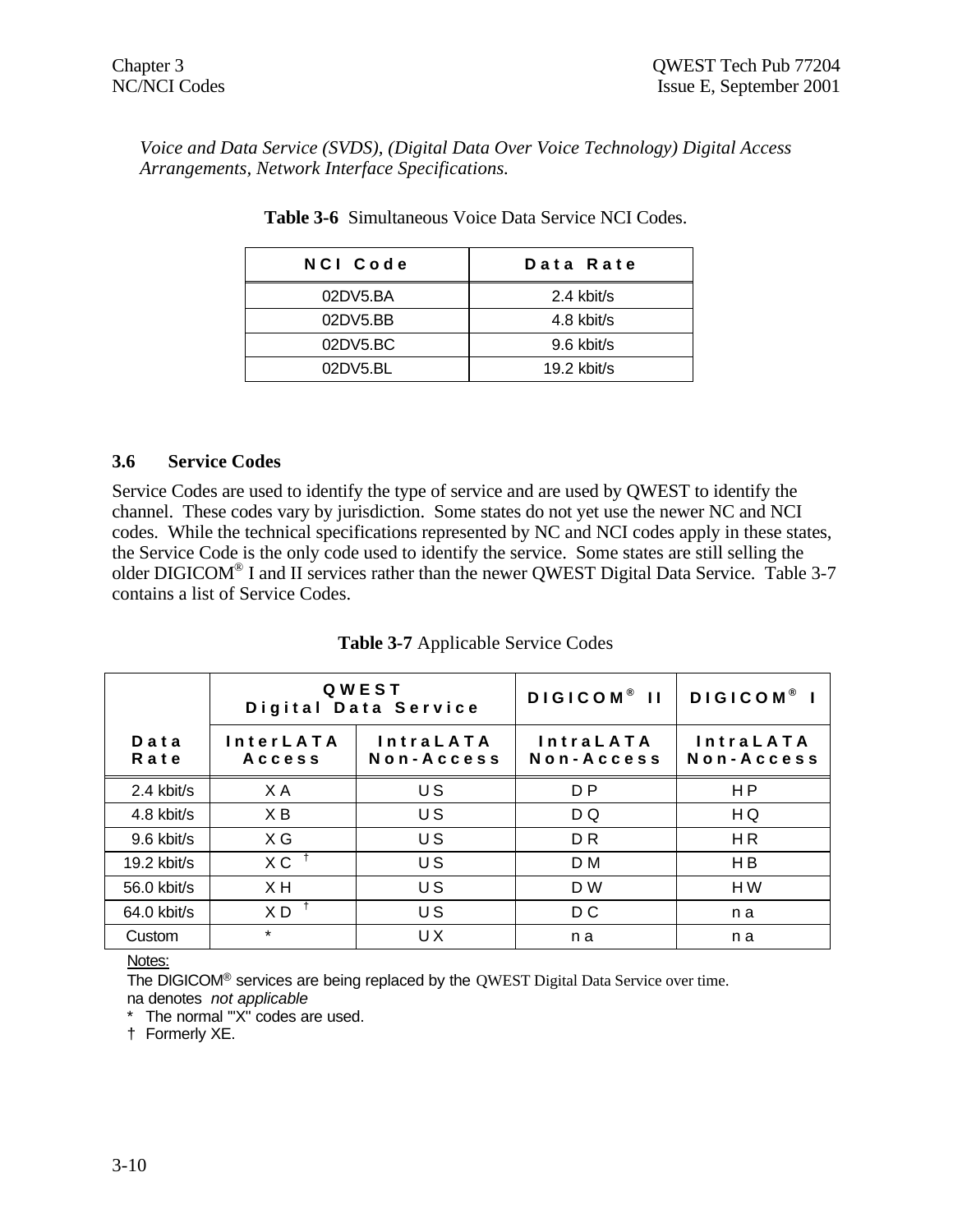# **CONTENTS**

4.

## Page

|      |       | Network Channel (NC) / Network Channel Interface (NCI) Combinations | $4 - 1$  |
|------|-------|---------------------------------------------------------------------|----------|
| 4.1  |       |                                                                     | $4 - 1$  |
|      | 4.1.1 |                                                                     | $4-1$    |
|      | 4.1.2 |                                                                     | $4-1$    |
|      | 4.1.3 |                                                                     | $4 - 1$  |
|      | 4.1.4 |                                                                     | $4 - 1$  |
|      | 4.1.5 |                                                                     | $4 - 2$  |
|      | 4.1.6 |                                                                     | $4 - 2$  |
|      | 4.1.7 |                                                                     | $4 - 2$  |
|      | 4.1.8 |                                                                     | $4 - 3$  |
| 4.2  |       |                                                                     | $4 - 8$  |
|      | 4.2.1 |                                                                     | $4 - 8$  |
|      | 4.2.2 |                                                                     | $4 - 12$ |
| 4.3  |       |                                                                     | $4 - 15$ |
|      | 4.3.1 |                                                                     | $4 - 15$ |
|      |       |                                                                     | $4-19$   |
| 4.4  |       |                                                                     | $4 - 22$ |
|      | 4.4.1 |                                                                     | $4 - 22$ |
|      |       |                                                                     | $4 - 26$ |
| 4.5  |       |                                                                     | $4 - 29$ |
|      | 4.5.1 |                                                                     | $4 - 29$ |
|      |       |                                                                     | $4 - 33$ |
| 4.6  |       |                                                                     | $4 - 36$ |
|      |       |                                                                     | $4 - 36$ |
|      | 4.6.2 |                                                                     | $4 - 40$ |
| 4.7  |       |                                                                     | $4 - 43$ |
|      |       |                                                                     | $4 - 43$ |
|      | 4.7.2 |                                                                     | $4 - 43$ |
| 4.8  |       |                                                                     | $4 - 44$ |
| 4.9  |       |                                                                     | $4 - 45$ |
| 4.10 |       |                                                                     | $4 - 47$ |

# **Figures**

|--|--|--|--|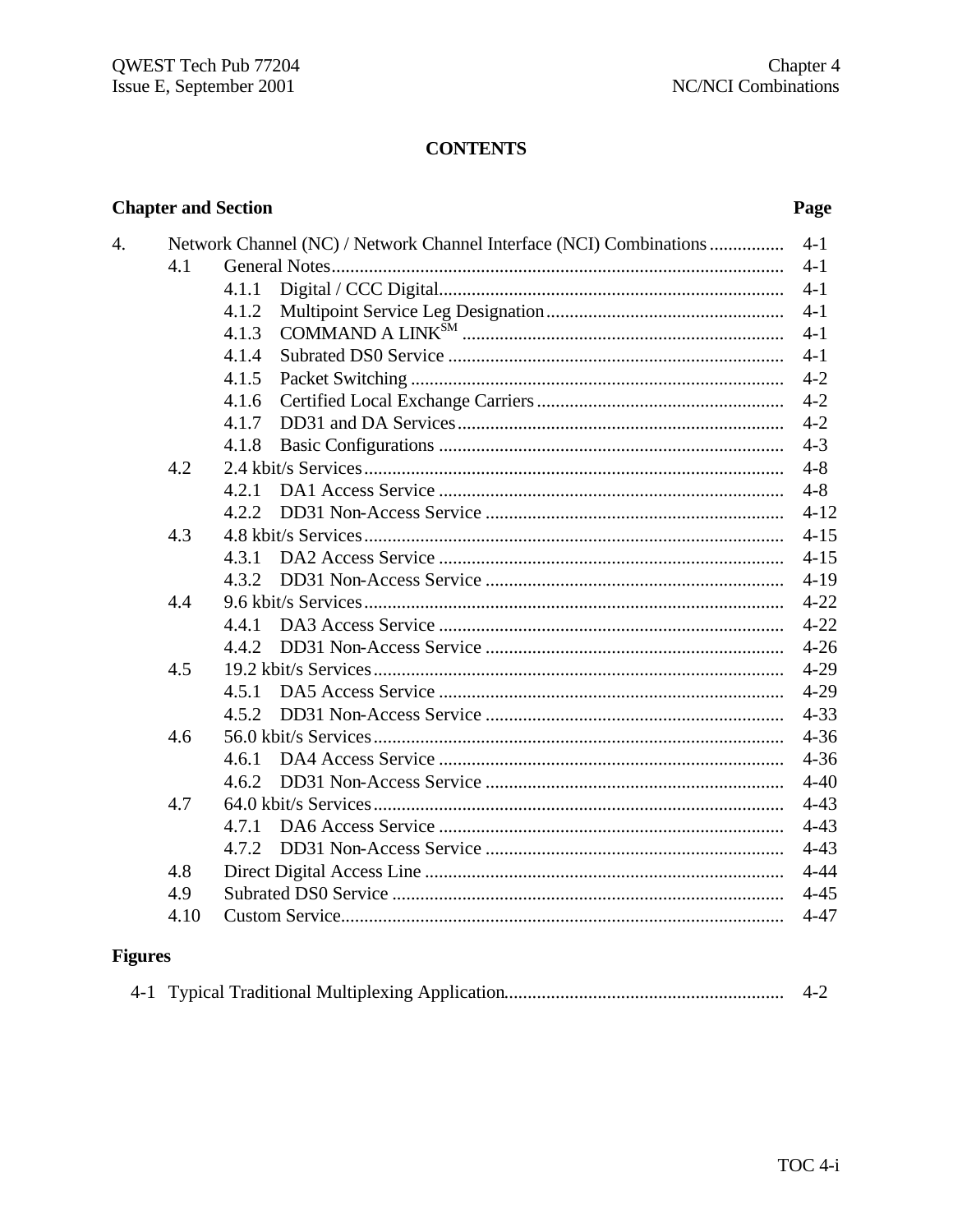## **Tables Page**

| $4 - 1$  | $4-3$    |
|----------|----------|
| $4 - 2$  | $4 - 8$  |
| $4 - 3$  | $4-9$    |
| $4 - 4$  | $4-9$    |
| $4 - 5$  | $4 - 10$ |
| $4 - 6$  | $4 - 10$ |
| $4 - 7$  | $4 - 11$ |
| $4 - 8$  | $4 - 11$ |
| $4-9$    | $4 - 12$ |
| $4 - 10$ |          |
|          |          |
|          | $4 - 13$ |
|          | $4 - 13$ |
|          | $4 - 14$ |
|          | $4 - 14$ |
|          | $4 - 15$ |
|          | $4 - 16$ |
|          | $4-16$   |
|          | $4 - 17$ |
|          | $4 - 17$ |
|          | $4 - 18$ |
|          | $4 - 18$ |
|          | $4-19$   |
|          | $4-19$   |
|          | $4-19$   |
|          | $4 - 20$ |
|          | $4 - 20$ |
|          | $4 - 21$ |
|          | $4 - 21$ |
|          | $4 - 22$ |
|          | $4 - 23$ |
|          |          |
|          |          |
|          |          |
|          | $4 - 25$ |
|          | $4 - 25$ |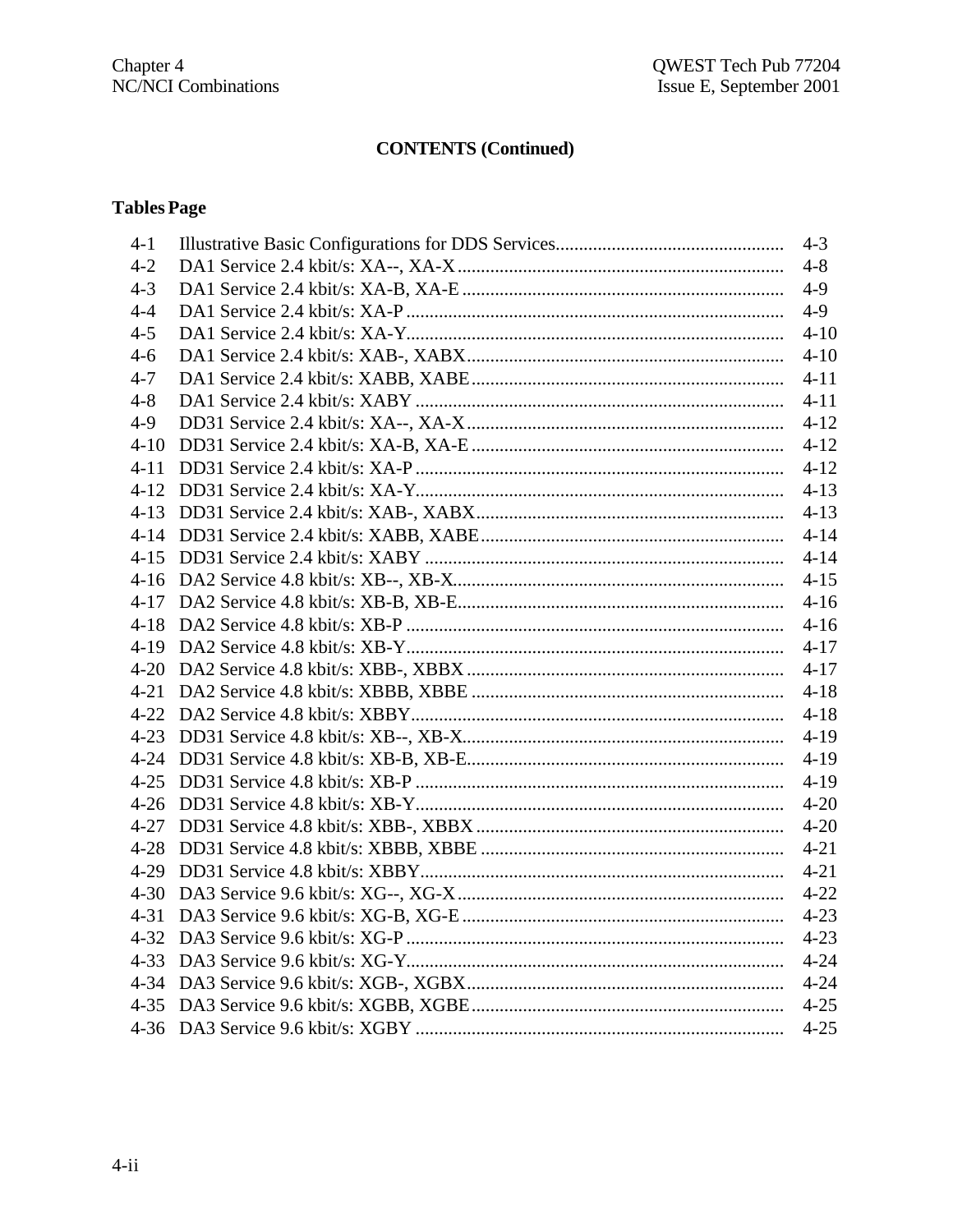# **Tables Page**

|  | $4 - 26$ |
|--|----------|
|  |          |
|  |          |
|  |          |
|  |          |
|  |          |
|  |          |
|  |          |
|  |          |
|  |          |
|  |          |
|  |          |
|  |          |
|  |          |
|  |          |
|  |          |
|  |          |
|  |          |
|  |          |
|  |          |
|  |          |
|  |          |
|  |          |
|  |          |
|  |          |
|  |          |
|  |          |
|  |          |
|  |          |
|  |          |
|  |          |
|  |          |
|  |          |
|  |          |
|  | $4 - 42$ |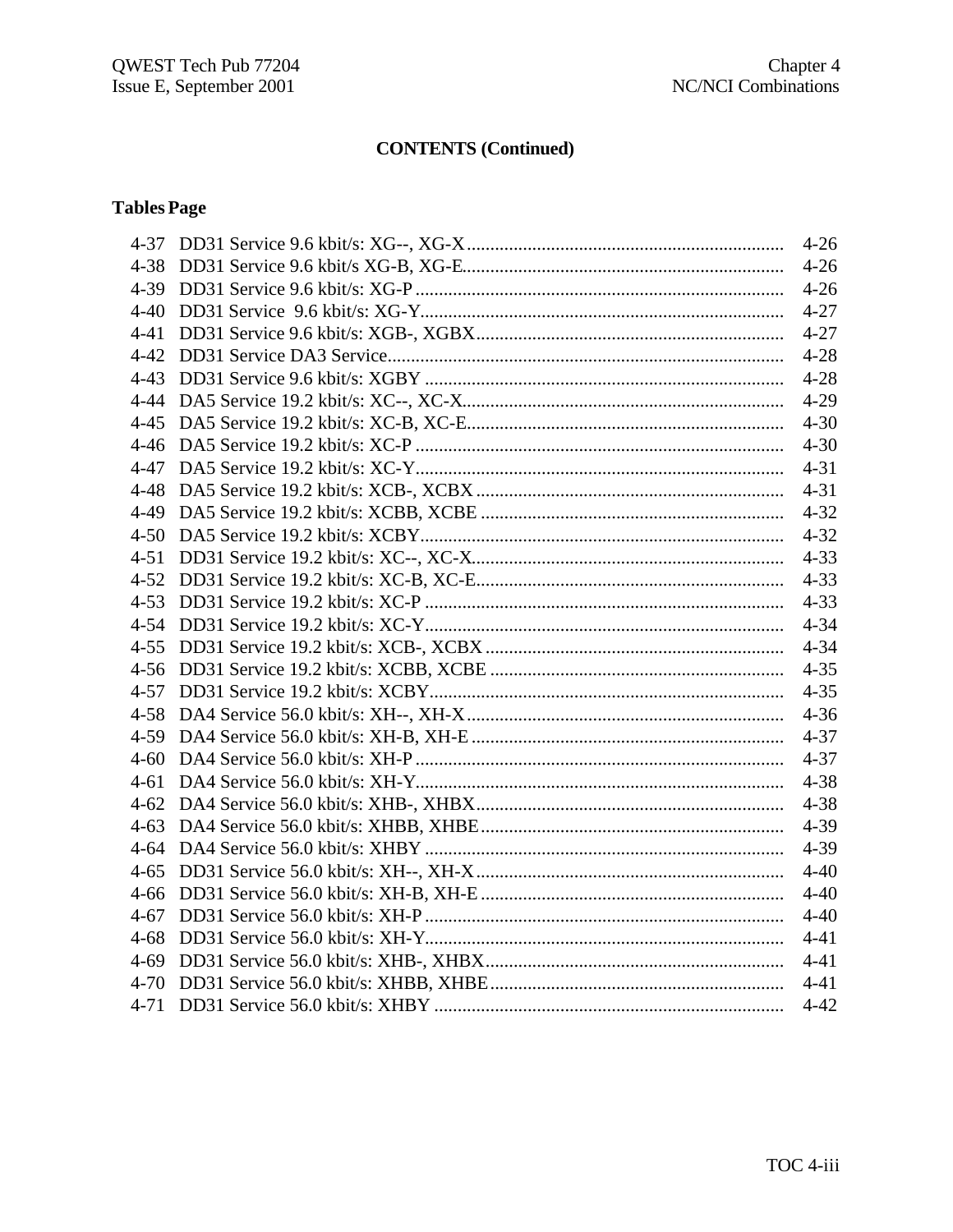## **TablesPage**

| 4-76 HC0 Service Subrated DS0: HS-A, HSBA, HS-C, HSBC, HS-D, HSBD 4-46 |  |
|------------------------------------------------------------------------|--|
|                                                                        |  |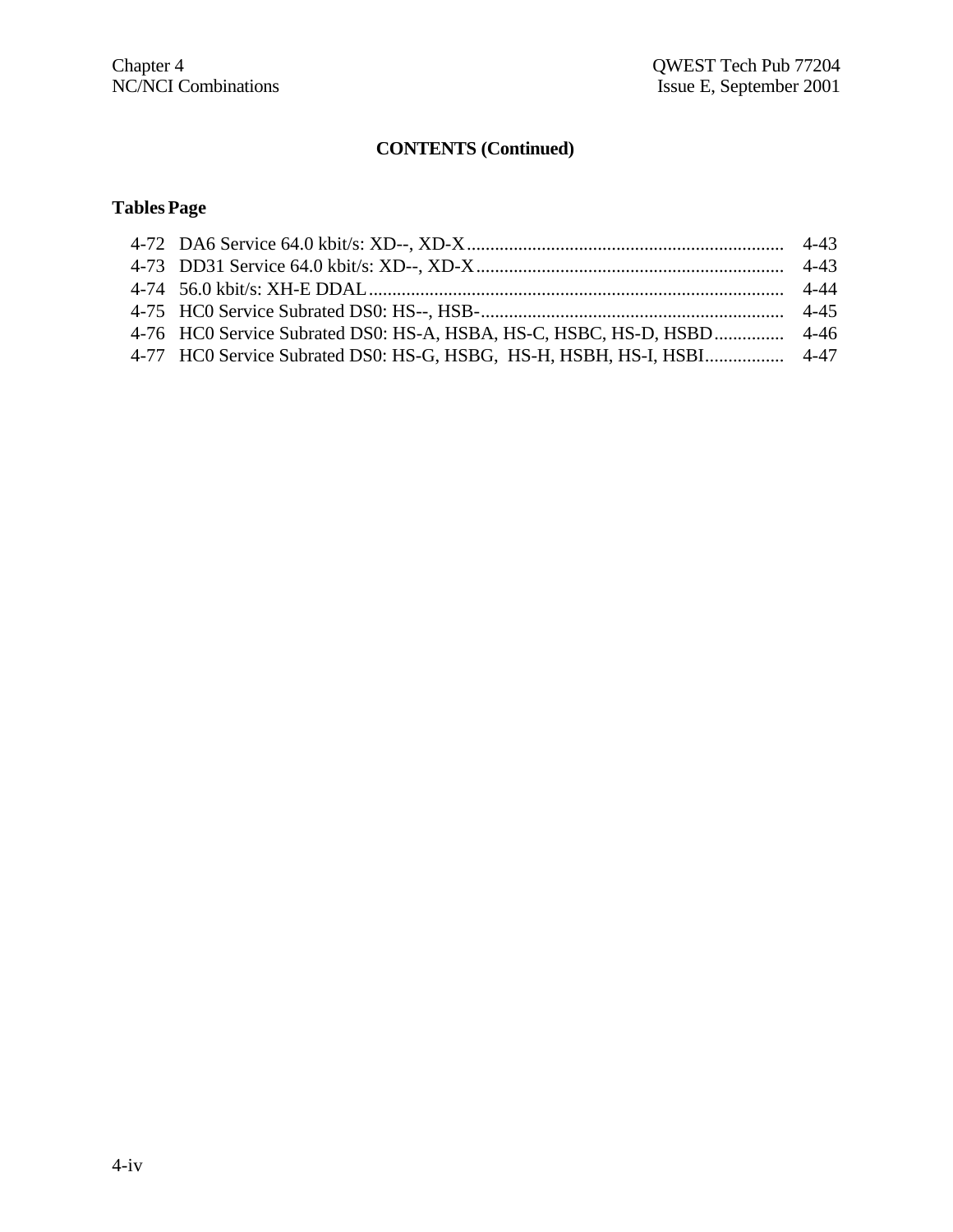#### **4. Network Channel (NC) / Network Channel Interface (NCI) Combinations**

This chapter contains the list of Network Channel (NC) and Network Channel Interface (NCI) code combinations available with the QWEST Digital Data Service. A brief description of the codes may be found in Chapter 3. Many of the code combinations are illustrated in Chapter 5.

#### **4.1 General Notes**

The following notes apply to this chapter. Some of the service combinations may not be available in all intrastate jurisdictions. IntraLATA jurisdictions tend to be more limited than InterLATA jurisdictions.

#### **4.1.1 Digital / CCC Digital**

The term "Digital" is used in the tables to represent any DS1 or higher rate NCI code. The term "CCC Digital" means that the DS1 interfaces are limited to DS1's with Clear Channel Capability (CCC). In the case of higher rates, any imbedded DS1 must have DS1 CCC. Table 3-4 contains a list of the DS1 NCI codes available at both End-User and Carrier premises. The B8ZS line code provides CCC for the DS1.

The terms "DS1/3 Digital" and "CCC DS1/3 Digital" mean DS1 or DS3 interfaces similar to "Digital" and "CCC Digital" above. Interfaces other than DS1 and DS3 are not included in these terms.

#### **4.1.2 Multipoint Service Leg Designation**

The master or control leg, including bridge-to-bridge links (sometimes called Mid-Links), of the multipoint circuits use a fourth character NC option code Y as listed in Table 3-1. The Y identifies the leg as a master leg and no error correction will be used. The remaining branch legs of the multipoint circuit use a fourth character option of B or E (no error correction). Section 5.3 contains some application information.

#### **4.1.3 COMMAND A LINKSM**

The NC/NCI code combinations for DDS channels with the COMMAND A LINK<sup>SM</sup> service option may be found in PUB 77371.

#### **4.1.4 Subrated DS0 Service**

The term "SRMX" is used in the tables to represent the connection to a Central Office (CO) Subrate Multiplexer (SRMX).

The introduction of a multiplexer in the design yields a pair of NCI codes of different levels. Figure 4-1 illustrates a typical situation with a 2.4 kbit/s channel being transported via a DS1 with CO multiplexing.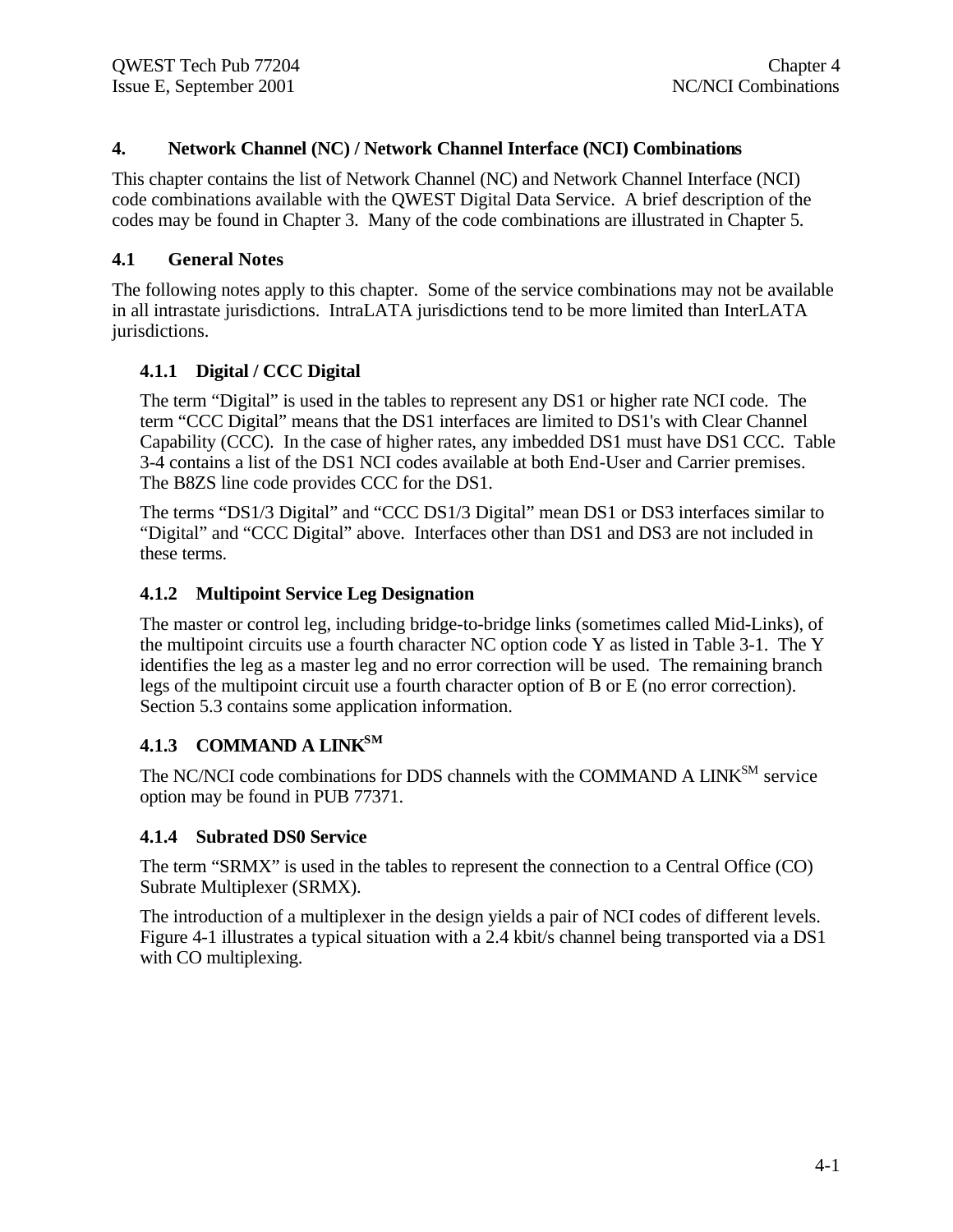A 2.4 kbit/s channel (XA--) transported on a Subrated DS0 service with CO multiplexing (HS-A from Table 3-2) would produce the NCI code pair DIGITAL-04DU5.24 if delivered in the traditional manner similar to Figure 4-1.

The newer Subrated DS0 service delivered to an End-Users premises would use a NCI code of 04DU5.64A (formerly 04DU5.64) at the End-Users premises rather than the expected 04DU5.24. Chapter 5 contains some examples of this application.



**Figure 4-1** Typical Traditional Multiplexing Application

### **4.1.5 Packet Switching**

Packet switching is not available in some intrastate jurisdictions.

### **4.1.6 Certified Local Exchange Carriers**

NCI codes for Certified Local Exchange Carriers (CLEC) are included at a CLEC-Point Of Termination (POT). The "DO" NCI code is included as discussed in Section 3.4.2. The NCI codes available to a CLEC are similar to the NCI codes that are available to an Interexchange Carrier (IC) at an IC-POT. The "DO" NCI code, which is not available to an IC, is available only at a CLEC-POT located in a QWEST wire center. Synchronization must be purchased as described in PUB 77386.

### **4.1.7 DD31 and DA Services**

The DD31 Service is a Non-Access Service and the DA1 through DA6 Services are Access services. An Access service involves other carriers. QWEST provides the entire end-to-end Non-Access service.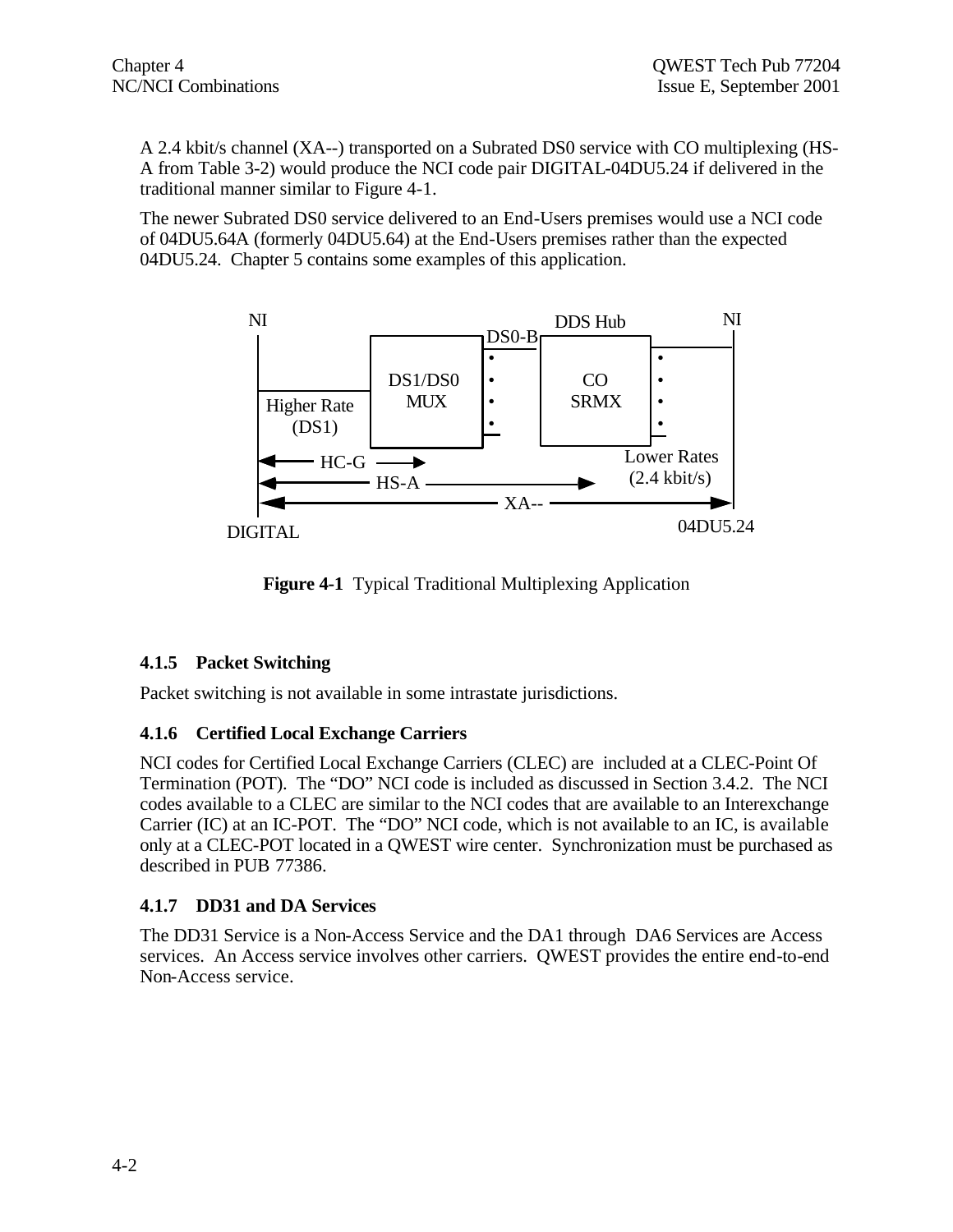### **4.1.8 Basic Configurations**

The NC/NCI combinations describe a set of basic configurations. These configurations are illustrated in Table 4-1. The combination tables in the remainder of this chapter refer to the Reference Figures in the table. Typical NC and NCI codes (2.4 kbit/s) are included. Boxes (CO Multiplexers) and thin lines (channels) represent services ordered separately. The NC codes represent the DDS Services represented by the heavy lines from Network Interface (NI) to NI as indicated by the NC code. Each NI is represented by a NCI code.



#### **Table 4-1** Illustrative Basic Configurations for DDS Services

- 1 The CO Multiplexer(s) [CO Mux(s)] are ordered separately from other service(s) as described in Section 3.5.1 and 3.5.2. May also include a CO Subrate Multiplexer (SRMX), located in a DDS Hub, ordered separately from the Subrated DS0 Service as described in Section 4.9 and illustrated in Number 10.
- 2 The CO Subrate Multiplexer (SRMX), located in a DDS Hub, is ordered separately from the Subrated DS0 Service as described in Section 4.9.

| $CO =$     | <b>Central Office</b> |
|------------|-----------------------|
| $Mux(s) =$ | Multiplexer(s)        |
| $SRMX =$   | Subrate Multiplexer   |
| $N =$      | Network Interface     |
|            |                       |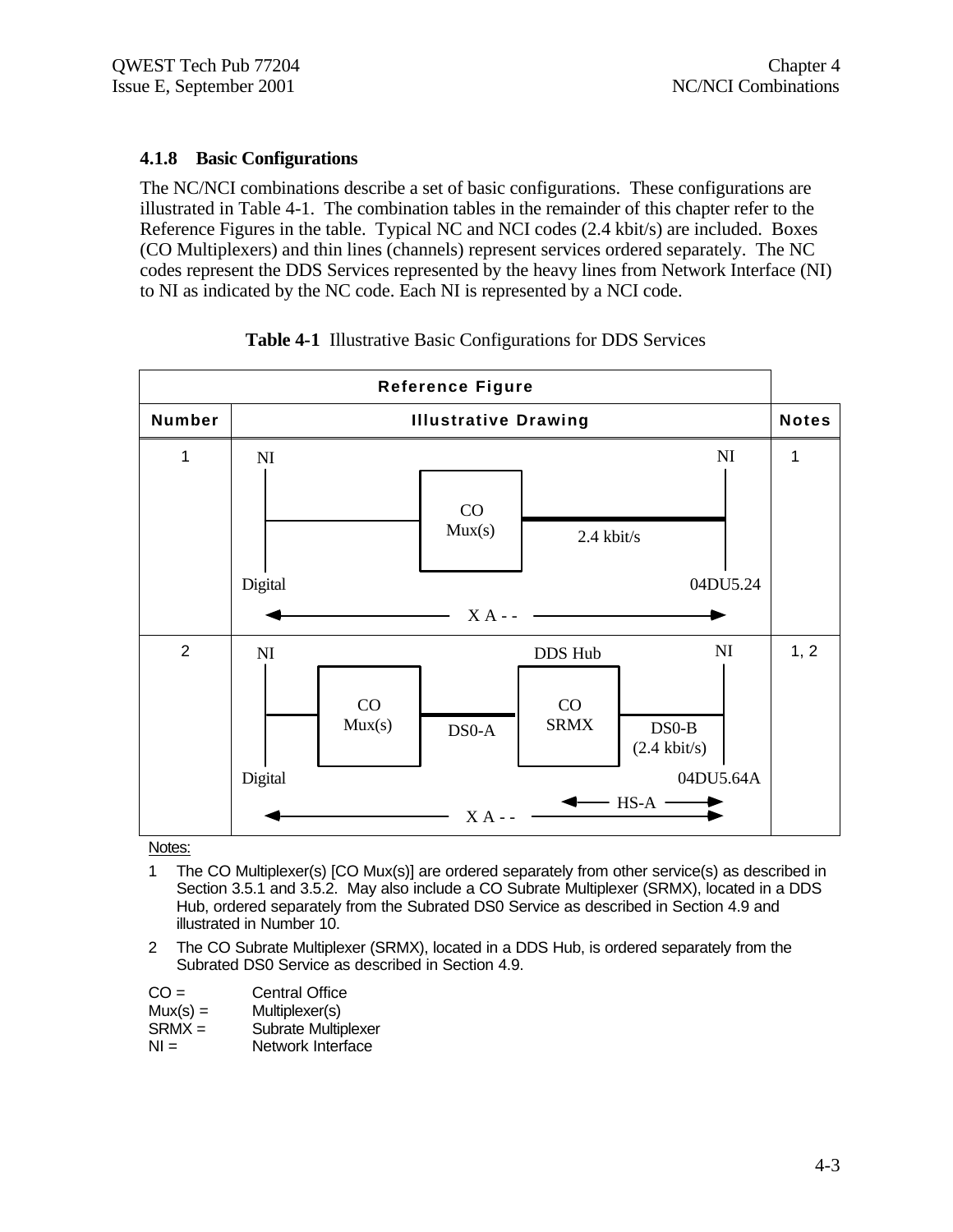

|  |  |  |  |  |  |  | Table 4-1 Illustrative Basic Configurations for DDS Services (Continued) |
|--|--|--|--|--|--|--|--------------------------------------------------------------------------|
|--|--|--|--|--|--|--|--------------------------------------------------------------------------|

- 1 The CO Multiplexer(s) [CO Mux(s)] are ordered separately from other service(s) as described in Section 3.5.1 and 3.5.2. May also include a CO Subrate Multiplexer (SRMX), located in a DDS Hub, ordered separately from the Subrated DS0 Service as described in Section 4.9 and illustrated in Number 10.
- 2 The CO Subrate Multiplexer (SRMX), located in a DDS Hub, is ordered separately from the Subrated DS0 Service as described in Section 4.9.

| $CO =$ | <b>Central Office</b> |
|--------|-----------------------|
|        |                       |

- 
- SRMX = Subrate Multiplexer<br>SVDS = Simultaneous Voice SVDS = Simultaneous Voice Data Service<br>NI = Network Interface
- Network Interface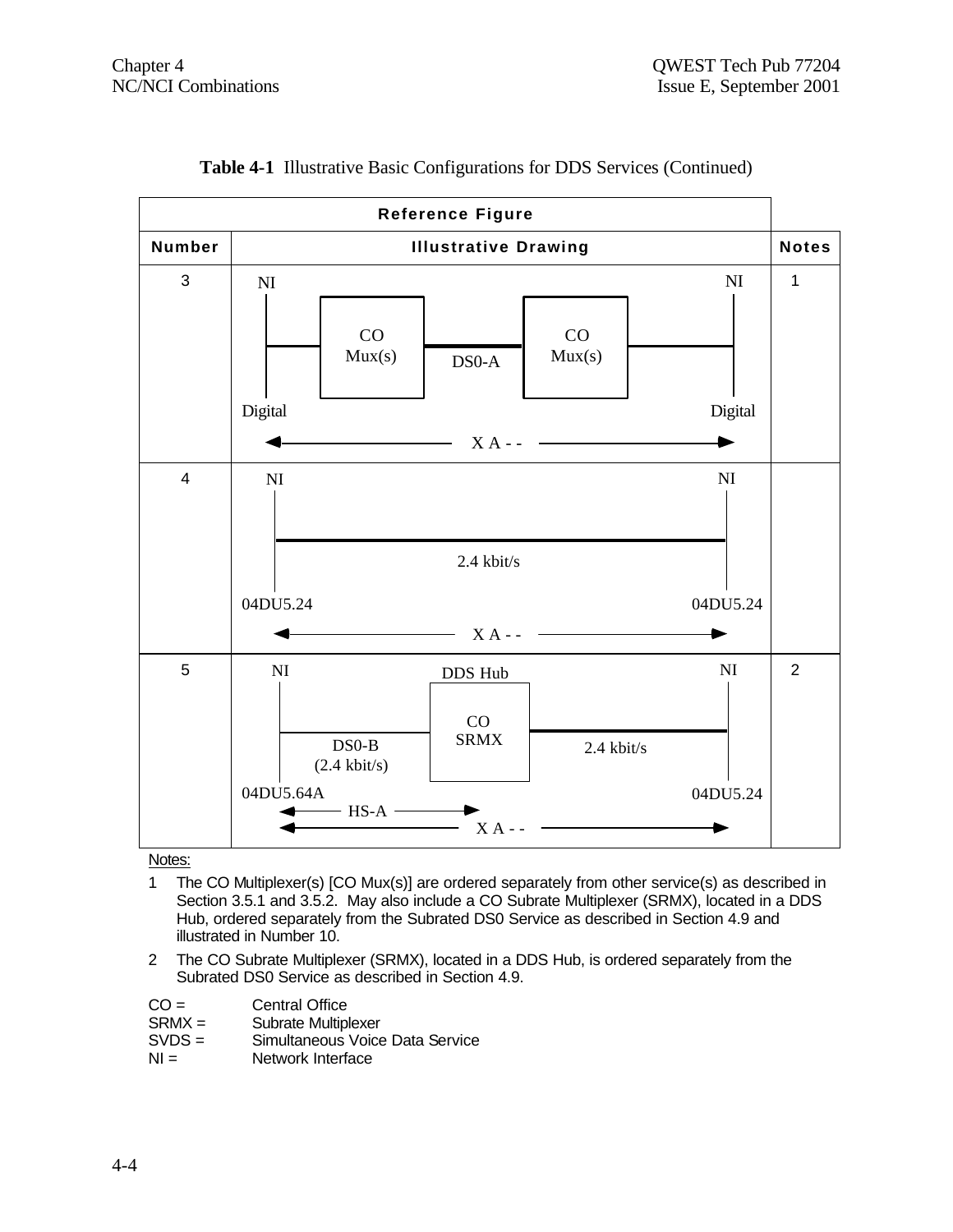

**Table 4-1** Illustrative Basic Configurations for DDS Services (Continued)

- 1 The CO Multiplexer(s) [CO Mux(s)] are ordered separately from other service(s) as described in Section 3.5.1 and 3.5.2. May also include a CO Subrate Multiplexer (SRMX), located in a DDS Hub, ordered separately from the Subrated DS0 Service as described in Section 4.9 and illustrated in Number 10.
- 3 The Simultaneous Voice Data Service (SVDS) is described in Section 3.5.5.

| $CO =$     | <b>Central Office</b> |
|------------|-----------------------|
| $Mux(s) =$ | Multiplexer(s)        |
| $SRMX =$   | Subrate Multiplexer   |
| $N =$      | Network Interface     |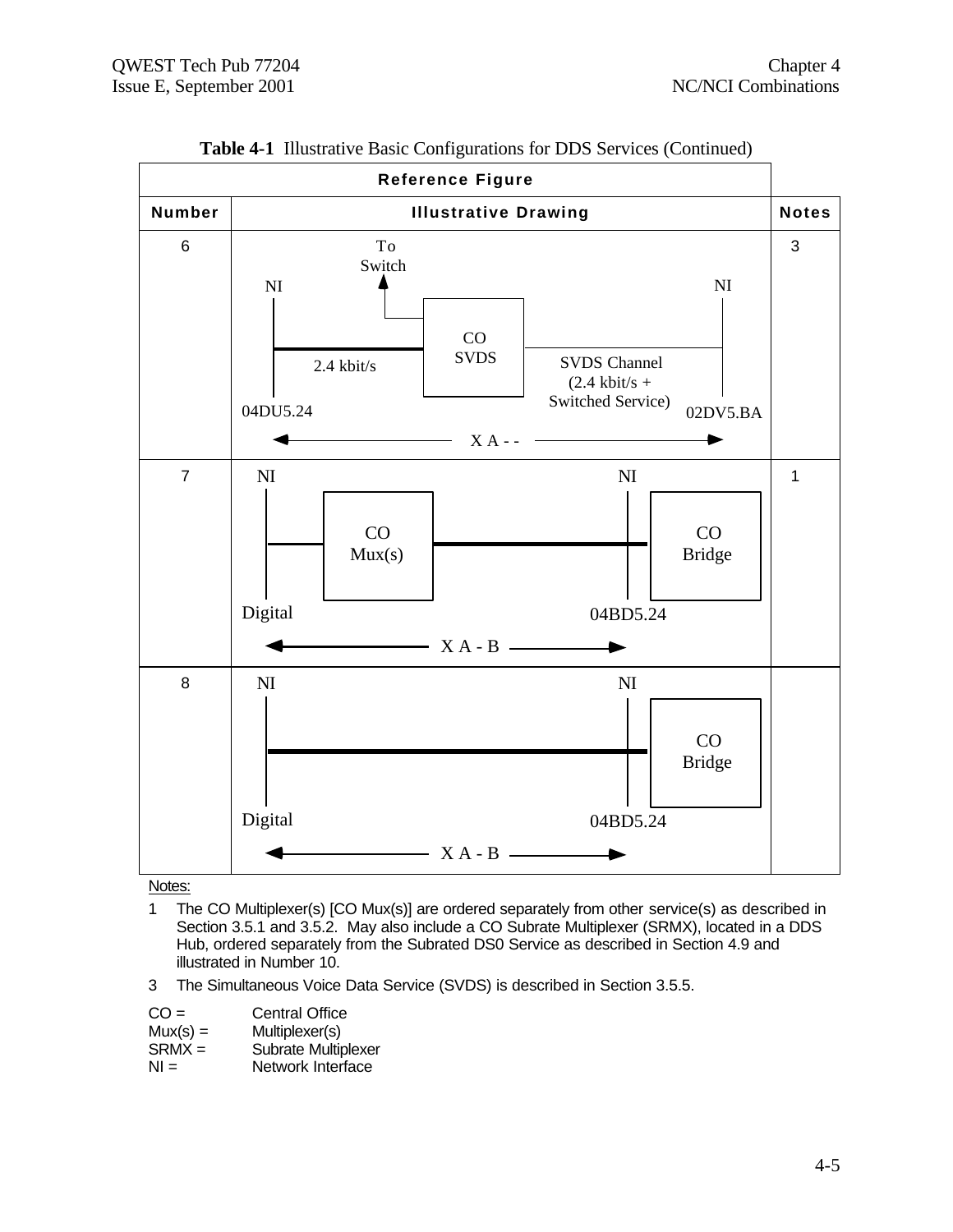| <b>Reference Figure</b> |                                        |                                                                                                                                                          |        |                                   |                                     |  |                |              |
|-------------------------|----------------------------------------|----------------------------------------------------------------------------------------------------------------------------------------------------------|--------|-----------------------------------|-------------------------------------|--|----------------|--------------|
| Number                  | <b>Illustrative Drawing</b>            |                                                                                                                                                          |        |                                   |                                     |  |                | <b>Notes</b> |
| 9                       | N <sub>I</sub><br>$DSO-B$<br>04DU5.64A | N <sub>I</sub><br>DDS Hub<br>CO<br>CO<br><b>SRMX</b><br><b>Bridge</b><br>DS0-A<br>$(2.4 \text{ kbit/s})$<br>04BD5.24<br>$-HS-A \rightarrow$<br>$X A - B$ |        |                                   |                                     |  | $\overline{2}$ |              |
| 10                      | NI<br>Digital                          | CO<br>Mux(s)                                                                                                                                             | $HS-A$ | $DS0-B$<br>$(2.4 \text{ kbit/s})$ | <b>DDS Hub</b><br>CO<br><b>SRMX</b> |  |                | 1            |

### **Table 4-1** Illustrative Basic Configurations for DDS Services (Continued)

- 1 The CO Multiplexer(s) [CO Mux(s)] are ordered separately from other service(s) as described in Section 3.5.1 and 3.5.2. May also include a CO Subrate Multiplexer (SRMX), located in a DDS Hub, ordered separately from the Subrated DS0 Service as described in Section 4.9 and illustrated in Number 10.
- 2 The CO Subrate Multiplexer (SRMX), located in a DDS Hub, is ordered separately from the Subrated DS0 Service as described in Section 4.9.
- CO = Central Office
- Mux(s) = Multiplexer(s)<br>SRMX = Subrate Multip
- $SRMX =$  Subrate Multiplexer<br>NI = Network Interface
- Network Interface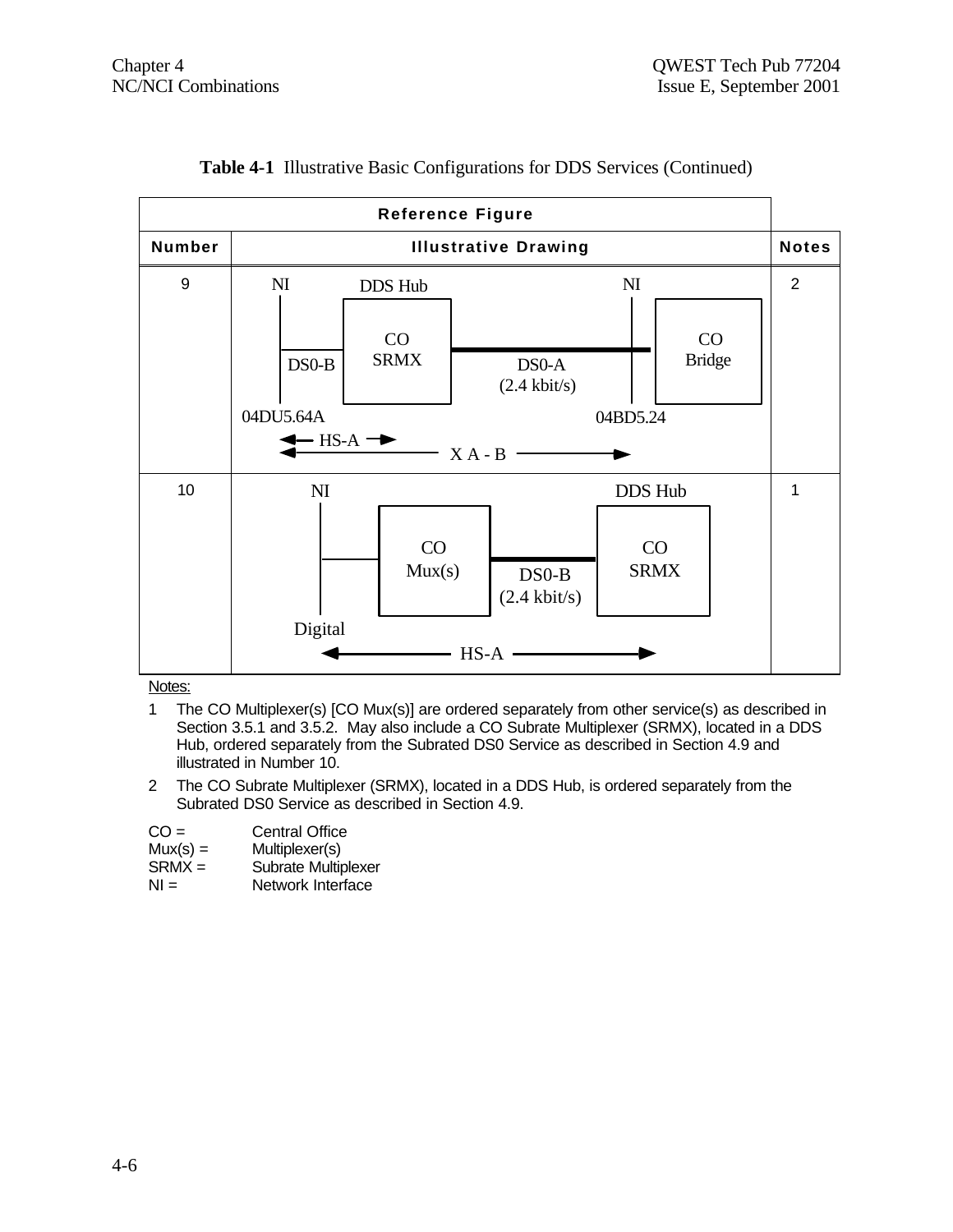|        | <b>Reference Figure</b>                                                                                                                                      |                |
|--------|--------------------------------------------------------------------------------------------------------------------------------------------------------------|----------------|
| Number | <b>Illustrative Drawing</b>                                                                                                                                  | <b>Notes</b>   |
| 11     | DDS Hub<br>N <sub>I</sub><br>CO<br><b>SRMX</b><br>$DS0-B$<br>$(2.4 \text{ kbit/s})$<br>04DU5.64A<br>$\longrightarrow$ HS-A -                                 | $\overline{2}$ |
| 12     | <b>DDS Hub</b><br>DDS Hub<br>CO<br>CO<br><b>SRMX</b><br><b>SRMX</b><br>$DSO-B$<br>$(2.4 \text{ kbit/s})$                                                     | $\overline{2}$ |
|        | $HS-G$ —                                                                                                                                                     |                |
| 13     | <b>DDS Hub</b><br>DDS Hub<br>CO<br>CO<br><b>Bridge</b><br><b>Bridge</b><br>DS <sub>0</sub> -A<br>$(2.4 \text{ kbit/s})$<br>04BD5.24<br>04BD5.24<br>$-XA-Y$ — |                |

| <b>Table 4-1 Illustrative Basic Configurations for DDS Services (Continued)</b> |  |  |  |  |  |  |  |
|---------------------------------------------------------------------------------|--|--|--|--|--|--|--|
|---------------------------------------------------------------------------------|--|--|--|--|--|--|--|

Notes:

2 The CO Subrate Multiplexers (SRMX), located in a DDS Hub, are ordered separately from the Subrated DS0 Service as described in Section 4.9.

CO = Central Office<br>
Mux(s) = Multiplexer(s)<br>
SRMX = Subrate Multipl  $Mux(s) =$  Multiplexer(s)

SRMX = Subrate Multiplexer

NI = Network Interface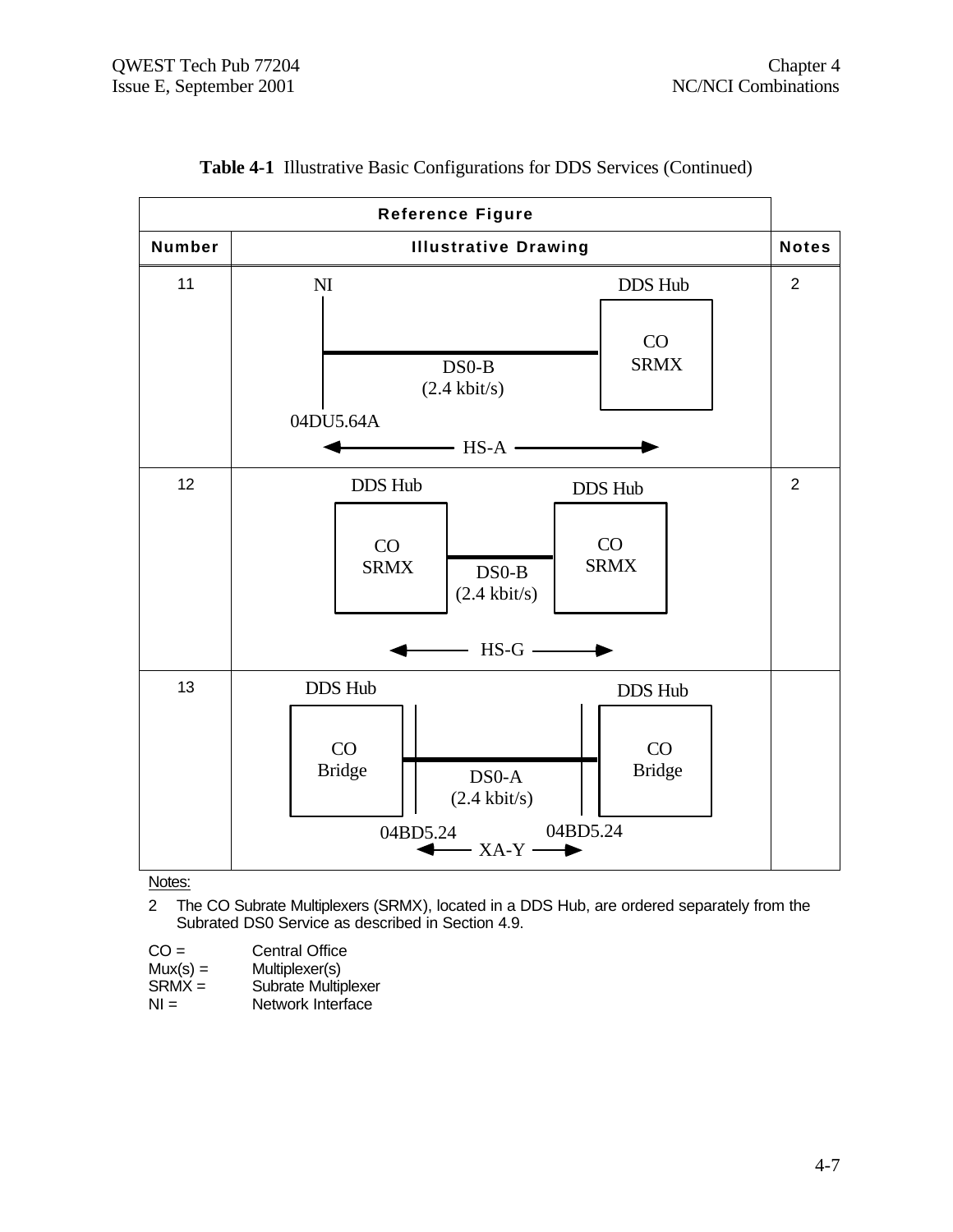#### **4.2 2.4 kbit/s Services**

See Section 4.1.1 for explanation of the term "Digital" and "DS1/3 Digital". See Section 4.1.8 for information about the Reference Figures.

# **4.2.1 DA1 Access Service**

# **Table 4-2** DA1 Service 2.4 kbit/s: XA--, XA-X

| NC/NCL Combinations                            |                        |             |                             |                  |  |
|------------------------------------------------|------------------------|-------------|-----------------------------|------------------|--|
| $NC = XA--$<br>No Options                      |                        |             |                             |                  |  |
| $NC = XA-X$<br><b>Without Error Correction</b> |                        |             |                             |                  |  |
| <b>Reference</b>                               | <b>Access Customer</b> |             | <b>QWEST Central Office</b> | <b>End-User</b>  |  |
| <b>Figure</b>                                  | <b>Interface</b>       | <b>CONI</b> | <b>CLEC NI</b>              | <b>Interface</b> |  |
|                                                | Digital                |             |                             | 04DU5.24         |  |
| 2                                              | Digital                |             |                             | 04DU5.64A        |  |
| 3                                              | Digital                |             |                             | Digital          |  |
| 1                                              |                        |             | DS1/3 Digital               | 04DU5.24         |  |
| 4                                              |                        |             | 04DO5.A *                   | 04DU5.24         |  |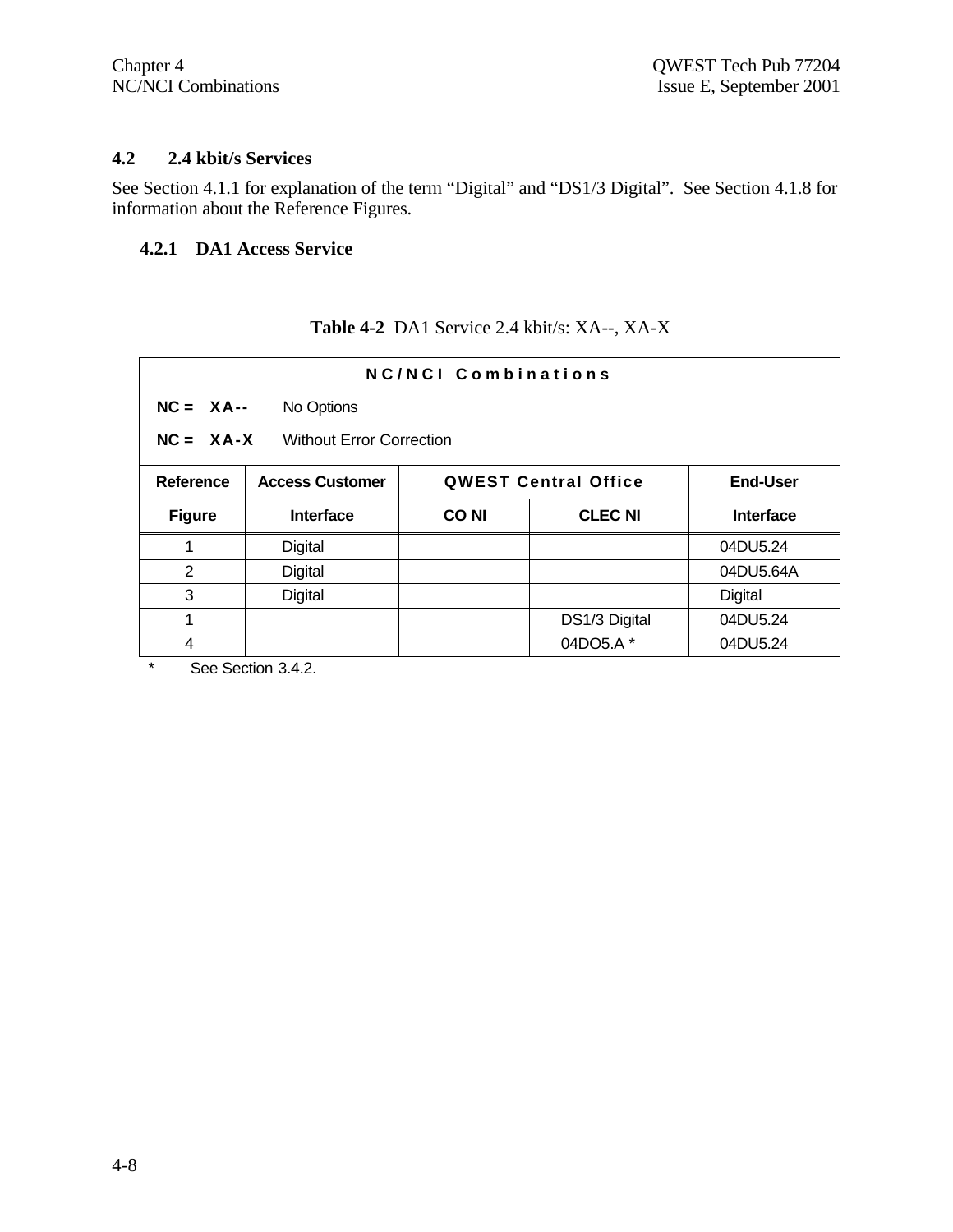# **Table 4-3** DA1 Service 2.4 kbit/s: XA-B, XA-E

| NC/NCI Combinations |                                                                   |             |                             |                  |  |  |
|---------------------|-------------------------------------------------------------------|-------------|-----------------------------|------------------|--|--|
|                     | $NC = XA - B$<br>CO Bridging +                                    |             |                             |                  |  |  |
|                     | $NC = XA - E$<br>CO Bridging, Leg/Link Without Error Correction + |             |                             |                  |  |  |
| Reference           | <b>Access Customer</b>                                            |             | <b>QWEST Central Office</b> | <b>End-User</b>  |  |  |
| <b>Figure</b>       | <b>Interface</b>                                                  | <b>CONI</b> | <b>CLEC NI</b>              | <b>Interface</b> |  |  |
| 7                   | <b>Digital</b>                                                    | 04BD5.24    |                             |                  |  |  |
| $\overline{7}$      |                                                                   | 04BD5.24    |                             | <b>Digital</b>   |  |  |
| 8                   |                                                                   | 04BD5.24    |                             | 04DU5.24         |  |  |
| 9                   |                                                                   | 04BD5.24    |                             | 04DU5.64A        |  |  |
| 7                   |                                                                   | 04BD5.24    | DS1/3 Digital               |                  |  |  |
| 8                   |                                                                   | 04BD5.24    | 04DO5.A *                   |                  |  |  |

\* See Section 3.4.2.<br>+ See also XA-Y

See also XA-Y

### **Table 4-4** DA1 Service 2.4 kbit/s: XA-P

| <b>NC/NCI Combinations</b>               |                                                                   |             |                |                  |  |
|------------------------------------------|-------------------------------------------------------------------|-------------|----------------|------------------|--|
| $NC = XA - P$<br><b>Packet Switching</b> |                                                                   |             |                |                  |  |
| Reference                                | <b>Access Customer</b><br><b>QWEST Central Office</b><br>End-User |             |                |                  |  |
| <b>Figure</b>                            | <b>Interface</b>                                                  | <b>CONI</b> | <b>CLEC NI</b> | <b>Interface</b> |  |
|                                          | <b>Digital</b>                                                    |             |                | 04DU5.24         |  |
|                                          |                                                                   |             |                |                  |  |
|                                          |                                                                   |             | DS1/3 Digital  | 04DU5.24         |  |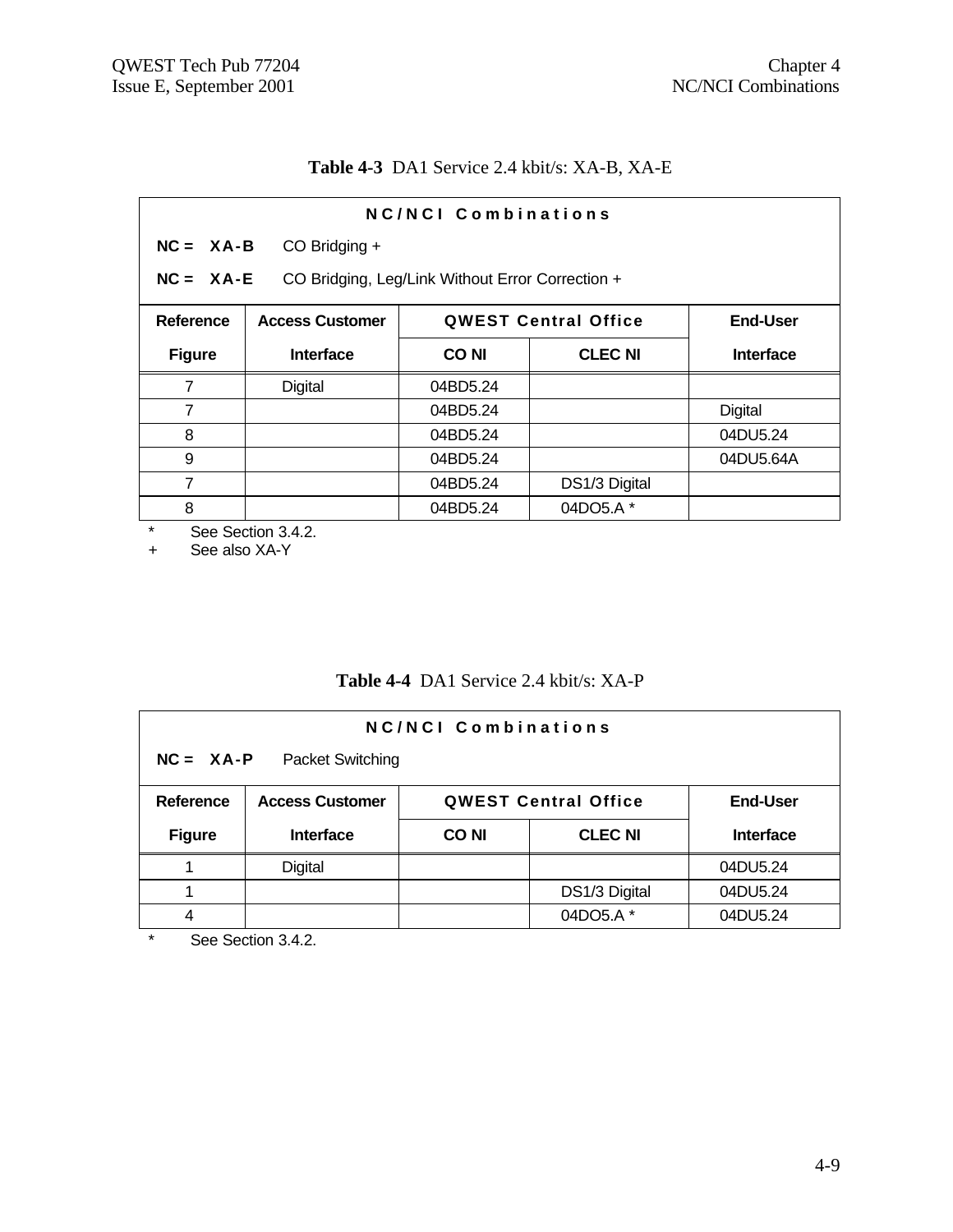| <b>Table 4-5</b> DA1 Service 2.4 kbit/s: XA-Y |  |
|-----------------------------------------------|--|
|                                               |  |

| NC/NCI Combinations<br>$NC = XA-Y$<br>CO Bridging - Master Leg, No Error Correction   |                  |            |                |                  |  |
|---------------------------------------------------------------------------------------|------------------|------------|----------------|------------------|--|
| <b>QWEST Central Office</b><br><b>End-User</b><br>Reference<br><b>Access Customer</b> |                  |            |                |                  |  |
| <b>Figure</b>                                                                         | <b>Interface</b> | CO NI      | <b>CLEC NI</b> | <b>Interface</b> |  |
| 7                                                                                     | Digital          | 04BD5.24   |                |                  |  |
| 7                                                                                     |                  | 04BD5.24   |                | <b>Digital</b>   |  |
| 8                                                                                     |                  | 04BD5.24   |                | 04DU5.24         |  |
| 9                                                                                     |                  | 04BD5.24   |                | 04DU5.64A        |  |
| 7                                                                                     |                  | 04BD5.24   | DS1/3 Digital  |                  |  |
| 8                                                                                     |                  | 04BD5.24   | 04DO5.A*       |                  |  |
| 13                                                                                    |                  | 04BD5.24 % |                |                  |  |

\* See Section 3.4.2.<br>% Bridge to Bridge ap

Bridge to Bridge application (Mid Link).

# **Table 4-6** DA1 Service 2.4 kbit/s: XAB-, XABX

| NC/NCI Combinations                                       |                                 |                                                |                |                  |  |
|-----------------------------------------------------------|---------------------------------|------------------------------------------------|----------------|------------------|--|
|                                                           | $NC = XAB$<br>Secondary Channel |                                                |                |                  |  |
| $NC = XABX$<br>Secondary Channel Without Error Correction |                                 |                                                |                |                  |  |
| Reference                                                 | <b>Access Customer</b>          | <b>End-User</b><br><b>QWEST Central Office</b> |                |                  |  |
| <b>Figure</b>                                             | <b>Interface</b>                | <b>CONI</b>                                    | <b>CLEC NI</b> | <b>Interface</b> |  |
| 1                                                         | Digital                         |                                                |                | 04DU5.24S        |  |
| 2                                                         | Digital                         |                                                |                | 04DU5.64A        |  |
| 3                                                         | Digital                         |                                                |                | Digital          |  |
| 1                                                         |                                 |                                                | DS1/3 Digital  | 04DU5.24S        |  |
| 4                                                         |                                 |                                                | 04DO5.A *      | 04DU5.24S        |  |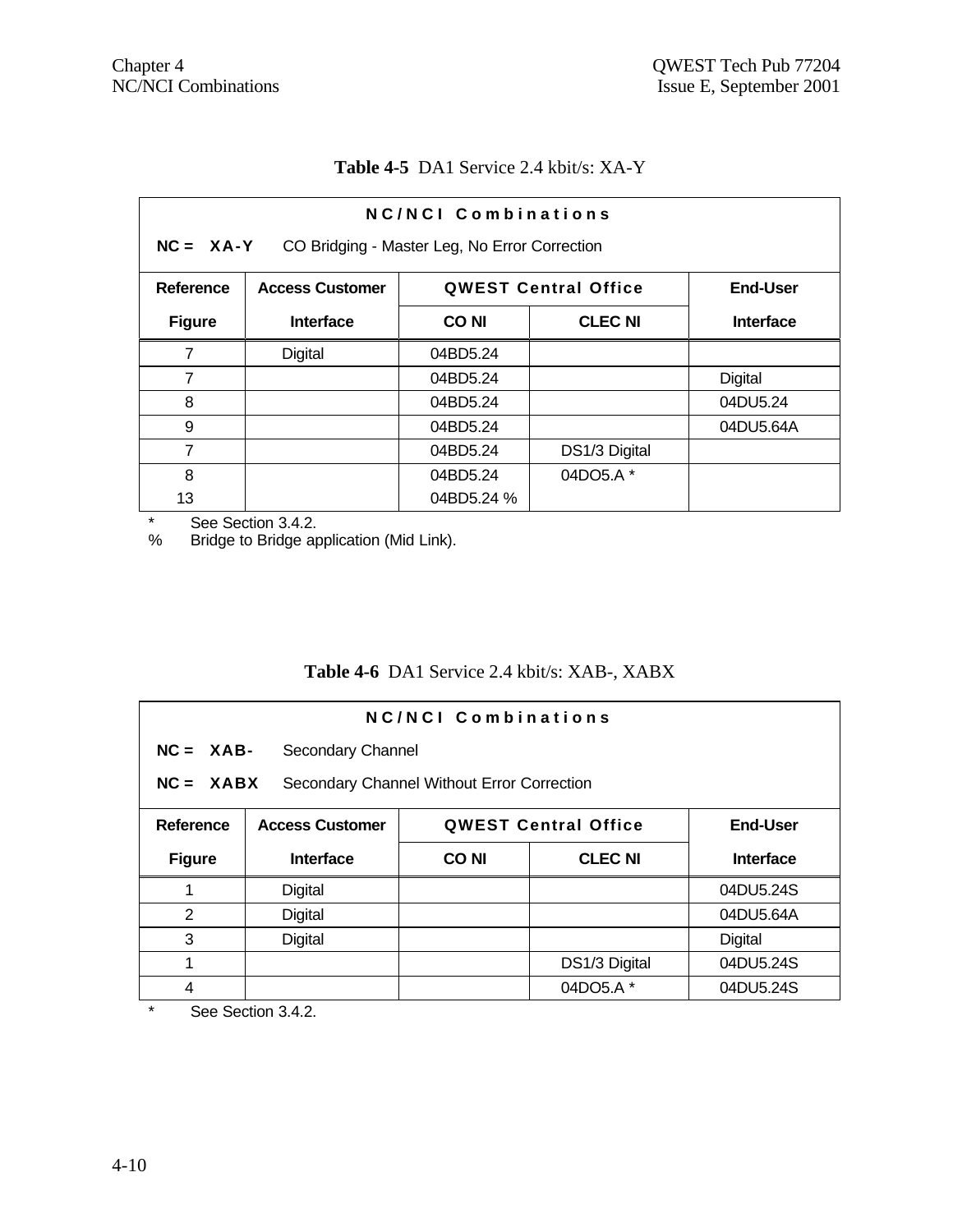# **Table 4-7** DA1 Service 2.4 kbit/s: XABB, XABE

| NC/NCI Combinations |                        |                                   |                                                                     |                  |
|---------------------|------------------------|-----------------------------------|---------------------------------------------------------------------|------------------|
| $NC = XABB$         |                        | Secondary Channel & CO Bridging + |                                                                     |                  |
| $NC = XABE$         |                        |                                   | Secondary Channel & CO Bridging Leg/Link Without Error Correction + |                  |
| <b>Reference</b>    | <b>Access Customer</b> |                                   | <b>QWEST Central Office</b>                                         | End-User         |
| <b>Figure</b>       | <b>Interface</b>       | <b>CONI</b>                       | <b>CLEC NI</b>                                                      | <b>Interface</b> |
| 7                   | Digital                | 04BD5.24                          |                                                                     |                  |
| $\overline{7}$      |                        | 04BD5.24                          |                                                                     | Digital          |
| 8                   |                        | 04BD5.24                          |                                                                     | 04DU5.24S        |
| 9                   |                        | 04BD5.24                          |                                                                     | 04DU5.64A        |
| 7                   |                        | 04BD5.24                          | DS1/3 Digital                                                       |                  |
| 8                   |                        | 04BD5.24                          | 04DO5.A *                                                           |                  |

\* See Section 3.4.2.<br>+ See also XABY

See also XABY

# **Table 4-8** DA1 Service 2.4 kbit/s: XABY

| NC/NCL Combinations<br>$NC = XABY$<br>Secondary Channel & CO Bridging - Master Leg Without Error Correction |                        |            |                             |           |  |
|-------------------------------------------------------------------------------------------------------------|------------------------|------------|-----------------------------|-----------|--|
| Reference                                                                                                   | <b>Access Customer</b> |            | <b>QWEST Central Office</b> | End-User  |  |
| <b>Figure</b>                                                                                               | <b>Interface</b>       | CO NI      | <b>Interface</b>            |           |  |
| 7                                                                                                           | Digital                | 04BD5.24   |                             |           |  |
| 7                                                                                                           |                        | 04BD5.24   |                             | Digital   |  |
| 8                                                                                                           |                        | 04BD5.24   |                             | 04DU5.24S |  |
| 9                                                                                                           |                        | 04BD5.24   |                             | 04DU5.64A |  |
| 7                                                                                                           |                        | 04BD5.24   | DS1/3 Digital               |           |  |
| 8                                                                                                           |                        | 04BD5.24   | 04DO5.A *                   |           |  |
| 13                                                                                                          |                        | 04BD5.24 % |                             |           |  |

\* See Section 3.4.2.<br>% Bridge to Bridge ap

Bridge to Bridge application (Mid Link).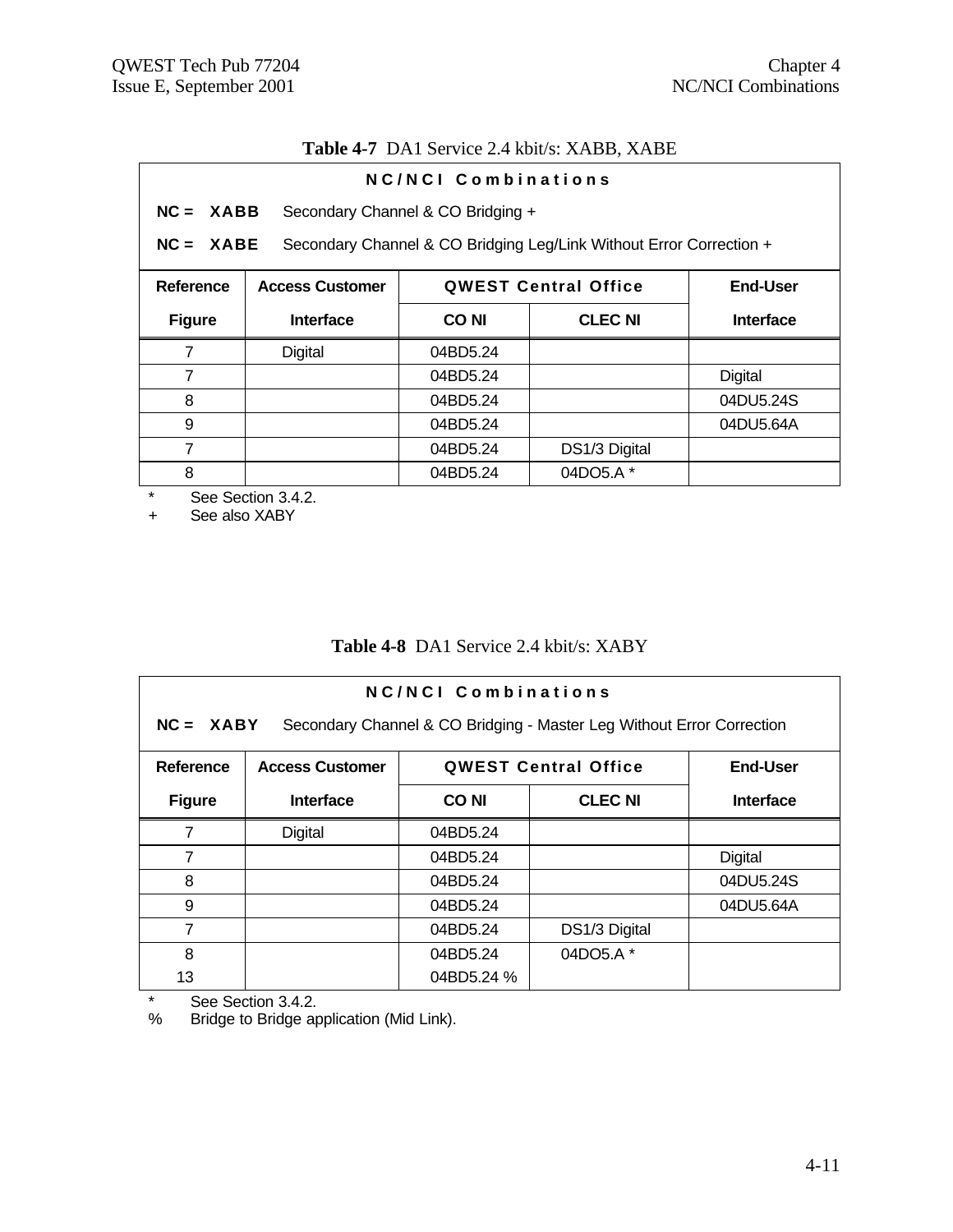## **4.2.2 DD31 Non-Access Service**

# **Table 4-9** DD31 Service 2.4 kbit/s: XA--, XA-X

| <b>NC/NCI Combinations</b> |                                                                                            |  |          |  |  |
|----------------------------|--------------------------------------------------------------------------------------------|--|----------|--|--|
| $NC = XA$ --               | No Options                                                                                 |  |          |  |  |
| $NC = XA-X$                | <b>Without Error Correction</b>                                                            |  |          |  |  |
| Reference<br><b>Figure</b> | End-User<br><b>QWEST Central</b><br>End-User<br>Office Interface<br>Interface<br>Interface |  |          |  |  |
| 04DU5.24<br>04DU5.24<br>4  |                                                                                            |  |          |  |  |
| 5                          | 04DU5.64A                                                                                  |  | 04DU5.24 |  |  |
| 6                          | 04DU5.24                                                                                   |  | 02DV5.BA |  |  |

#### **Table 4-10** DD31 Service 2.4 kbit/s: XA-B, XA-E

| <b>NC/NCI Combinations</b>                                                                                               |                                                  |          |  |  |  |
|--------------------------------------------------------------------------------------------------------------------------|--------------------------------------------------|----------|--|--|--|
| $NC = XA - B$                                                                                                            | $CO$ Bridging $+$                                |          |  |  |  |
| $NC = XA - E$                                                                                                            | CO Bridging, Leg/Link Without Error Correction + |          |  |  |  |
| Reference<br>End-User<br><b>QWEST Central</b><br>End-User<br>Office Interface<br>Interface<br>Interface<br><b>Figure</b> |                                                  |          |  |  |  |
| 8                                                                                                                        | 04DU5.24                                         | 04BD5.24 |  |  |  |
| 9                                                                                                                        | 04DU5.64A                                        | 04BD5.24 |  |  |  |
|                                                                                                                          | <b>Digital</b>                                   | 04BD5.24 |  |  |  |

+ See also XA-Y

## **Table 4-11** DD31 Service 2.4 kbit/s: XA-P

| <b>NC/NCI Combinations</b>               |                       |                                                 |                       |  |  |
|------------------------------------------|-----------------------|-------------------------------------------------|-----------------------|--|--|
| <b>Packet Switching</b><br>$NC = XA - P$ |                       |                                                 |                       |  |  |
| Reference<br><b>Figure</b>               | End-User<br>Interface | <b>QWEST Central</b><br><b>Office Interface</b> | End-User<br>Interface |  |  |
|                                          | 04DU5.24              |                                                 | 04DU5.24              |  |  |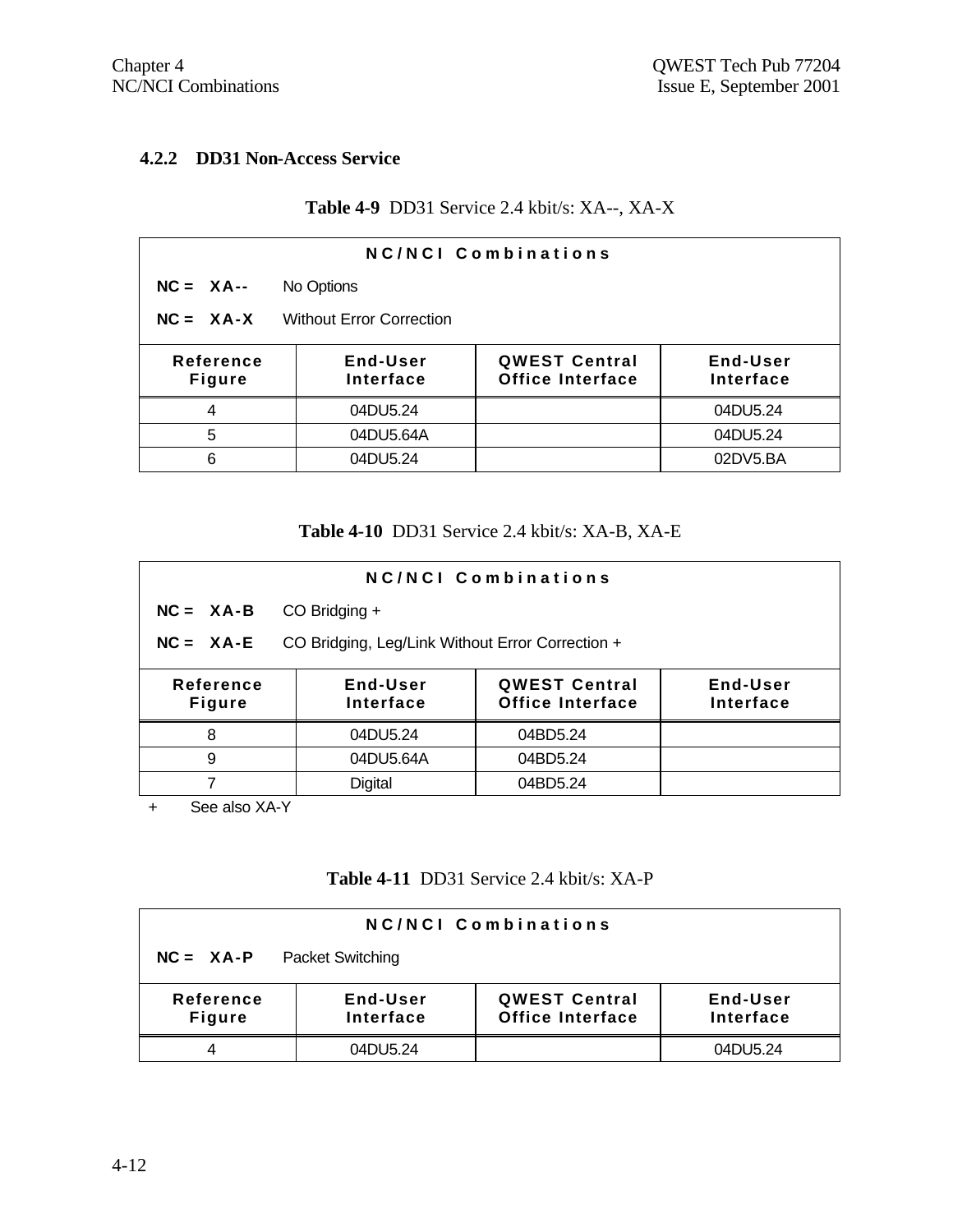# **Table 4-12** DD31 Service 2.4 kbit/s: XA-Y

| NC/NCI Combinations                                                                                                             |                                               |            |  |  |  |  |
|---------------------------------------------------------------------------------------------------------------------------------|-----------------------------------------------|------------|--|--|--|--|
| $NC = XA-Y$                                                                                                                     | CO Bridging - Master Leg, No Error Correction |            |  |  |  |  |
| End-User<br><b>QWEST Central</b><br>End-User<br>Reference<br><b>Office Interface</b><br>Interface<br>Interface<br><b>Figure</b> |                                               |            |  |  |  |  |
| 8                                                                                                                               | 04DU5.24                                      | 04BD5.24   |  |  |  |  |
| 9                                                                                                                               | 04DU5.64A                                     | 04BD5.24   |  |  |  |  |
|                                                                                                                                 | <b>Digital</b>                                | 04BD5.24   |  |  |  |  |
| 13                                                                                                                              |                                               | 04BD5.24 % |  |  |  |  |

% Bridge to Bridge application (Mid Link).

# **Table 4-13** DD31 Service 2.4 kbit/s: XAB-, XABX

| <b>NC/NCI Combinations</b>                                                                                                      |                                            |  |           |  |  |
|---------------------------------------------------------------------------------------------------------------------------------|--------------------------------------------|--|-----------|--|--|
| $NC = XAB$                                                                                                                      | Secondary Channel                          |  |           |  |  |
| $NC = XABX$                                                                                                                     | Secondary Channel Without Error Correction |  |           |  |  |
| End-User<br><b>QWEST Central</b><br>End-User<br>Reference<br><b>Office Interface</b><br>Interface<br>Interface<br><b>Figure</b> |                                            |  |           |  |  |
| 4                                                                                                                               | 04DU5.24S                                  |  | 04DU5.24S |  |  |
| 5                                                                                                                               | 04DU5.64A                                  |  | 04DU5.24S |  |  |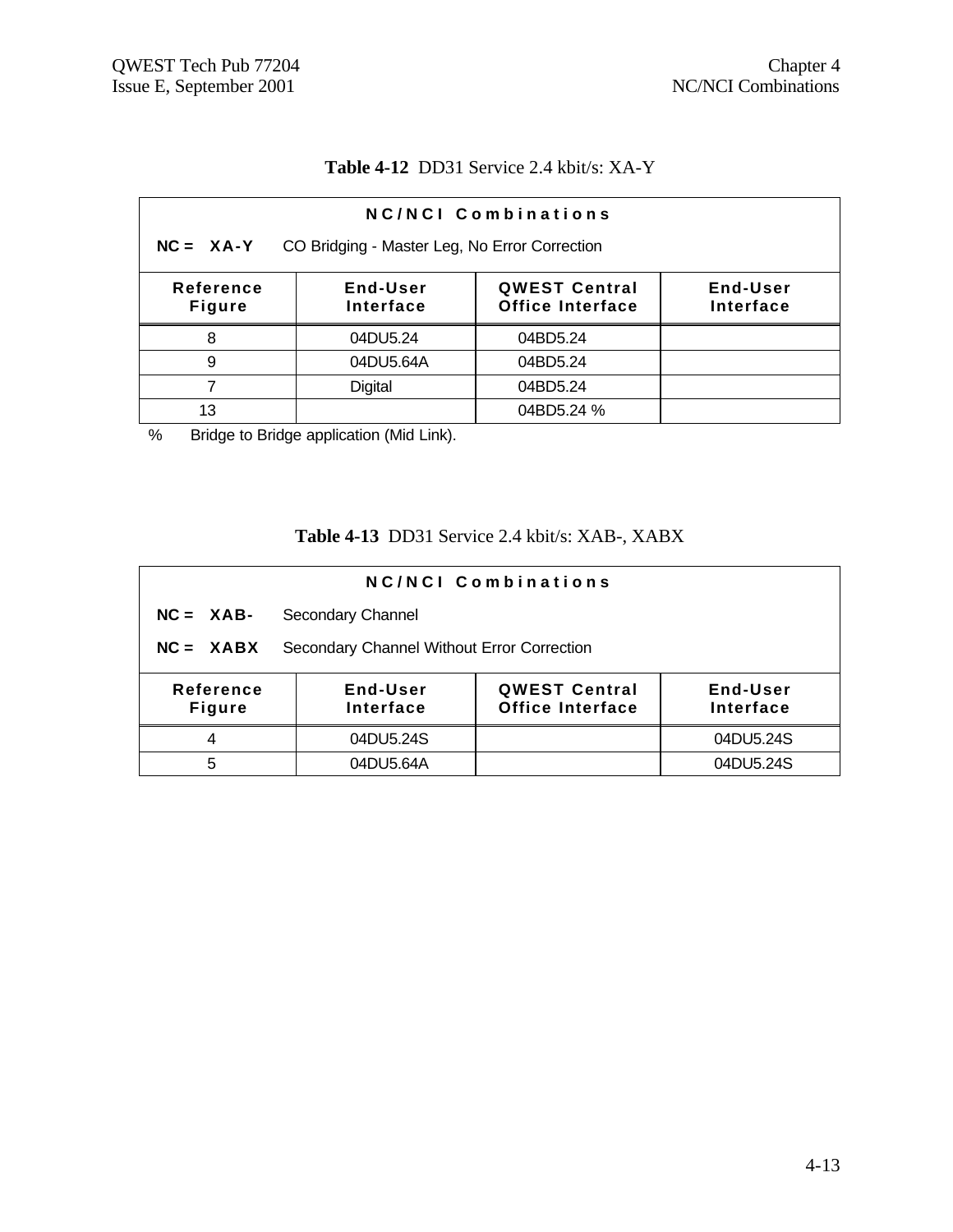# **Table 4-14** DD31 Service 2.4 kbit/s: XABB, XABE

| NC/NCI Combinations                                                                                                      |                                                                     |  |  |  |  |  |
|--------------------------------------------------------------------------------------------------------------------------|---------------------------------------------------------------------|--|--|--|--|--|
| $NC = XABB$                                                                                                              | Secondary Channel & CO Bridging +                                   |  |  |  |  |  |
| $NC = XABE$                                                                                                              | Secondary Channel & CO Bridging Leg/Link Without Error Correction + |  |  |  |  |  |
| End-User<br><b>QWEST Central</b><br>End-User<br>Reference<br>Office Interface<br>Interface<br>Interface<br><b>Figure</b> |                                                                     |  |  |  |  |  |
| 04DU5.24S<br>8<br>04BD5.24                                                                                               |                                                                     |  |  |  |  |  |
| 04DU5.64A<br>9<br>04BD5.24                                                                                               |                                                                     |  |  |  |  |  |
|                                                                                                                          | Digital<br>04BD5.24                                                 |  |  |  |  |  |
| ,,,,,,                                                                                                                   |                                                                     |  |  |  |  |  |

+ See also XABY

### **Table 4-15** DD31 Service 2.4 kbit/s: XABY

| NC/NCI Combinations        |                                                                                            |            |  |  |  |  |
|----------------------------|--------------------------------------------------------------------------------------------|------------|--|--|--|--|
| $NC = XABY$                | Secondary Channel & CO Bridging - Master Leg Without Error Correction                      |            |  |  |  |  |
| Reference<br><b>Figure</b> | <b>QWEST Central</b><br>End-User<br>End-User<br>Office Interface<br>Interface<br>Interface |            |  |  |  |  |
| 8                          | 04DU5.24S                                                                                  | 04BD5.24   |  |  |  |  |
| 9                          | 04DU5.64A                                                                                  | 04BD5.24   |  |  |  |  |
|                            | <b>Digital</b>                                                                             | 04BD5.24   |  |  |  |  |
| 13                         |                                                                                            | 04BD5.24 % |  |  |  |  |

% Bridge to Bridge application (Mid Link).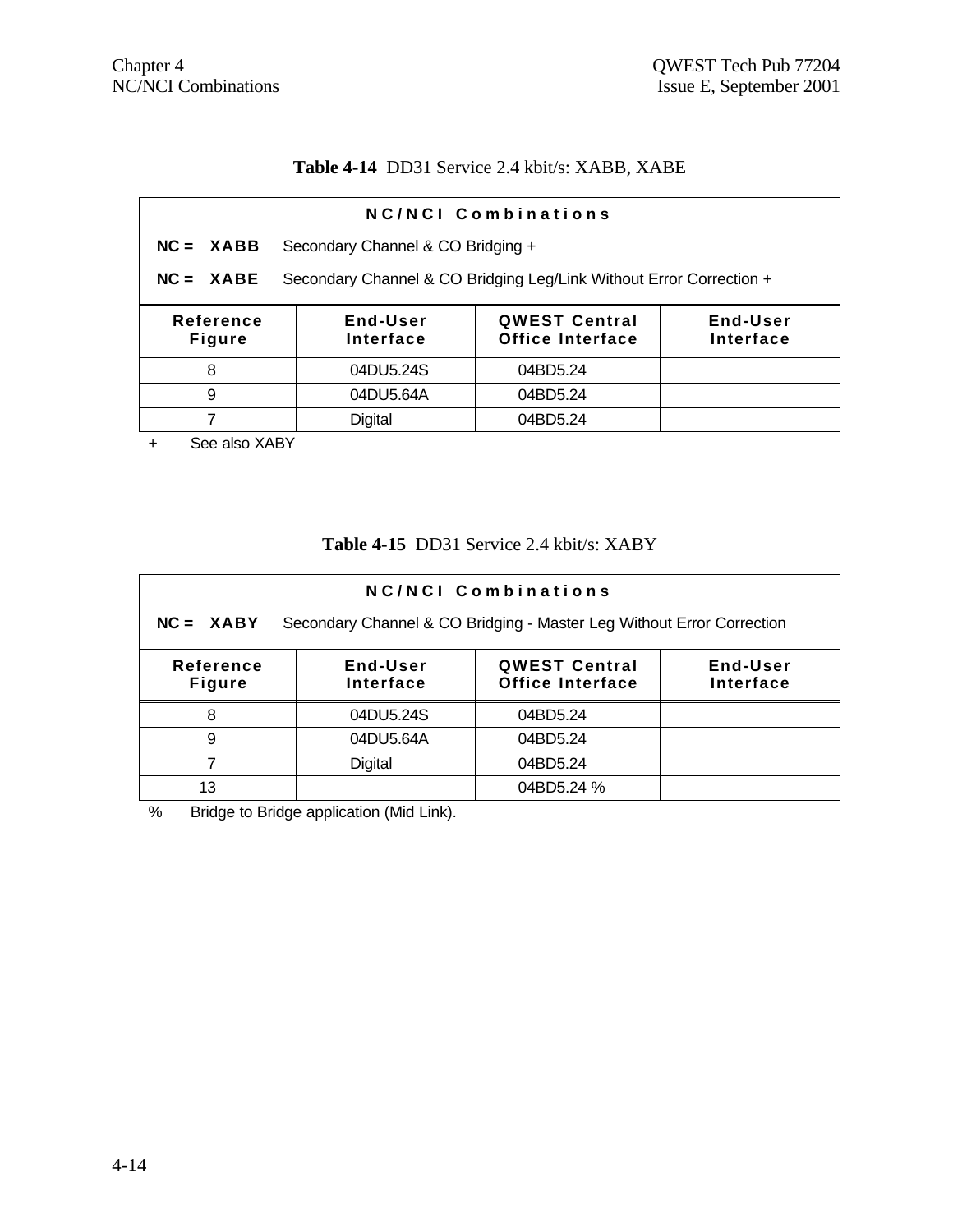#### **4.3 4.8 kbit/s Services**

See Section 4.1.1 for explanation of the term "Digital" and "DS1/3 Digital". See Section 4.1.8 for information about the Reference Figures.

# **4.3.1 DA2 Access Service**

### **Table 4-16** DA2 Service 4.8 kbit/s: XB--, XB-X

| NC/NCI Combinations |                                                |             |                             |                  |  |
|---------------------|------------------------------------------------|-------------|-----------------------------|------------------|--|
|                     | $NC = XB--$<br>No Options                      |             |                             |                  |  |
|                     | $NC = XB-X$<br><b>Without Error Correction</b> |             |                             |                  |  |
| <b>Reference</b>    | <b>Access Customer</b>                         |             | <b>QWEST Central Office</b> | <b>End-User</b>  |  |
| <b>Figure</b>       | <b>Interface</b>                               | <b>CONI</b> | <b>CLEC NI</b>              | <b>Interface</b> |  |
| 1                   | Digital                                        |             |                             | 04DU5.48         |  |
| 2                   | Digital                                        |             |                             | 04DU5.64A        |  |
| 3                   | Digital                                        |             |                             | Digital          |  |
| 1                   |                                                |             | DS1/3 Digital               | 04DU5.48         |  |
| 4                   |                                                |             | 04DO5.B *                   | 04DU5.48         |  |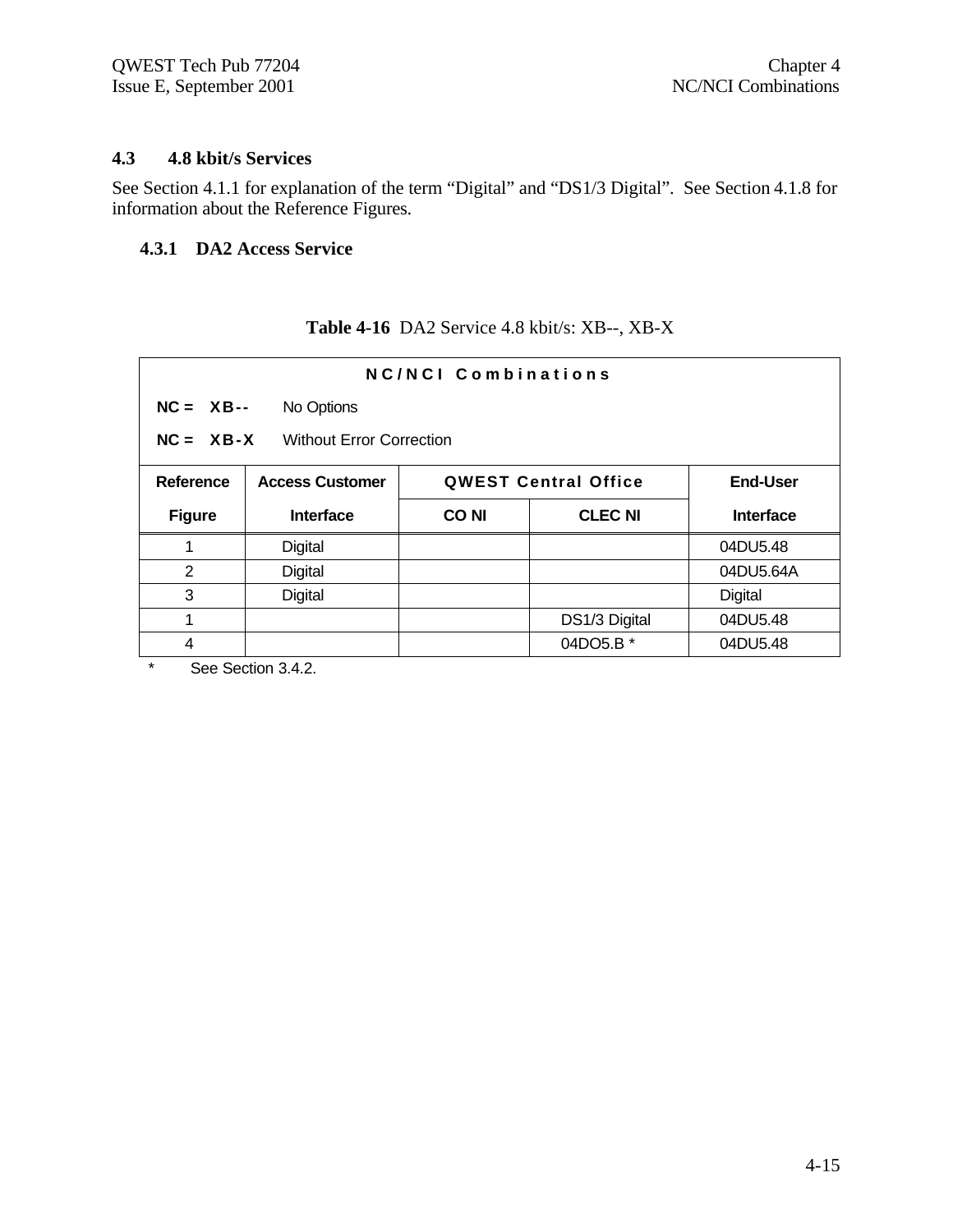# **Table 4-17** DA2 Service 4.8 kbit/s: XB-B, XB-E

| NC/NCI Combinations |                                                                      |             |                             |                  |  |  |
|---------------------|----------------------------------------------------------------------|-------------|-----------------------------|------------------|--|--|
|                     | $NC = XB - B$<br>CO Bridging +                                       |             |                             |                  |  |  |
|                     | $NC = XB - E$<br>CO Bridging and Leg/Link Without Error Correction + |             |                             |                  |  |  |
| Reference           | <b>Access Customer</b>                                               |             | <b>QWEST Central Office</b> | <b>End-User</b>  |  |  |
| <b>Figure</b>       | <b>Interface</b>                                                     | <b>CONI</b> | <b>CLEC NI</b>              | <b>Interface</b> |  |  |
| 7                   | Digital                                                              | 04BD5.48    |                             |                  |  |  |
| 7                   |                                                                      | 04BD5.48    |                             | Digital          |  |  |
| 8                   |                                                                      | 04BD5.48    |                             | 04DU5.48         |  |  |
| 9                   |                                                                      | 04BD5.48    |                             | 04DU5.64A        |  |  |
| $\overline{7}$      |                                                                      | 04BD5.48    | DS1/3 Digital               |                  |  |  |
| 8                   |                                                                      | 04BD5.48    | 04DO5.B *                   |                  |  |  |

\* See Section 3.4.2.<br>+ See also XB-Y.

See also XB-Y.

# **Table 4-18** DA2 Service 4.8 kbit/s: XB-P

| NC/NCI Combinations               |                                                                          |             |                |                  |
|-----------------------------------|--------------------------------------------------------------------------|-------------|----------------|------------------|
| $NC = XB - P$<br>Packet Switching |                                                                          |             |                |                  |
| Reference                         | <b>Access Customer</b><br><b>QWEST Central Office</b><br><b>End-User</b> |             |                |                  |
|                                   |                                                                          |             |                |                  |
| <b>Figure</b>                     | <b>Interface</b>                                                         | <b>CONI</b> | <b>CLEC NI</b> | <b>Interface</b> |
|                                   | <b>Digital</b>                                                           |             |                | 04DU5.48         |
|                                   |                                                                          |             | DS1/3 Digital  | 04DU5.48         |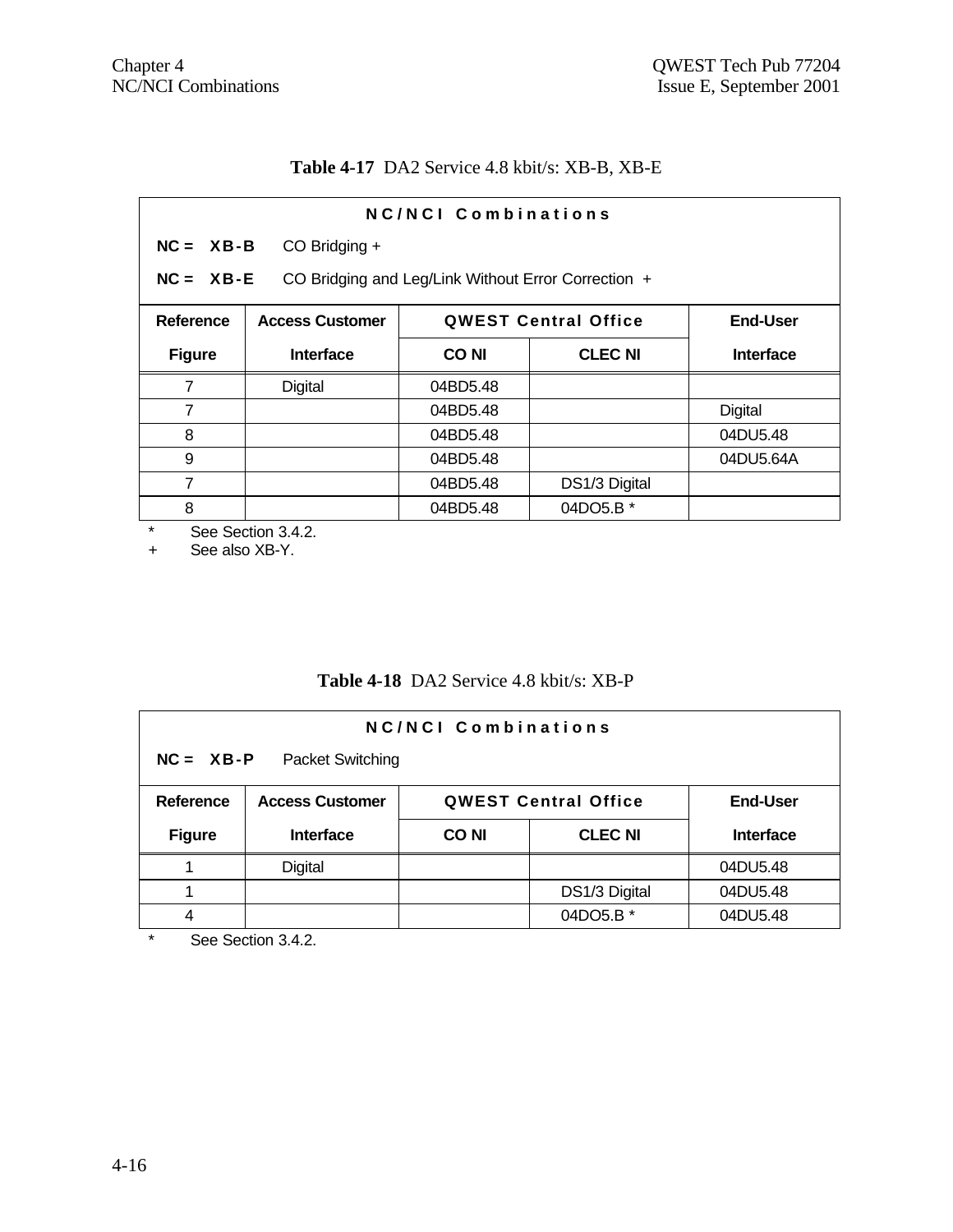| <b>NC/NCI Combinations</b><br>$NC = XB-Y$<br>CO Bridging - Master Leg Without Error Correction |                                                   |            |                             |                 |  |
|------------------------------------------------------------------------------------------------|---------------------------------------------------|------------|-----------------------------|-----------------|--|
| <b>Reference</b>                                                                               | <b>Access Customer</b>                            |            | <b>QWEST Central Office</b> | <b>End-User</b> |  |
| <b>Figure</b>                                                                                  | <b>CLEC NI</b><br><b>Interface</b><br><b>CONI</b> |            |                             | Interface       |  |
| 7                                                                                              | Digital                                           | 04BD5.48   |                             |                 |  |
| 7                                                                                              |                                                   | 04BD5.48   |                             | Digital         |  |
| 8                                                                                              | 04DU5.48<br>04BD5.48                              |            |                             |                 |  |
| 9                                                                                              |                                                   | 04BD5.48   |                             | 04DU5.64A       |  |
| 7                                                                                              |                                                   | 04BD5.48   | DS1/3 Digital               |                 |  |
| 8<br>04DO5.B *<br>04BD5.48                                                                     |                                                   |            |                             |                 |  |
| 13                                                                                             |                                                   | 04BD5.48 % |                             |                 |  |

#### **Table 4-19** DA2 Service 4.8 kbit/s: XB-Y

\* See Section 3.4.2.<br>% Bridge to Bridge ap

Bridge to Bridge application (Mid Link).

# **Table 4-20** DA2 Service 4.8 kbit/s: XBB-, XBBX

| NC/NCI Combinations                                       |                                   |                                                |                |           |  |
|-----------------------------------------------------------|-----------------------------------|------------------------------------------------|----------------|-----------|--|
|                                                           | $NC = XBB$ -<br>Secondary Channel |                                                |                |           |  |
| $NC = XBBX$<br>Secondary Channel Without Error Correction |                                   |                                                |                |           |  |
| Reference                                                 | <b>Access Customer</b>            | <b>End-User</b><br><b>QWEST Central Office</b> |                |           |  |
| <b>Figure</b>                                             | <b>Interface</b>                  | <b>CONI</b>                                    | <b>CLEC NI</b> | Interface |  |
|                                                           | Digital                           |                                                |                | 04DU5.48S |  |
| $\overline{2}$                                            | Digital                           |                                                |                | 04DU5.64A |  |
| 3                                                         | Digital                           |                                                |                | Digital   |  |
| 1                                                         |                                   |                                                | DS1/3 Digital  | 04DU5.48S |  |
| 4                                                         |                                   |                                                | 04DO5.B *      | 04DU5.48S |  |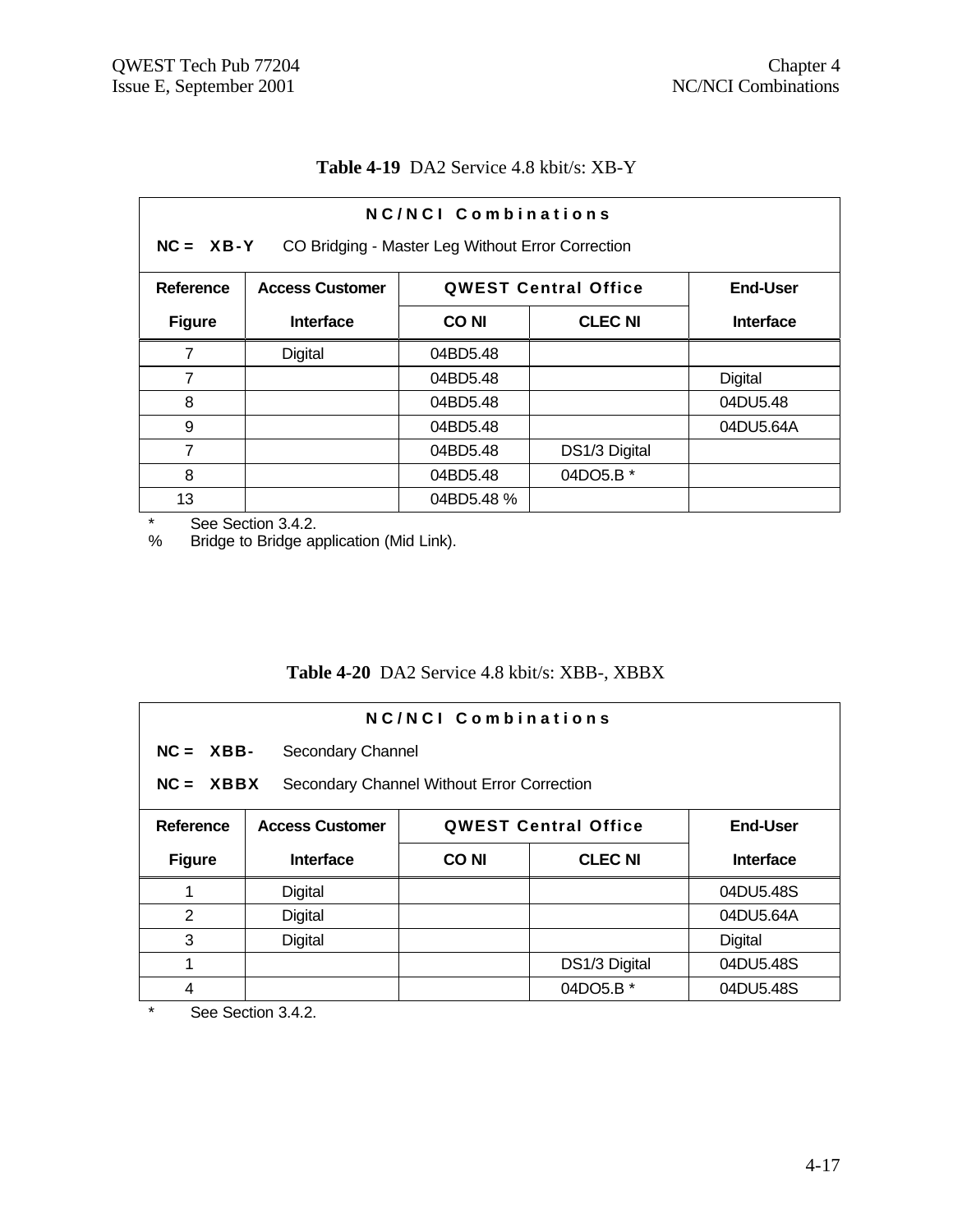# **Table 4-21** DA2 Service 4.8 kbit/s: XBBB, XBBE

| NC/NCI Combinations |                        |                                 |                                                                       |                  |
|---------------------|------------------------|---------------------------------|-----------------------------------------------------------------------|------------------|
| $NC = XBBB$         |                        | Secondary Channel & CO Bridging |                                                                       |                  |
| $NC = XBBE$         |                        |                                 | Secondary Channel & CO Bridging & Leg/Link Without Error Correction + |                  |
| Reference           | <b>Access Customer</b> |                                 | <b>QWEST Central Office</b>                                           | End-User         |
| <b>Figure</b>       | <b>Interface</b>       | <b>CONI</b>                     | <b>CLEC NI</b>                                                        | <b>Interface</b> |
| 7                   | Digital                | 04BD5.48                        |                                                                       |                  |
| $\overline{7}$      |                        | 04BD5.48                        |                                                                       | <b>Digital</b>   |
| 8                   |                        | 04BD5.48                        |                                                                       | 04DU5.48S        |
| 9                   |                        | 04BD5.48                        |                                                                       | 04DU5.64A        |
| $\overline{7}$      |                        | 04BD5.48                        | DS1/3 Digital                                                         |                  |
| 8                   |                        | 04BD5.48                        | 04DO5.B *                                                             |                  |

\* See Section 3.4.2.<br>+ See also XBBY

See also XBBY

# **Table 4-22** DA2 Service 4.8 kbit/s: XBBY

| NC/NCL Combinations<br>$NC = XBBY$<br>Secondary Channel & CO Bridging - Master Leg Without Error Correction |                        |             |                             |                 |  |
|-------------------------------------------------------------------------------------------------------------|------------------------|-------------|-----------------------------|-----------------|--|
| <b>Reference</b>                                                                                            | <b>Access Customer</b> |             | <b>QWEST Central Office</b> | <b>End-User</b> |  |
| <b>Figure</b>                                                                                               | <b>Interface</b>       | <b>CONI</b> | <b>Interface</b>            |                 |  |
| 7                                                                                                           | Digital                | 04BD5.48    |                             |                 |  |
| 7                                                                                                           |                        | 04BD5.48    |                             | Digital         |  |
| 8                                                                                                           |                        | 04BD5.48    |                             | 04DU5.48S       |  |
| 9                                                                                                           |                        | 04BD5.48    |                             | 04DU5.64A       |  |
| 7                                                                                                           |                        | 04BD5.48    | DS1/3 Digital               |                 |  |
| 8                                                                                                           | 04DO5.B *<br>04BD5.48  |             |                             |                 |  |
| 13                                                                                                          |                        | 04BD5.48 %  |                             |                 |  |

\* See Section 3.4.2.<br>% Bridge to Bridge ap

Bridge to Bridge application (Mid Link).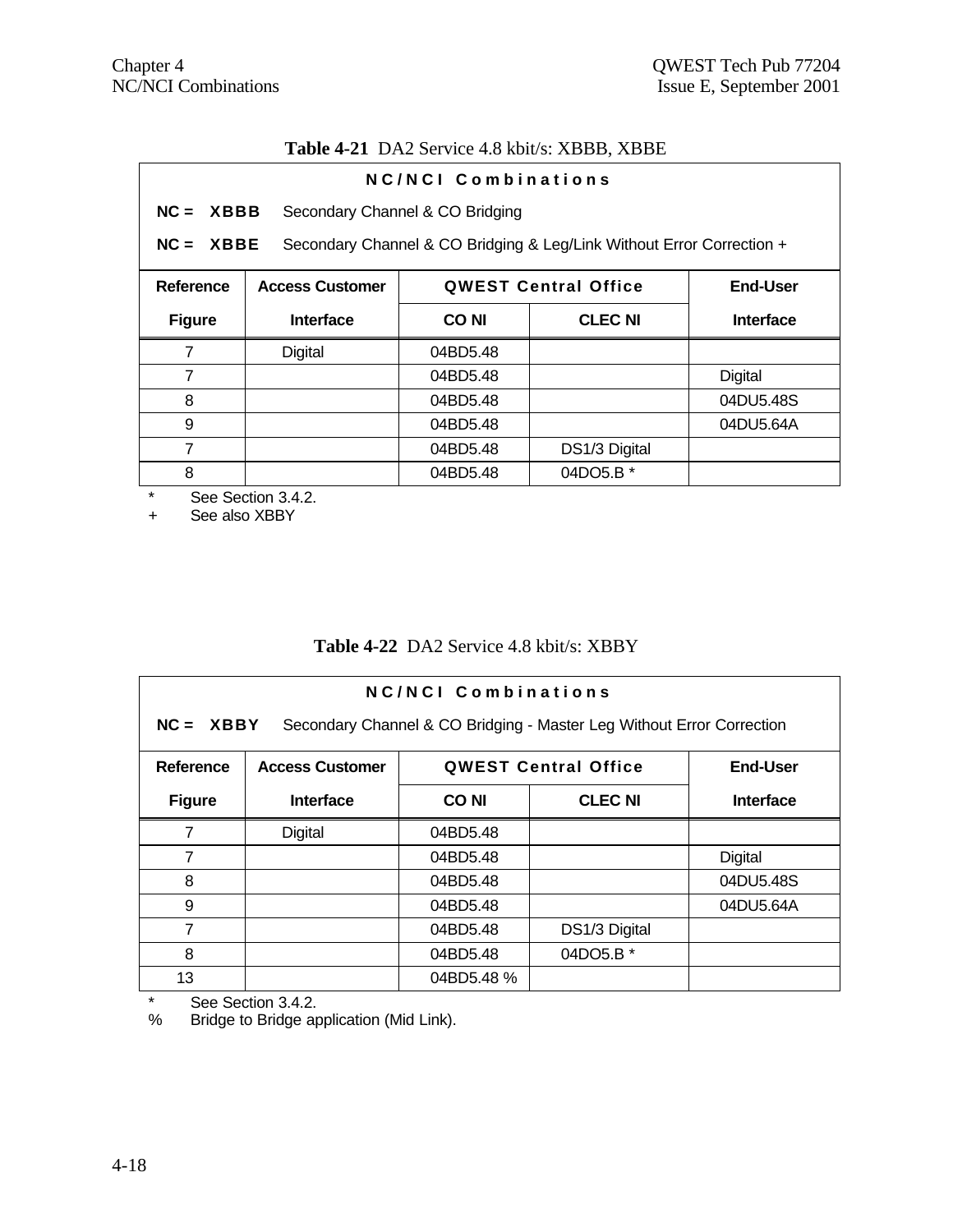#### **4.3.2 DD31 Non-Access Service**

### **Table 4-23** DD31 Service 4.8 kbit/s: XB--, XB-X

| <b>NC/NCI Combinations</b> |                                 |                                          |                       |  |
|----------------------------|---------------------------------|------------------------------------------|-----------------------|--|
| $NC = XB--$                | No Options                      |                                          |                       |  |
| $NC = XB-X$                | <b>Without Error Correction</b> |                                          |                       |  |
| Reference<br><b>Figure</b> | End-User<br>Interface           | <b>QWEST Central</b><br>Office Interface | End-User<br>Interface |  |
| 4                          | 04DU5.48                        |                                          | 04DU5.48              |  |
| 5                          | 04DU5.64A                       |                                          | 04DU5.48              |  |
| 6                          | 04DU5.48                        |                                          | 02DV5.BB              |  |

#### **Table 4-24** DD31 Service 4.8 kbit/s: XB-B, XB-E

| <b>NC/NCI Combinations</b>                                           |                       |                                                 |                       |  |  |
|----------------------------------------------------------------------|-----------------------|-------------------------------------------------|-----------------------|--|--|
| $NC = XB - B$                                                        | CO Bridging +         |                                                 |                       |  |  |
| CO Bridging and Leg/Link Without Error Correction +<br>$NC = XB - E$ |                       |                                                 |                       |  |  |
| Reference<br><b>Figure</b>                                           | End-User<br>Interface | <b>QWEST Central</b><br><b>Office Interface</b> | End-User<br>Interface |  |  |
| 8                                                                    | 04DU5.48              | 04BD5.48                                        |                       |  |  |
| 9                                                                    | 04DU5.64A             | 04BD5.48                                        |                       |  |  |
|                                                                      | <b>Digital</b>        | 04BD5.48                                        |                       |  |  |

+ See also XB-Y.

### **Table 4-25** DD31 Service 4.8 kbit/s: XB-P

| <b>NC/NCI Combinations</b>               |                       |                                                 |                       |  |  |
|------------------------------------------|-----------------------|-------------------------------------------------|-----------------------|--|--|
| <b>Packet Switching</b><br>$NC = XB - P$ |                       |                                                 |                       |  |  |
| Reference<br><b>Figure</b>               | End-User<br>Interface | <b>QWEST Central</b><br><b>Office Interface</b> | End-User<br>Interface |  |  |
|                                          | 04DU5.48              |                                                 | 04DU5.48              |  |  |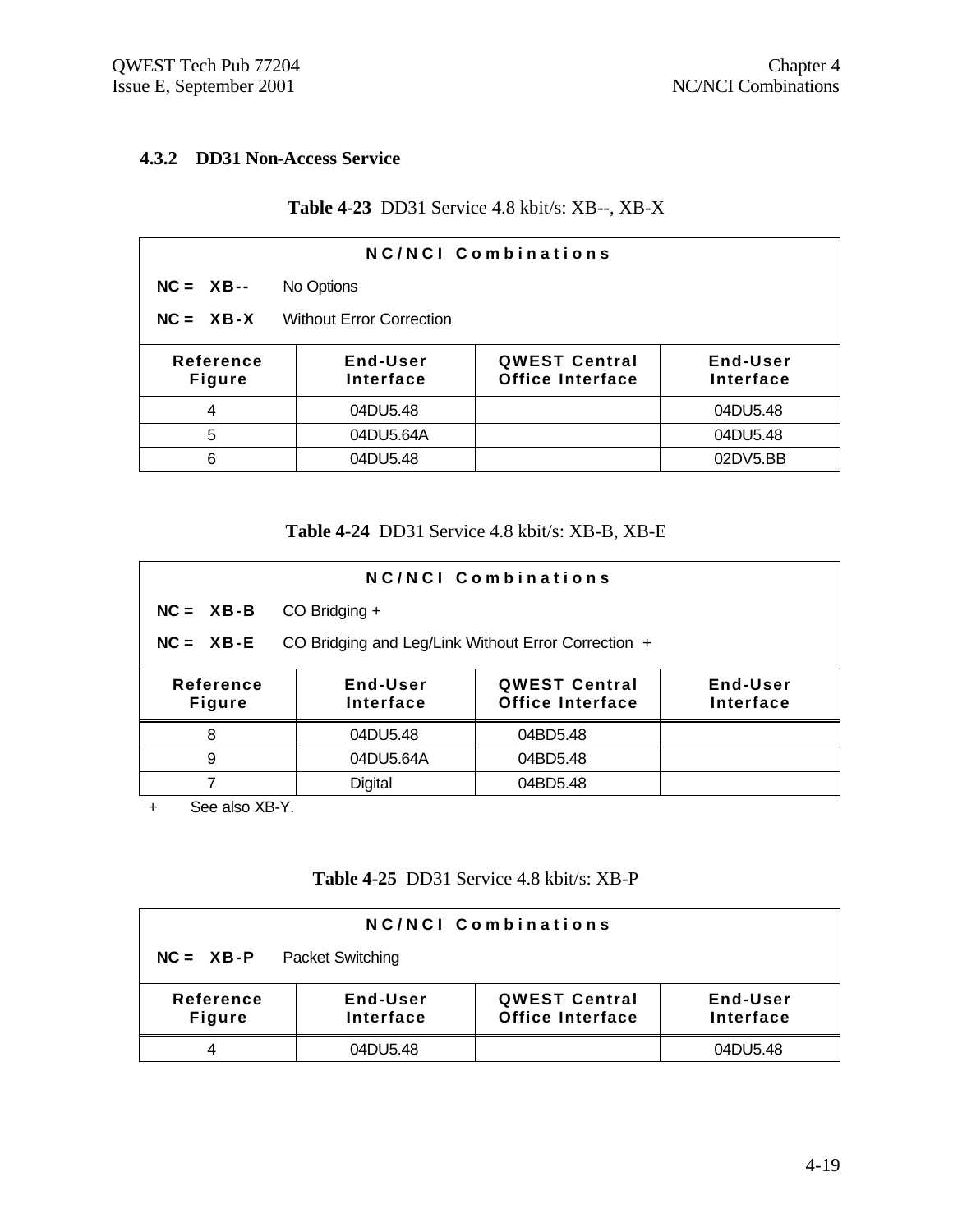# **Table 4-26** DD31 Service 4.8 kbit/s: XB-Y

| <b>NC/NCI Combinations</b>                                                                                                      |           |            |  |  |  |
|---------------------------------------------------------------------------------------------------------------------------------|-----------|------------|--|--|--|
| $NC = XB-Y$<br>CO Bridging - Master Leg Without Error Correction                                                                |           |            |  |  |  |
| <b>QWEST Central</b><br>Reference<br>End-User<br>End-User<br><b>Office Interface</b><br><b>Figure</b><br>Interface<br>Interface |           |            |  |  |  |
| 8                                                                                                                               | 04DU5.48  | 04BD5.48   |  |  |  |
| 9                                                                                                                               | 04DU5.64A | 04BD5.48   |  |  |  |
|                                                                                                                                 | Digital   | 04BD5.48   |  |  |  |
| 13                                                                                                                              |           | 04BD5.48 % |  |  |  |

% Bridge to Bridge application (Mid Link).

# **Table 4-27** DD31 Service 4.8 kbit/s: XBB-, XBBX

| NC/NCI Combinations                                                                                                                    |                                            |  |           |  |
|----------------------------------------------------------------------------------------------------------------------------------------|--------------------------------------------|--|-----------|--|
| $NC = XBB$                                                                                                                             | Secondary Channel                          |  |           |  |
| $NC = XBBX$                                                                                                                            | Secondary Channel Without Error Correction |  |           |  |
| <b>QWEST Central</b><br>End-User<br><b>Reference</b><br>End-User<br><b>Office Interface</b><br>Interface<br>Interface<br><b>Figure</b> |                                            |  |           |  |
| 4                                                                                                                                      | 04DU5.48S                                  |  | 04DU5.48S |  |
| 5                                                                                                                                      | 04DU5.64A                                  |  | 04DU5.48S |  |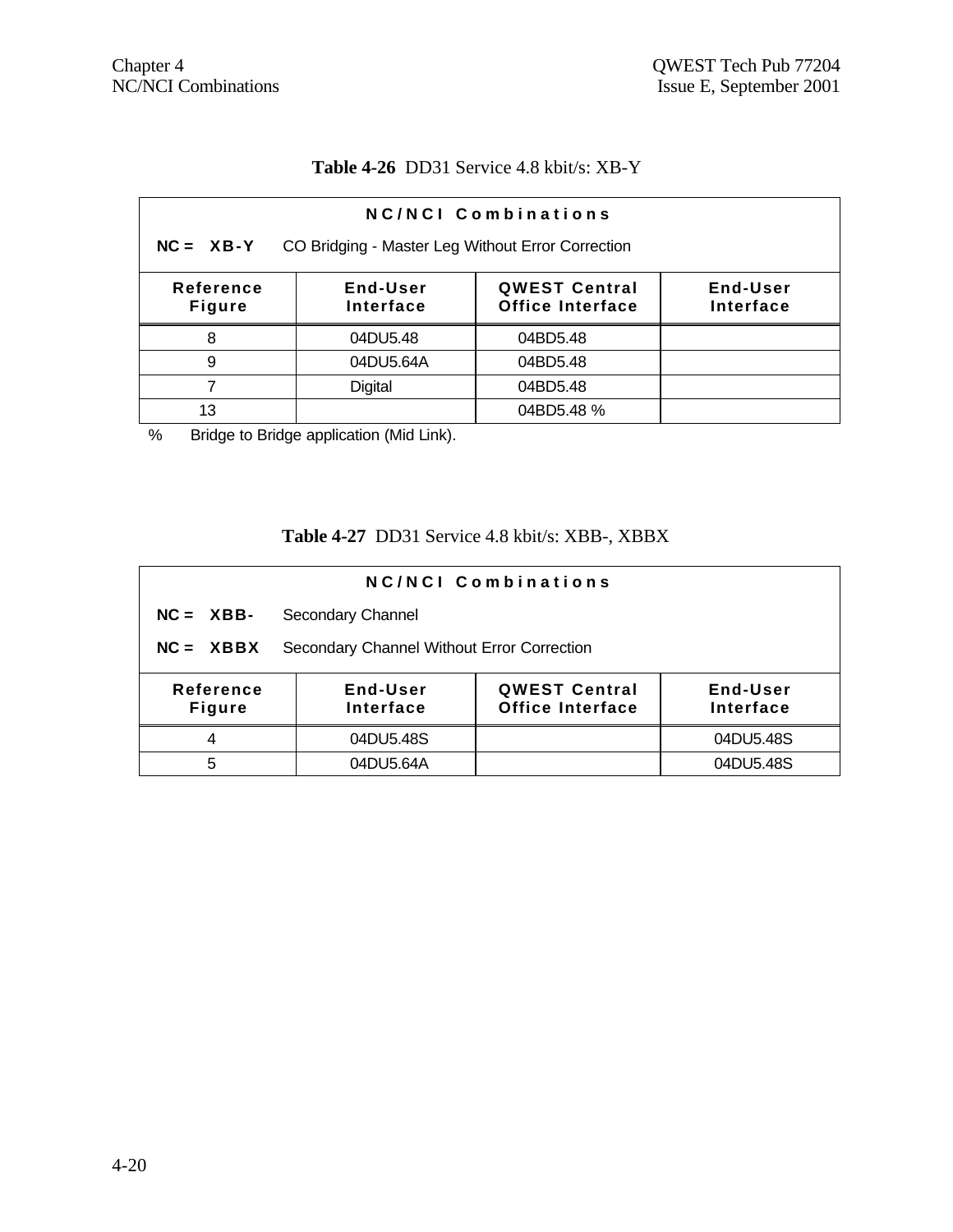## **Table 4-28** DD31 Service 4.8 kbit/s: XBBB, XBBE

| NC/NCI Combinations        |                                                                                            |          |  |  |  |
|----------------------------|--------------------------------------------------------------------------------------------|----------|--|--|--|
| $NC = XBBB$                | Secondary Channel & CO Bridging +                                                          |          |  |  |  |
| $NC = XBBE$                | Secondary Channel & CO Bridging & Leg/Link Without Error Correction +                      |          |  |  |  |
| Reference<br><b>Figure</b> | End-User<br><b>QWEST Central</b><br>End-User<br>Office Interface<br>Interface<br>Interface |          |  |  |  |
| 8                          | 04DU5.48S<br>04BD5.48                                                                      |          |  |  |  |
| 9<br>04DU5.64A<br>04BD5.48 |                                                                                            |          |  |  |  |
|                            | <b>Digital</b>                                                                             | 04BD5.48 |  |  |  |
|                            |                                                                                            |          |  |  |  |

+ See also XBBY

### **Table 4-29** DD31 Service 4.8 kbit/s: XBBY

| NC/NCI Combinations                                                                  |                                                                                                   |            |  |  |  |
|--------------------------------------------------------------------------------------|---------------------------------------------------------------------------------------------------|------------|--|--|--|
| Secondary Channel & CO Bridging - Master Leg Without Error Correction<br>$NC = XBBY$ |                                                                                                   |            |  |  |  |
| <b>Reference</b><br><b>Figure</b>                                                    | <b>QWEST Central</b><br>End-User<br>End-User<br><b>Office Interface</b><br>Interface<br>Interface |            |  |  |  |
| 8                                                                                    | 04DU5.48S                                                                                         | 04BD5.48   |  |  |  |
| 9                                                                                    | 04DU5.64A                                                                                         | 04BD5.48   |  |  |  |
|                                                                                      | <b>Digital</b>                                                                                    | 04BD5.48   |  |  |  |
| 13                                                                                   |                                                                                                   | 04BD5.48 % |  |  |  |

% Bridge to Bridge application (Mid Link).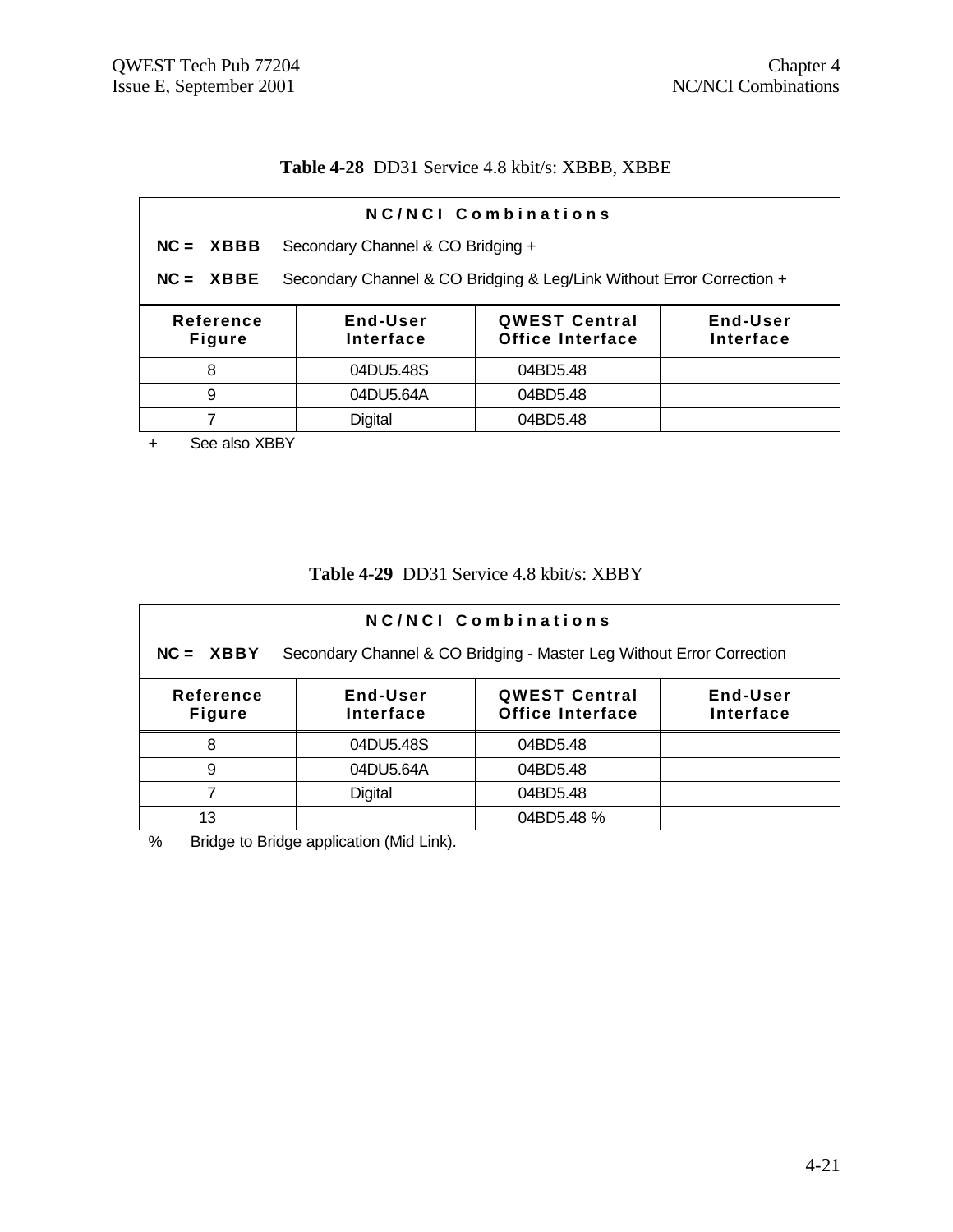#### **4.4 9.6 kbit/s Services**

See Section 4.1.1 for explanation of the term "Digital" and "DS1/3 Digital". See Section 4.1.8 for information about the Reference Figures.

# **4.4.1 DA3 Access Service**

# **Table 4-30** DA3 Service 9.6 kbit/s: XG--, XG-X

| NC/NCI Combinations                            |                        |             |                             |                  |
|------------------------------------------------|------------------------|-------------|-----------------------------|------------------|
| $NC = XG--$<br>No Options                      |                        |             |                             |                  |
| $NC = XG-X$<br><b>Without Error Correction</b> |                        |             |                             |                  |
| Reference                                      | <b>Access Customer</b> |             | <b>QWEST Central Office</b> | <b>End-User</b>  |
| <b>Figure</b>                                  | <b>Interface</b>       | <b>CONI</b> | <b>CLEC NI</b>              | <b>Interface</b> |
| 1                                              | Digital                |             |                             | 04DU5.96         |
| 2                                              | Digital                |             |                             | 04DU5.64A        |
| 3                                              | Digital                |             |                             | Digital          |
| 1                                              |                        |             | DS1/3 Digital               | 04DU5.96         |
| 4                                              |                        |             | 04DO5.C *                   | 04DU5.96         |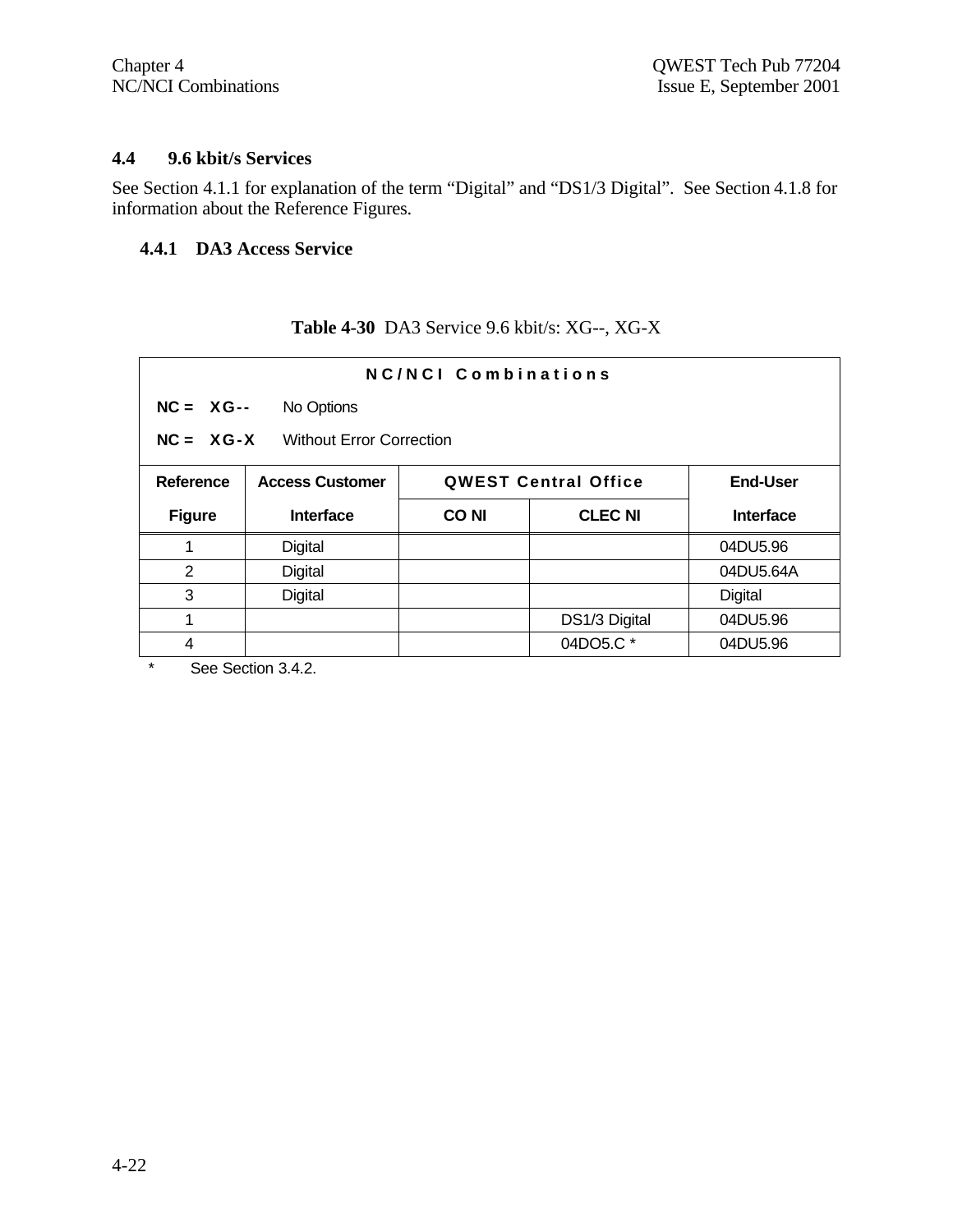# **Table 4-31** DA3 Service 9.6 kbit/s: XG-B, XG-E

| NC/NCI Combinations |                                                                    |             |                             |                  |  |
|---------------------|--------------------------------------------------------------------|-------------|-----------------------------|------------------|--|
|                     | $NC = XG-B$<br>$CO$ Bridging $+$                                   |             |                             |                  |  |
|                     | $NC = XG-E$<br>CO Bridging and Leg/Link Without Error Correction + |             |                             |                  |  |
| Reference           | <b>Access Customer</b>                                             |             | <b>QWEST Central Office</b> | <b>End-User</b>  |  |
| <b>Figure</b>       | <b>Interface</b>                                                   | <b>CONI</b> | <b>CLEC NI</b>              | <b>Interface</b> |  |
| 7                   | Digital                                                            | 04BD5.96    |                             |                  |  |
| $\overline{7}$      |                                                                    | 04BD5.96    |                             | Digital          |  |
| 8                   |                                                                    | 04BD5.96    |                             | 04DU5.96         |  |
| 9                   |                                                                    | 04BD5.96    |                             | 04DU5.64A        |  |
| $\overline{7}$      |                                                                    | 04BD5.96    | DS1/3 Digital               |                  |  |
| 8                   |                                                                    | 04BD5.96    | 04DO5.C *                   |                  |  |

\* See Section 3.4.2.<br>+ See also XG-Y

See also XG-Y

# **Table 4-32** DA3 Service 9.6 kbit/s: XG-P

| <b>NC/NCI Combinations</b>               |                                                                          |             |                |                  |
|------------------------------------------|--------------------------------------------------------------------------|-------------|----------------|------------------|
| $NC = XG - P$<br><b>Packet Switching</b> |                                                                          |             |                |                  |
| Reference                                | <b>QWEST Central Office</b><br><b>Access Customer</b><br><b>End-User</b> |             |                |                  |
| <b>Figure</b>                            | <b>Interface</b>                                                         | <b>CONI</b> | <b>CLEC NI</b> | <b>Interface</b> |
|                                          | <b>Digital</b>                                                           |             |                | 04DU5.96         |
|                                          |                                                                          |             | DS1/3 Digital  | 04DU5.96         |
| 4                                        |                                                                          |             | 04DO5.C *      | 04DU5.96         |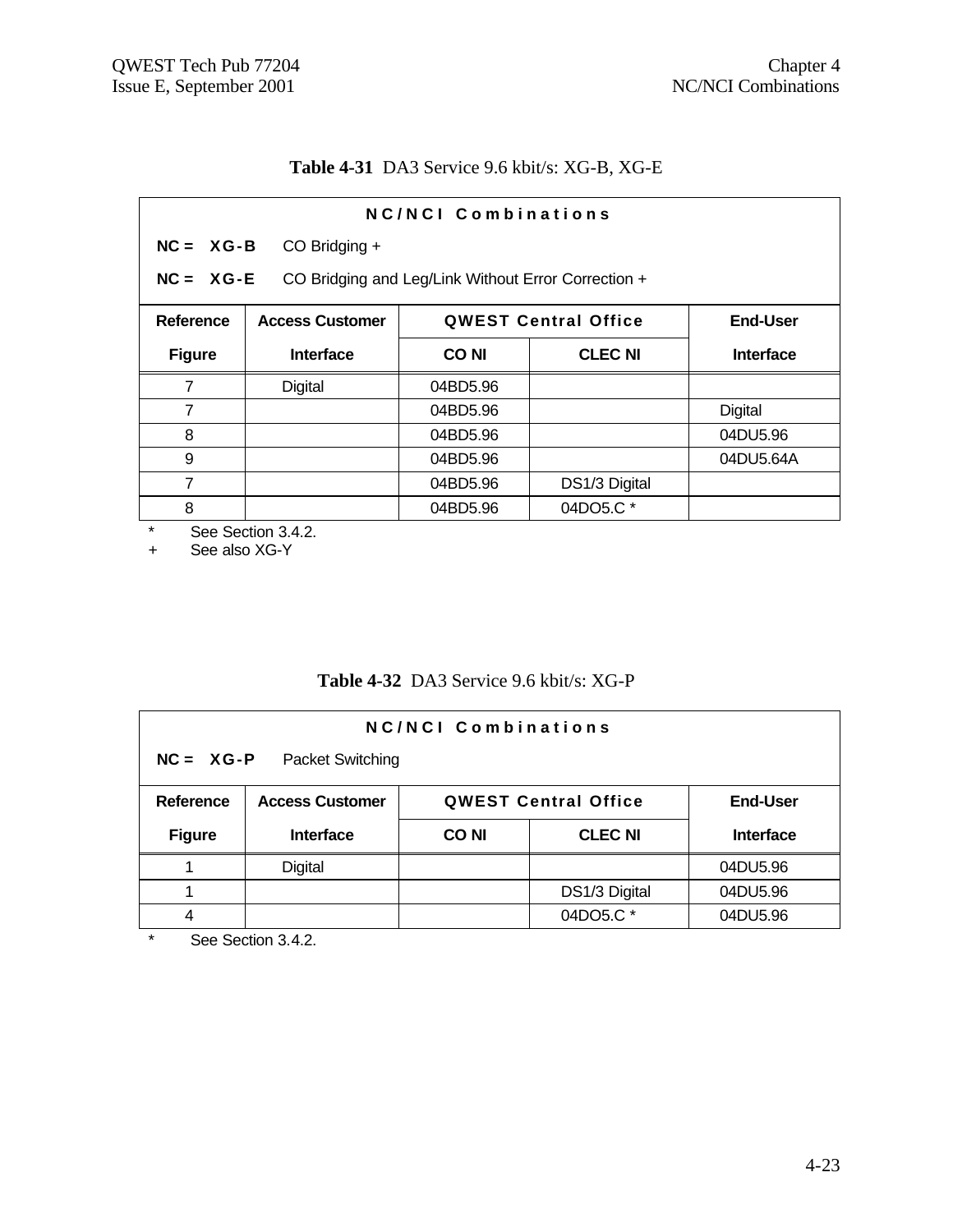### **Table 4-33** DA3 Service 9.6 kbit/s: XG-Y

|               | NC/NCI Combinations                                                      |                               |               |                  |  |
|---------------|--------------------------------------------------------------------------|-------------------------------|---------------|------------------|--|
|               | NC = XG-Y CO Bridging - Master Leg Without Error Correction              |                               |               |                  |  |
| Reference     | <b>End-User</b><br><b>Access Customer</b><br><b>QWEST Central Office</b> |                               |               |                  |  |
| <b>Figure</b> | <b>Interface</b>                                                         | <b>CLEC NI</b><br><b>CONI</b> |               | <b>Interface</b> |  |
| 7             | <b>Digital</b>                                                           | 04BD5.96                      |               |                  |  |
| 7             |                                                                          | 04BD5.96                      |               | Digital          |  |
| 8             |                                                                          | 04BD5.96                      |               | 04DU5.96         |  |
| 9             |                                                                          | 04BD5.96                      |               | 04DU5.64A        |  |
| 7             |                                                                          | 04BD5.96                      | DS1/3 Digital |                  |  |
| 8             |                                                                          | 04BD5.96                      | 04DO5.C *     |                  |  |
| 13            |                                                                          | 04BD5.96 %                    |               |                  |  |

\* See Section 3.4.2.<br>% Bridge to Bridge ap

Bridge to Bridge application (Mid Link).

# **Table 4-34** DA3 Service 9.6 kbit/s: XGB-, XGBX

| NC/NCI Combinations                                       |                        |                                                |                |           |
|-----------------------------------------------------------|------------------------|------------------------------------------------|----------------|-----------|
| $NC = XGB$<br>Secondary Channel                           |                        |                                                |                |           |
| $NC = XGBX$<br>Secondary Channel Without Error Correction |                        |                                                |                |           |
| Reference                                                 | <b>Access Customer</b> | <b>QWEST Central Office</b><br><b>End-User</b> |                |           |
| <b>Figure</b>                                             | <b>Interface</b>       | <b>CONI</b>                                    | <b>CLEC NI</b> | Interface |
|                                                           | Digital                |                                                |                | 04DU5.96S |
| 2                                                         | Digital                |                                                |                | 04DU5.64A |
| 3                                                         | Digital                |                                                |                | Digital   |
| 1                                                         |                        |                                                | DS1/3 Digital  | 04DU5.96S |
| 4                                                         |                        |                                                | 04DO5.C *      | 04DU5.96S |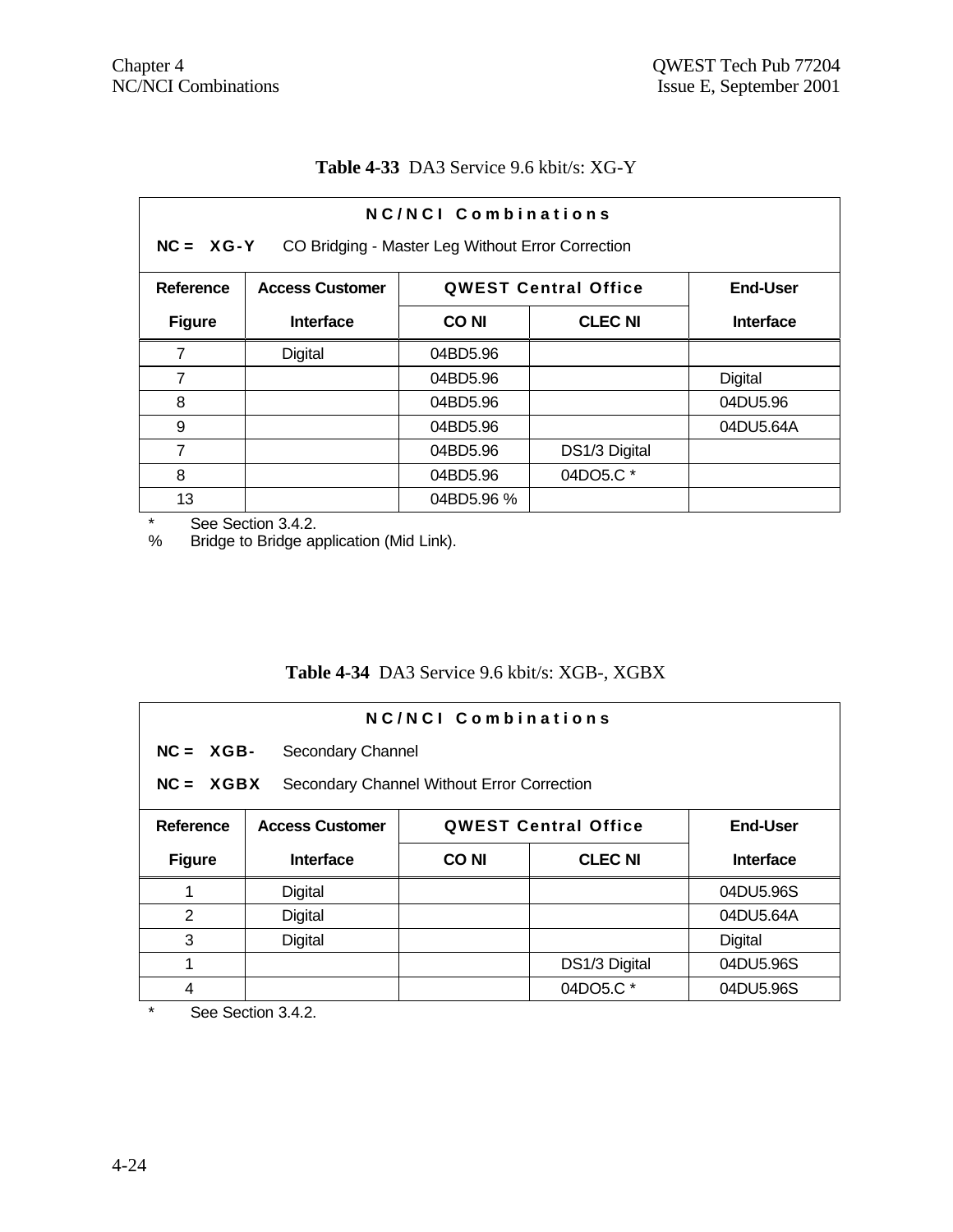# **Table 4-35** DA3 Service 9.6 kbit/s: XGBB, XGBE

| NC/NCL Combinations |                        |                                    |                                                                       |                  |
|---------------------|------------------------|------------------------------------|-----------------------------------------------------------------------|------------------|
| $NC = XGBB$         |                        | Secondary Channel & CO Bridging) + |                                                                       |                  |
| $NC = XGBE$         |                        |                                    | Secondary Channel & CO Bridging - Leg/Link Without Error Correction + |                  |
| Reference           | <b>Access Customer</b> |                                    | <b>QWEST Central Office</b>                                           | End-User         |
| <b>Figure</b>       | <b>Interface</b>       | <b>CONI</b>                        | <b>CLEC NI</b>                                                        | <b>Interface</b> |
| 7                   | Digital                | 04BD5.96                           |                                                                       |                  |
| $\overline{7}$      |                        | 04BD5.96                           |                                                                       | Digital          |
| 8                   |                        | 04BD5.96                           |                                                                       | 04DU5.96S        |
| 9                   |                        | 04BD5.96                           |                                                                       | 04DU5.64A        |
| 7                   |                        | 04BD5.96                           | DS1/3 Digital                                                         |                  |
| 8                   |                        | 04BD5.96                           | 04DO5.C *                                                             |                  |

\* See Section 3.4.2.<br>+ See also XGBY.

See also XGBY.

# **Table 4-36** DA3 Service 9.6 kbit/s: XGBY

| NC/NCL Combinations<br>$NC = XGBY$<br>Secondary Channel & CO Bridging - Master Leg Without Error Correction |                                                                          |                         |               |                  |
|-------------------------------------------------------------------------------------------------------------|--------------------------------------------------------------------------|-------------------------|---------------|------------------|
| <b>Reference</b>                                                                                            | <b>QWEST Central Office</b><br><b>End-User</b><br><b>Access Customer</b> |                         |               |                  |
| <b>Figure</b>                                                                                               | <b>Interface</b>                                                         | <b>CLEC NI</b><br>CO NI |               | <b>Interface</b> |
| 7                                                                                                           | Digital                                                                  | 04BD5.96                |               |                  |
| 7                                                                                                           |                                                                          | 04BD5.96                |               | Digital          |
| 8                                                                                                           |                                                                          | 04BD5.96                |               | 04DU5.96S        |
| 9                                                                                                           |                                                                          | 04BD5.96                |               | 04DU5.64A        |
| 7                                                                                                           |                                                                          | 04BD5.96                | DS1/3 Digital |                  |
| 8                                                                                                           |                                                                          | 04BD5.96                | 04DO5.C *     |                  |
| 13                                                                                                          |                                                                          | 04BD5.96 %              |               |                  |

\* See Section 3.4.2.<br>% Bridge to Bridge ap

Bridge to Bridge application (Mid Link).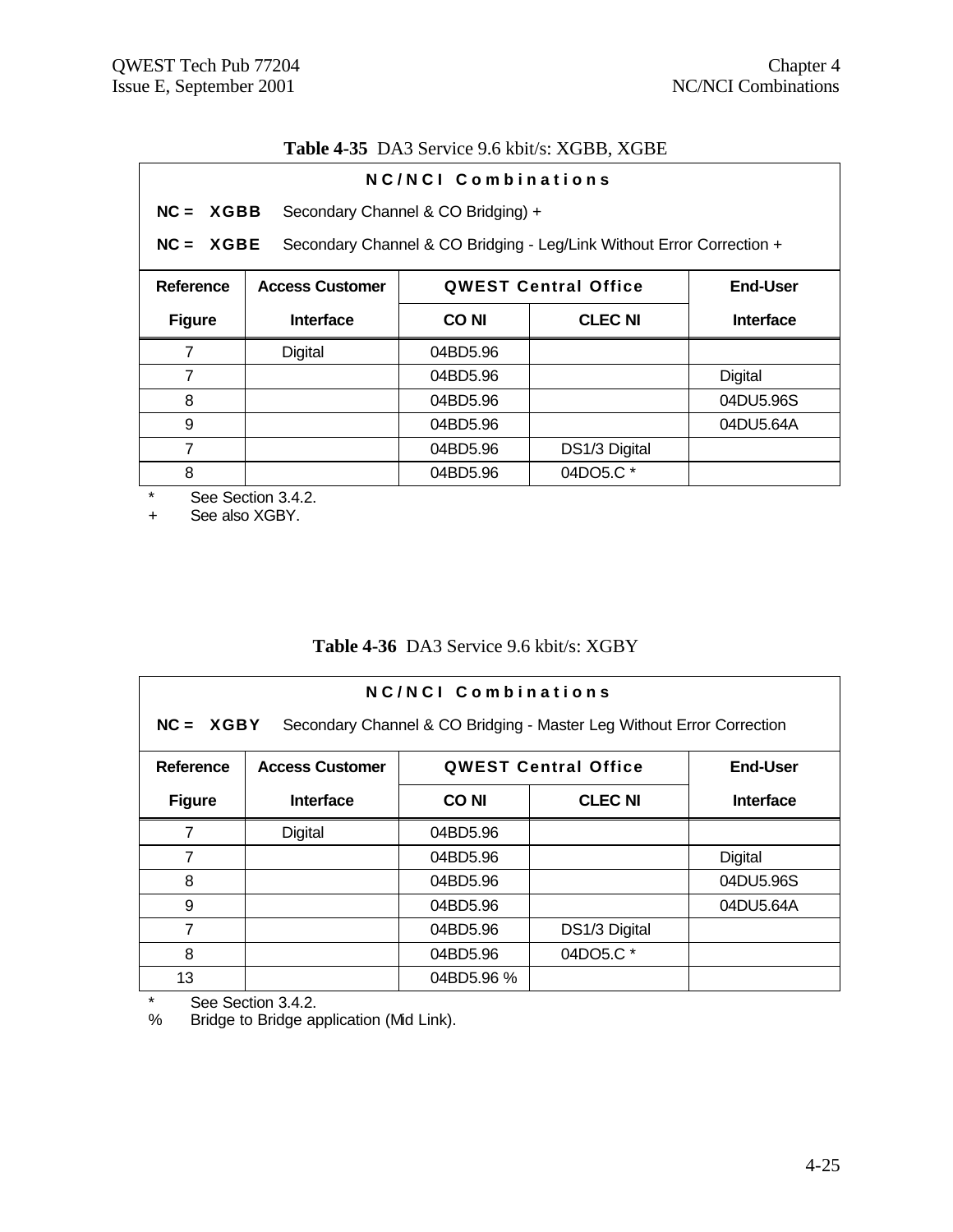#### **4.4.2 DD31 Non-Access Service**

### **Table 4-37** DD31 Service 9.6 kbit/s: XG--, XG-X

| <b>NC/NCI Combinations</b>                                                                                               |            |  |          |  |  |
|--------------------------------------------------------------------------------------------------------------------------|------------|--|----------|--|--|
| $NC = XG -$                                                                                                              | No Options |  |          |  |  |
| $NC = XG-X$<br><b>Without Error Correction</b>                                                                           |            |  |          |  |  |
| End-User<br><b>QWEST Central</b><br>End-User<br>Reference<br>Office Interface<br><b>Figure</b><br>Interface<br>Interface |            |  |          |  |  |
| 4                                                                                                                        | 04DU5.96   |  | 04DU5.96 |  |  |
| 5                                                                                                                        | 04DU5.64A  |  | 04DU5.96 |  |  |
| 6                                                                                                                        | 04DU5.96   |  | 02DV5.BC |  |  |

#### **Table 4-38** DD31 Service 9.6 kbit/s XG-B, XG-E

| NC/NCI Combinations                                                                                                                    |                |          |  |  |  |
|----------------------------------------------------------------------------------------------------------------------------------------|----------------|----------|--|--|--|
| $NC = XG-B$                                                                                                                            | CO Bridging +  |          |  |  |  |
| CO Bridging and Leg/Link Without Error Correction +<br>$NC = XG-E$                                                                     |                |          |  |  |  |
| End-User<br>End-User<br><b>QWEST Central</b><br>Reference<br><b>Office Interface</b><br><b>Interface</b><br>Interface<br><b>Figure</b> |                |          |  |  |  |
| 8                                                                                                                                      | 04DU5.96       | 04BD5.96 |  |  |  |
| 9                                                                                                                                      | 04DU5.64A      | 04BD5.96 |  |  |  |
|                                                                                                                                        | <b>Digital</b> | 04BD5.96 |  |  |  |

+ See also XG-Y

### **Table 4-39** DD31 Service 9.6 kbit/s: XG-P

| <b>NC/NCI Combinations</b>               |                       |                                                 |                       |  |  |
|------------------------------------------|-----------------------|-------------------------------------------------|-----------------------|--|--|
| <b>Packet Switching</b><br>$NC = XG - P$ |                       |                                                 |                       |  |  |
| Reference<br><b>Figure</b>               | End-User<br>Interface | <b>QWEST Central</b><br><b>Office Interface</b> | End-User<br>Interface |  |  |
|                                          | 04DU5.96              |                                                 | 04DU5.96              |  |  |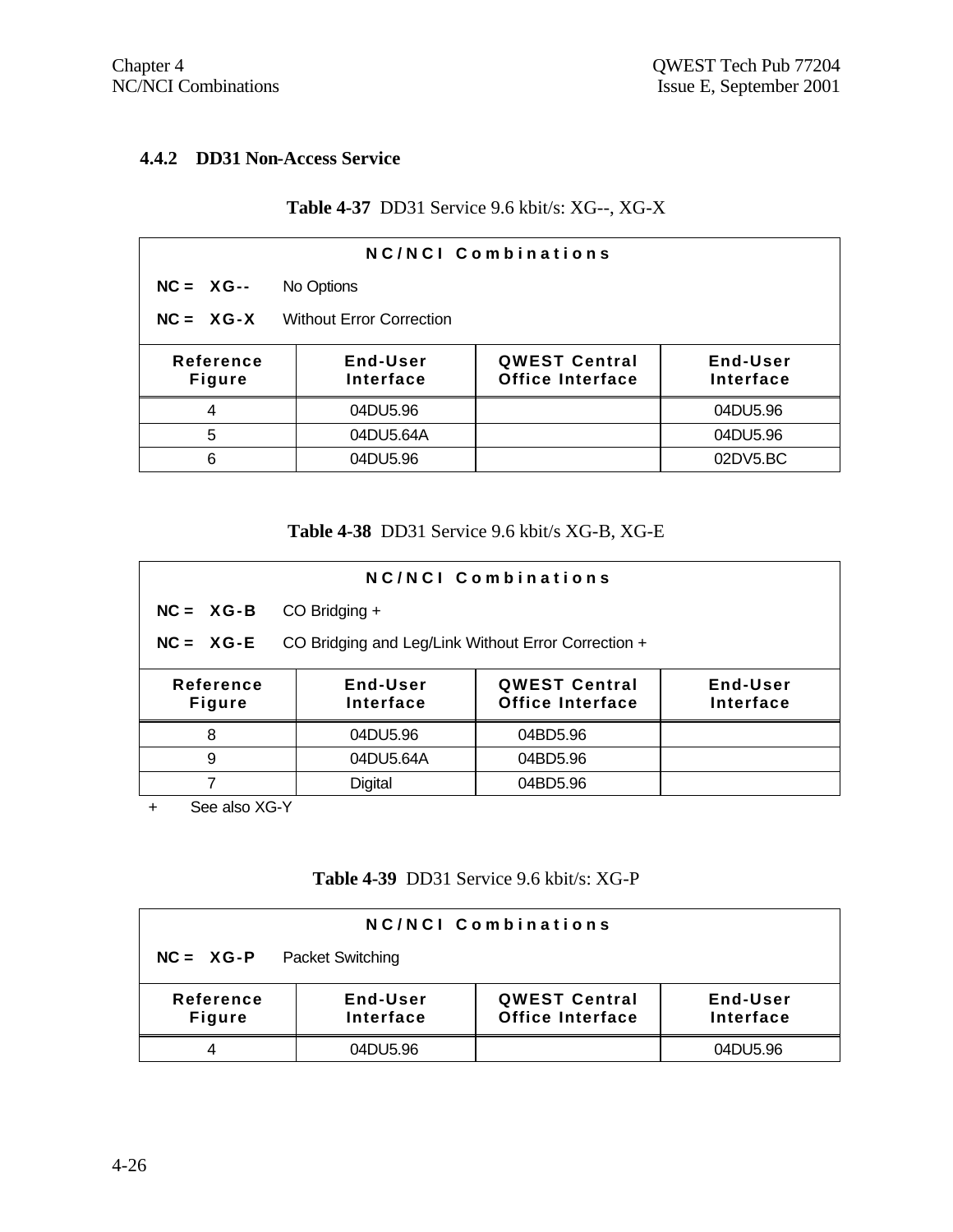### **Table 4-40** DD31 Service 9.6 kbit/s: XG-Y

| NC/NCI Combinations                                                                                                             |           |            |  |  |  |
|---------------------------------------------------------------------------------------------------------------------------------|-----------|------------|--|--|--|
| $NC = XG-Y$<br>CO Bridging - Master Leg Without Error Correction                                                                |           |            |  |  |  |
| <b>QWEST Central</b><br>Reference<br>End-User<br>End-User<br><b>Office Interface</b><br>Interface<br>Interface<br><b>Figure</b> |           |            |  |  |  |
| 8                                                                                                                               | 04DU5.96  | 04BD5.96   |  |  |  |
| 9                                                                                                                               | 04DU5.64A | 04BD5.96   |  |  |  |
| <b>Digital</b><br>04BD5.96                                                                                                      |           |            |  |  |  |
|                                                                                                                                 |           | 04BD5.96 % |  |  |  |

% Bridge to Bridge application (Mid Link).

# **Table 4-41** DD31 Service 9.6 kbit/s: XGB-, XGBX

| NC/NCI Combinations                                                                                                             |                                            |  |           |  |  |
|---------------------------------------------------------------------------------------------------------------------------------|--------------------------------------------|--|-----------|--|--|
| $NC = XGB$                                                                                                                      | Secondary Channel                          |  |           |  |  |
| $NC = XGBX$                                                                                                                     | Secondary Channel Without Error Correction |  |           |  |  |
| End-User<br><b>QWEST Central</b><br>End-User<br>Reference<br><b>Office Interface</b><br>Interface<br>Interface<br><b>Figure</b> |                                            |  |           |  |  |
| 4                                                                                                                               | 04DU5.96S                                  |  | 04DU5.96S |  |  |
| 5                                                                                                                               | 04DU5.64A                                  |  | 04DU5.96S |  |  |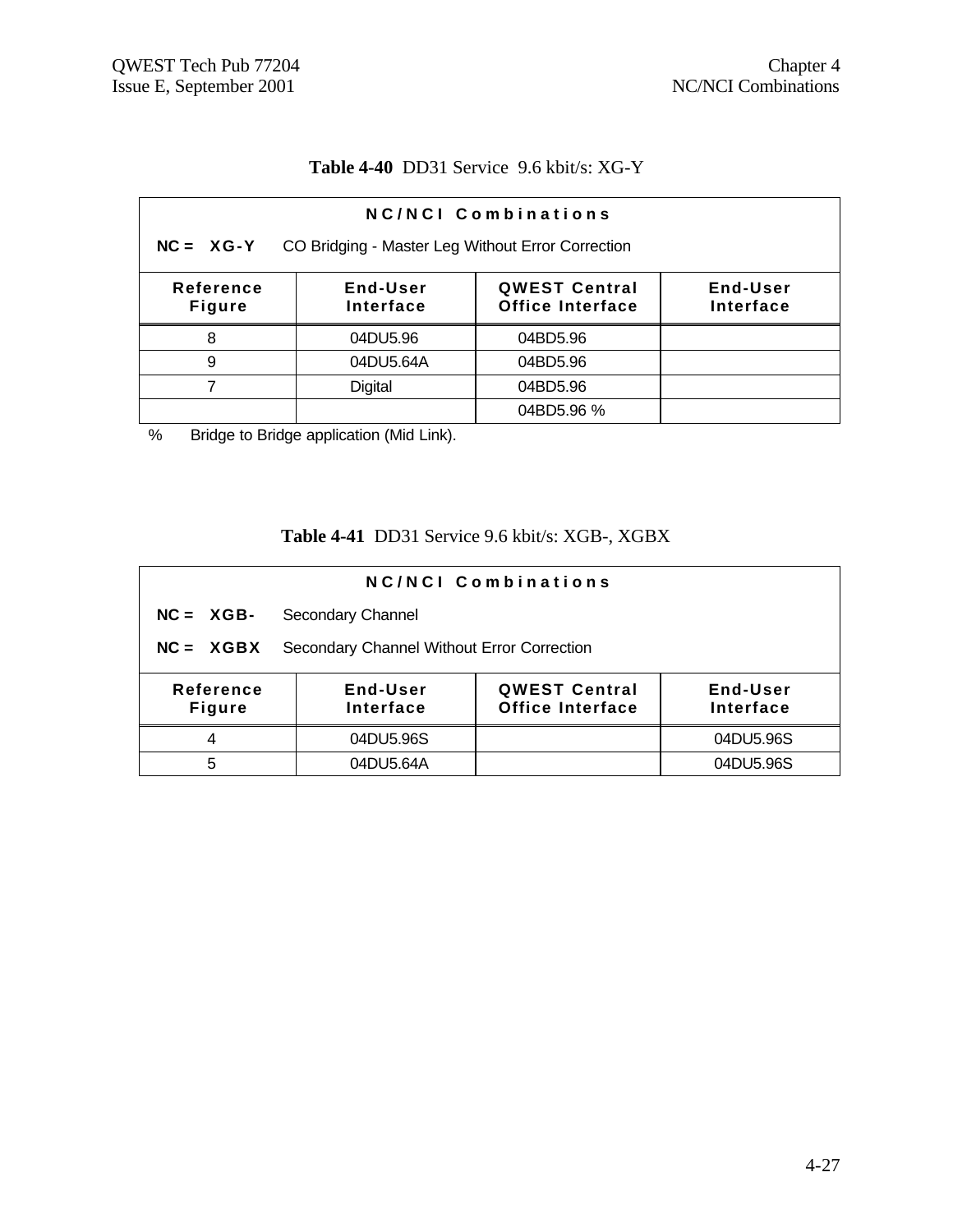#### **Table 4-42** DD31 Service DA3 Service

| Secondary Channel & CO Bridging) +<br>$NC = XGBB$<br>Secondary Channel & CO Bridging - Leg/Link Without Error Correction +<br>$NC = XGBE$<br>End-User<br>End-User<br>Reference<br><b>QWEST Central</b><br>Office Interface<br>Interface<br>Interface<br><b>Figure</b><br>04DU5.96S<br>8<br>04BD5.96 | <b>NC/NCI Combinations</b> |                       |  |  |  |  |
|-----------------------------------------------------------------------------------------------------------------------------------------------------------------------------------------------------------------------------------------------------------------------------------------------------|----------------------------|-----------------------|--|--|--|--|
|                                                                                                                                                                                                                                                                                                     |                            |                       |  |  |  |  |
|                                                                                                                                                                                                                                                                                                     |                            |                       |  |  |  |  |
|                                                                                                                                                                                                                                                                                                     |                            |                       |  |  |  |  |
|                                                                                                                                                                                                                                                                                                     |                            |                       |  |  |  |  |
|                                                                                                                                                                                                                                                                                                     | 9                          | 04DU5.64A<br>04BD5.96 |  |  |  |  |
| Digital<br>04BD5.96                                                                                                                                                                                                                                                                                 |                            |                       |  |  |  |  |

+ See also XGBY.

### **Table 4-43** DD31 Service 9.6 kbit/s: XGBY

| NC/NCI Combinations                                                                                                      |                                                                       |            |  |  |  |
|--------------------------------------------------------------------------------------------------------------------------|-----------------------------------------------------------------------|------------|--|--|--|
| $NC = XGBY$                                                                                                              | Secondary Channel & CO Bridging - Master Leg Without Error Correction |            |  |  |  |
| <b>QWEST Central</b><br>End-User<br>Reference<br>End-User<br>Office Interface<br>Interface<br>Interface<br><b>Figure</b> |                                                                       |            |  |  |  |
| 8                                                                                                                        | 04DU5.96S                                                             | 04BD5.96   |  |  |  |
| 9                                                                                                                        | 04DU5.64A                                                             | 04BD5.96   |  |  |  |
|                                                                                                                          | Digital                                                               | 04BD5.96   |  |  |  |
| 13                                                                                                                       |                                                                       | 04BD5.96 % |  |  |  |

% Bridge to Bridge application (Mid Link).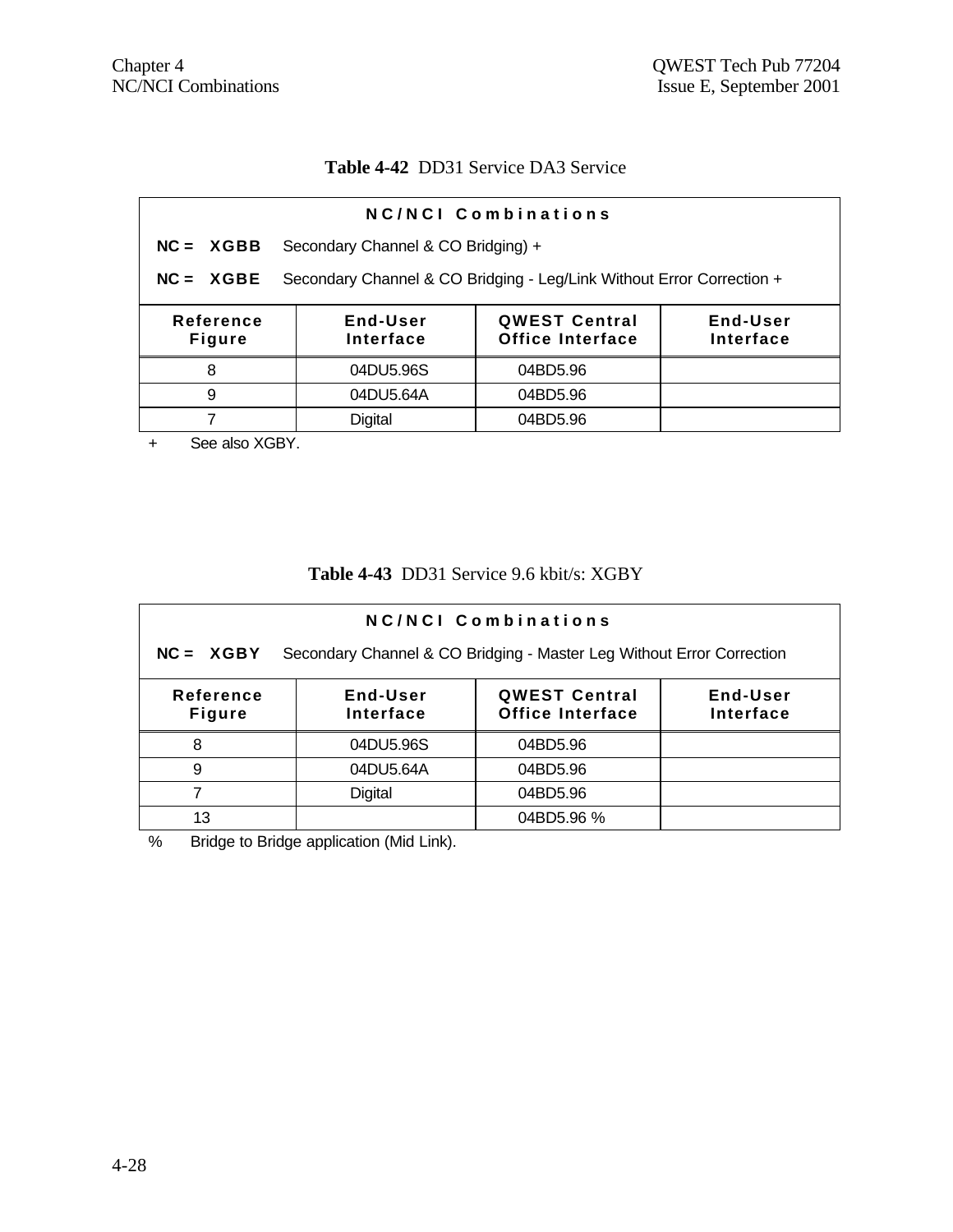#### **4.5 19.2 kbit/s Services**

The 19.2 kbit/s channels formerly used the rate generic XE code. The new XC code is 19.2 kbit/s rate specific. See Section 4.1.1 for explanation of the term "Digital" and "DS1/3 Digital". See Section 4.1.8 for information about the Reference Figures.

#### **4.5.1 DA5 Access Service**

| NC/NCI Combinations |                                                                          |             |                      |                  |  |
|---------------------|--------------------------------------------------------------------------|-------------|----------------------|------------------|--|
|                     | $NC = XC--$<br>No Options                                                |             |                      |                  |  |
|                     | $NC = XC-X$<br><b>Without Error Correction</b>                           |             |                      |                  |  |
| <b>Reference</b>    | <b>QWEST Central Office</b><br><b>End-User</b><br><b>Access Customer</b> |             |                      |                  |  |
| <b>Figure</b>       | <b>Interface</b>                                                         | <b>CONI</b> | <b>CLEC NI</b>       | <b>Interface</b> |  |
|                     | Digital                                                                  |             |                      | 04DU5.19         |  |
| 3                   | Digital                                                                  |             |                      | Digital          |  |
| 1                   |                                                                          |             | DS1/3 Digital        | 04DU5.19         |  |
| 4                   |                                                                          |             | 04DO5.D <sup>*</sup> | 04DU5.19         |  |

# **Table 4-44** DA5 Service 19.2 kbit/s: XC--, XC-X

 $\frac{1}{1}$  See Section 3.4.2.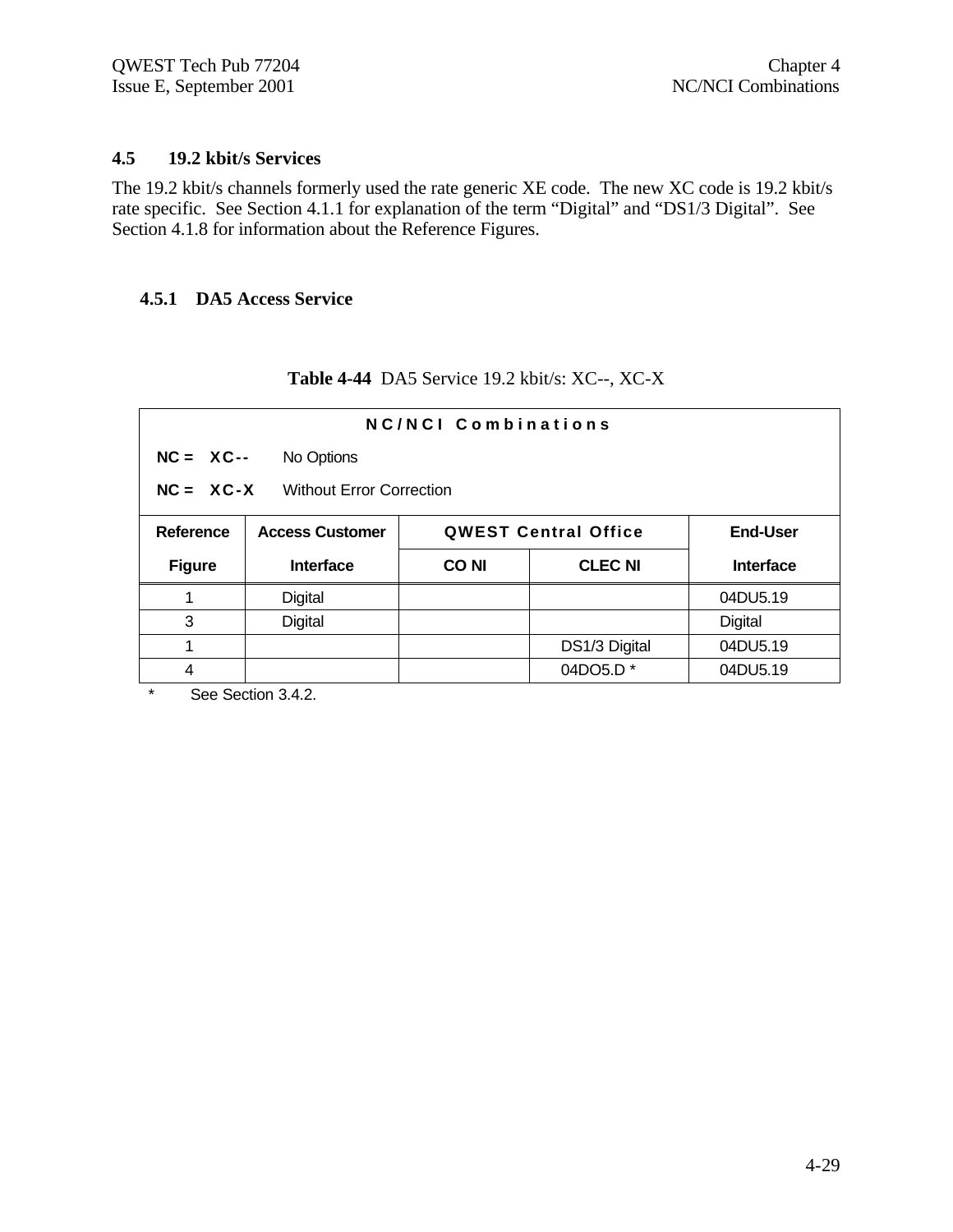# **Table 4-45** DA5 Service 19.2 kbit/s: XC-B, XC-E

| <b>NC/NCI Combinations</b>                                       |             |                |                             |  |
|------------------------------------------------------------------|-------------|----------------|-----------------------------|--|
| $NC = XC - B$<br>CO Bridging +                                   |             |                |                             |  |
| $NC = XC-E$<br>CO Bridging - Leg/Link Without Error Correction + |             |                |                             |  |
| <b>Access Customer</b>                                           |             |                | <b>End-User</b>             |  |
| <b>Interface</b>                                                 | <b>CONI</b> | <b>CLEC NI</b> | <b>Interface</b>            |  |
| Digital                                                          | 04BD5.19    |                |                             |  |
|                                                                  | 04BD5.19    |                | Digital                     |  |
|                                                                  | 04BD5.19    |                | 04DU5.19                    |  |
|                                                                  | 04BD5.19    | DS1/3 Digital  |                             |  |
|                                                                  | 04BD5.19    | 04DO5.D *      |                             |  |
|                                                                  |             |                | <b>QWEST Central Office</b> |  |

\* See Section 3.4.2.<br>+ See also XC-Y

See also XC-Y

# **Table 4-46** DA5 Service 19.2 kbit/s: XC-P

| NC/NCI Combinations |                                                                          |             |                |                  |  |
|---------------------|--------------------------------------------------------------------------|-------------|----------------|------------------|--|
|                     | $NC = XC-P$<br>Packet Switching                                          |             |                |                  |  |
| <b>Reference</b>    | <b>Access Customer</b><br><b>QWEST Central Office</b><br><b>End-User</b> |             |                |                  |  |
| <b>Figure</b>       | <b>Interface</b>                                                         | <b>CONI</b> | <b>CLEC NI</b> | <b>Interface</b> |  |
|                     | Digital                                                                  |             |                | 04DU5.19         |  |
|                     |                                                                          |             | DS1/3 Digital  | 04DU5.19         |  |
| 4                   |                                                                          |             | 04DO5.D *      | 04DU5.19         |  |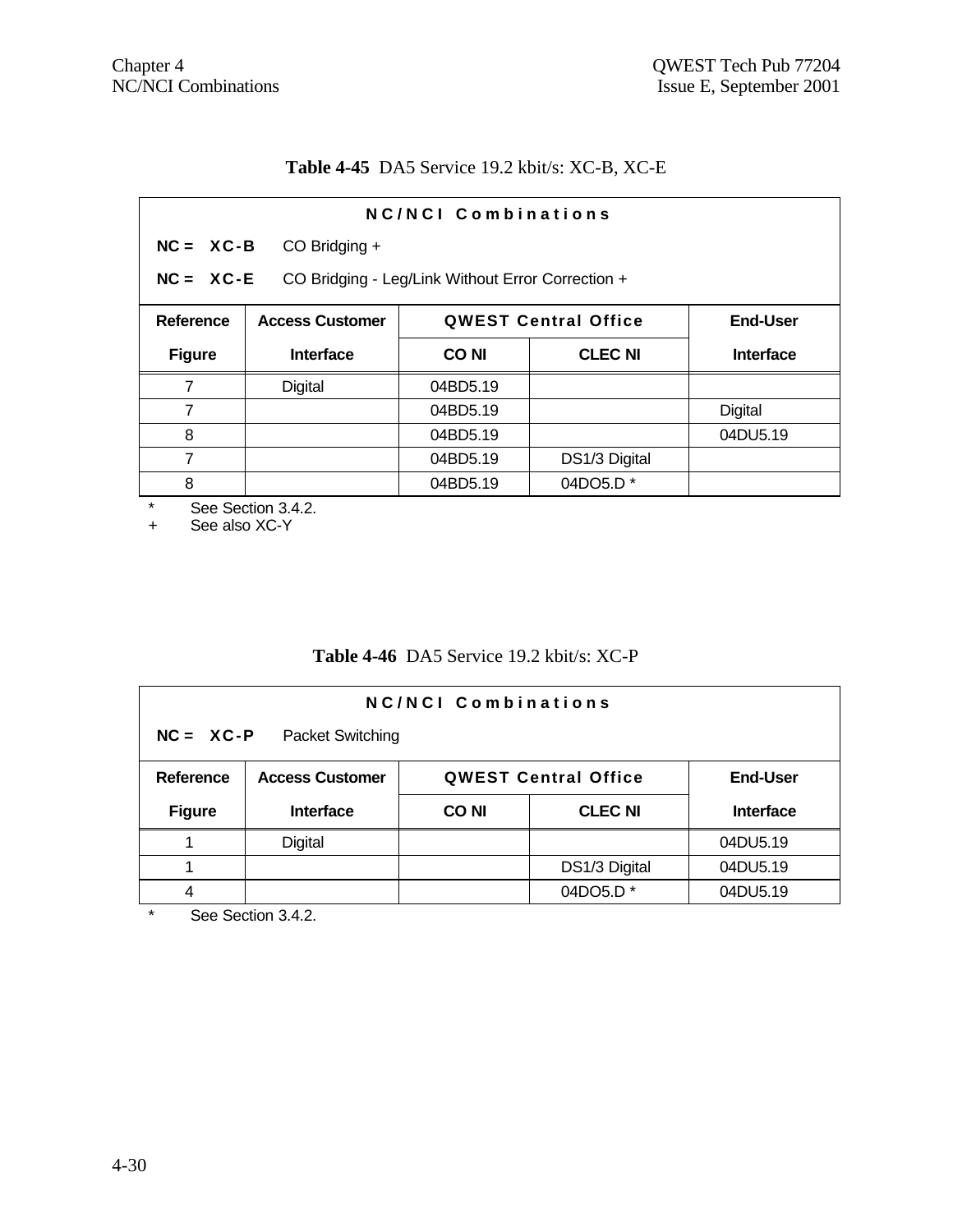| NC/NCI Combinations<br>NC = XC-Y CO Bridging - Master Leg Without Error Correction |                        |            |                             |                 |
|------------------------------------------------------------------------------------|------------------------|------------|-----------------------------|-----------------|
| <b>Reference</b>                                                                   | <b>Access Customer</b> |            | <b>QWEST Central Office</b> | <b>End-User</b> |
| <b>Figure</b>                                                                      | <b>Interface</b>       | CO NI      | <b>CLEC NI</b>              |                 |
| 7                                                                                  | Digital                | 04BD5.19   |                             |                 |
| 7                                                                                  |                        | 04BD5.19   |                             | Digital         |
| 8                                                                                  |                        | 04BD5.19   |                             | 04DU5.19        |
| 7                                                                                  |                        | 04BD5.19   | DS1/3 Digital               |                 |
| 8                                                                                  |                        | 04BD5.19   | 04DO5.D <sup>*</sup>        |                 |
| 13                                                                                 |                        | 04BD5.19 % |                             |                 |

#### **Table 4-47** DA5 Service 19.2 kbit/s: XC-Y

\* See Section 3.4.2.<br>% Bridge to Bridge ap

Bridge to Bridge application (Mid Link).

# **Table 4-48** DA5 Service 19.2 kbit/s: XCB-, XCBX

| NC/NCL Combinations |                                                                          |             |                      |                  |
|---------------------|--------------------------------------------------------------------------|-------------|----------------------|------------------|
| $NC = XCB -$        | Secondary Channel                                                        |             |                      |                  |
|                     | $NC = XCBX$<br>Secondary Channel & Without Error Correction              |             |                      |                  |
| <b>Reference</b>    | <b>QWEST Central Office</b><br><b>Access Customer</b><br><b>End-User</b> |             |                      |                  |
| <b>Figure</b>       | <b>Interface</b>                                                         | <b>CONI</b> | <b>CLEC NI</b>       | <b>Interface</b> |
|                     | Digital                                                                  |             |                      | 04DU5.19S        |
| 3                   | <b>Digital</b>                                                           |             |                      | <b>Digital</b>   |
| 1                   |                                                                          |             | DS1/3 Digital        | 04DU5.19S        |
| 4                   |                                                                          |             | 04DO5.D <sup>*</sup> | 04DU5.19S        |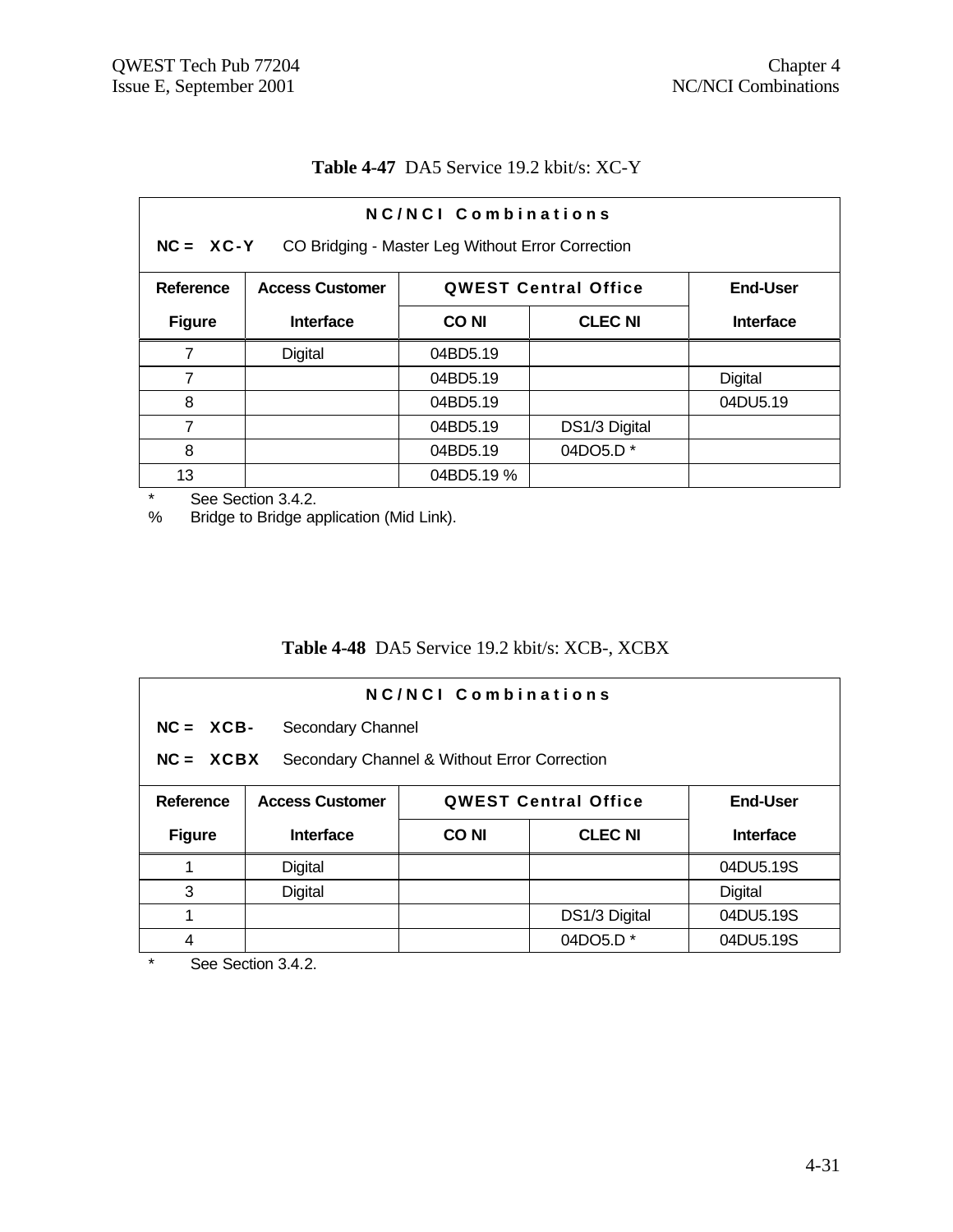# **Table 4-49** DA5 Service 19.2 kbit/s: XCBB, XCBE

| NC/NCI Combinations |                                                                          |                                   |                                                                       |                  |
|---------------------|--------------------------------------------------------------------------|-----------------------------------|-----------------------------------------------------------------------|------------------|
| $NC = XCBB$         |                                                                          | Secondary Channel & CO Bridging + |                                                                       |                  |
| $NC = XCBE$         |                                                                          |                                   | Secondary Channel & CO Bridging - Leg/Link Without Error Correction + |                  |
| <b>Reference</b>    | <b>QWEST Central Office</b><br><b>End-User</b><br><b>Access Customer</b> |                                   |                                                                       |                  |
| <b>Figure</b>       | Interface                                                                | CO NI                             | <b>CLEC NI</b>                                                        | <b>Interface</b> |
| 7                   | Digital                                                                  | 04BD5.19                          |                                                                       |                  |
| 7                   |                                                                          | 04BD5.19                          |                                                                       | Digital          |
| 8                   |                                                                          | 04BD5.19                          |                                                                       | 04DU5.19S        |
| 7                   |                                                                          | 04BD5.19                          | DS1/3 Digital                                                         |                  |
| 8                   |                                                                          | 04BD5.19                          | 04DO5.D $*$                                                           |                  |

\* See Section 3.4.2.<br>+ See also XCBY

See also XCBY

### **Table 4-50** DA5 Service 19.2 kbit/s: XCBY

| NC/NCL Combinations<br>$NC = XCBY$<br>Secondary Channel & CO Bridging - Master Leg Without Error Correction |                        |                               |                             |                  |
|-------------------------------------------------------------------------------------------------------------|------------------------|-------------------------------|-----------------------------|------------------|
| <b>Reference</b>                                                                                            | <b>Access Customer</b> |                               | <b>QWEST Central Office</b> | <b>End-User</b>  |
| <b>Figure</b>                                                                                               | <b>Interface</b>       | <b>CLEC NI</b><br><b>CONI</b> |                             | <b>Interface</b> |
| 7                                                                                                           | <b>Digital</b>         | 04BD5.19                      |                             |                  |
| 7                                                                                                           |                        | 04BD5.19                      |                             | <b>Digital</b>   |
| 8                                                                                                           |                        | 04BD5.19                      |                             | 04DU5.19S        |
| 8                                                                                                           |                        | 04BD5.19                      | DS1/3 Digital               |                  |
| 8                                                                                                           |                        | 04BD5.19                      | 04DO5.D <sup>*</sup>        |                  |
| 13                                                                                                          |                        | 04BD5.19 %                    |                             |                  |

\* See Section 3.4.2.<br>% Bridge to Bridge ap

Bridge to Bridge application (Mid Link).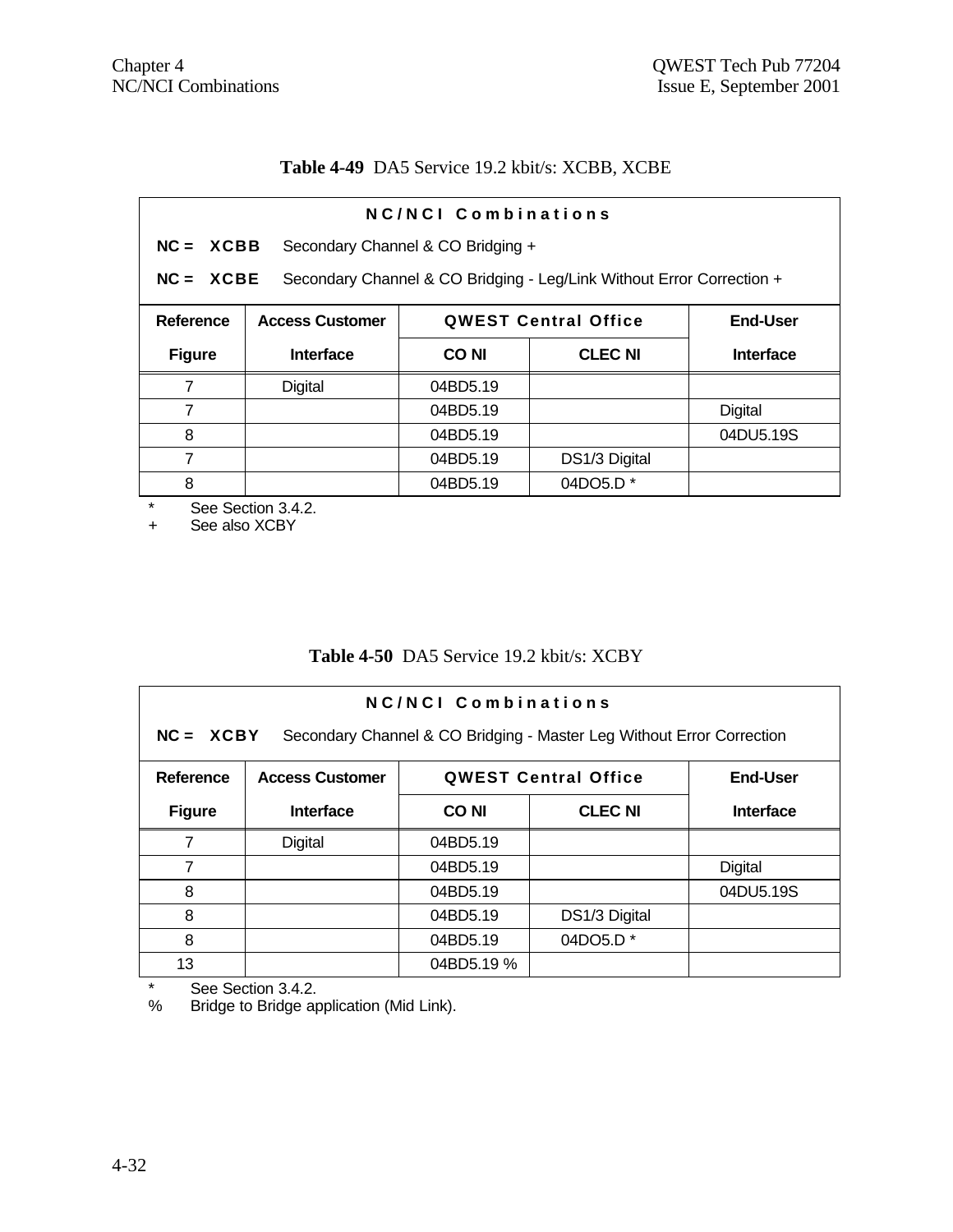#### **4.5.2 DD31 Non-Access Service**

### **Table 4-51** DD31 Service 19.2 kbit/s: XC--, XC-X

| NC/NCI Combinations                            |                       |                                                 |                       |  |
|------------------------------------------------|-----------------------|-------------------------------------------------|-----------------------|--|
| $NC = XC--$                                    | No Options            |                                                 |                       |  |
| $NC = XC-X$<br><b>Without Error Correction</b> |                       |                                                 |                       |  |
| <b>Reference</b><br><b>Figure</b>              | End-User<br>Interface | <b>QWEST Central</b><br><b>Office Interface</b> | End-User<br>Interface |  |
| 4                                              | 04DU5.19              |                                                 | 04DU5.19              |  |
| 6                                              | 04DU5.19              |                                                 | 02DV5.BL              |  |

#### **Table 4-52** DD31 Service 19.2 kbit/s: XC-B, XC-E

| NC/NCI Combinations                                                                                                             |                                                   |          |  |  |  |
|---------------------------------------------------------------------------------------------------------------------------------|---------------------------------------------------|----------|--|--|--|
| $NC = XC - B$                                                                                                                   | $CO$ Bridging $+$                                 |          |  |  |  |
| $NC = XC-E$                                                                                                                     | CO Bridging - Leg/Link Without Error Correction + |          |  |  |  |
| End-User<br><b>QWEST Central</b><br>End-User<br>Reference<br><b>Office Interface</b><br>Interface<br>Interface<br><b>Figure</b> |                                                   |          |  |  |  |
| 8                                                                                                                               | 04DU5.19                                          | 04BD5.19 |  |  |  |
|                                                                                                                                 | <b>Digital</b>                                    | 04BD5.19 |  |  |  |

+ See also XC-Y

# **Table 4-53** DD31 Service 19.2 kbit/s: XC-P

| <b>NC/NCI Combinations</b>             |                       |                                                 |                       |  |
|----------------------------------------|-----------------------|-------------------------------------------------|-----------------------|--|
| $NC = XC-P$<br><b>Packet Switching</b> |                       |                                                 |                       |  |
| Reference<br><b>Figure</b>             | End-User<br>Interface | <b>QWEST Central</b><br><b>Office Interface</b> | End-User<br>Interface |  |
|                                        | 04DU5.19              |                                                 | 04DU5.19              |  |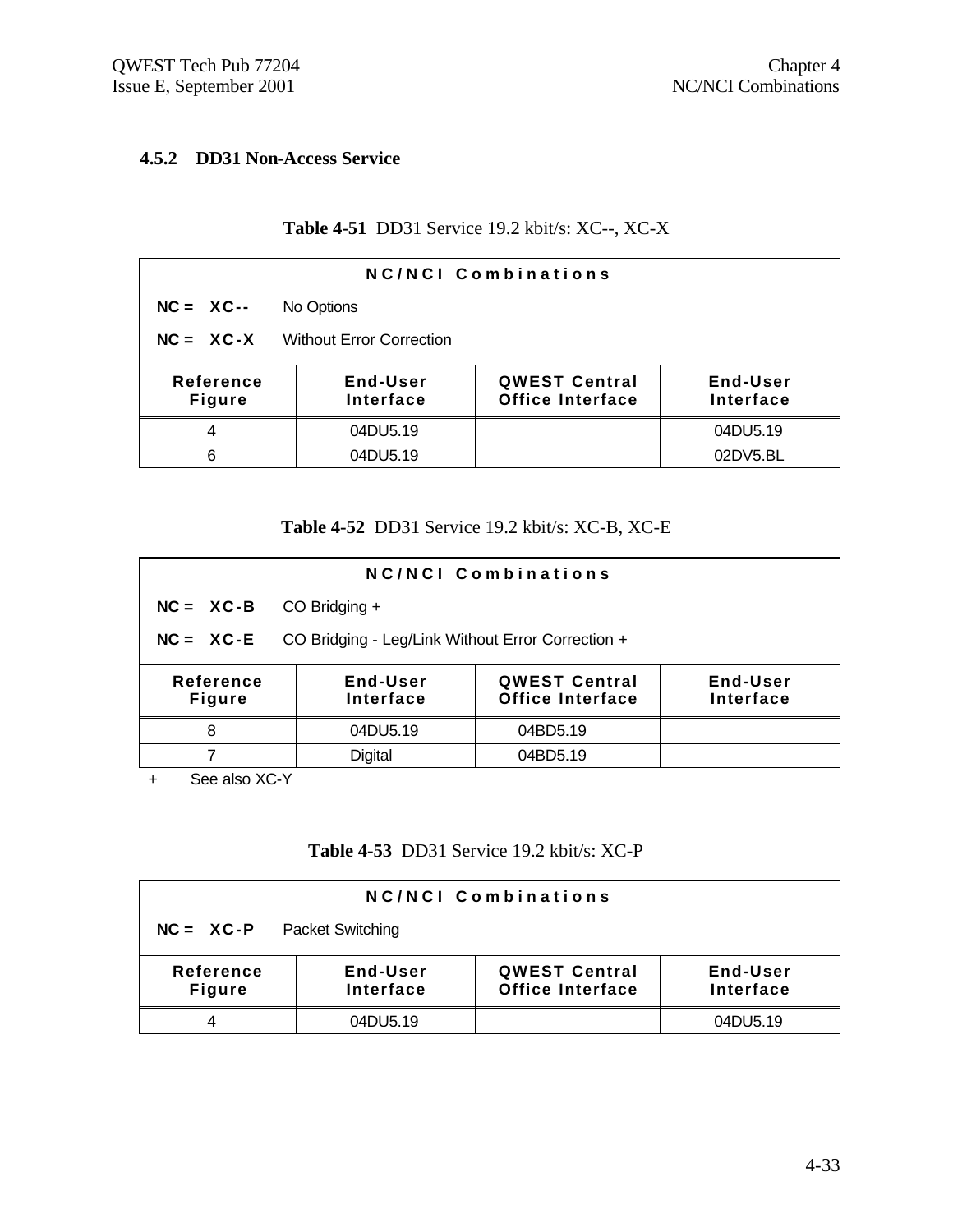## **Table 4-54** DD31 Service 19.2 kbit/s: XC-Y

| NC/NCI Combinations                                                                                                             |                |            |  |  |
|---------------------------------------------------------------------------------------------------------------------------------|----------------|------------|--|--|
| CO Bridging - Master Leg Without Error Correction<br>$NC = XC-Y$                                                                |                |            |  |  |
| <b>QWEST Central</b><br>Reference<br>End-User<br>End-User<br><b>Office Interface</b><br>Interface<br>Interface<br><b>Figure</b> |                |            |  |  |
| 8                                                                                                                               | 04DU5.19       | 04BD5.19   |  |  |
|                                                                                                                                 | <b>Digital</b> | 04BD5.19   |  |  |
| 13                                                                                                                              |                | 04BD5.19 % |  |  |

% Bridge to Bridge application (Mid Link).

# **Table 4-55** DD31 Service 19.2 kbit/s: XCB-, XCBX

| NC/NCI Combinations                                                                                                                    |                   |  |           |  |
|----------------------------------------------------------------------------------------------------------------------------------------|-------------------|--|-----------|--|
| $NC = XCB -$                                                                                                                           | Secondary Channel |  |           |  |
| Secondary Channel & Without Error Correction<br>$NC = XCBX$                                                                            |                   |  |           |  |
| Reference<br><b>QWEST Central</b><br>End-User<br>End-User<br><b>Office Interface</b><br>Interface<br><b>Interface</b><br><b>Figure</b> |                   |  |           |  |
| 4                                                                                                                                      | 04DU5.19S         |  | 04DU5.19S |  |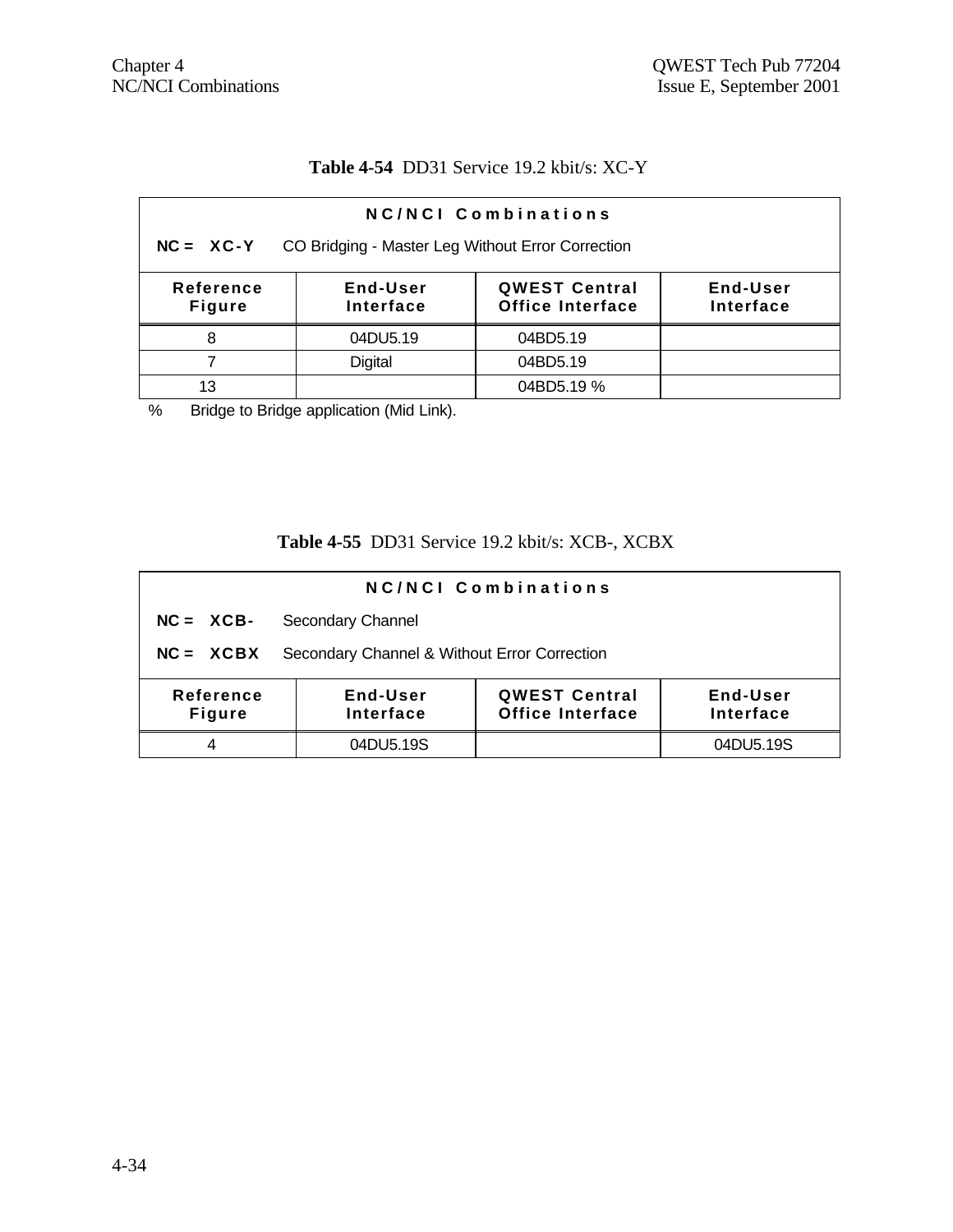# **Table 4-56** DD31 Service 19.2 kbit/s: XCBB, XCBE

| NC/NCI Combinations                                                                                                             |                                   |  |  |  |
|---------------------------------------------------------------------------------------------------------------------------------|-----------------------------------|--|--|--|
| $NC = XCBB$                                                                                                                     | Secondary Channel & CO Bridging + |  |  |  |
| Secondary Channel & CO Bridging - Leg/Link Without Error Correction +<br>$NC = XCBE$                                            |                                   |  |  |  |
| <b>QWEST Central</b><br>End-User<br>End-User<br>Reference<br><b>Office Interface</b><br>Interface<br>Interface<br><b>Figure</b> |                                   |  |  |  |
| 04DU5.19S<br>04BD5.19<br>8                                                                                                      |                                   |  |  |  |
| <b>Digital</b><br>04BD5.19                                                                                                      |                                   |  |  |  |
| $O_{\text{max}}$ and $V_{\text{max}}$<br>$\sim$ $\sim$ $\sim$                                                                   |                                   |  |  |  |

+ See also XCBY

## **Table 4-57** DD31 Service 19.2 kbit/s: XCBY

| NC/NCI Combinations                                                                                                             |           |            |  |  |
|---------------------------------------------------------------------------------------------------------------------------------|-----------|------------|--|--|
| Secondary Channel & CO Bridging - Master Leg Without Error Correction<br>$NC = XCBY$                                            |           |            |  |  |
| <b>QWEST Central</b><br>Reference<br>End-User<br>End-User<br><b>Office Interface</b><br>Interface<br>Interface<br><b>Figure</b> |           |            |  |  |
| 8                                                                                                                               | 04DU5.19S | 04BD5.19   |  |  |
|                                                                                                                                 | Digital   | 04BD5.19   |  |  |
| 13                                                                                                                              |           | 04BD5.19 % |  |  |

% Bridge to Bridge application (Mid Link).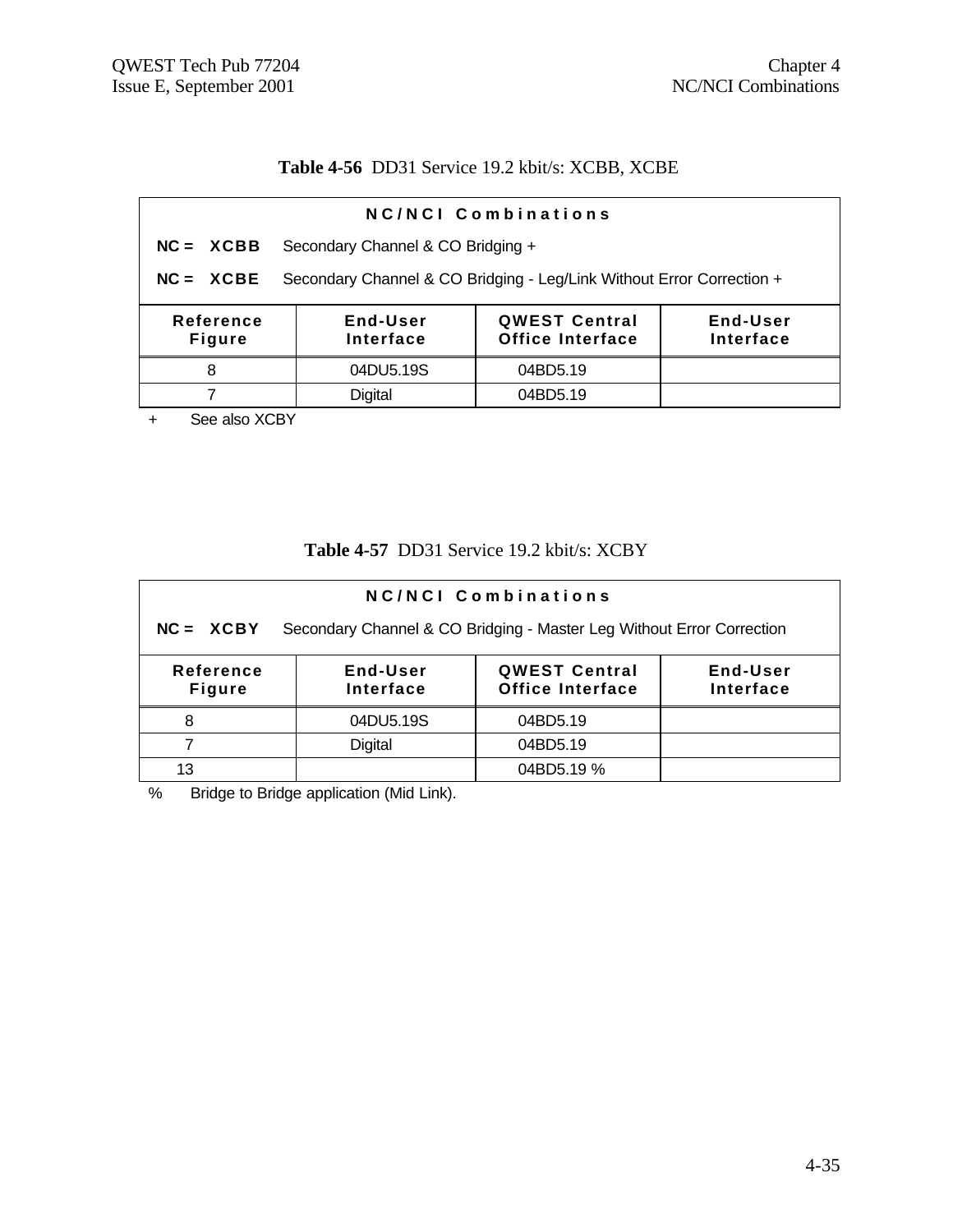#### **4.6 56.0 kbit/s Services**

See Section 4.1.1 for explanation of the term "Digital", "CCC Digital" and "DS1/3 Digital". See Section 4.1.8 for information about the Reference Figures.

# **4.6.1 DA4 Access Service**

# **Table 4-58** DA4 Service 56.0 kbit/s: XH--, XH-X

| NC/NCI Combinations                            |                                                       |             |                |                  |
|------------------------------------------------|-------------------------------------------------------|-------------|----------------|------------------|
| $NC = XH--$<br>No Options                      |                                                       |             |                |                  |
| $NC = XH-X$<br><b>Without Error Correction</b> |                                                       |             |                |                  |
| <b>Reference</b>                               | <b>Access Customer</b><br><b>QWEST Central Office</b> |             |                | <b>End-User</b>  |
| <b>Figure</b>                                  | <b>Interface</b>                                      | <b>CONI</b> | <b>CLEC NI</b> | <b>Interface</b> |
| 1                                              | Digital                                               |             |                | 04DU5.56         |
| 3                                              | Digital                                               |             |                | <b>Digital</b>   |
| 1                                              |                                                       |             | DS1/3 Digital  | 04DU5.56         |
| 4                                              |                                                       |             | 04DO5.E *      | 04DU5.56         |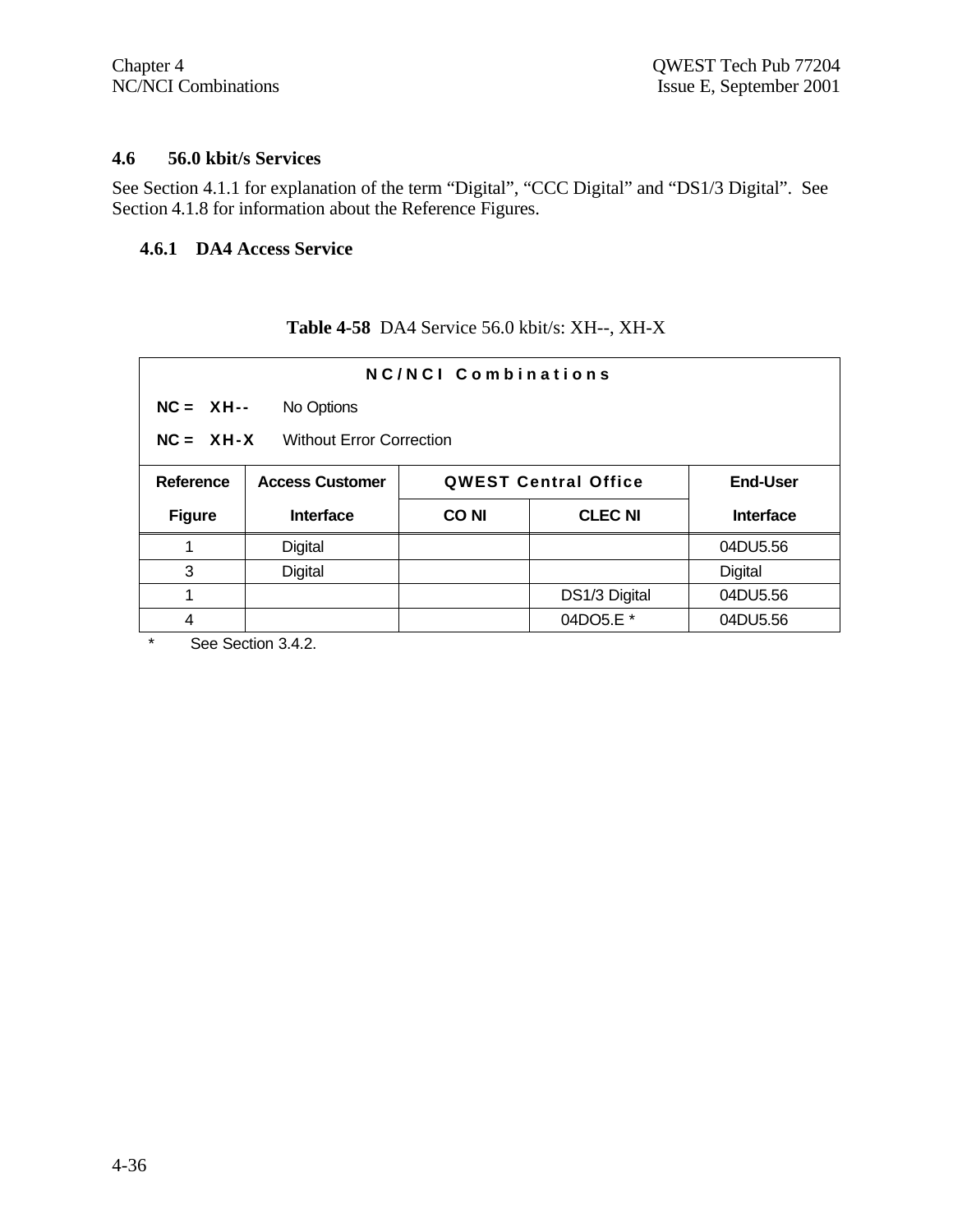# **Table 4-59** DA4 Service 56.0 kbit/s: XH-B, XH-E

| NC/NCI Combinations                                              |                                                                          |             |                |                  |  |
|------------------------------------------------------------------|--------------------------------------------------------------------------|-------------|----------------|------------------|--|
|                                                                  | $NC = XH - B$<br>CO Bridging +                                           |             |                |                  |  |
| CO Bridging - Leg/Link Without Error Correction +<br>$NC = XH-E$ |                                                                          |             |                |                  |  |
| <b>Reference</b>                                                 | <b>QWEST Central Office</b><br><b>End-User</b><br><b>Access Customer</b> |             |                |                  |  |
| <b>Figure</b>                                                    | <b>Interface</b>                                                         | <b>CONI</b> | <b>CLEC NI</b> | <b>Interface</b> |  |
| 7                                                                | Digital                                                                  | 04BD5.56    |                |                  |  |
| 7                                                                |                                                                          | 04BD5.56    |                | <b>Digital</b>   |  |
| 8                                                                |                                                                          | 04BD5.56    |                | 04DU5.56         |  |
| 7                                                                |                                                                          | 04BD5.56    | DS1/3 Digital  |                  |  |
| 8                                                                |                                                                          | 04BD5.56    | 04DO5.E *      |                  |  |

\* See Section 3.4.2.<br>+ See also XH-Y

See also XH-Y

### **Table 4-60** DA4 Service 56.0 kbit/s: XH-P

| NC/NCI Combinations<br>$NC = XH-P$<br>Packet Switching |                                                                          |       |                |                  |  |
|--------------------------------------------------------|--------------------------------------------------------------------------|-------|----------------|------------------|--|
| <b>Reference</b>                                       | <b>QWEST Central Office</b><br><b>End-User</b><br><b>Access Customer</b> |       |                |                  |  |
| <b>Figure</b>                                          | <b>Interface</b>                                                         | CO NI | <b>CLEC NI</b> | <b>Interface</b> |  |
|                                                        | Digital                                                                  |       |                | 04DU5.56         |  |
|                                                        |                                                                          |       | DS1/3 Digital  | 04DU5.56         |  |
| 4                                                      |                                                                          |       | 04DO5.E *      | 04DU5.56         |  |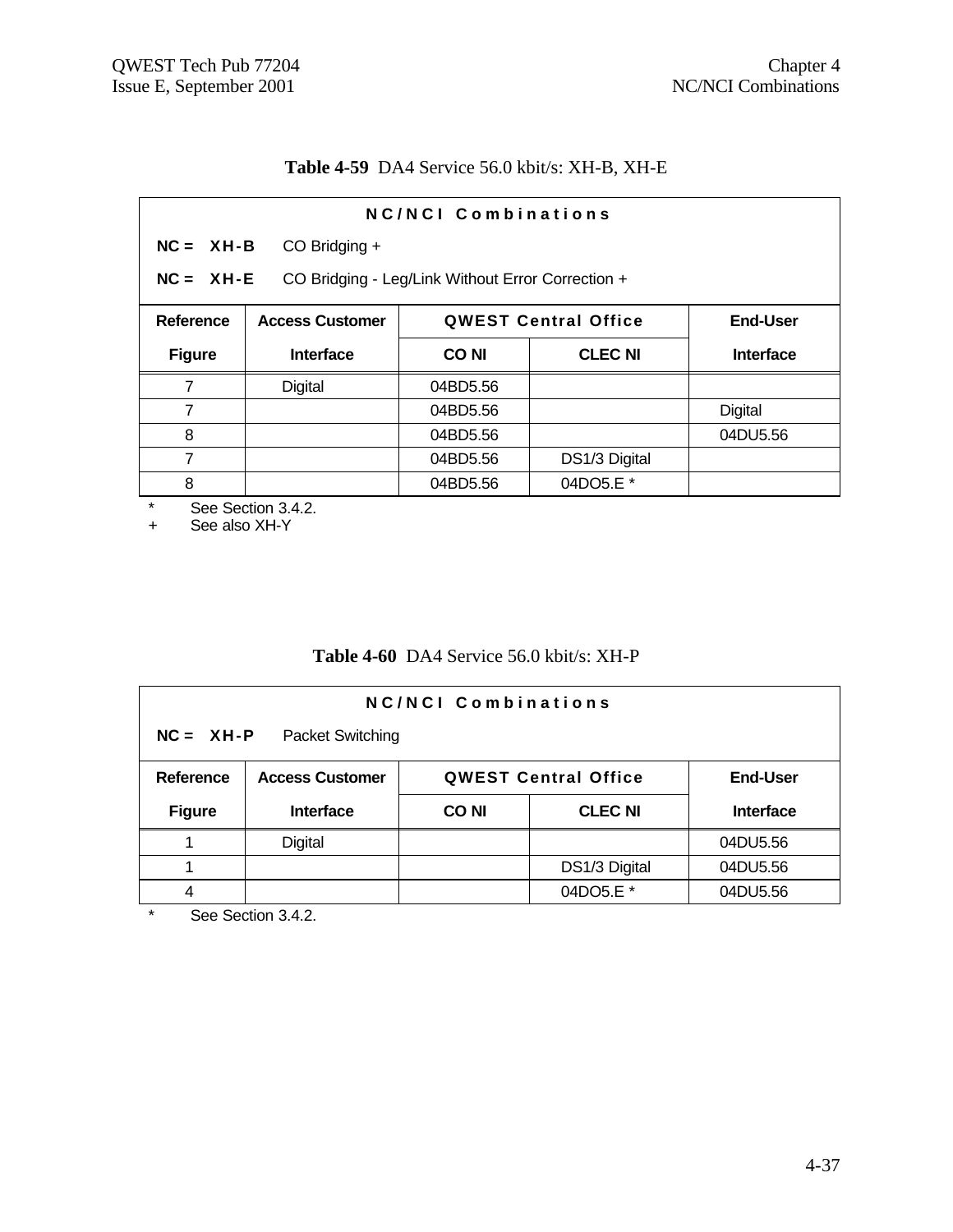#### **Table 4-61** DA4 Service 56.0 kbit/s: XH-Y

| NC/NCI Combinations |                                                                          |                                                   |                |          |  |
|---------------------|--------------------------------------------------------------------------|---------------------------------------------------|----------------|----------|--|
| $NC = XH-Y$         |                                                                          | CO Bridging - Master Leg Without Error Correction |                |          |  |
| Reference           | <b>End-User</b><br><b>Access Customer</b><br><b>QWEST Central Office</b> |                                                   |                |          |  |
| <b>Figure</b>       | <b>Interface</b>                                                         | <b>CONI</b>                                       | <b>CLEC NI</b> |          |  |
|                     | Digital                                                                  | 04BD5.56                                          |                |          |  |
| 7                   |                                                                          | 04BD5.56                                          |                | Digital  |  |
| 8                   |                                                                          | 04BD5.56                                          |                | 04DU5.56 |  |
| 7                   |                                                                          | 04BD5.56                                          | DS1/3 Digital  |          |  |
| 8                   |                                                                          | 04BD5.56                                          | 04DO5.E *      |          |  |
| 13                  |                                                                          | 04BD5.56 %                                        |                |          |  |

\* See Section 3.4.2.<br>% Bridge to Bridge ap

Bridge to Bridge application (Mid Link).

# **Table 4-62** DA4 Service 56.0 kbit/s: XHB-, XHBX

| NC/NCI Combinations                                                  |                                 |                                                |                |                  |  |
|----------------------------------------------------------------------|---------------------------------|------------------------------------------------|----------------|------------------|--|
|                                                                      | $NC = XHB$<br>Secondary Channel |                                                |                |                  |  |
| $NC = XHBX$<br>Secondary Channel, Two-point Without Error Correction |                                 |                                                |                |                  |  |
| Reference                                                            | <b>Access Customer</b>          | <b>QWEST Central Office</b><br><b>End-User</b> |                |                  |  |
| <b>Figure</b>                                                        | <b>Interface</b>                | <b>CONI</b>                                    | <b>CLEC NI</b> | <b>Interface</b> |  |
|                                                                      | Digital                         |                                                |                | 04DU5.56S        |  |
| 3                                                                    | <b>Digital</b>                  |                                                |                | <b>Digital</b>   |  |
| 1                                                                    |                                 |                                                | DS1/3 Digital  | 04DU5.56S        |  |
| 4                                                                    |                                 |                                                | 04DO5.E *      | 04DU5.56S        |  |

\* See Section 3.4.2.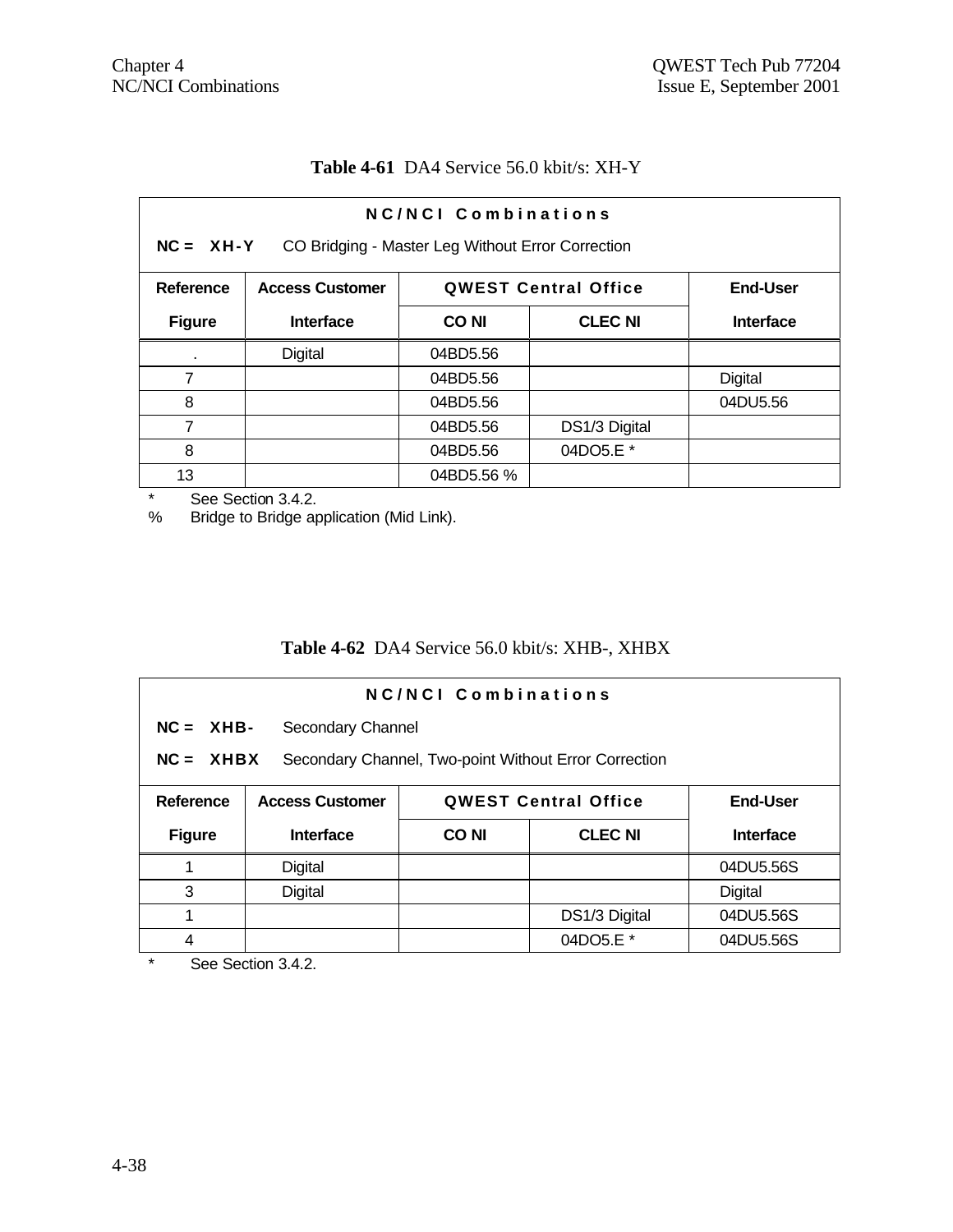#### **Table 4-63** DA4 Service 56.0 kbit/s: XHBB, XHBE

| NC/NCI Combinations |                                                                                   |                                   |                |                |  |
|---------------------|-----------------------------------------------------------------------------------|-----------------------------------|----------------|----------------|--|
| $NC = XHBB$         |                                                                                   | Secondary Channel & CO Bridging + |                |                |  |
|                     | Secondary Channel & Multipoint Leg/Link Without Error Correction +<br>$NC = XHBE$ |                                   |                |                |  |
| <b>Reference</b>    | <b>QWEST Central Office</b><br><b>End-User</b><br><b>Access Customer</b>          |                                   |                |                |  |
| <b>Figure</b>       | <b>Interface</b>                                                                  | <b>CONI</b>                       | <b>CLEC NI</b> | Interface      |  |
| 7                   | Digital                                                                           | 04BD5.56                          |                |                |  |
| $\overline{7}$      |                                                                                   | 04BD5.56                          |                | <b>Digital</b> |  |
| 8                   |                                                                                   | 04BD5.56                          |                | 04DU5.56S      |  |
| 7                   |                                                                                   | 04BD5.56                          | DS1/3 Digital  |                |  |
| 8                   |                                                                                   | 04BD5.56                          | 04DO5.E *      |                |  |

\* See Section 3.4.2.

+ See also XHBY

#### **Table 4-64** DA4 Service 56.0 kbit/s: XHBY

| NC/NCI Combinations<br>$NC = XHBY$<br>Secondary Channel & CO Bridging - Master Leg Without Error Correction |                                                                          |             |                |                  |  |
|-------------------------------------------------------------------------------------------------------------|--------------------------------------------------------------------------|-------------|----------------|------------------|--|
| <b>Reference</b>                                                                                            | <b>QWEST Central Office</b><br><b>End-User</b><br><b>Access Customer</b> |             |                |                  |  |
| <b>Figure</b>                                                                                               | Interface                                                                | <b>CONI</b> | <b>CLEC NI</b> | <b>Interface</b> |  |
| 7                                                                                                           | CCC Digital #                                                            | 04BD5.56    |                |                  |  |
| 7                                                                                                           |                                                                          | 04BD5.56    |                | CCC Digital #    |  |
| 8                                                                                                           |                                                                          | 04BD5.56    |                | 04DU5.56S        |  |
| 7                                                                                                           |                                                                          | 04BD5.56    | DS1/3 Digital  |                  |  |
| 8                                                                                                           |                                                                          | 04BD5.56    | 04DO5.E *      |                  |  |
| 13                                                                                                          |                                                                          | 04BD5.56 %  |                |                  |  |

\* See Section 3.4.2.<br>% Bridge to Bridge ap

Bridge to Bridge application (Mid Link).

# CCC Digital denotes a DS1 with CCC or, at higher data rates, a channel transporting a DS1 with CCC. The master or control leg of a multipoint circuit with secondary channel requires that any DS1 used for transport have CCC.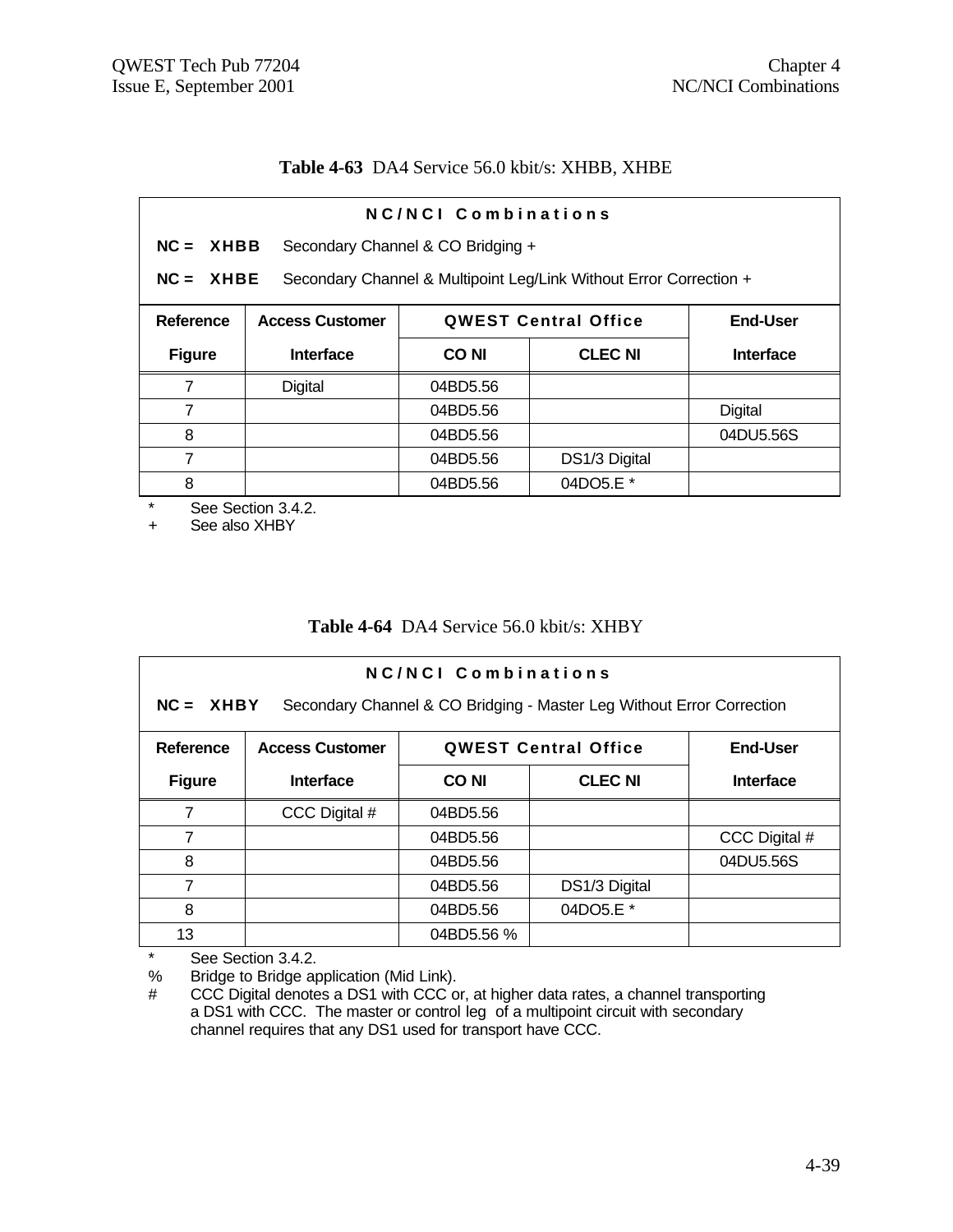#### **4.6.2 DD31 Non-Access Service**

## **Table 4-65** DD31 Service 56.0 kbit/s: XH--, XH-X

| NC/NCI Combinations                                                                                                                    |            |  |          |  |
|----------------------------------------------------------------------------------------------------------------------------------------|------------|--|----------|--|
| $NC = XH--$                                                                                                                            | No Options |  |          |  |
| <b>Without Error Correction</b><br>$NC = XH-X$                                                                                         |            |  |          |  |
| <b>QWEST Central</b><br>End-User<br>Reference<br>End-User<br><b>Office Interface</b><br>Interface<br><b>Interface</b><br><b>Figure</b> |            |  |          |  |
| 4                                                                                                                                      | 04DU5.56   |  | 04DU5.56 |  |

#### **Table 4-66** DD31 Service 56.0 kbit/s: XH-B, XH-E

| NC/NCI Combinations                                              |                       |                                                 |                              |  |
|------------------------------------------------------------------|-----------------------|-------------------------------------------------|------------------------------|--|
| $NC = XH-B$                                                      | $CO$ Bridging $+$     |                                                 |                              |  |
| CO Bridging - Leg/Link Without Error Correction +<br>$NC = XH-E$ |                       |                                                 |                              |  |
| Reference<br><b>Figure</b>                                       | End-User<br>Interface | <b>QWEST Central</b><br><b>Office Interface</b> | End-User<br><b>Interface</b> |  |
| 8                                                                | 04DU5.56              | 04BD5.56                                        |                              |  |
|                                                                  | <b>Digital</b>        | 04BD5.56                                        |                              |  |

+ See also XH-Y

#### **Table 4-67** DD31 Service 56.0 kbit/s: XH-P

| <b>NC/NCI Combinations</b> |                         |                                                 |                       |  |  |
|----------------------------|-------------------------|-------------------------------------------------|-----------------------|--|--|
| $NC = XH-P$                | <b>Packet Switching</b> |                                                 |                       |  |  |
| Reference<br><b>Figure</b> | End-User<br>Interface   | <b>QWEST Central</b><br><b>Office Interface</b> | End-User<br>Interface |  |  |
|                            | 04DU5.56                |                                                 | 04DU5.56              |  |  |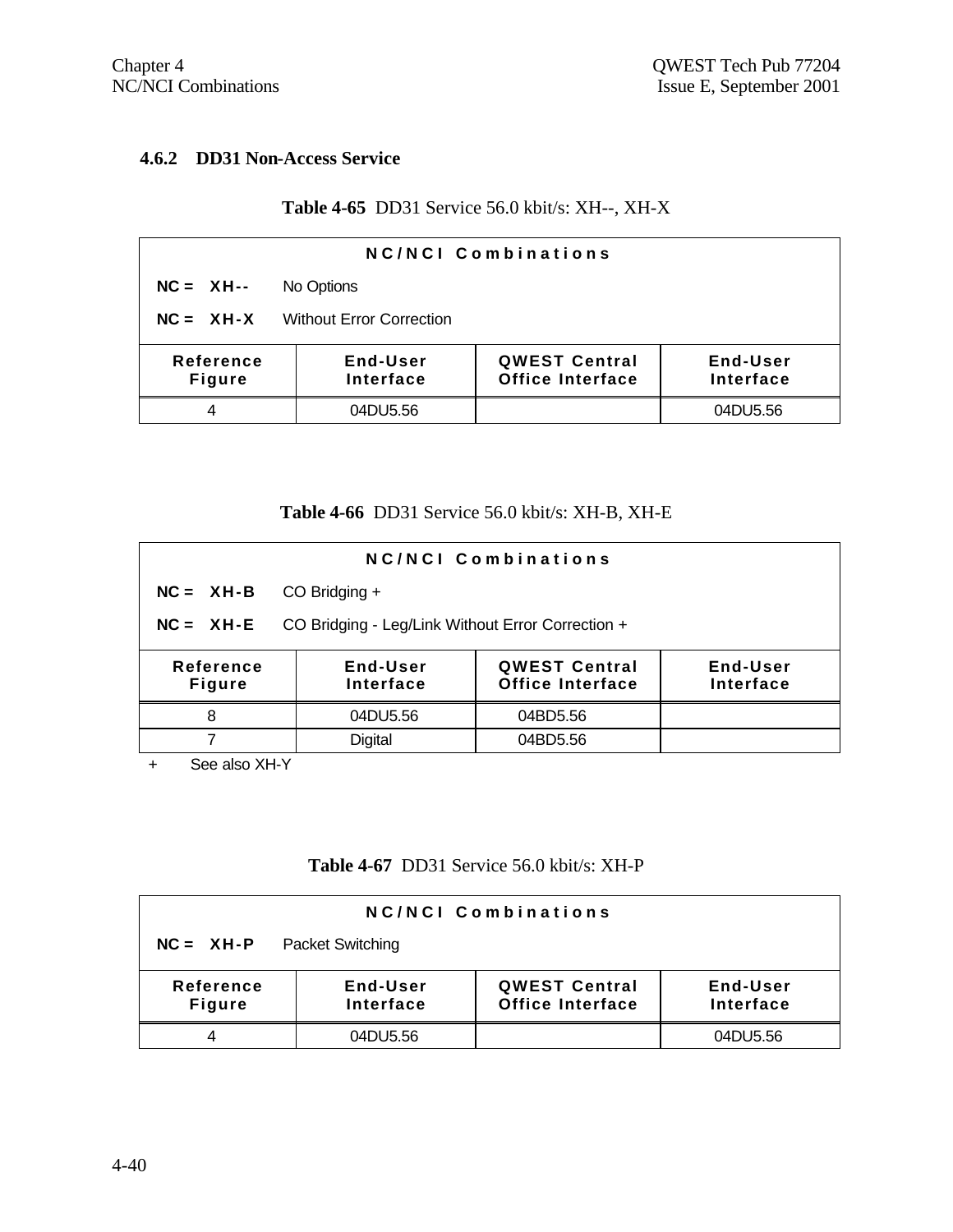## **Table 4-68** DD31 Service 56.0 kbit/s: XH-Y

| NC/NCI Combinations                                              |                       |                                                 |                       |  |  |
|------------------------------------------------------------------|-----------------------|-------------------------------------------------|-----------------------|--|--|
| CO Bridging - Master Leg Without Error Correction<br>$NC = XH-Y$ |                       |                                                 |                       |  |  |
| Reference<br><b>Figure</b>                                       | End-User<br>Interface | <b>QWEST Central</b><br><b>Office Interface</b> | End-User<br>Interface |  |  |
| 8                                                                | 04DU5.56              | 04BD5.56                                        |                       |  |  |
|                                                                  | <b>Digital</b>        | 04BD5.56                                        |                       |  |  |
| 13                                                               |                       | 04BD5.56 %                                      |                       |  |  |

% Bridge to Bridge application (Mid Link).

## **Table 4-69** DD31 Service 56.0 kbit/s: XHB-, XHBX

| <b>NC/NCI Combinations</b> |                                                       |                                                 |                       |  |
|----------------------------|-------------------------------------------------------|-------------------------------------------------|-----------------------|--|
| $NC = XHB -$               | Secondary Channel                                     |                                                 |                       |  |
| $NC = XHBX$                | Secondary Channel, Two-point Without Error Correction |                                                 |                       |  |
| Reference<br><b>Figure</b> | End-User<br>Interface                                 | <b>QWEST Central</b><br><b>Office Interface</b> | End-User<br>Interface |  |
| 4                          | 04DU5.56S                                             |                                                 | 04DU5.56S             |  |

### **Table 4-70** DD31 Service 56.0 kbit/s: XHBB, XHBE

| NC/NCI Combinations        |                                                                    |                                          |                       |  |  |
|----------------------------|--------------------------------------------------------------------|------------------------------------------|-----------------------|--|--|
| $NC = XHBB$                | Secondary Channel & CO Bridging +                                  |                                          |                       |  |  |
| $NC = XHBE$                | Secondary Channel & Multipoint Leg/Link Without Error Correction + |                                          |                       |  |  |
| Reference<br><b>Figure</b> | End-User<br>Interface                                              | <b>QWEST Central</b><br>Office Interface | End-User<br>Interface |  |  |
| 8                          | 04DU5.56S                                                          | 04BD5.56                                 |                       |  |  |
|                            | <b>Digital</b>                                                     | 04BD5.56                                 |                       |  |  |

+ See also XHBY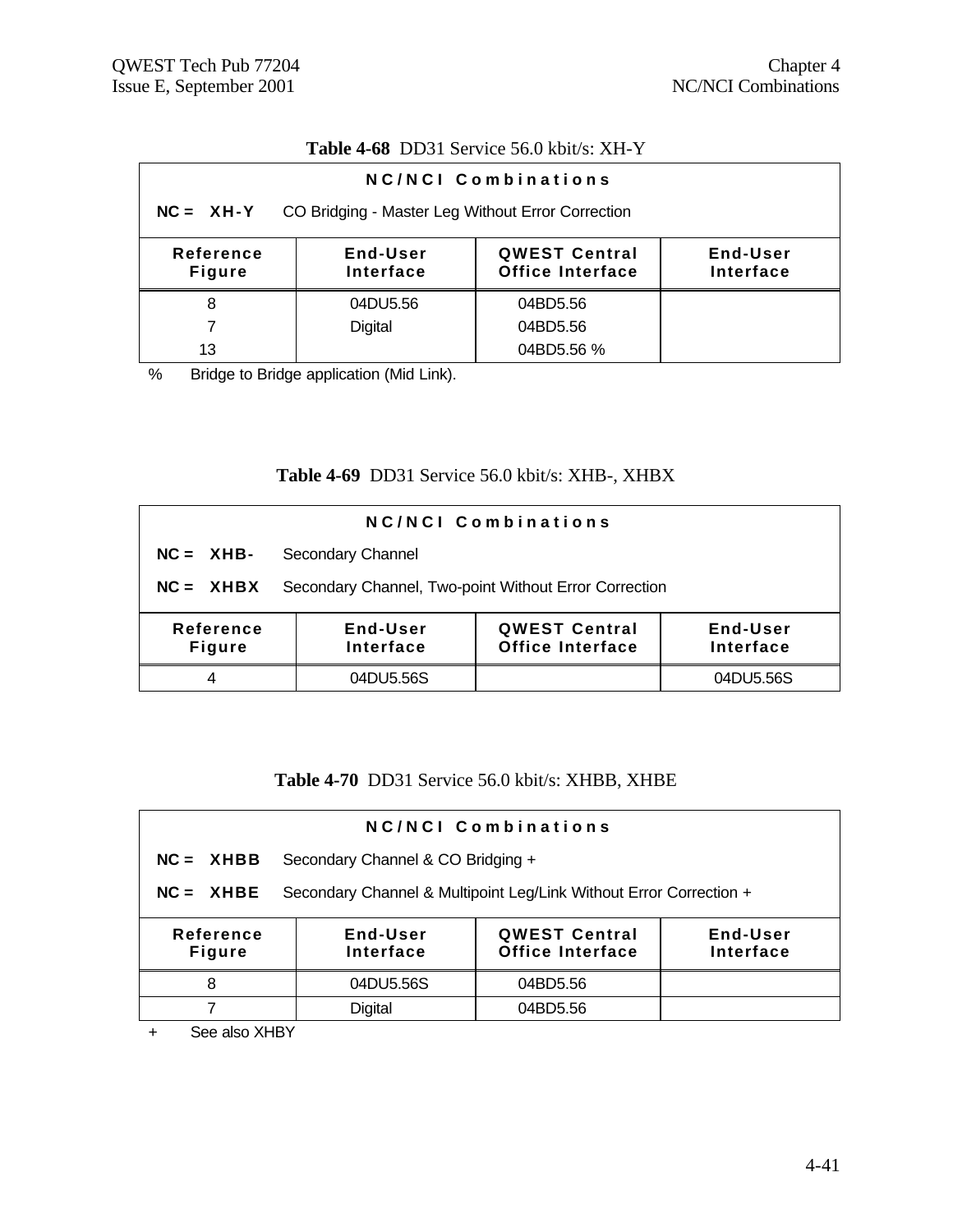#### **Table 4-71** DD31 Service 56.0 kbit/s: XHBY

| NC/NCI Combinations                                                                  |                       |                                                 |                       |  |  |
|--------------------------------------------------------------------------------------|-----------------------|-------------------------------------------------|-----------------------|--|--|
| Secondary Channel & CO Bridging - Master Leg Without Error Correction<br>$NC = XHBY$ |                       |                                                 |                       |  |  |
| Reference<br><b>Figure</b>                                                           | End-User<br>Interface | <b>QWEST Central</b><br><b>Office Interface</b> | End-User<br>Interface |  |  |
| 8                                                                                    | 04DU5.56S             | 04BD5.56                                        |                       |  |  |
|                                                                                      | CCC Digital #         | 04BD5.56                                        |                       |  |  |
| 13                                                                                   |                       | 04BD5.56 %                                      |                       |  |  |

% Bridge to Bridge application (Mid Link).

# CCC Digital denotes a DS1 with CCC or, at higher data rates, a channel transporting a DS1 with CCC. The master or control leg of a multipoint circuit with secondary channel requires that any DS1 used for transport have CCC.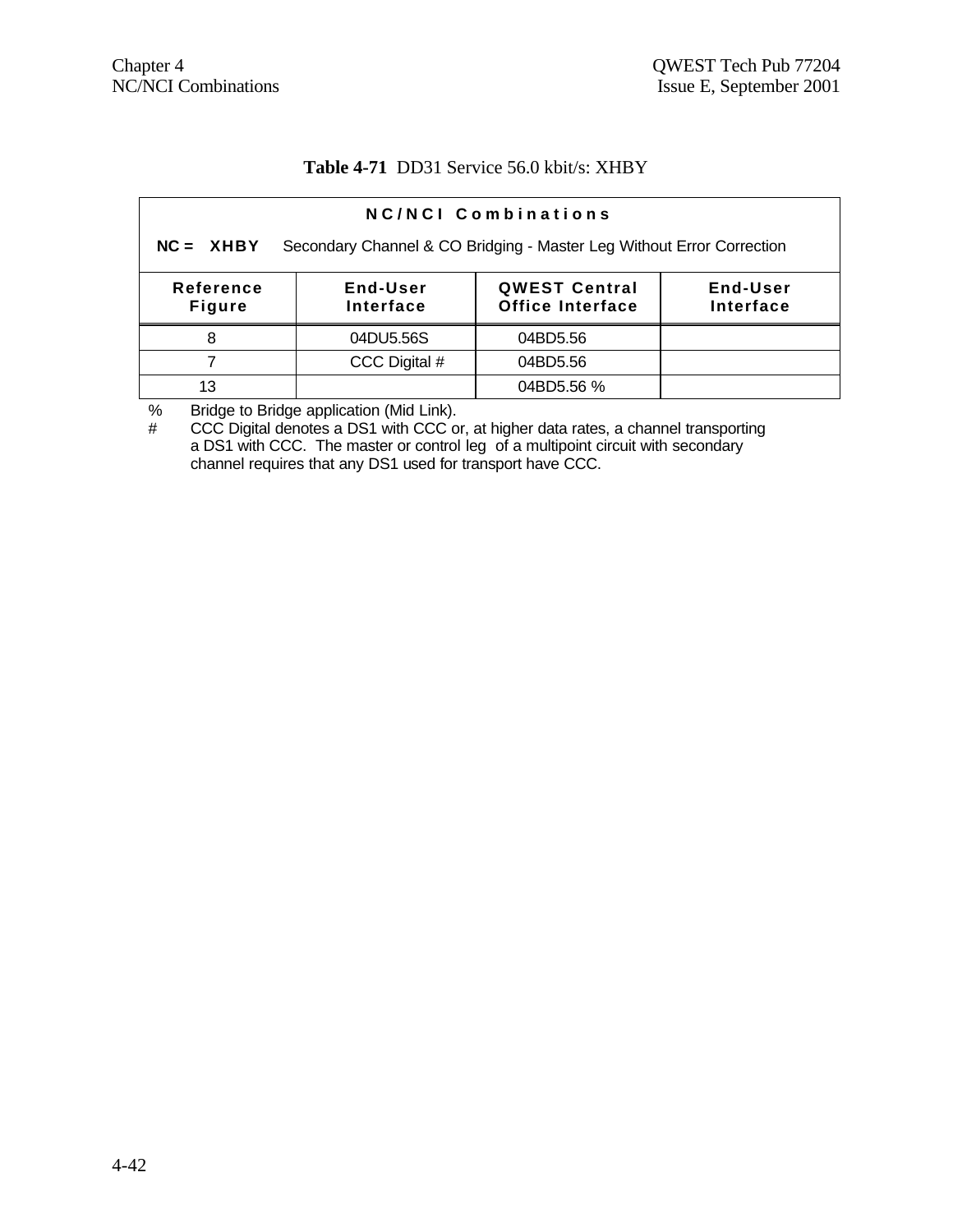#### **4.7 64.0 kbit/s Services**

This service requires that any DS1 used for transport have CCC. The 64 kbit/s rate specific XD code has replaced the rate generic XE code. See Section 4.1.1 for explanation of the term "CCC Digital" and "CCC DS1/3 Digital". See Section 4.1.8 for information about the Reference Figures.

#### **4.7.1 DA6 Access Service**

|  | <b>Table 4-72</b> DA6 Service 64.0 kbit/s: XD--, XD-X |  |
|--|-------------------------------------------------------|--|
|--|-------------------------------------------------------|--|

| NC/NCI Combinations |                                                |       |                             |                  |  |
|---------------------|------------------------------------------------|-------|-----------------------------|------------------|--|
|                     | $NC = XD$ --<br>No Options                     |       |                             |                  |  |
|                     | $NC = XD-X$<br><b>Without Error Correction</b> |       |                             |                  |  |
| <b>Reference</b>    | <b>Access Customer</b>                         |       | <b>QWEST Central Office</b> | <b>End-User</b>  |  |
| <b>Figure</b>       | <b>Interface</b>                               | CO NI | <b>CLEC NI</b>              | <b>Interface</b> |  |
|                     | CCC Digital #                                  |       |                             | 04DU5.64         |  |
| 3                   | CCC Digital #                                  |       |                             | CCC Digital #    |  |
|                     |                                                |       | CCC DS1/3 Digital           | 04DU5.64         |  |
| 4                   |                                                |       | 04DO5.F*                    | 04DU5.64         |  |

\* See Section 3.4.2.

# CCC Digital denotes a DS1 with CCC or, at higher data rates, a channel transporting a DS1 with CCC.

### **4.7.2 DD31 Non-Access Service**

#### **Table 4-73** DD31 Service 64.0 kbit/s: XD--, XD-X

|                            | NC/NCI Combinations             |                                                 |                       |  |  |
|----------------------------|---------------------------------|-------------------------------------------------|-----------------------|--|--|
| $NC = XD$ --               | No Options                      |                                                 |                       |  |  |
| $NC = XD-X$                | <b>Without Error Correction</b> |                                                 |                       |  |  |
| Reference<br><b>Figure</b> | End-User<br>Interface           | <b>QWEST Central</b><br><b>Office Interface</b> | End-User<br>Interface |  |  |
|                            | 04DU5.64                        |                                                 | 04DU5.64              |  |  |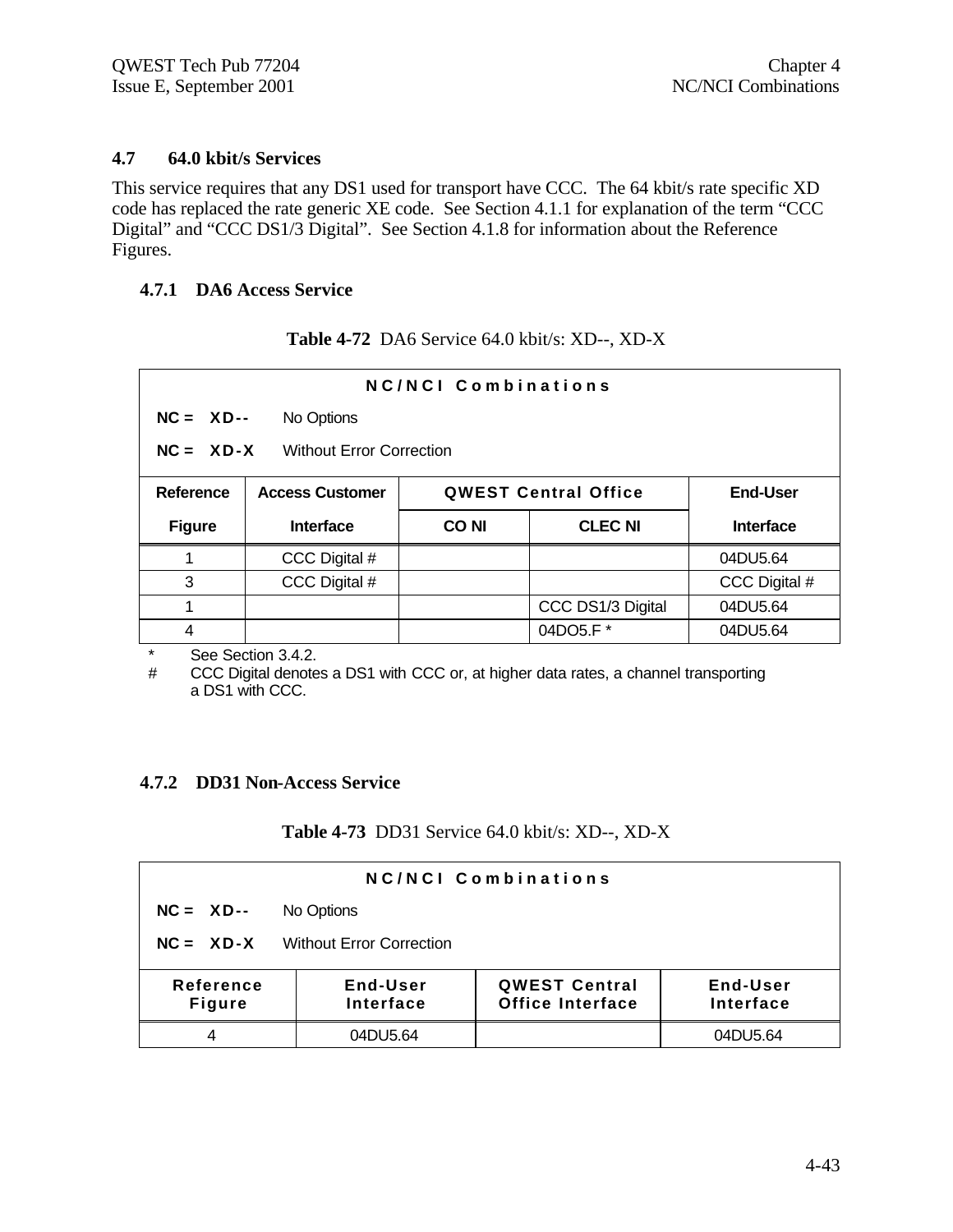## **4.8 Direct Digital Access Line**

The new XH-E rate specific NC code has replaced the XE-D rate generic NC code. See Section 4.1.1 for explanation of the term "Digital".

|               | NC/NCI Combinations                                                                              |             |                             |                  |  |  |
|---------------|--------------------------------------------------------------------------------------------------|-------------|-----------------------------|------------------|--|--|
|               | $NC = XH - E$<br>Direct Digital Access Line - DDAL for 56 kbit/s Public Switched Digital Service |             |                             |                  |  |  |
| Reference     | <b>Access Customer</b>                                                                           |             | <b>QWEST Central Office</b> | <b>End-User</b>  |  |  |
| <b>Figure</b> | <b>Interface</b>                                                                                 | <b>CONI</b> | <b>CLEC NI</b>              | <b>Interface</b> |  |  |
|               | Digital                                                                                          |             |                             | 04DU5.56C        |  |  |
|               |                                                                                                  |             | DS1/3 Digital               | 04DU5.56C        |  |  |
|               |                                                                                                  |             |                             |                  |  |  |

## **Table 4-74** 56.0 kbit/s: XH-E DDAL

\* See Section 3.4.2.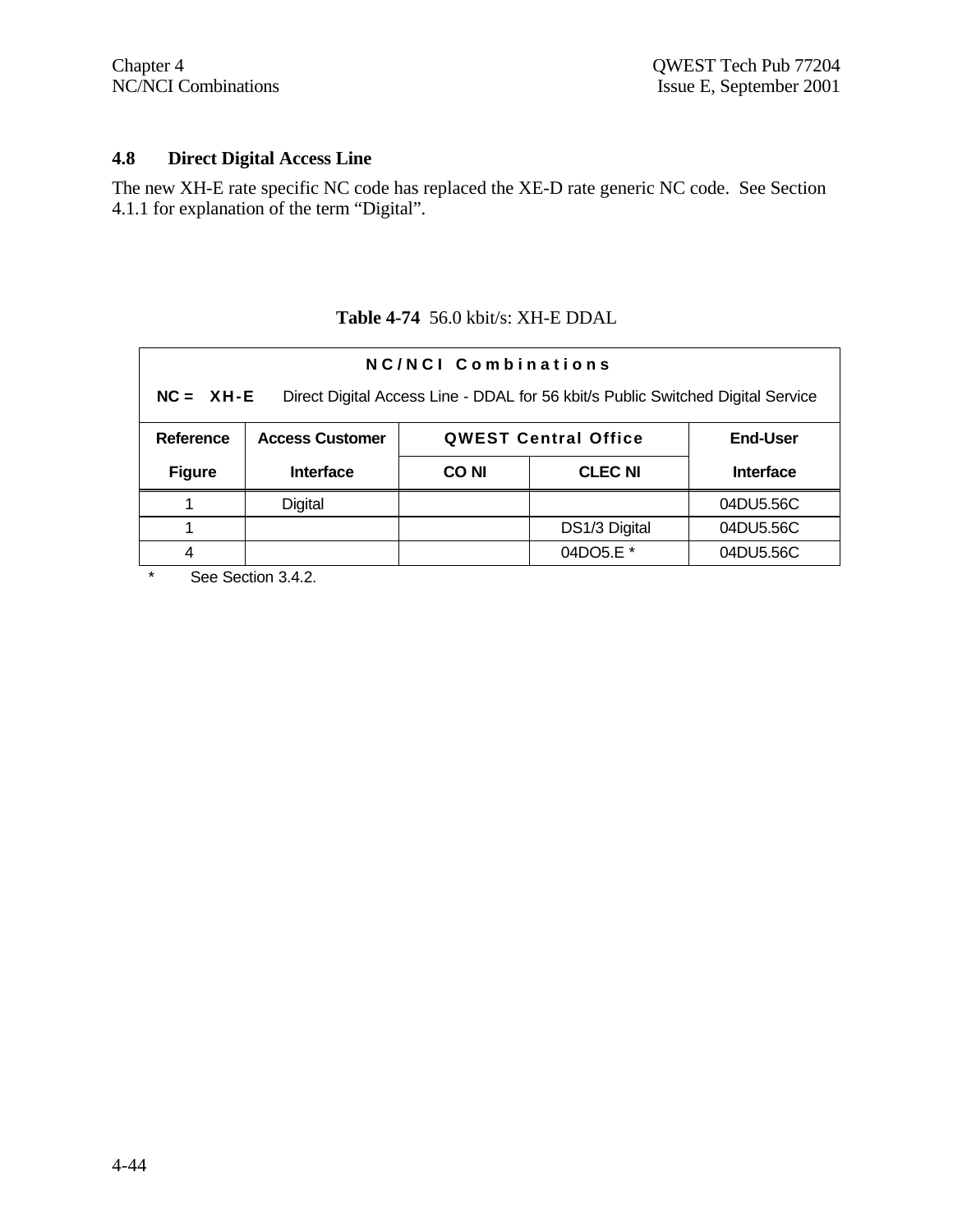#### **4.9 Subrated DS0 Service**

The term SRMX denotes a subrate multiplexer or subrate multiplexing. The Subrated DS0 channel does not require CCC on any DS1 used for transport. The 04DU5.64A code has replaced the 04DU5.64 NCI code to indicate this non-CCC characteristic. The 64 kbit/s Subrated DS0 channel is also known as a DS0-B. See Section 4.1.1 for explanation of the term "Digital".

**Table 4-75** HC0 Service Subrated DS0: HS--, HSB-

| NC/NCL Combinations                                                       |                                                                    |                   |  |                  |
|---------------------------------------------------------------------------|--------------------------------------------------------------------|-------------------|--|------------------|
|                                                                           | $NC = HS$<br>64 kbit/s Connecting Channel                          |                   |  |                  |
|                                                                           | $NC = HSB$ -<br>64 kbit/s Connecting Channel and Secondary Channel |                   |  |                  |
| <b>Access Customer</b><br><b>Reference</b><br><b>QWEST Central Office</b> |                                                                    | <b>End-User</b>   |  |                  |
| <b>Figure</b>                                                             | <b>Interface</b>                                                   | <b>DDS Hub NI</b> |  | <b>Interface</b> |
| 3                                                                         | Digital                                                            |                   |  | Digital          |
| 3                                                                         | Digital +                                                          |                   |  |                  |

\* See Section 3.4.2.

† Access Customer to Access Customer Mux-to-Mux Connecting Arrangement.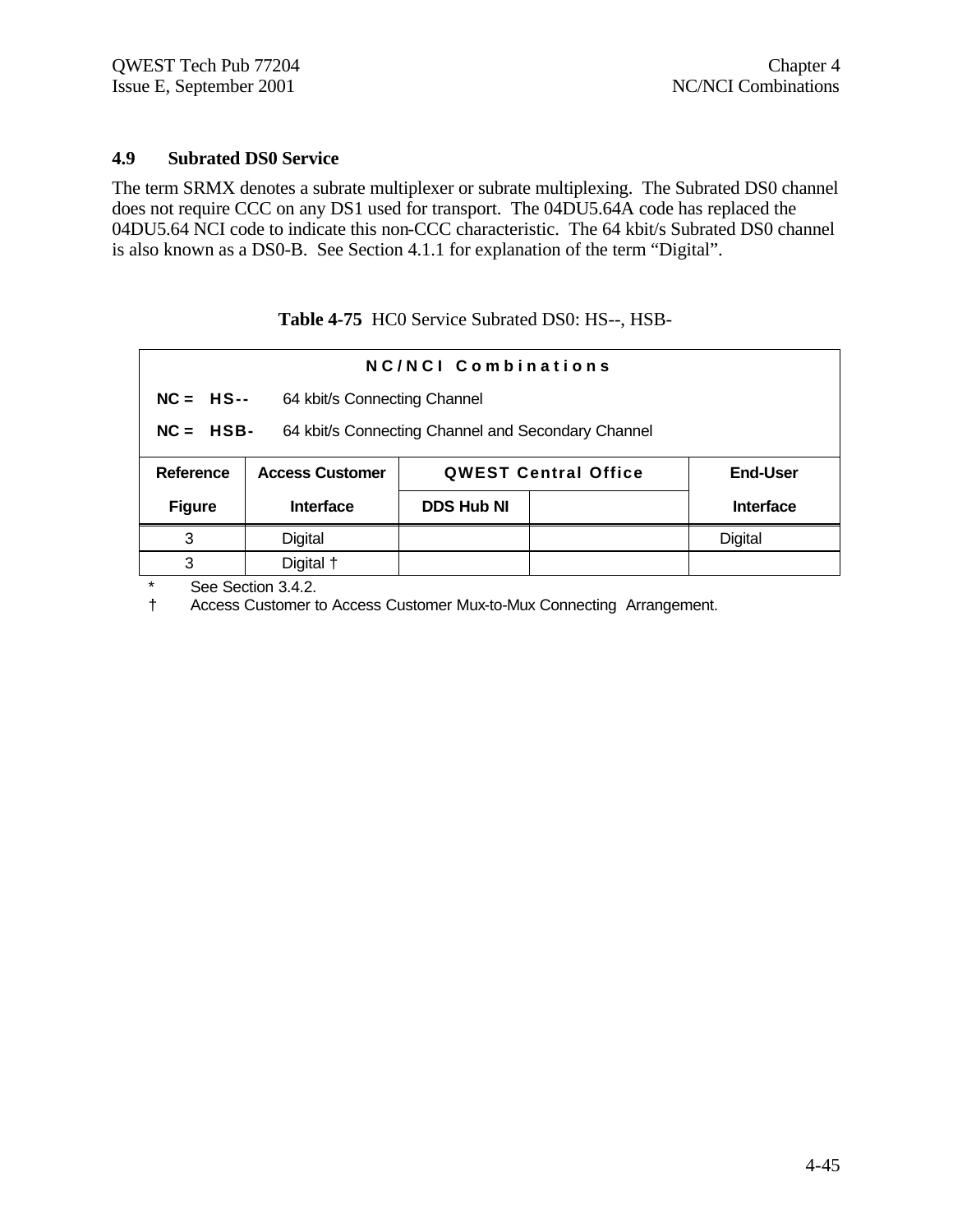Table 4-76 HC0 Service Subrated DS0: HS-A, HSBA, HS-C, HSBC, HS-D, HSBD

|                                                      |                                                                            | <b>NC/NCI Combinations</b>            |                                                             |                  |  |
|------------------------------------------------------|----------------------------------------------------------------------------|---------------------------------------|-------------------------------------------------------------|------------------|--|
| $NC = HS-A$                                          |                                                                            | DS0-B Channel With 2.4 kbit/s CO SRMX |                                                             |                  |  |
|                                                      | $NC = HSBA$<br>DS0-B Channel With 2.4 kbit/s CO SRMX and Secondary Channel |                                       |                                                             |                  |  |
| $NC = HS-C$                                          |                                                                            | DS0-B Channel With 4.8 kbit/s CO SRMX |                                                             |                  |  |
| $NC = HSBC$                                          |                                                                            |                                       | DS0-B Channel With 4.8 kbit/s CO SRMX and Secondary Channel |                  |  |
| $NC = HS-D$<br>DS0-B Channel With 9.6 kbit/s CO SRMX |                                                                            |                                       |                                                             |                  |  |
| $NC = HSBD$                                          |                                                                            |                                       | DS0-B Channel With 9.6 kbit/s CO SRMX and Secondary Channel |                  |  |
| Reference                                            | <b>Access Customer</b>                                                     |                                       | <b>QWEST Central Office</b>                                 | <b>End-User</b>  |  |
| <b>Figure</b>                                        | <b>Interface</b>                                                           | DDS Hub NI +                          |                                                             | <b>Interface</b> |  |
| 10                                                   | Digital                                                                    | <b>SRMX</b>                           |                                                             |                  |  |
| 10                                                   |                                                                            | <b>SRMX</b>                           |                                                             | <b>Digital</b>   |  |
| 11                                                   |                                                                            | <b>SRMX</b>                           |                                                             | 04DU5.64A        |  |

\* See Section 3.4.2.

+ See Section 4.1.4.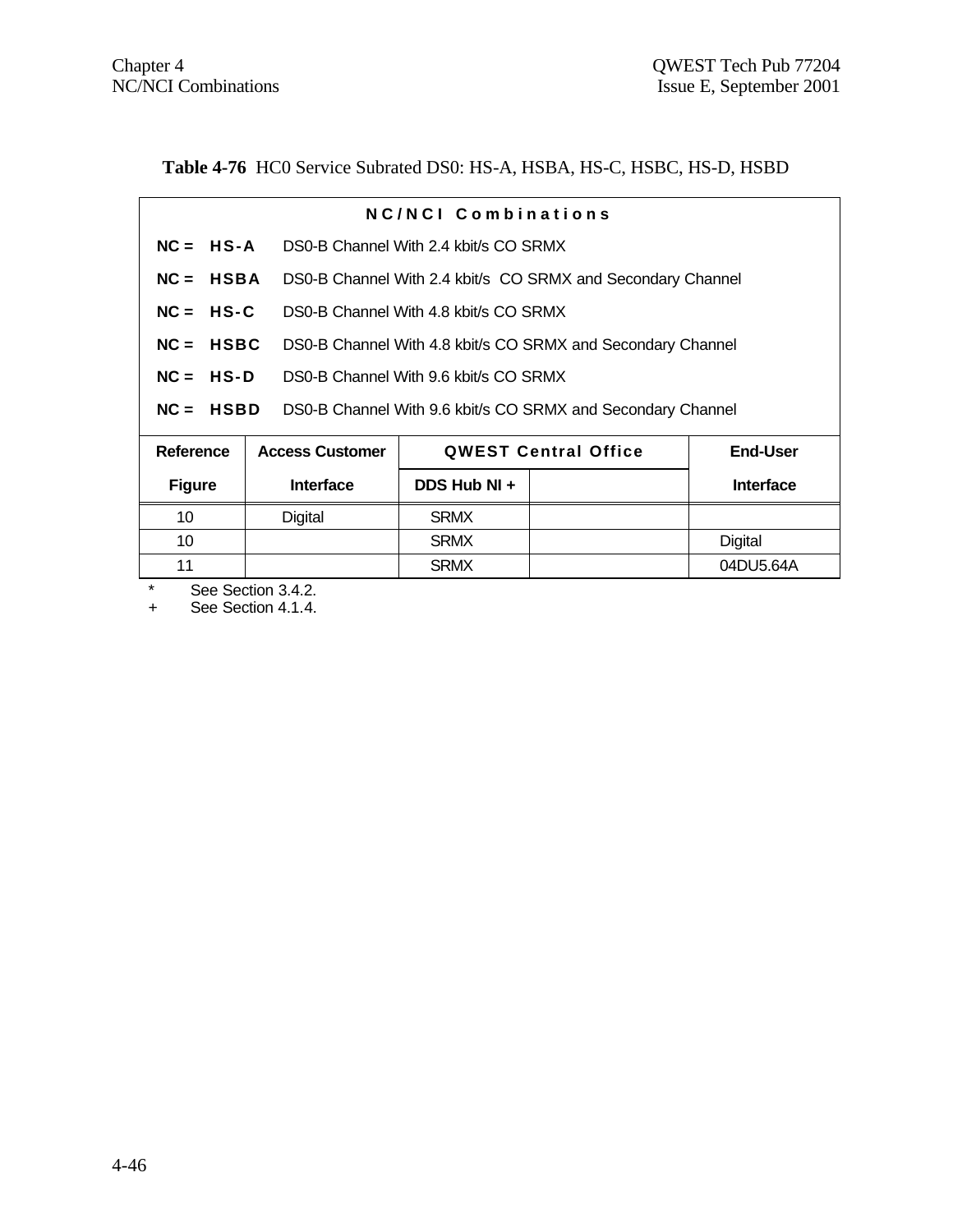Table 4-77 HC0 Service Subrated DS0: HS-G, HSBG, HS-H, HSBH, HS-I, HSBI

|                                                                                         |                        | NC/NCI Combinations                                |                                                                          |                  |
|-----------------------------------------------------------------------------------------|------------------------|----------------------------------------------------|--------------------------------------------------------------------------|------------------|
| $NC = HS-G$                                                                             |                        | DS0-B Channel With 2.4 kbit/s CO SRMX at Both Ends |                                                                          |                  |
| $NC = HSBG$                                                                             | Channel                |                                                    | DS0-B Channel With 2.4 kbit/s CO SRMX at Both Ends and Secondary         |                  |
| $NC = HS-H$                                                                             |                        | DS0-B Channel With 4.8 kbit/s CO SRMX at Both Ends |                                                                          |                  |
| $NC = HSBH$                                                                             |                        |                                                    | DS0-B Channel With 4.8 kbit/s CO SRMX at Both Ends and Secondary Channel |                  |
| $NC = HS-I$                                                                             |                        | DS0-B Channel With 9.6 kbit/s CO SRMX at Both Ends |                                                                          |                  |
| $NC = HSBI$<br>DS0-B Channel With 9.6 kbit/s CO SRMX at Both Ends and Secondary Channel |                        |                                                    |                                                                          |                  |
| Reference                                                                               | <b>Access Customer</b> |                                                    | <b>QWEST Central Office</b>                                              | <b>End-User</b>  |
| <b>Figure</b>                                                                           | <b>Interface</b>       | DDS Hub NI +                                       |                                                                          | <b>Interface</b> |
| 12 <sup>2</sup>                                                                         |                        | SRMX %%                                            |                                                                          |                  |
| $\star$                                                                                 | See Section 3.4.2.     |                                                    |                                                                          |                  |

+ See Section 4.1.4.

%% SRMX at two DDS Hubs.

#### **4.10 Custom Service**

Digital Data - Custom (e.g., XA-Z) involves custom designs for non-standard offerings. The use of standard interfaces may or may not be used with these designs. No standard compatibility tables are included since they may not apply. The availability of a requested custom design will vary with jurisdiction, location, and available technical capabilities.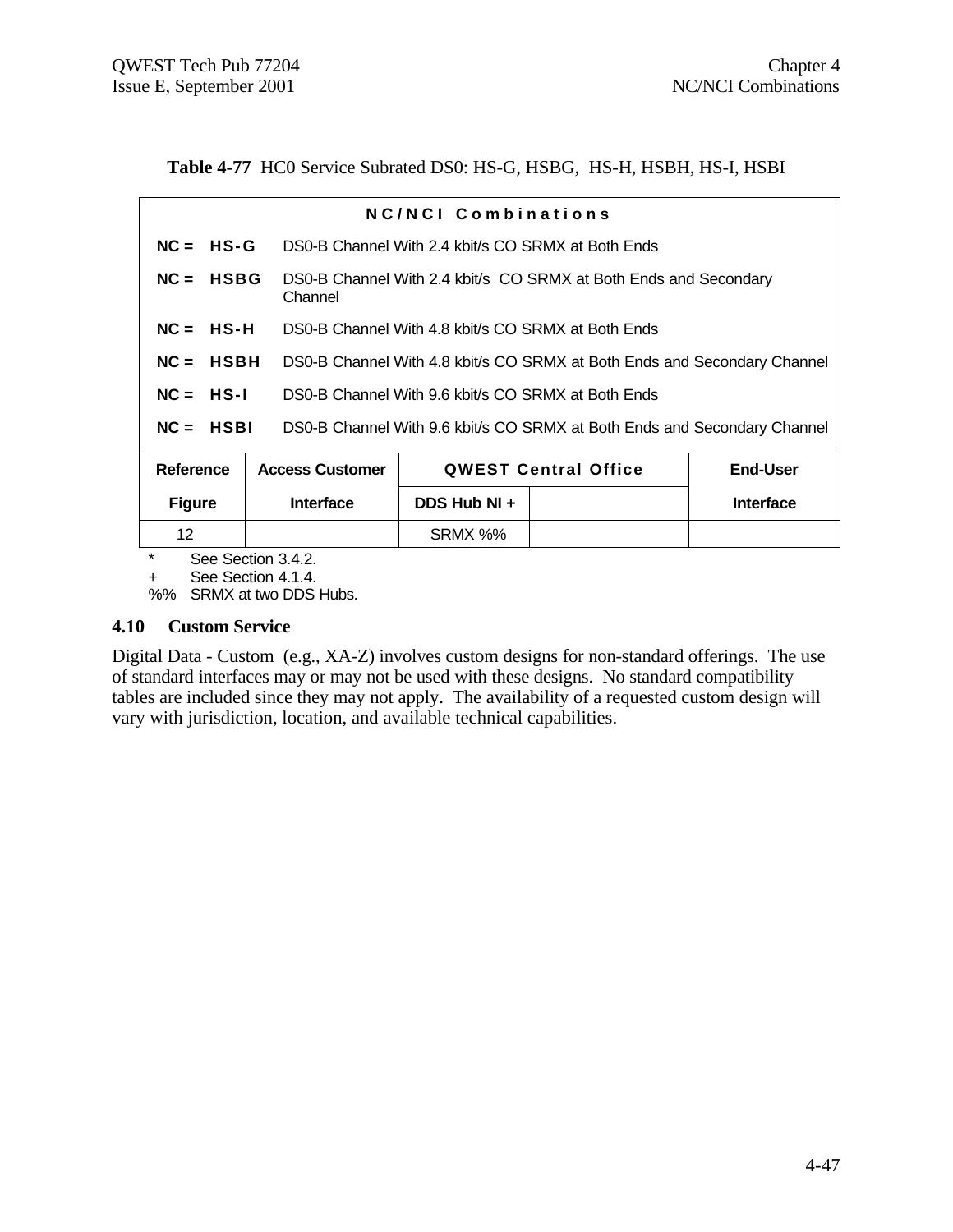# **CONTENTS**

## **Chapter and Section Page**

| 5. |     |       |          |
|----|-----|-------|----------|
|    | 5.1 |       | $5-1$    |
|    | 5.2 |       |          |
|    | 5.3 |       | $5-3$    |
|    |     |       | $5 - 3$  |
|    |     |       |          |
|    | 5.4 |       |          |
|    |     |       | $5 - 5$  |
|    |     |       |          |
|    |     |       |          |
|    | 5.5 |       | $5 - 7$  |
|    | 5.6 |       | $5 - 8$  |
|    | 5.7 |       |          |
|    |     | 5.7.1 | $5-9$    |
|    |     |       | $5 - 10$ |
|    | 5.8 |       | $5 - 11$ |
|    |     |       |          |

# **Figures**

| $5 - 1$ | $5 - 2$  |
|---------|----------|
| $5 - 2$ | $5-2$    |
| $5 - 3$ | $5-3$    |
| $5 - 4$ | $5-4$    |
| $5 - 5$ | $5 - 5$  |
| $5-6$   | $5-6$    |
| $5 - 7$ | $5 - 7$  |
| $5-8$   | $5 - 7$  |
| $5-9$   | $5-8$    |
|         | $5-9$    |
|         | $5 - 10$ |
|         | $5-10$   |
|         |          |

# **Tables**

|--|--|--|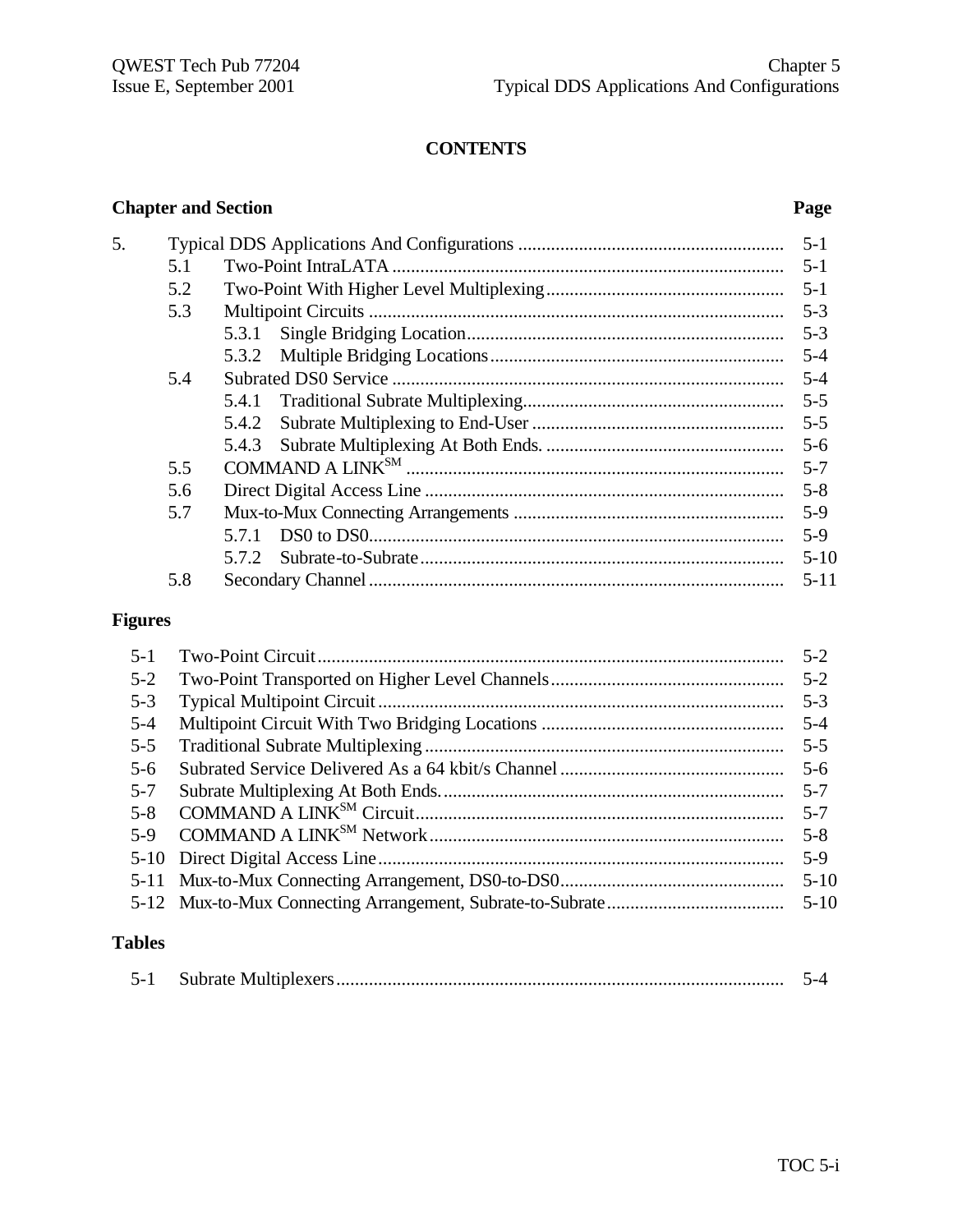## **5. Typical DDS Applications And Configurations**

This chapter contains a number of illustrations of different service configurations showing proper Network Channel (NC) and Network Channel Interface (NCI) code usage. The drawings are simple block diagrams with minimal detail.

Technical details about the interfaces may be found in Technical Publication 77312. This document contains a description of the services in Chapter 2 and NC/NCI code descriptions in Chapters 3. The applications were selected to illustrate different NC/NCI code combinations found in Chapter 4.

Typical customer applications may include:

- Remote computer access
- LAN-to-LAN Interconnection
- Computer assisted design
- Computer assisted manufacturing

## **5.1 Two-Point IntraLATA**

The simplest configuration is the standard two-point circuit with no options. Figure 5-1 illustrates such an application. The NC and NCI describe a 2.4 kbit/s channel (NC code  $= XA^{-1}$ ) between two customer locations (NCI code = 04DU5.24). This combination can be found in Table 4-1. The figure could also apply to other data rates or a two-point channel with Secondary Channel.

This diagram also shows some representative customer provided equipment (CPE). The CPE includes a Customer Service Unit/Data Service Unit (CSU/DSU) or the functional equivalent. The remaining diagrams in this chapter will omit the CPE.

### **5.2 Two-Point With Higher Level Multiplexing**

Access channels are frequently transported on separately ordered high capacity systems with CO multiplexing. Figure 5-2 illustrates a common example where a DS3 channel with CO multiplexing is ordered. Then a DS1 channel with CO multiplexing is ordered. The customer provides a Connecting Facility Assignment (CFA) to tell QWEST where to put the DS1 on the DS3 multiplexer (i.e., which channel of the DS3). The final step is to order the DDS channel and provide a CFA for the DS1 multiplexer.

The customer at the left NI is typically an Interexchange Carrier (IC) while the customer on the right is typically an End-User.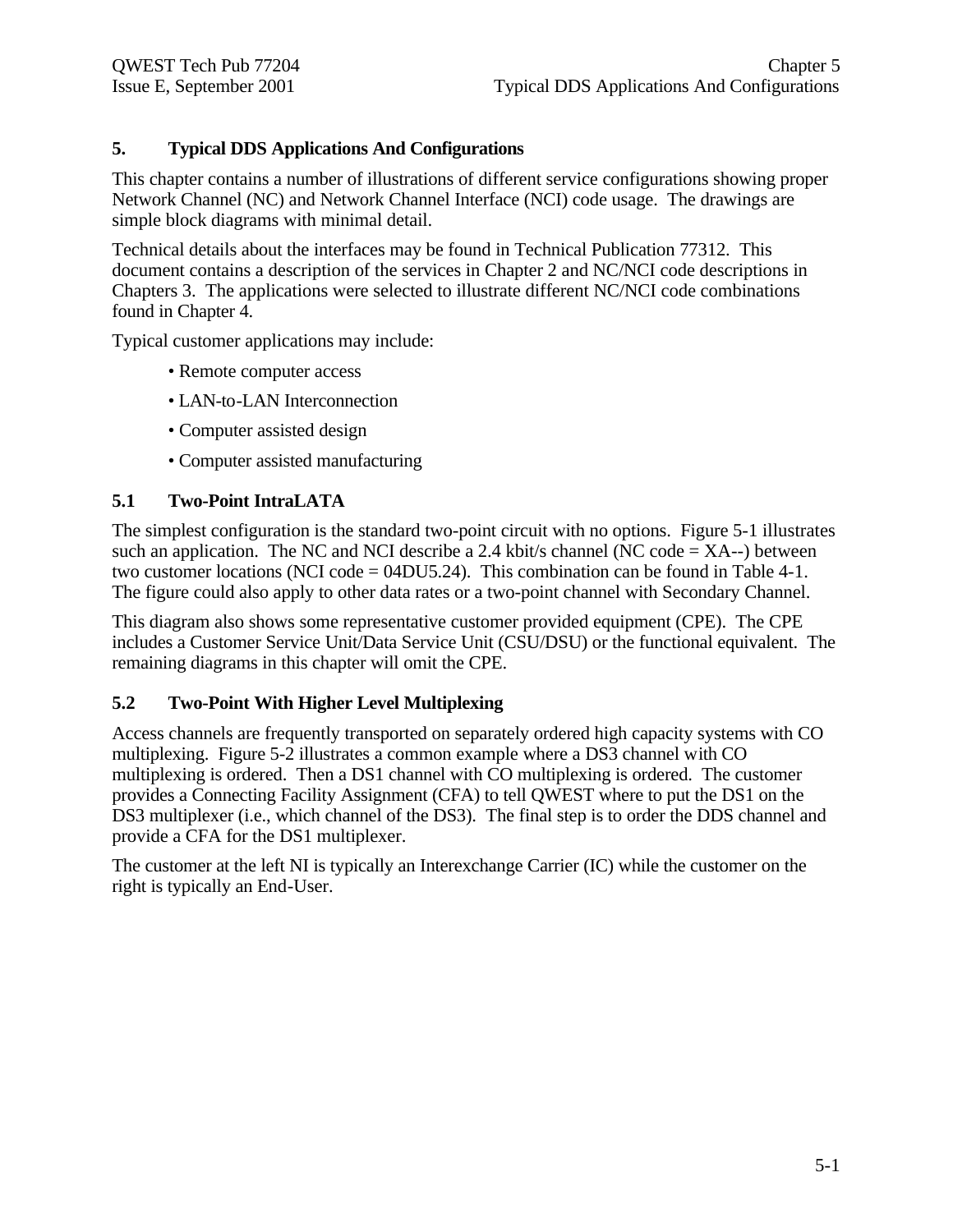

**Figure 5-1** Two-Point Circuit



**Figure 5-2** Two-Point Transported on Higher Level Channels

The NCI code on the left, 04DS6.44, is a DS3 level NCI code which is represented by "Digital" in the tables in Chapter 4. The channel with CO multiplexing is represented by the NC code HF-1. The channel goes from the left NI to the DS3 to DS1 MUX. See Technical Publication 77324, *"QWEST DS3 Service"*, for further information about the DS3 Service.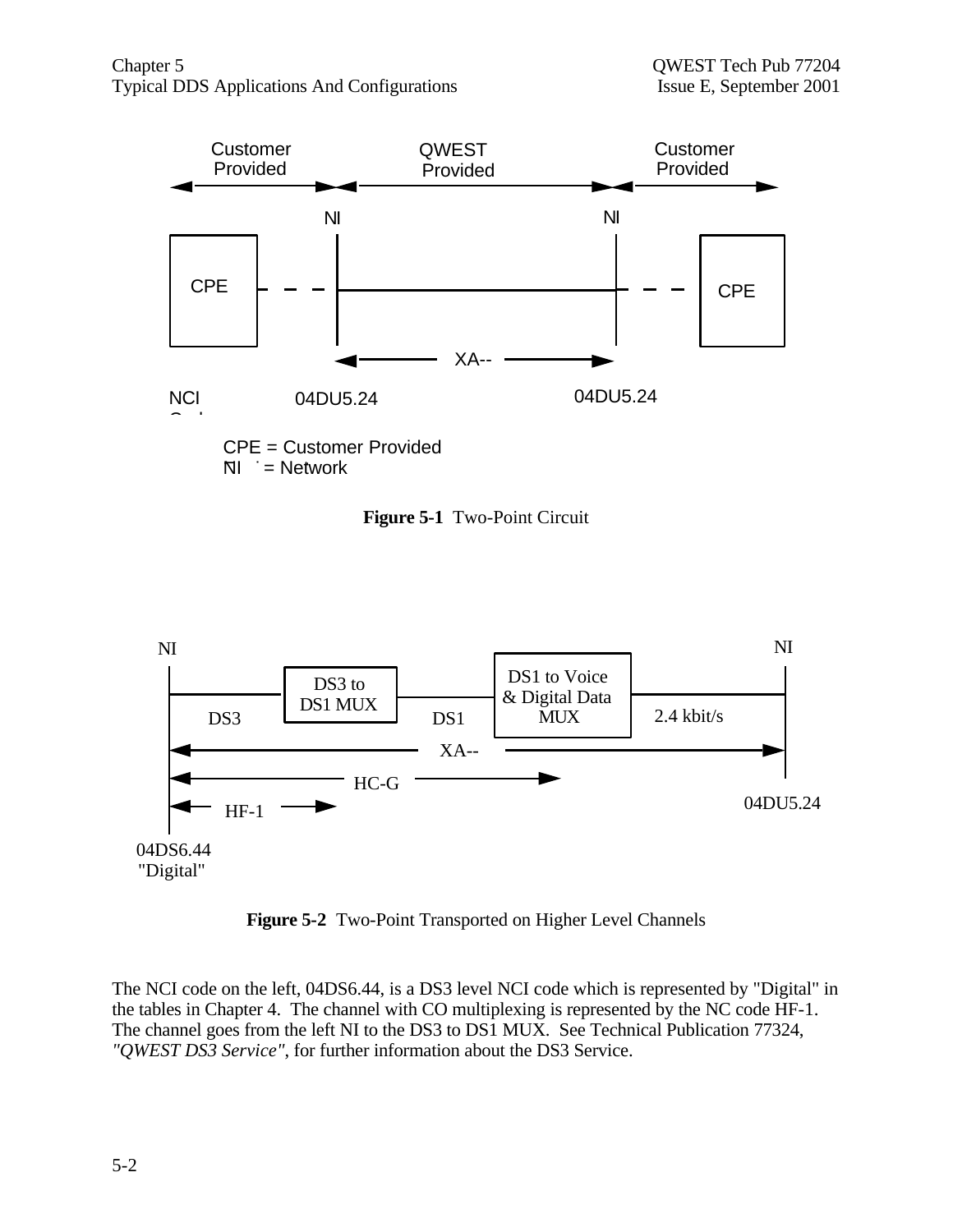The DS1 channel goes from the left NI to the DS1 to Voice & Digital Data MUX. The NC code HC-G may be found in Table 3-4.

The 2.4 kbit/s channel goes from the left NI to the right NI and is represented by the NC code XA-- . The right NI is defined by the NCI code 04DU5.24.

The remaining applications in this chapter omit the higher capacity channels used for transport unless the inclusion adds to the illustration. Most applications are valid if the NC/NCI combinations include "Digital" as a NCI code.

## **5.3 Multipoint Circuits**

Multipoint circuits are used to connect three or more stations, all operating at the same data rate, together into a single DDS circuit. The circuits consist of a single master leg and two or more remote legs. The legs are connected together in a DDS Hub by a bridge. Each leg is designed separately.

The CPE connected to the control leg controls the circuit. The bridge broadcasts the information transmitted by the control station to all remote legs. The control station maintains protocol so that the proper remote station recognizes the incoming information as being for that station.

The bridge adds together all information coming upstream from the remote stations and passes the resulting signal on to the master station. The master station's protocol insures that only one remote station is talking at a time to avoid garble.

## **5.3.1 Single Bridging Location**

Figure 5-3 illustrates a 9.6 kbit/s multipoint circuit with five legs. The leg to the left is the master or control leg. The legs on the right are all remote legs controlled by the master leg. The NC code fourth position Y (XG-Y) denotes the master leg. The NC code XG-B denotes the remote legs. The NCI code 04DU5.96 describes all five NI's as being 9.6 kbit/s. The NC/NCI code combinations for this example are listed in Table 4-31 and Table 4-33.



**Figure 5-3** Typical Multipoint Circuit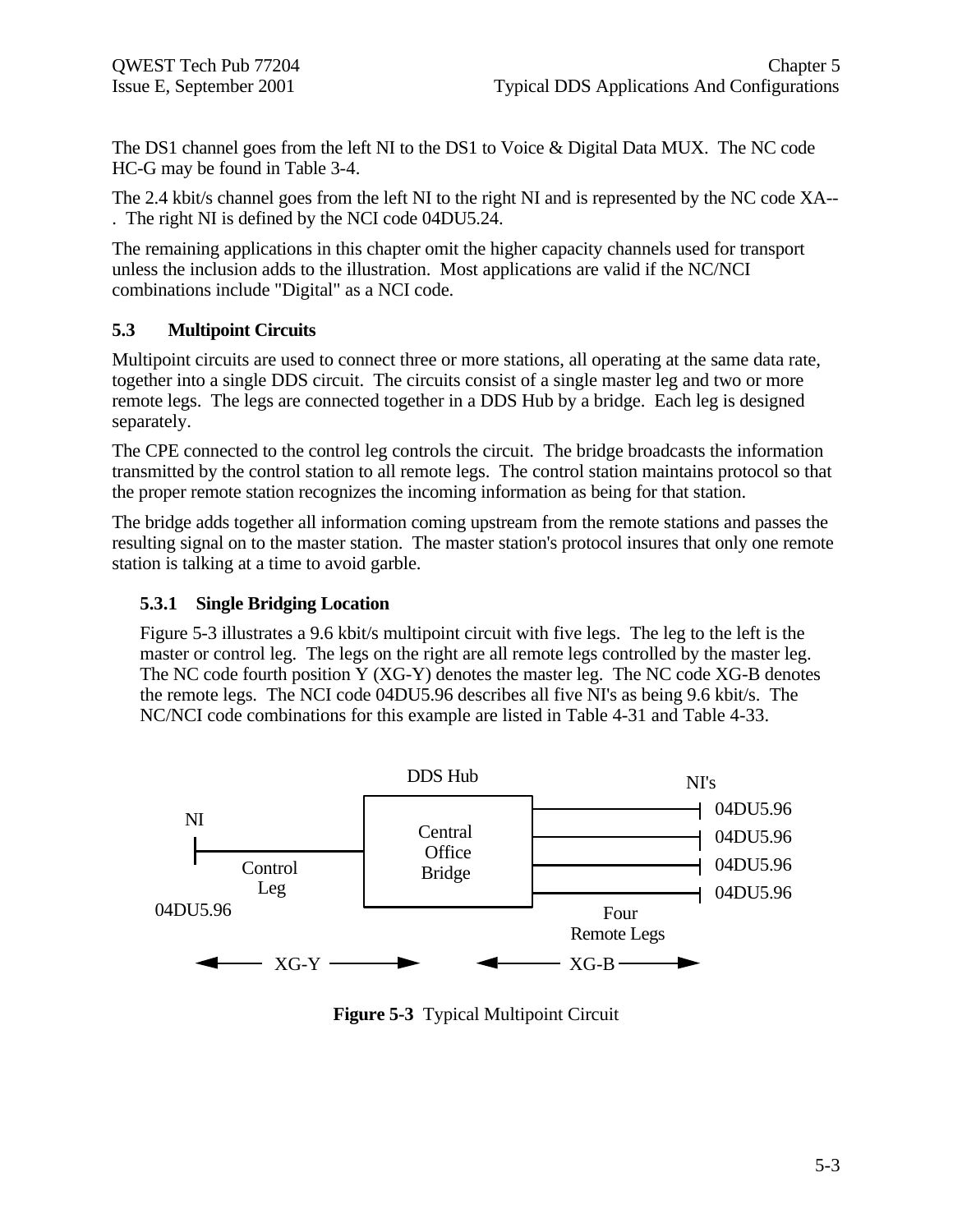## **5.3.2 Multiple Bridging Locations**

There may be occasions where it may be appropriate to have the bridging done in more than one DDS Hub as was illustrated in Figure 5-3. Figure 5-4 illustrates a two-hub application. This circuit also has five legs. The left most leg (XG-Y) is the control leg. Two remote legs (XG-B) are bridged in each hub. The link (XG-Y) between the two bridges is often called a "Mid Link" and performs the same control leg functions for the second bridge. The Mid Link NC/NCI combination (Bridge - Bridge) appears in Table 4-33.



**Figure 5-4** Multipoint Circuit With Two Bridging Locations

### **5.4 Subrated DS0 Service**

The Subrated DS0 Service provides two basic functions: Subrate Multiplexing and the Mux-to-Mux Connecting Arrangement. The latter is discussed in Section 5.8.

Subrate multiplexing allows the multiplexing of several channels, operating at the same data rate, into a single 64 kbit/s DS0-B channel. Table 5-1 lists the data rates and capacities of these multiplexed systems. The examples in this section use the ten channel 4.8 kbit/s application.

| Data Rate  | Number of<br>Channels |
|------------|-----------------------|
| 2.4 kbit/s | 20                    |
| 4.8 kbit/s | 10                    |
| 9.6 kbit/s |                       |

| Table 5-1 Subrate Multiplexers |
|--------------------------------|
|--------------------------------|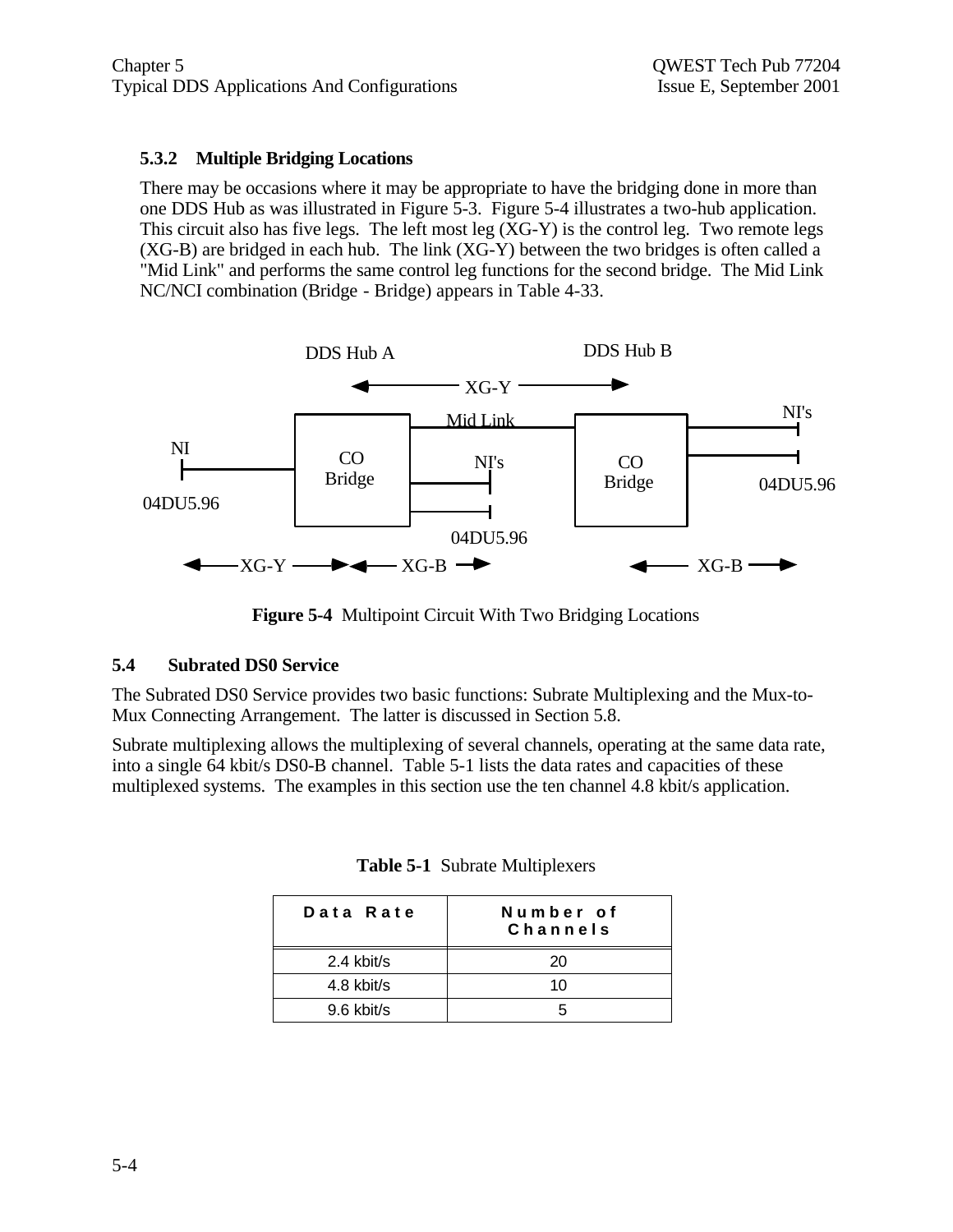### **5.4.1 Traditional Subrate Multiplexing**

Traditionally, the DS0-B output of a subrate multiplexer has been placed on a channel of a DS1 with CO multiplexing and connected to the NI at a DS1 or higher data rate. Figure 5-5 illustrates a DS1 interface application. The NCI code at the NI is shown as 04DS9.15. The tables in Chapter 4 use the term "Digital" to represent DS1 or higher rate interfaces.



**Figure 5-5** Traditional Subrate Multiplexing

The DS1 with CO Multiplexing (HC-G) is ordered with a 04DS9.15 interface. This NCI code is represented by "Digital" in Chapter 4.

Then The Subrated DS0 Service with CO Multiplexing is ordered with a CFA provided. In this example, a ten channel 4.8 kbit/s HS-C DS0-B is ordered. The NC/NCI combinations may be found in Table 4-76 (Digital - SRMX).

The final order is for the 4.8 kbit/s XB-- channel with a CFA provided for channel assignment to the Subrate Multiplex. Table 4-16 contains the Digital - 04DU5.48 NC/NCI combination.

### **5.4.2 Subrate Multiplexing to End-User**

An alternative method is available to deliver a single DS0-B subrate channel to an End-User via the standard metallic loop. This is illustrated in Figure 5-6. Both two-point and multipoint applications are shown. QWEST provides a subrate multiplexer in a DDS Hub. The customer provides a matching subrate multiplexer on their side of the left interface. The NC/NCI combinations for the HS-C channel (04DU5.64A - SRMX) may be found in Table 4-76.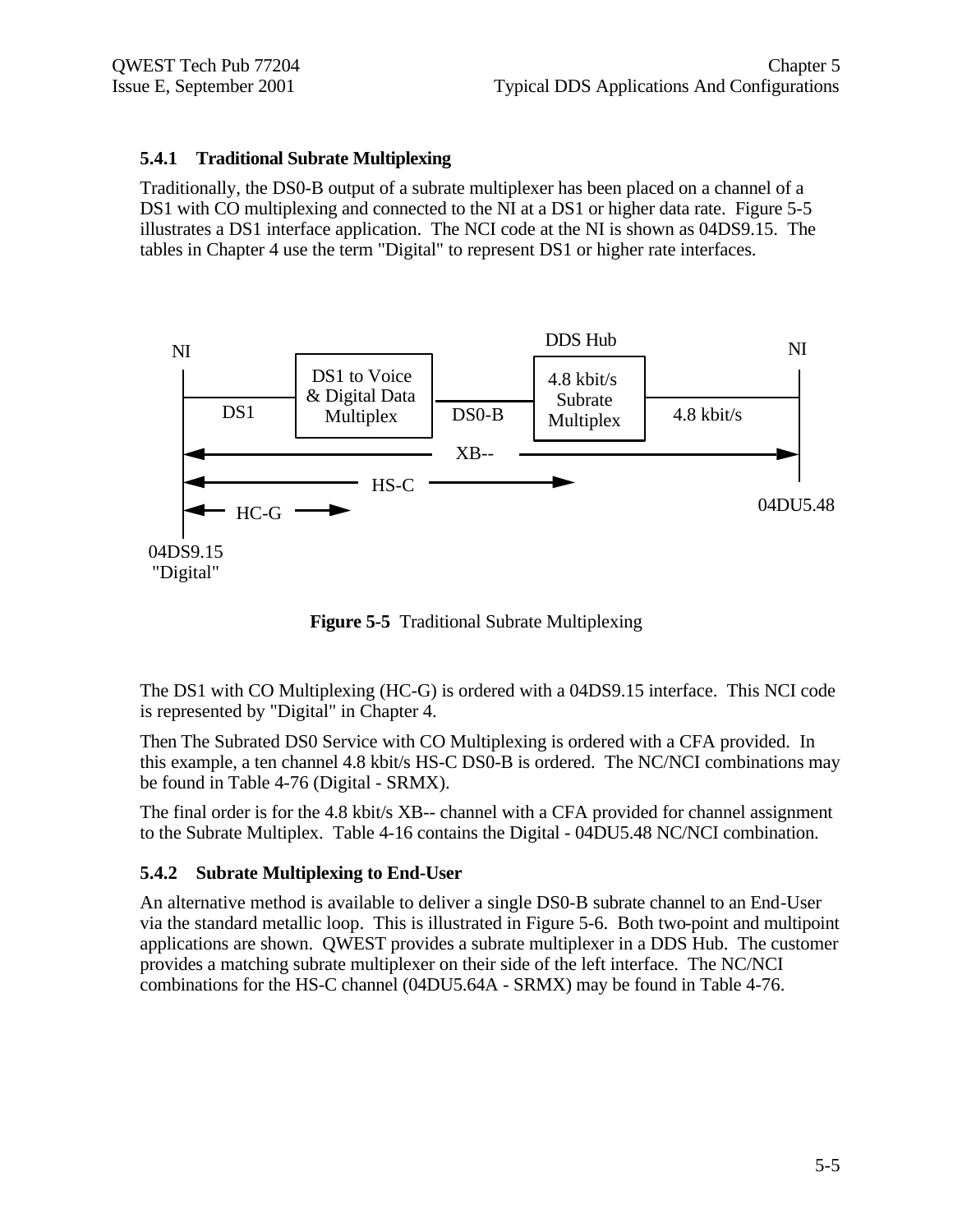The advantage of this application is that the mileage charge for up to ten 4.8 kbit/s channels is replaced by a single Subrated DS0 (DS0-B) channel mileage charge between the DDS Hub and the CO nearest the customer's location (not shown).



## **Two-point Application**



**Figure 5-6** Subrated Service Delivered As a 64 kbit/s Channel

### **5.4.3 Subrate Multiplexing At Both Ends.**

Another application to save mileage transport charges is to use a Subrated DS0 Service with CO multiplexing in two different DDS Hubs. The example illustrated in Figure 5-7 shows one of up to ten 4.8 kbit/s channels being transported on a DS0-B with subrate multiplexers located in two different DDS Hubs. The NC/NCI "combination" SRMX ("SRMX " is not really a NCI code) for the HS-H may be found in Table 4-77.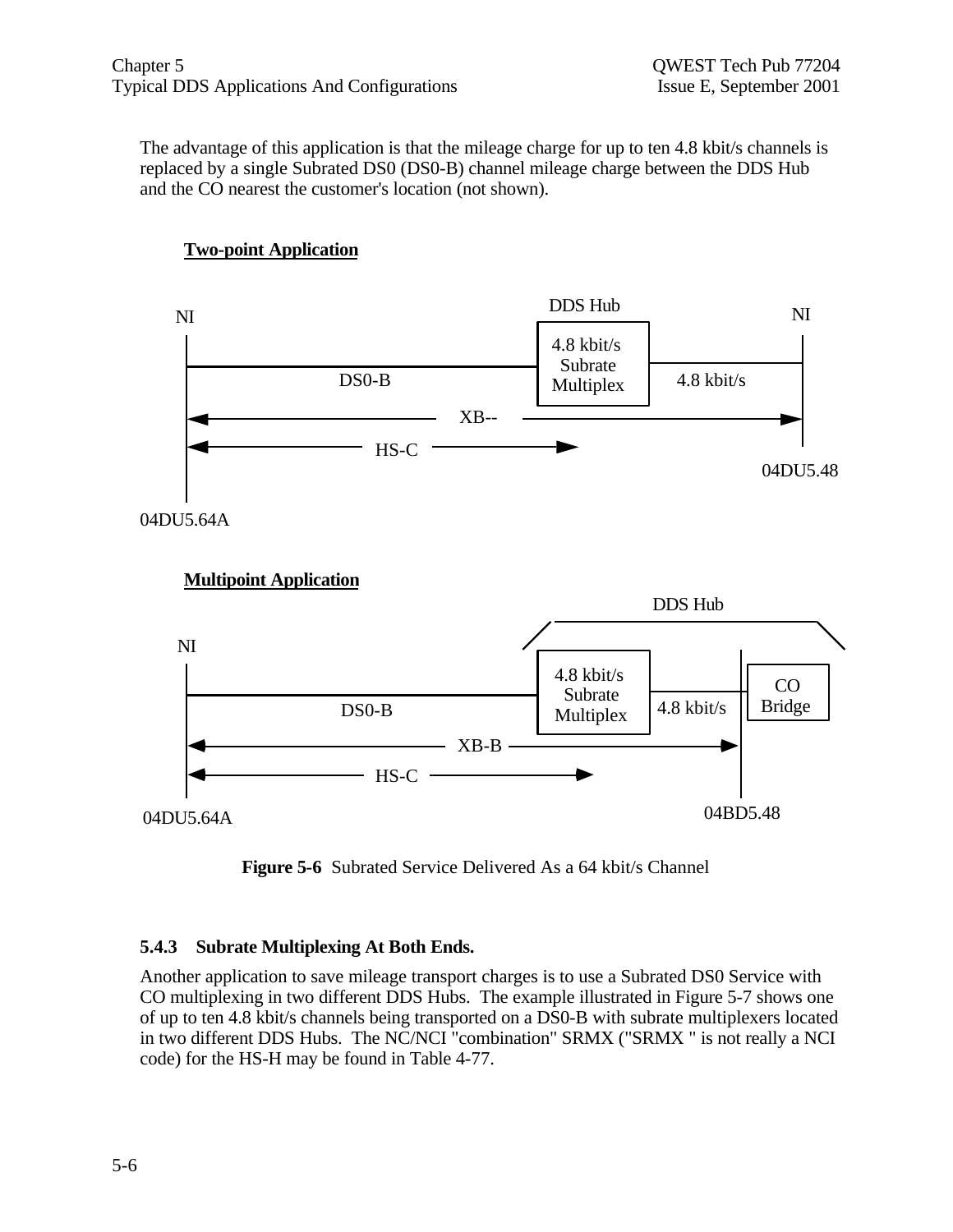

**Figure 5-7** Subrate Multiplexing At Both Ends.

## **5.5 COMMAND A LINKSM**

The basic building block of the COMMAND A  $LINK^{SM}$  service is a circuit from a customer location to the central office located Digital Cross-Connect System (DCS). These building blocks are then connected together to form a network. Figure 5-8 illustrates a 56 kbit/s channel application.



Figure 5-8 COMMAND A LINK<sup>SM</sup> Circuit

Information about the NC and NCI codes may be found in PUB 77371. The 04DU5.56 NI at the customer location denotes a standard 56 kbit/s interface. The 04CS9.10R at the DCS denotes that the CO interface is on a 1/0 DCS and is customer reconfigurable. The 56 kbit/s channel is described by the XH-C NC code.

Figure 5-9 illustrates a typical customer DDS network using COMMAND A LINK<sup>SM</sup> to control the network. The network consists of several 56 kbit/s circuits, some transported on DS1 channels, connected by the DCS. The connections are controlled by the customer via the COMMAND A LINK<sup>SM</sup> controller. Four customer locations are indicated.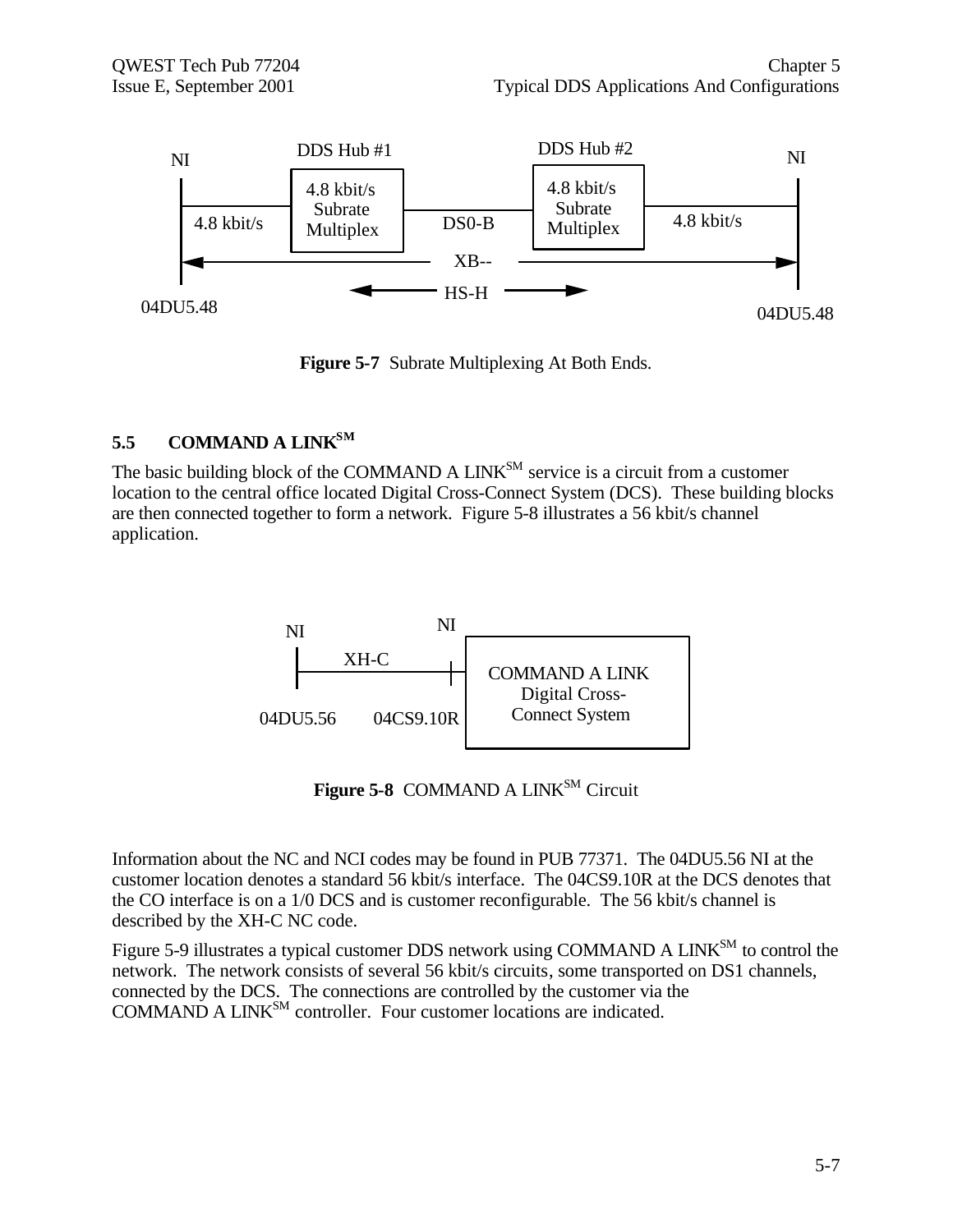

Figure 5-9 COMMAND A LINK<sup>SM</sup> Network

The two XH-C circuits on the left are connected via DS0 ports to the DCS. The two DS1 channels on the right are connected, via DS1 ports, to an End-User (04DU9.B) and an Interexchange Carrier (04DS9.15). These DS1 channels may carry additional XH-C channels as well as other services. The XH-C channels can then be connected together in any manner.

## **5.6 Direct Digital Access Line**

Figure 5-10 illustrates a typical Direct Digital Access Line (DDAL) application. A customer orders a DS1 with CO Multiplexing (HC-G) to their interface and their 56 kbit/s Public Switched Digital Service (PSDS) switch. The term "Digital" implies that the DS1 could be multiplexed to higher data rates. The 56 kbit/s access line (XH-E, formerly XE-D) is then ordered from the customer location (04DU5.56C) for transport on the DS1. The DDAL NC/NCI code combination may be found in Table 4-74.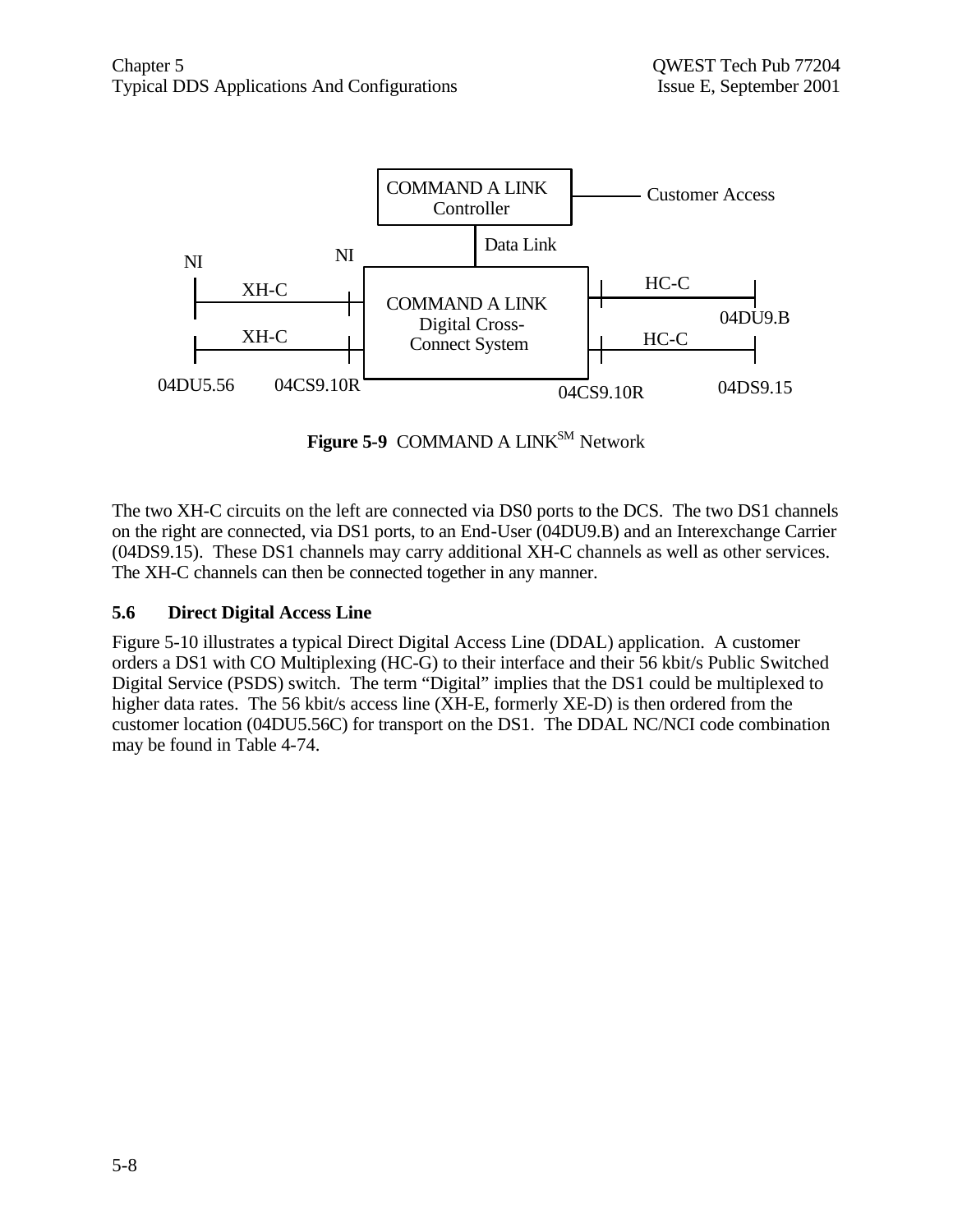

**Figure 5-10** Direct Digital Access Line

### **5.7 Mux-to-Mux Connecting Arrangements**

Mux-to-Mux Connecting Arrangements are available in several types. This section contains the two applications commonly found with the DDS service.

### **5.7.1 DS0 to DS0**

The DS0 to DS0 application connects the channels of two separately ordered DS1-to-DS0, DS1-to-Voice and Digital Data, or DS1-to-T1DM multiplexers. Figure 5-11 illustrates a typical application. The DS0 may consist of any DS0, either DS0-A or DS0-B. The NC code can be HS--, HSB- (Table 4-75), or any of the "X" codes (e.g., XAB-, XH--, or XD--) as long as the channels do not use subrate multiplexing. A DS0-B would use either HS-- or HSB- as appropriate. The particular application shows a HS-- code. The contents of the HS-- could be any DS0-A or DS0-B. The advantage of using the "X" codes for DS0-A applications is that QWEST knows the data rate of the DS0-A as a maintenance aid.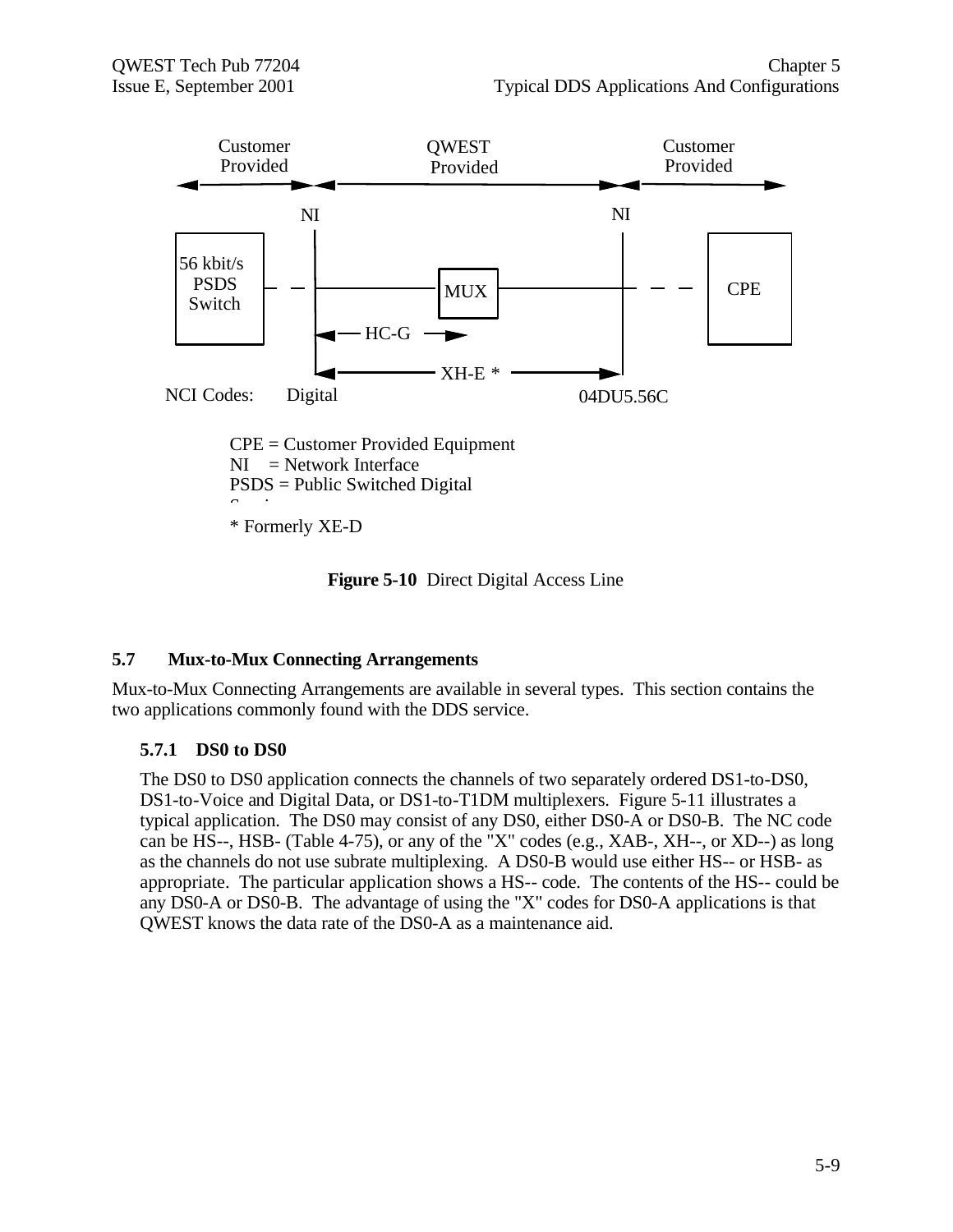

**Figure 5-11** Mux-to-Mux Connecting Arrangement, DS0-to-DS0

#### **5.7.2 Subrate-to-Subrate**

The Subrate-to-Subrate application is similar to the DS0-to-DS0 application except that the DS0 channel is a DS0-B and two separately ordered subrate multiplexers are provided. Figure 5-12 illustrates a 4.8 kbit/s with secondary channel application.



**Figure 5-12** Mux-to-Mux Connecting Arrangement, Subrate-to-Subrate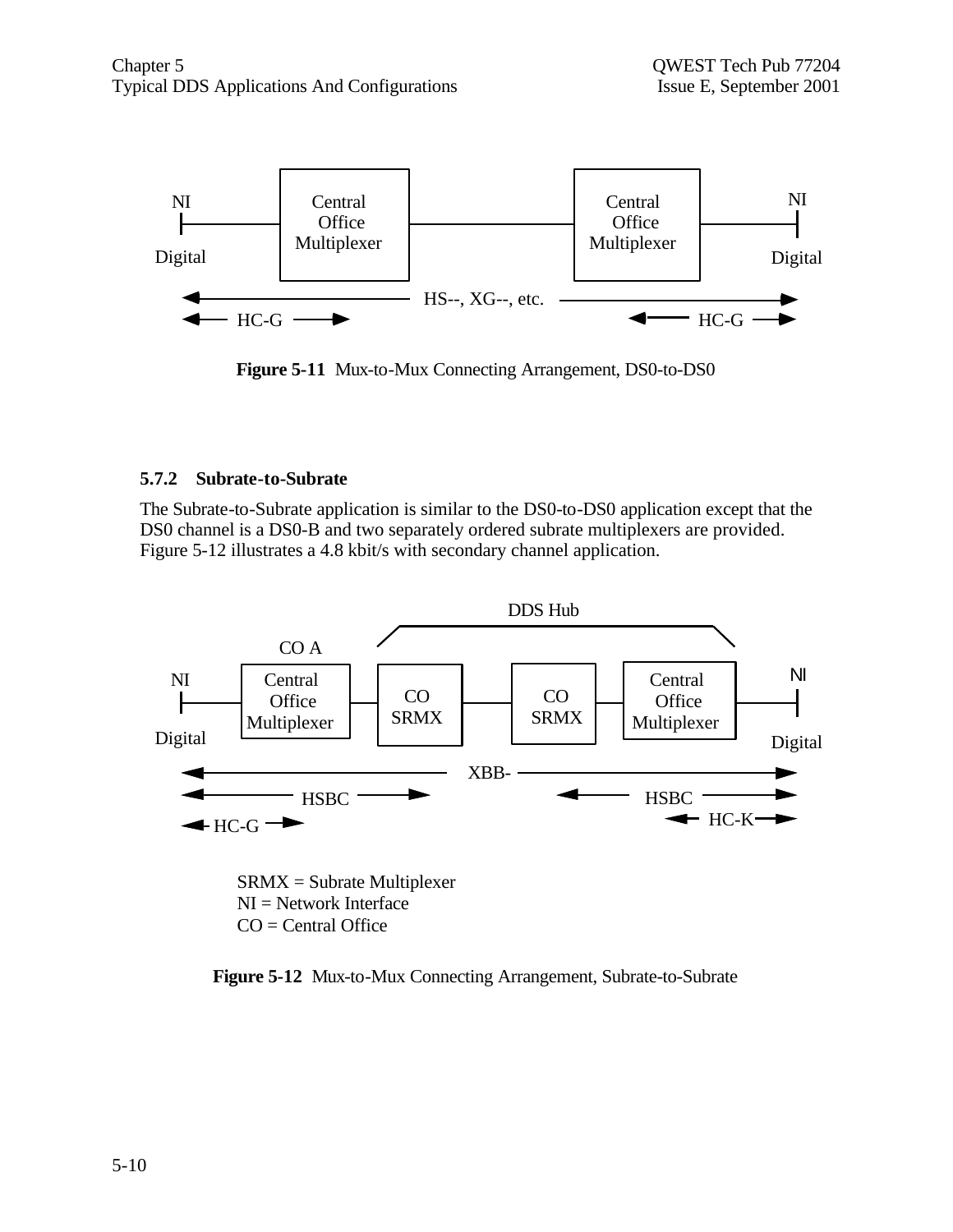The DS1-to -Voice and Digital Data multiplexer (HC-G) located in office A does not have to be in a DDS Hub. However, the DS1-to-DS0 (HC-K) must be in a DDS Hub as do the subrate multiplexers (HSBC). The NC/NCI combinations for the HSBC may be found in Table 5-76. The 4.8 kbit/s channel combinations may be found in Table 5-20.

#### **5.8 Secondary Channel**

Applications for secondary channel differ only in that the second channel is denoted by different NC and NCI code options. The typical 2.4 kbit/s two point circuit, illustrated in Figure 5-1, would have a NC code of XAB- and a NCI code of 04DU5.24S at the right NI. The code combination may be found in Table 4-6.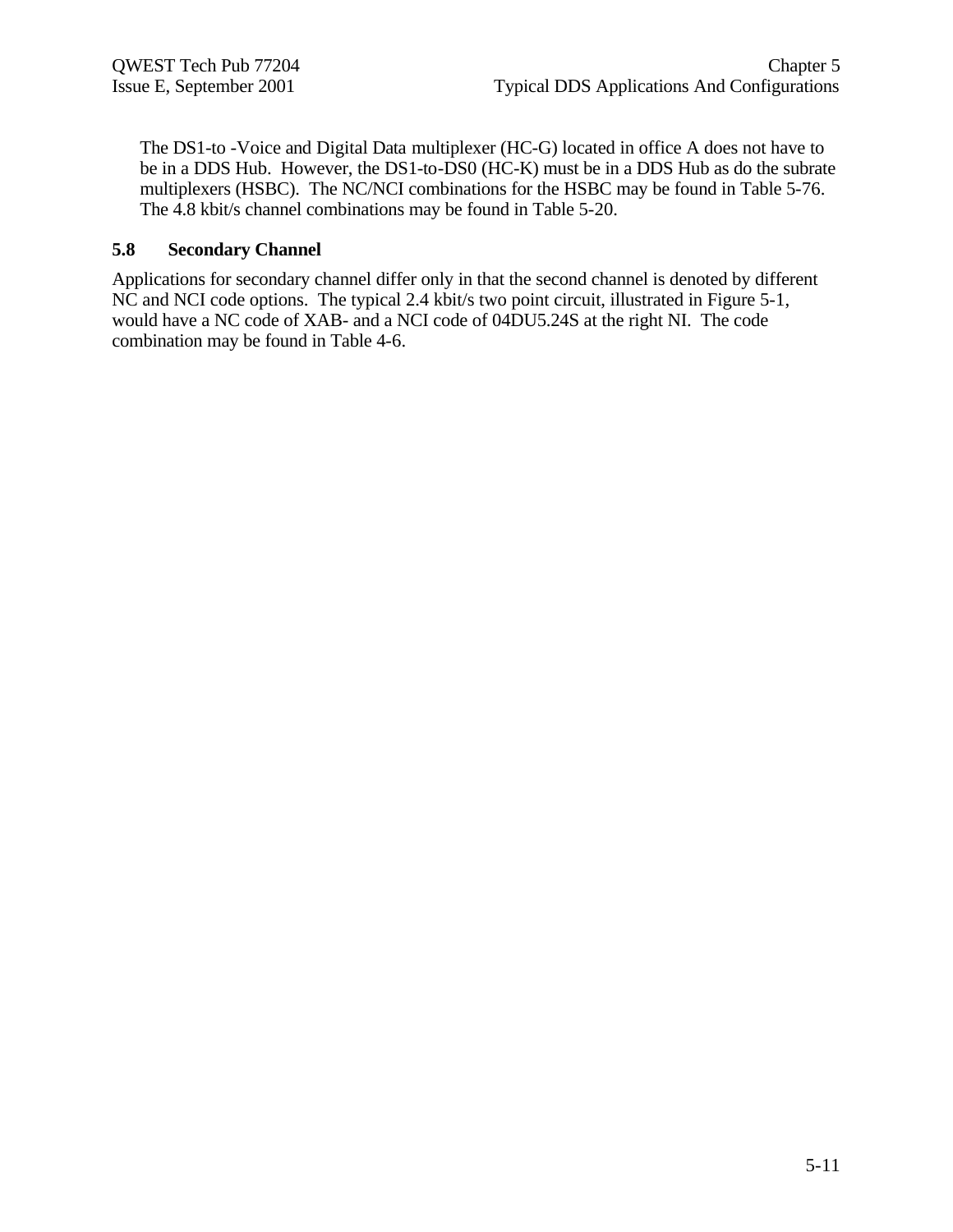# **CONTENTS**

# **Chapter and Section**

# Page

| 6. Definitions |          |         |
|----------------|----------|---------|
|                |          | $6 - 1$ |
|                | Glossary | $0 - 3$ |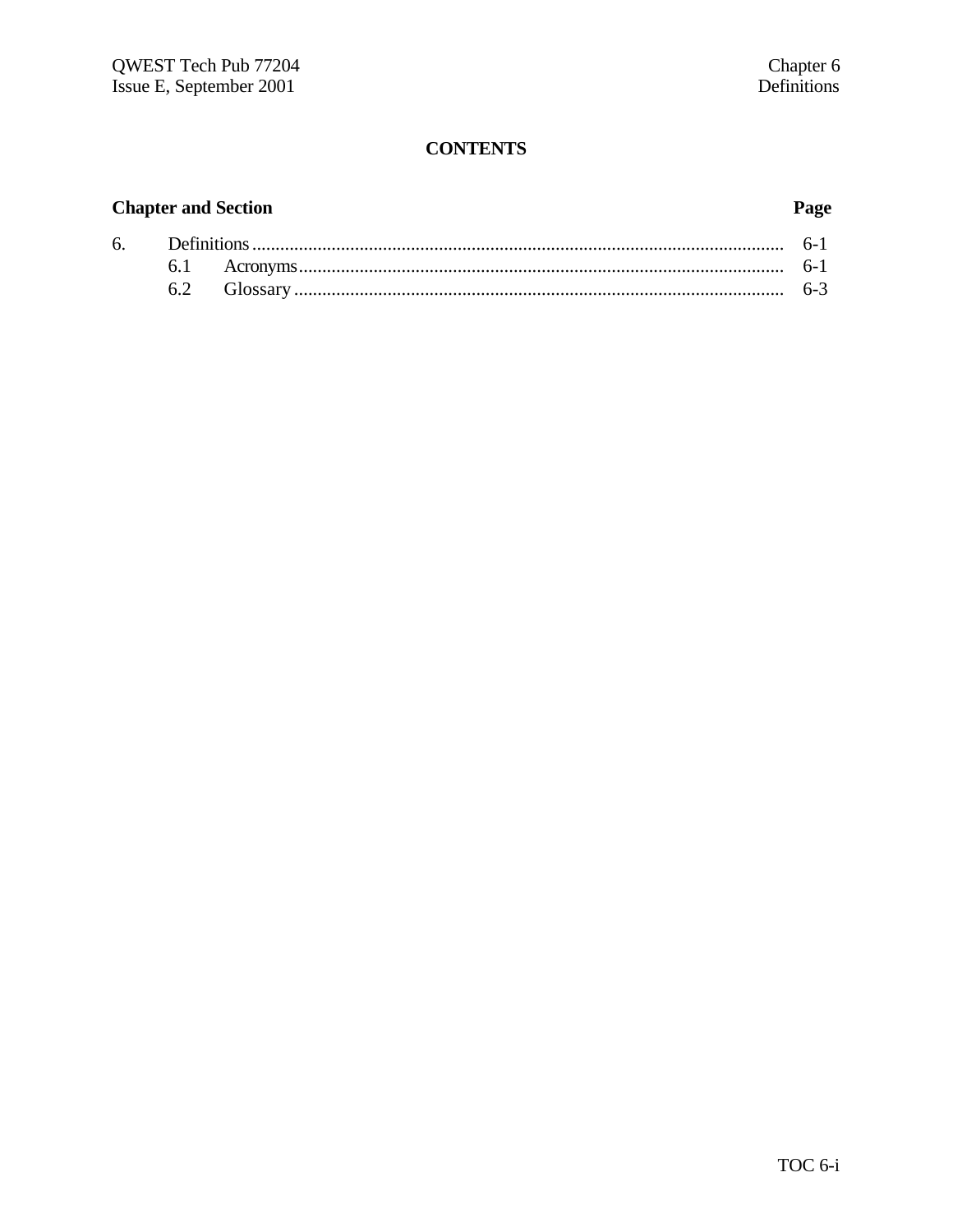# **6. Definitions**

This chapter contains acronyms and definitions that appear in this publication.

# **6.1 Acronyms**

| <b>AGC</b>      | <b>Automatic Gain Control</b>                                               |
|-----------------|-----------------------------------------------------------------------------|
| <b>ANSI</b>     | America National Standards Institute                                        |
| B8ZS            | Bipolar with 8 Zero Substitution                                            |
| BIT             | <b>Binary Digit</b>                                                         |
| B8ZS            | Bipolar With 8 Zero Substitution                                            |
| <b>BPRZ</b>     | <b>Bipolar Return to Zero</b>                                               |
| <b>BPNRZ</b>    | Bipolar Non-Return to Zero                                                  |
| <b>CCC</b>      | <b>Clear Channel Capability</b>                                             |
| <b>CFA</b>      | <b>Connecting Facility Assignment</b>                                       |
| <b>CLEC</b>     | Certified Local Exchange Carrier                                            |
| CO              | <b>Central Office</b>                                                       |
| <b>CPE</b>      | <b>Customer Provided Equipment</b>                                          |
| <b>CSU</b>      | <b>Channel Service Unit</b>                                                 |
| dB              | decibel                                                                     |
| dc              | <b>Direct Current</b>                                                       |
| <b>DCS</b>      | Digital Cross-Connect System                                                |
| <b>DDAL</b>     | Direct Digital Access Line                                                  |
| <b>DDS</b>      | Digital Data Service                                                        |
| <b>DLC</b>      | Digital Loop Carrier                                                        |
| DS1             | High Capacity 1.544 Mbit/s Service<br>Digital Signal Level 1 (1.544 Mbit/s) |
| D <sub>S0</sub> | Digital Signal Level 0 (64 kbit/s) (1 voice channel)                        |
| <b>DSU</b>      | Data Service Unit                                                           |
| <b>EFS</b>      | <b>Error Free Seconds</b>                                                   |
| <b>EIA</b>      | <b>Electronic Industries Association</b>                                    |
| ES              | Errored Second(s)                                                           |
| EU              | <b>End User</b>                                                             |
| <b>EU-POT</b>   | <b>End-User-Point of Termination</b>                                        |
|                 |                                                                             |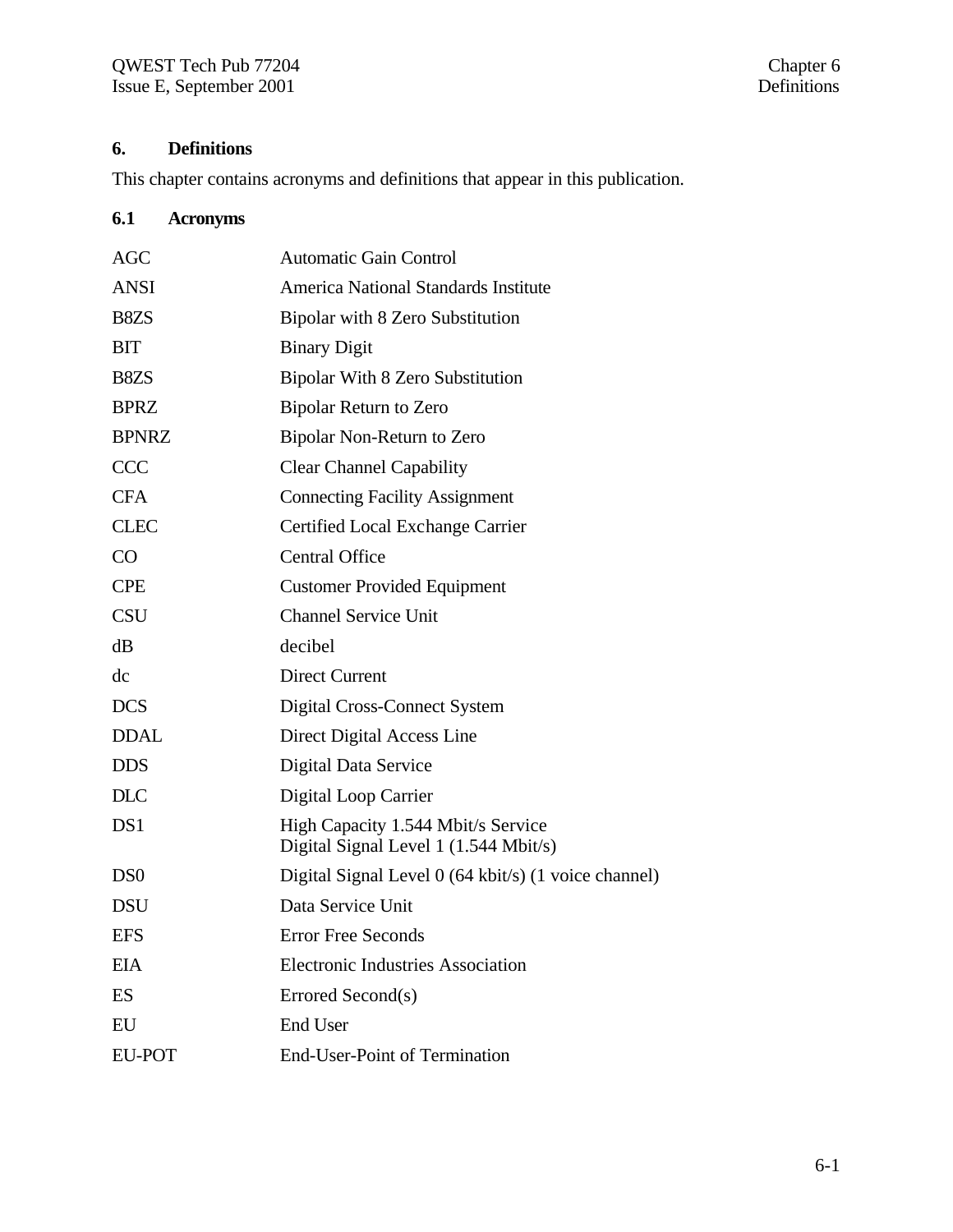| <b>FCC</b>       | <b>Federal Communications Commission</b>       |
|------------------|------------------------------------------------|
| <b>HERTZ</b>     | Cycles per Second                              |
| Hz               | 1 Hertz (formerly 1 cycle per second)          |
| IC               | Interexchange Carrier (or IEC)                 |
| <b>IntraLATA</b> | <b>IntraLocal Access and Transport Area</b>    |
| kbit/s           | kilobits per second $(1,000 \text{ bit/s})$    |
| kHz              | Kilohertz (1,000 Cycles Per Second)            |
| <b>LATA</b>      | <b>Local Access and Transport Area</b>         |
| <b>LEC</b>       | Local Exchange Carrier                         |
| <b>MUX</b>       | Multiplexer                                    |
| <b>NCI</b>       | <b>Network Channel Interface</b>               |
| <b>NCTE</b>      | <b>Network Channel Terminating Equipment</b>   |
| <b>NECA</b>      | National Exchange Carrier Association          |
| N <sub>I</sub>   | <b>Network Interface</b>                       |
| <b>OCU</b>       | <b>Office Channel Unit</b>                     |
| POT              | <b>Point Of Termination</b>                    |
| <b>PSDS</b>      | <b>Public Switched Digital Services</b>        |
| <b>SRDM</b>      | <b>Subrate Data Multiplexing</b>               |
| <b>SRMX</b>      | Subrate Multiplexer                            |
| <b>TIA</b>       | <b>Telecommunications Industry Association</b> |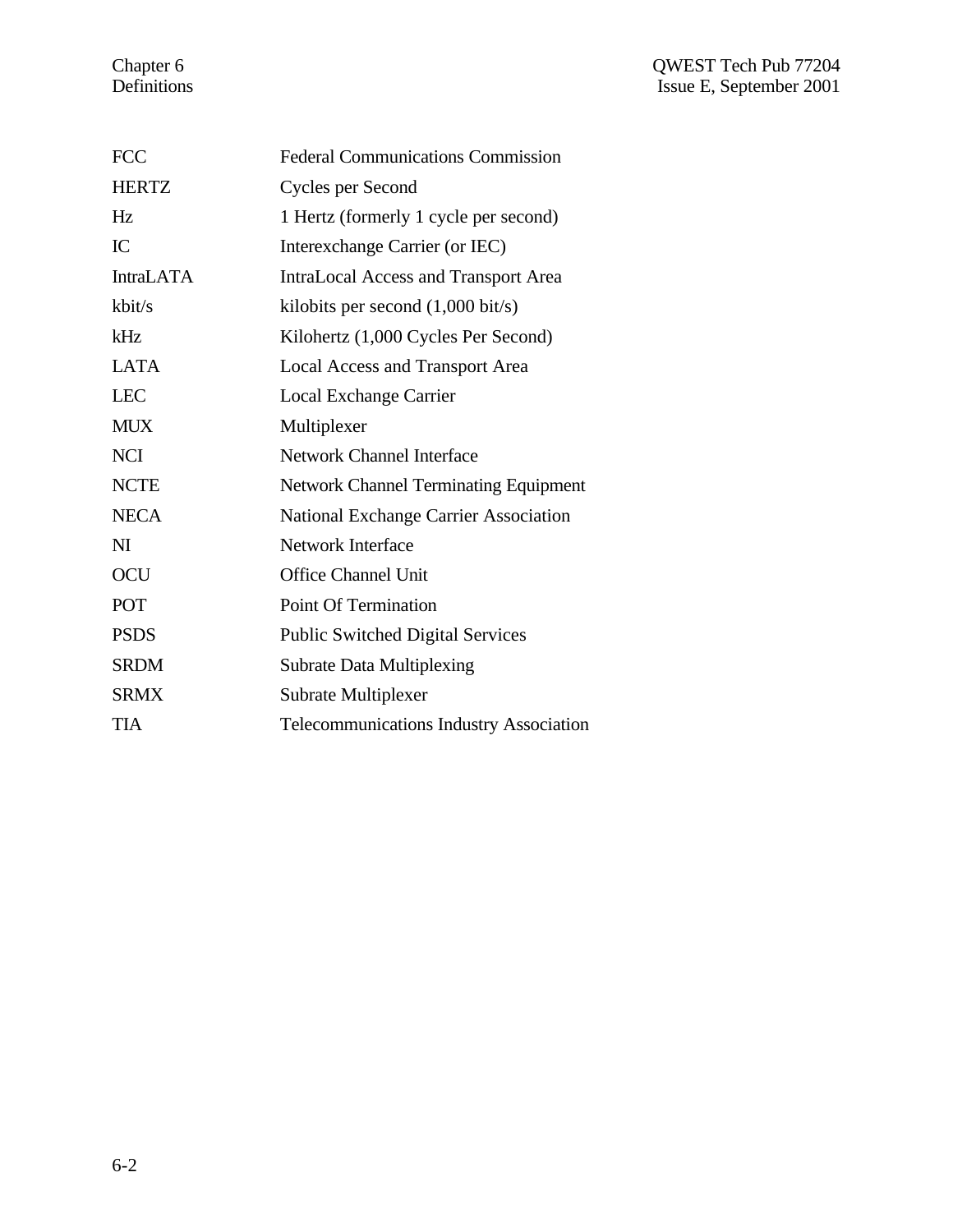#### **6.2 Glossary**

#### **Acceptance Limit**

The maximum deviation from a design parameter that is allowed at service turnup or customer acceptance.

#### **Actual Measured Loss**

The actual measured insertion loss of a circuit at a given frequency (see Insertion Loss).

### **Alternate Mark Inversion (AMI)**

A one (mark) pulse which is the opposite polarity as its predecessor

#### **American National Standard Institute (ANSI)**

An organization supported by the telecommunications industry to establish performance and interface standards.

### **Automatic Gain Control (AGC)**

The process by which gain is automatically adjusted in a specified manner as a function of input or other specified parameters.

#### **Automatic Protection Switch**

A device which monitors a channel and automatically switches the channel to another facility whenever the channel fails or when specified parameters go beyond a specified threshold.

### **Availability**

The relative amount of time that a service is "usable" by a customer, represented as a percentage over a consecutive 12 month period.

#### **Bipolar With 8 Zero Substitution (B8ZS)**

Bipolar 8 Zero Substitution is an application of BPRZ and is an exception to the Alternate Mark Inversion (AMI) line-code rule. It is one method of providing bit independence for digital transmission by providing a minimum 1s density of 1 in 8 bits.

### **Bit (Binary Digit)**

A binary unit of information. It is represented by one of two possible conditions, such as the value 0 or 1, on or off, high potential or low potential, conducting or not conducting, magnetized or demagnetized. A Bit is the smallest unit of information, by definition.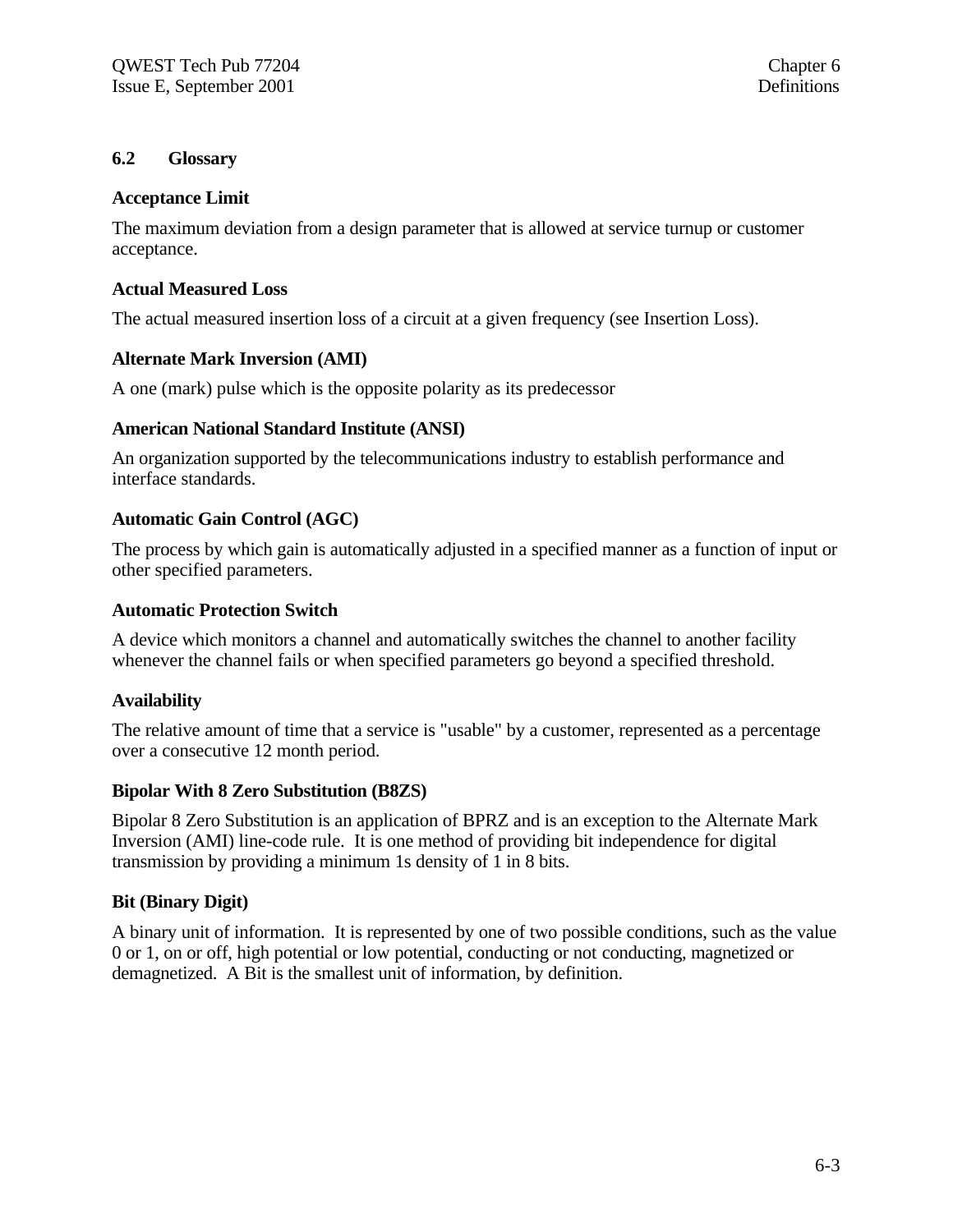## **Bits/second (bit/s)**

Bits per second, e.g., 1200 bit/s. In data transmission, it is the number of binary zero and one bits transmitted in 1 second. Modern terminology uses "bit/s" e.g., 1200 bit/s.

## **Bit Error Rate**

The ratio of the number of bit errors to the total number of bits transmitted in a given time interval.

### **Bridging (MULTIPOINT-SERVICE)**

Denotes the process of connecting three or more customer locations.

## **Byte**

A consecutive number of bits usually constituting a complete character or symbol. If the length of the byte is not specified, it is conventionally assumed to have a length of 8-bits. In the Digital Data System, a byte refers to an arbitrary group of 8 consecutive bits; it does not correspond to a byte of customer data.

## **Carrier**

An organization whose function is to provide telecommunications services. Examples are: Local Exchange Carriers, Interexchange Carriers, Cellular Carriers, etc.

## **Central Office (CO)**

A local switching system (or a portion thereof) and its associated equipment located at a wire center.

### **Channel**

An electrical or photonic, in the case of fiber optic based transmission systems, communications path between two or more points of termination.

### **Channel Service Unit (CSU)**

This unit provides regeneration of the signal received from the network, controls the pulse shape and amplitude for transmission of the signal into the network, and possibly provides loop-back. the CSU function is frequently found within a Data Service Unit (DSU).

## **Clear Channel Capability (CCC)**

A characteristic of a transmission path in which the bit positions allocated for customer data may represent any combination of zeroes and ones.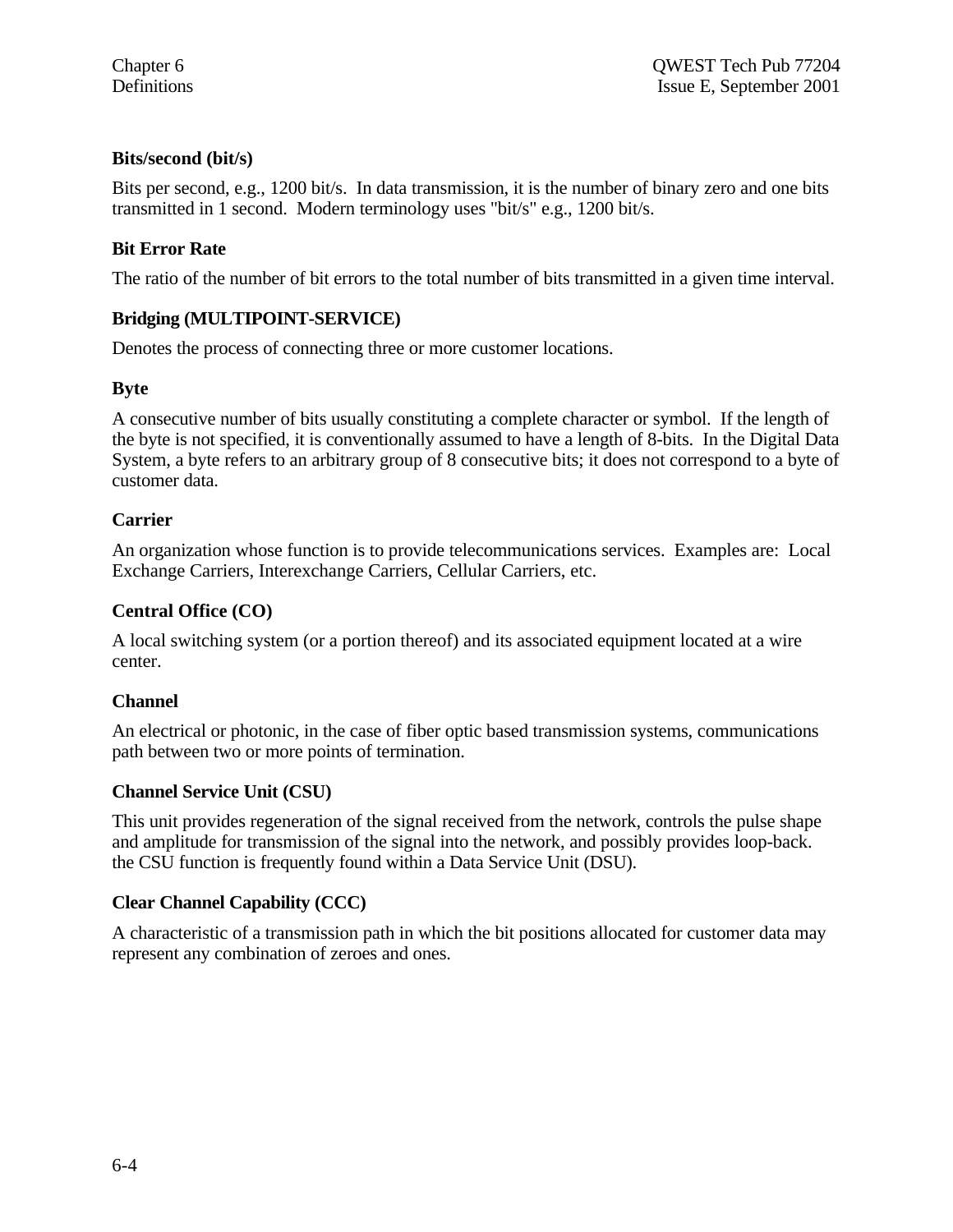#### **Customers**

Denotes any individual, partnership or corporation who subscribes to the services provided by QWEST customers are divided into two distinct and separate categories: (1) carriers, who provide interexchange services for hire for others, and (2) end-users, who request services only for their own use.

#### **Customer Installation (CI)**

Equipment and wiring at the customer's location on the customer side of the Network Interface.

#### **Customer Interface**

The interface with a customer at a point of termination.

#### **Customer Premises**

Denotes a building or portion(s) of a building occupied by a single customer or end-user either as a place of business or residence. Adjacent buildings and the buildings on the same continuous property occupied by the customer and not separated by a public thoroughfare, are also considered the customer's premises.

#### **Customer Provided Equipment (CPE)**

Equipment owned and maintained by the customer and located on their side of the End-User Point of Termination (EU-POT) network interface. In the QWEST Digital Data Service application, CPE typically includes the DSU (CSU/DSU) and data terminal equipment which are connected to the channel.

#### **Data Service Unit (DSU)**

Digital, customer premises equipment used to recover timing from a baseband BPRZ signal, and which converts from BPRZ line signals to a business machine interface signal such as V.35. At 64 kbit/s and below, DSU and Channel Service Unit (CSU) functions are, in modern equipment, combined in a single unit sometimes called a General Service Unit (GSU), Basic Service Unit (BSU) or Data Service Unit-A (DSU-A) so that it is part of the Data Communications Equipment (DCE). Above 64 kbit/s, DSU functions are frequently contained in the Data Terminal Equipment (DTE). the DSU usually contains circuitry to recognize, and respond to, loop-back commands from the serving test center.

### **DDS End Office**

A central office which provides all DDS Hub functions except for subrate multiplexing and bridging functions.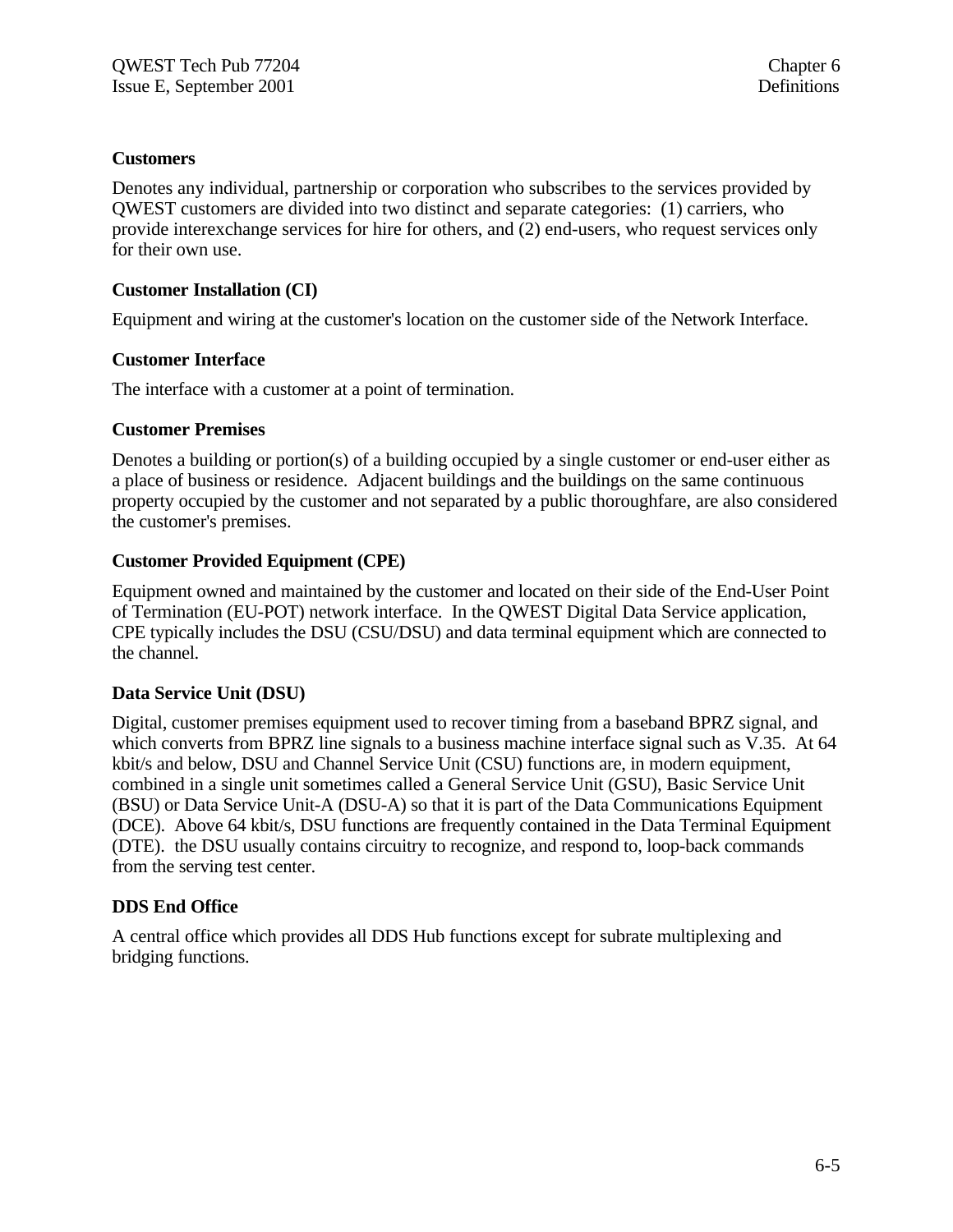## **DDS Hub**

A Hub, identified in the FCC #4 (NECA) tariff, used to provide multiplexing, test access, crossconnecting and bridging functions for QWEST Digital Data Service (DDS) or DDS like services.

## **Decibel (dB)**

A unit measurement of transmission loss, gain, or relative level. It is the logarithmic unit of signal power ratio most commonly used in telephony. It is used to express the relationship between two signal powers, usually between two acoustic, electrical, or optical signals; it is equal to ten times the common logarithm of the ratio of the two signal powers.

### **Demultiplexing**

The opposite of multiplexing. That is, the multiplexer combines signals and the demultiplexer takes them apart again. Also see Multiplexing.

## **Digital Cross-Connect System (DCS)**

An intelligent (processor controlled) digital terminal that provides the capability to perform electronic cross-connects on digital channels operating at or below the bit rate of the transport systems terminated on the unit. This unit may also provide other features, e.g., bridging.

## **Digital Data Service (DDS)**

While DATAPHONE® Digital Service is a registered brand name for AT&T's Digital Data Service, common usage has come to use the DDS generically to mean the digital data service offering at 64 kbit/s and below.

## **Digital Hierarchy Level**

The level in the digital hierarchy. The levels and the respective bit rates are:

| <b>Level</b>      | <b>Bit Rate</b>       | Level | <b>Bit Rate</b>  |
|-------------------|-----------------------|-------|------------------|
| D <sub>S0</sub>   | $64.0 \text{ kbit/s}$ | DS3   | $44.736$ Mbit/s  |
| DS1               | $1.544$ Mbit/s        | DS4NA | $139.264$ Mbit/s |
| DS <sub>1</sub> C | $3.152$ Mbit/s        | DS4   | 274.176 Mbit/s   |
| DS <sub>2</sub>   | $6.312$ Mbit/s        |       |                  |

### **Digital Island**

A single central office (or two or more central offices connected with digital interoffice transport facilities) that has (have) no digital connectivity beyond the office(s).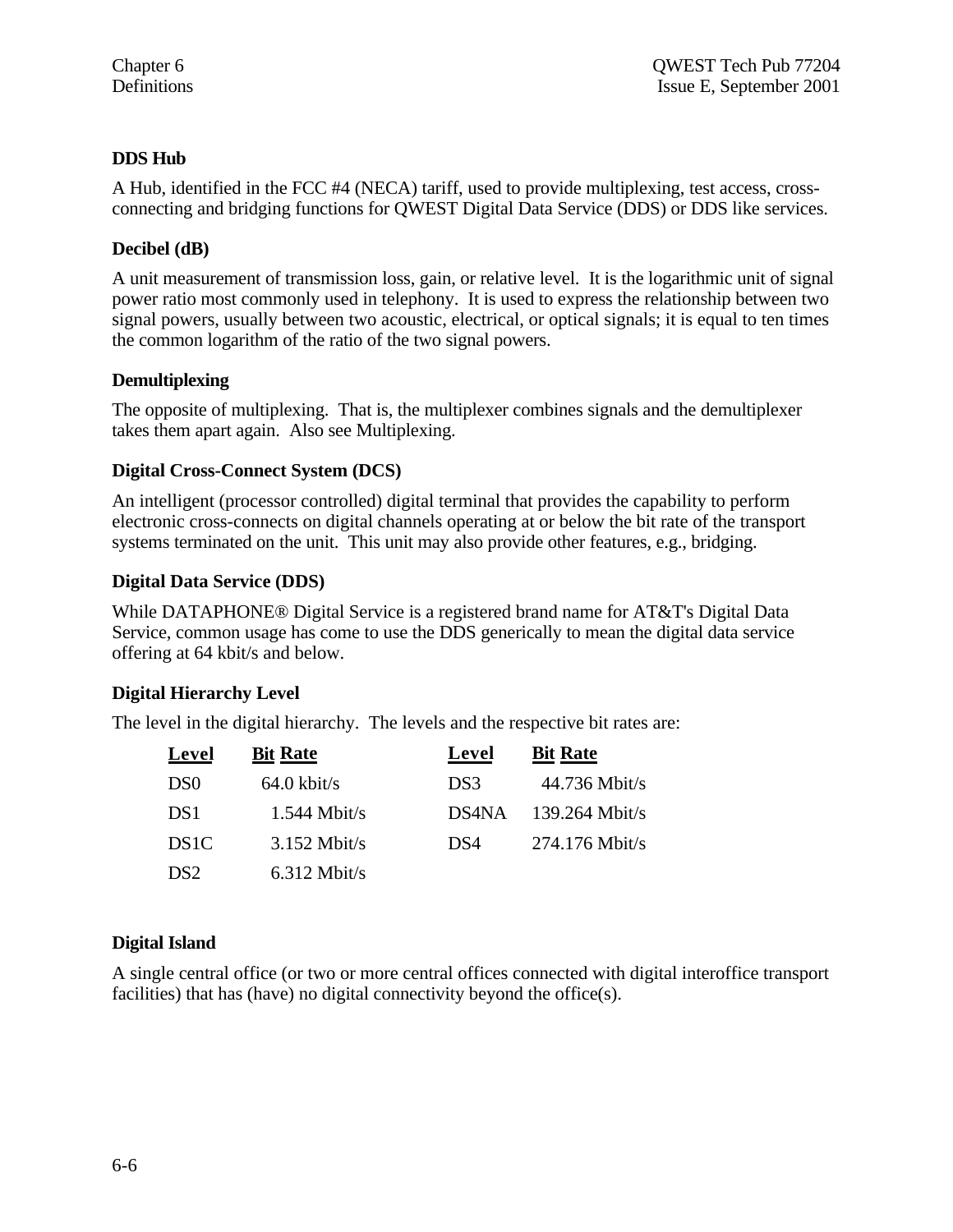## **Digital Loop Carrier (DLC)**

A digital transport facility used to carry circuits or channels on part of all of the loop between the serving wire center and the customer's location. Copper or fiber is normally used as the transport medium.

## **DS0-A**

A DS0 signal that carries data for only one signal.

### **DS0-B**

A DS0 signal that carries data multiplexed from several subrate signal.

#### **DS1 Clear Channel**

Denotes that 1.535 Mbit/s of a 1.544 Mbit/s DS1 facility are available for customer information. The remaining 8 kilobits, or overhead, are for error correction, framing, and network performance/status/information.

#### **End-User (EU)**

The term "end-user" denotes any customer of telecommunications service that is not a carrier, except that a carrier shall be deemed to be an "end-user" to the extent that such carrier uses a telecommunications service for administrative purposes without making such service available to others, directly or indirectly. The term is frequently used to denote the difference between a Carrier interface and an interface subject to unique regulatory requirements at non-Carrier customer premises (FCC Part 68, etc.)

### **End-User POT (EU-POT)**

The Network Interface at the end-user's premises at which QWEST Communication, Inc.'s responsibility for the provision of service ends.

### **Error Correction - DDS**

Error correction is a technique used with "dataport" provisioning methods to improve transmission quality. The subrate DS0-A dataport signal contains multiple copies which are used to employ a "voting" scheme to minimize errors. the use of error correction above the 19.2 kbit/s rate requires a second DS0 channel.

#### **Error Free Second (EFS)**

A one-second interval which does not contain any bit-errors. Usually expressed as a percent over a consecutive 24-hour period.

### **Errored Second (ES)**

A one second interval with one or more bit errors.

Note - A period of no signal shall be considered a period of errored bits.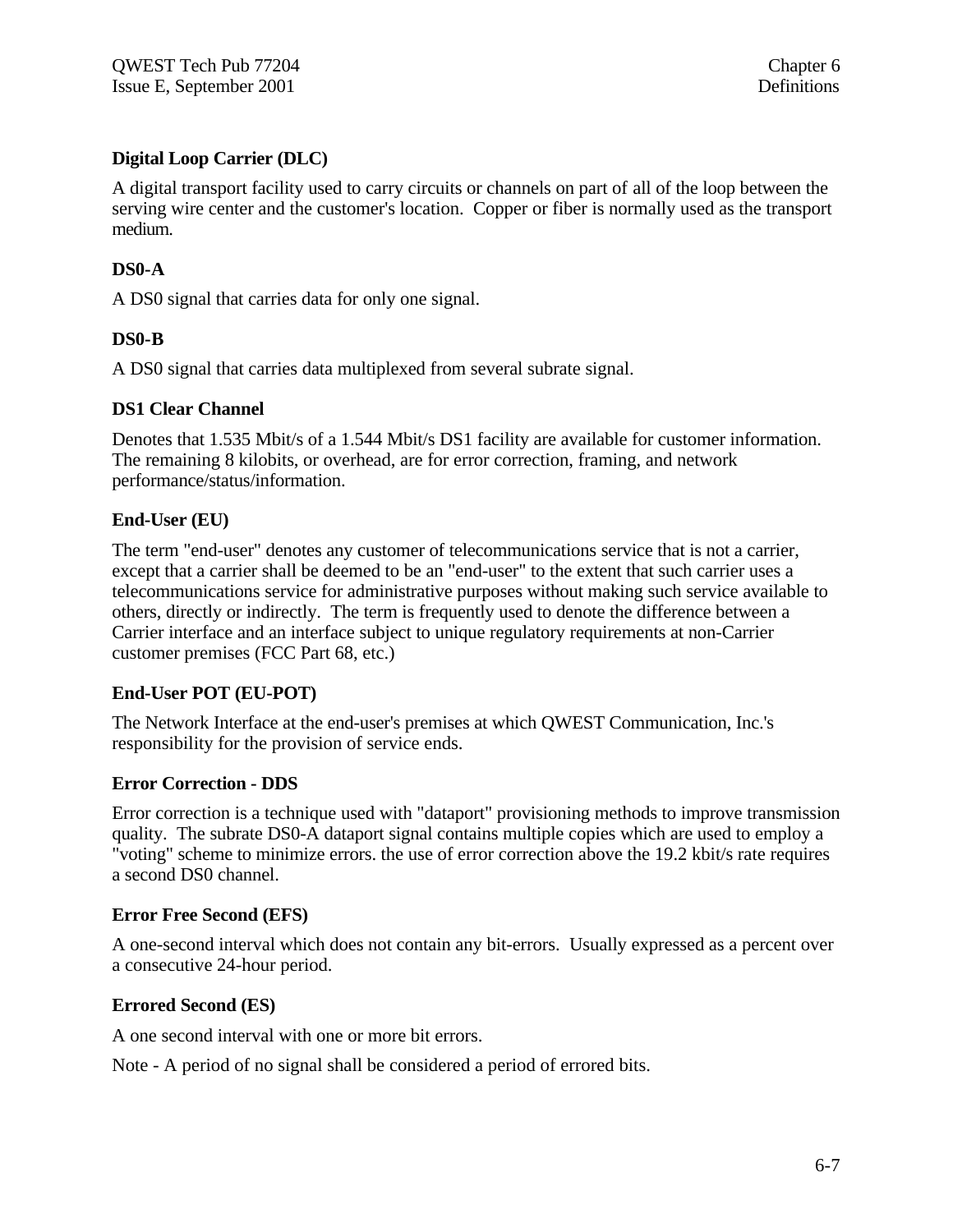## **Facilities**

Facilities are the transmission paths between the demarcation points serving customer locations, a demarcation point serving a customer location and a QWEST Central Office, or two QWEST offices.

## **Full Duplex**

Simultaneous transmission in both directions between two points.

## **Hub**

A QWEST designated serving wire center at which bridging and multiplexing functions are performed. See also Digital Data Service (DDS) Hub.

## **Immediate Action Limit**

The bound of acceptable performance and the threshold beyond which QWEST will accept a customer's trouble report and take immediate corrective action.

## **Impulse Noise**

Any momentary occurrence of the noise on a channel significantly exceeding the normal noise peaks. It is evaluated by counting the number of occurrences that exceed a threshold.

## **Inserted Connection Loss**

This term denotes the 1004 Hz power difference (in dB) between the maximum power available at the originating end, and the actual power reaching the terminating end through the inserted connection.

### **Insertion Loss**

Insertion loss is the ratio (expressed in dB) of the power delivered to a specified load at the receiving interface by a specified source at the transmitting interface to the power delivered by the same source directly to an identical load.

### **Intelligent Network Element (INE)**

A software programmable network component.

## **Interexchange Carrier (IC)/(IEC)** or Interexchange Common Carrier

Any individual, partnership, association, joint-stock company, trust, governmental entity or corporation engaged for hire in interstate or foreign communication by wire or radio, between two LATA's.

## **Interface Code**

See Network Channel Interface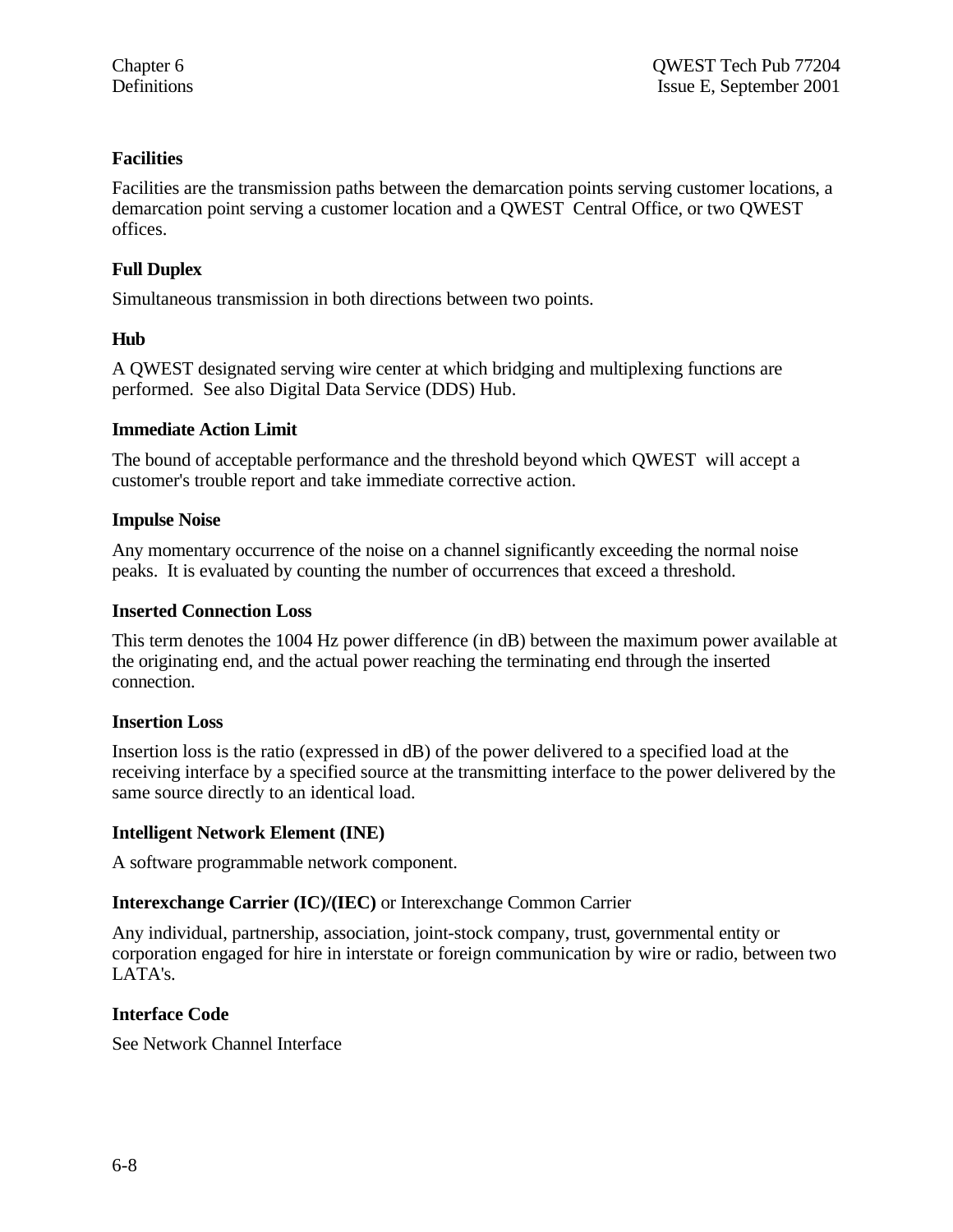#### **Jitter**

Random timing distortions of a digital signal, whereby the appearance of a pulse differs from where the pulse should occur relative to time.

#### **Key Activated Transfer Arrangement**

An arrangement that allows the customer to transfer a leg of a Private Line Transport Service to either spare or working channel that terminates in either the same or a different customer premises. A key activated control service is required to operate the transfer arrangement.

#### **Kilobit/Second (kbit/s)**

One thousand (1000) bits/second

#### **Loaded Cable**

Inductance, in the form of "Load Coils", is placed on longer metallic cables to improve the cable's voice transmission performance.

#### **Local Access and Transport Area (LATA)**

A geographic area for the provision and administration of communications service. It encompasses designated exchanges that are grouped to serve common social, economic and other purposes.

#### **Local Exchange Carrier (LEC)**

The regulated entity providing Access and Intra-LATA services.

#### **Loopback**

An out-of-service test procedure applied to a full duplex channel that causes a received signal to be returned to the source.

#### **Master Station**

Denotes the equipment located on the customer's premises which controls communications between the master station and remote stations.

### **Multiplex**

See multiplexer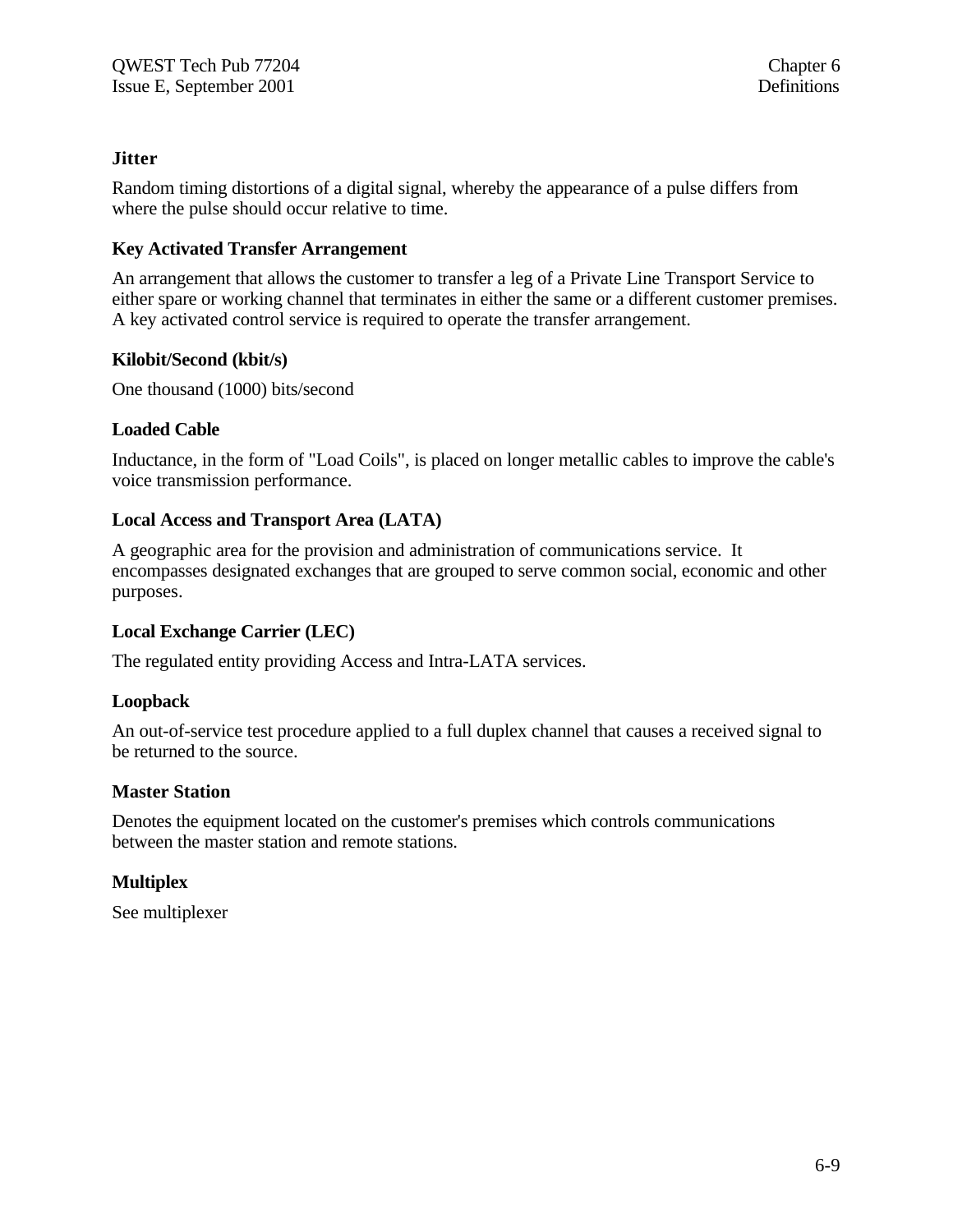## **Multiplexer (Mux)**

An equipment unit to multiplex, or do multiplexing: Multiplexing is a technique of modulating (analog) or interleaving (digital) multiple, relatively narrow bandwidth channels into a single channel having a wider bandwidth (analog) or higher bit-rate (digital). the term Multiplexer implies the demultiplexing function is present to reverse the process so it is not usually stated.

#### **Network Channel Interface (NCI) Code**

The Network Channel Interface (NCI) code is an encoded representation used to identify five (5) interface elements located at a Point of Termination (POT) at a central office or at the Network Interface at a customer location. The Interface code elements are: Total Conductors, Protocol, Impedances, Protocol Options, and Transmission Level Points (TLP). (At a digital interface, the TLP element of the NCI code is not used.)

#### **Network Interface (NI)**

The point of demarcation on the customer's premises at which U S WEST's responsibility for the provision of service ends.

#### **Ohm**

The unit of electric resistance.

#### **Phase Jitter**

Intermittent, random displacements in time of digital bits, from their ideal placement in time.

#### **Point of Termination (PO**T)

The physical telecommunications interface that establishes the technical interface, the test point(s), and the point(s) of operational responsibility. (See Network Interface).

#### **Premises**

Denotes a building or portion(s) of a building occupied by a single customer or end-user either as a place of business or residence.

#### **Protocol**

The rules for communication system operation which must be followed if communication is to be effected; the complete interaction of all possible series of messages across an interface. Protocols may govern portions of a network, types of service, or administrative procedures.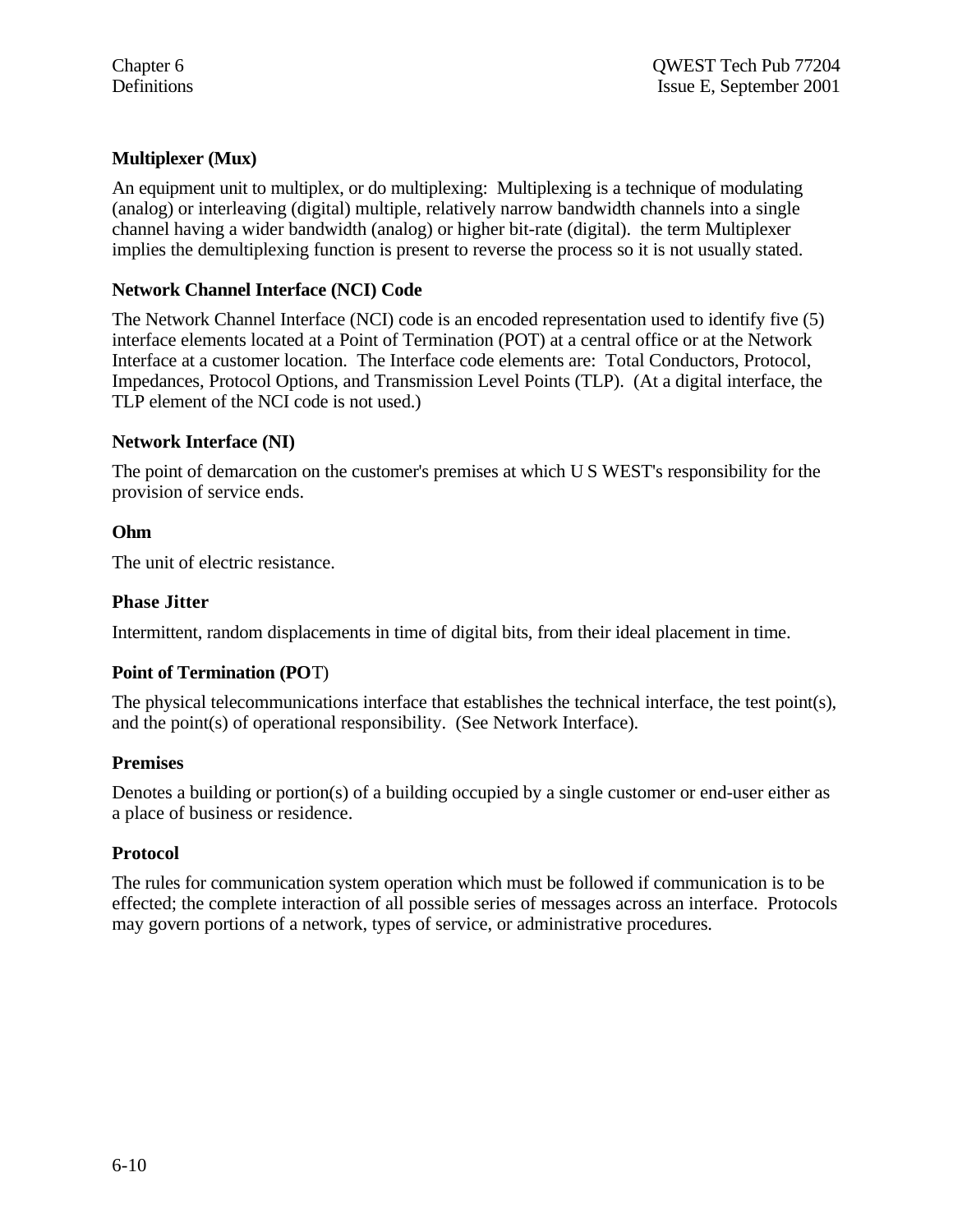#### **Protocol Code**

The Protocol (character positions 3 and 4 or the Network Channel Interface [NCI] Code) is a twocharacter alpha code that defines requirements for the interface regarding signaling and transmission.

#### **Service Acceptance Limit**

The maximum deviation from a design parameter that is allowed at service turnup or customer acceptance.

#### **Signaling**

The transmission of information to establish, monitor, or release connections and/or provide Network Control.

### **Special Access Service**

A service that provides a transmission path within a LATA to directly connect a Point Of Termination (POT) to an end-user premises or to another POT.

#### **Synchronous Transmission**

A transmission process such that between any two significant instants in the overall bit-stream there is always an integral number of unit intervals.

#### **Transmission Path**

Denotes a path capable of transporting signals within the range of the service offering. A transmission path is comprised of physical or derived facilities consisting of any form or configuration of plant typically used in the telecommunications industry.

### **Wire Center**

A building in which one or more central offices, used for the provision of local exchange services, are located.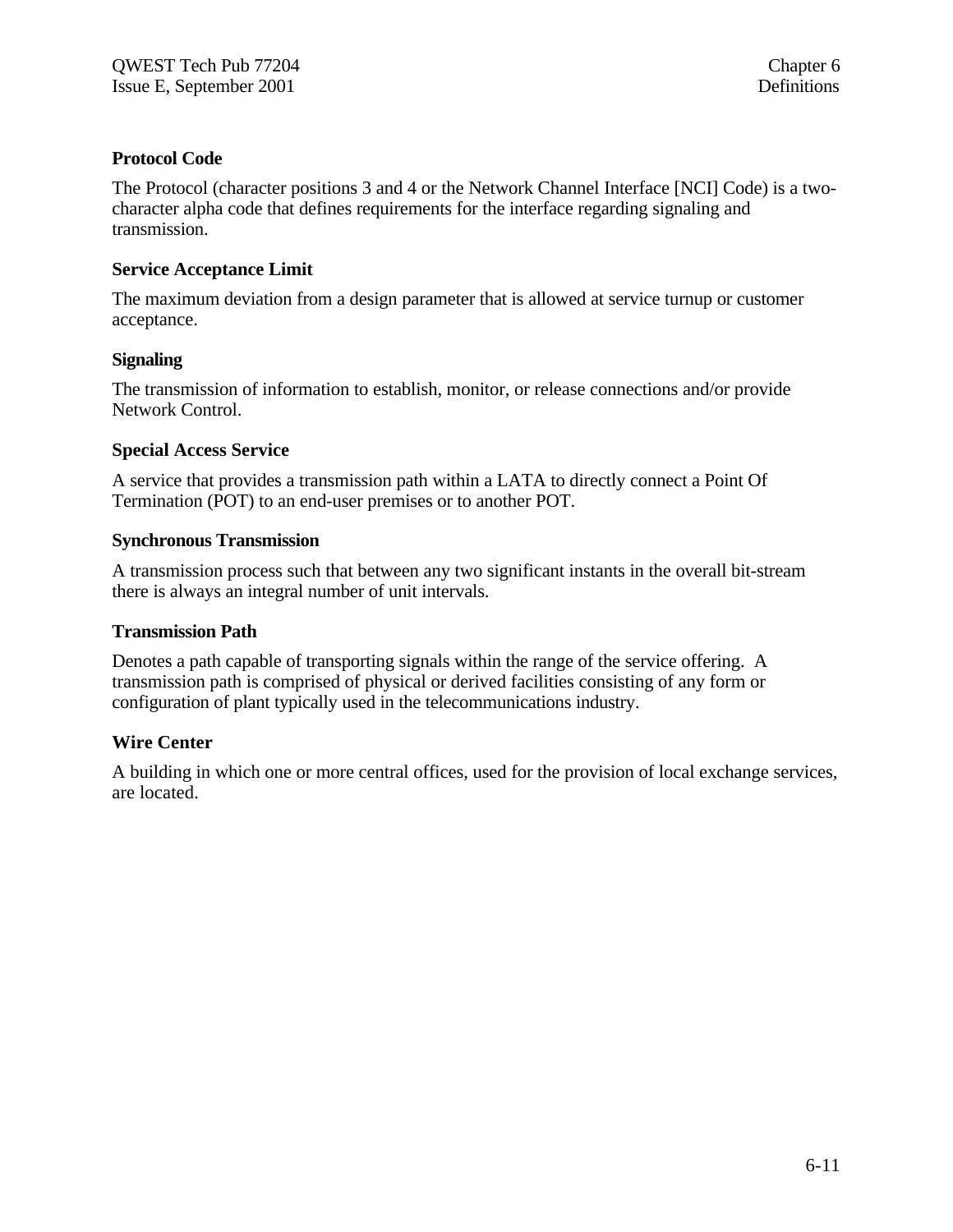# **CONTENTS**

# **Chapter and Section**

# Page

| 7 <sub>1</sub> |  |  |
|----------------|--|--|
|                |  |  |
|                |  |  |
|                |  |  |
|                |  |  |
|                |  |  |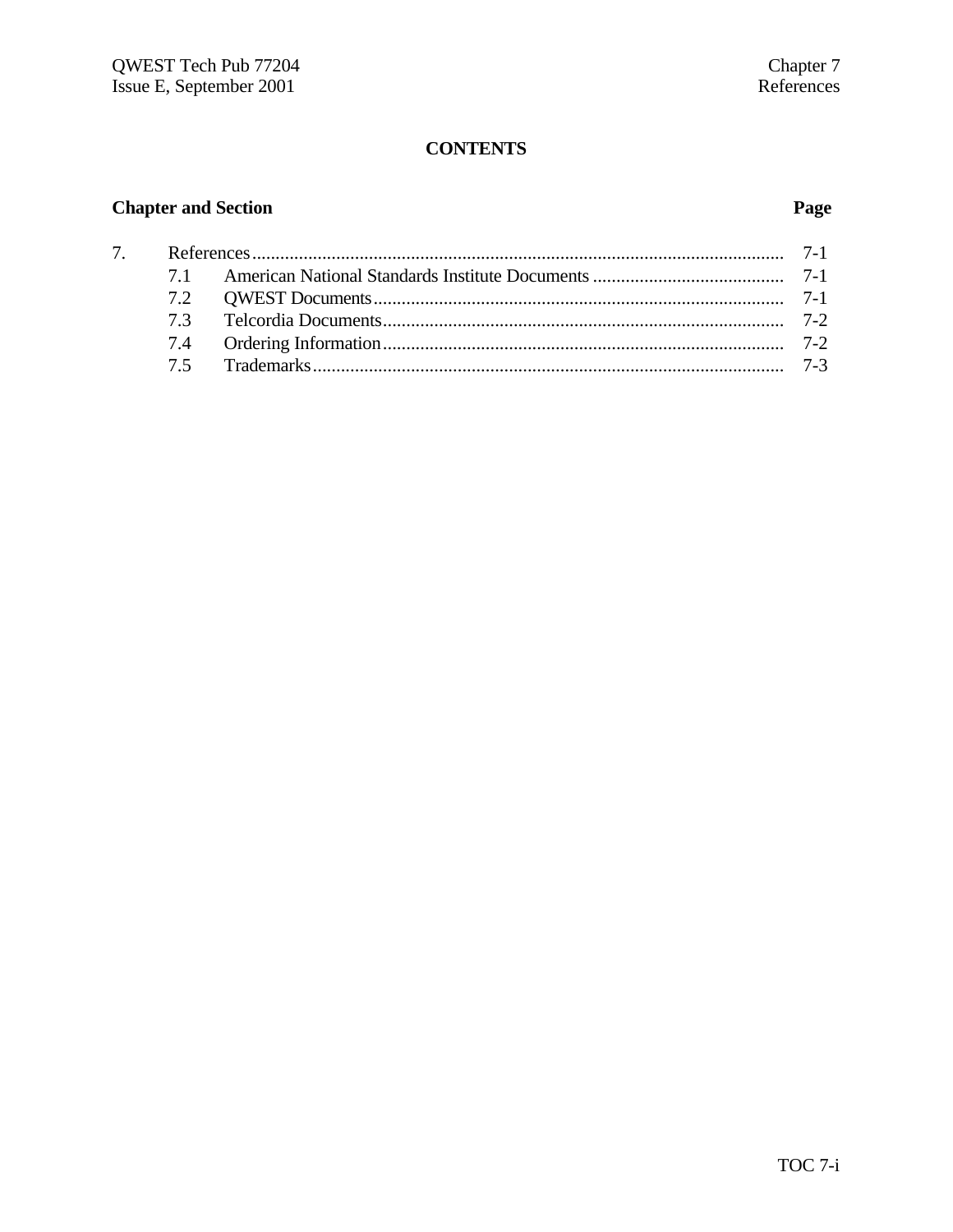# **7. References**

This Chapter contains reference documents and the information needed to order the documents.

# **7.1 American National Standards Institute Documents**

| ANSI T1.107-1995      | Digital Hierarchy $-Formats$ Specifications                                                                                                                                      |
|-----------------------|----------------------------------------------------------------------------------------------------------------------------------------------------------------------------------|
| ANSI T1.223-1997      | Information Interchange - Structure and Representation of<br>Network Channel (NC) and Network Channel Interface (NCI)<br>Codes for the North American Telecommunications System. |
| ANSI T1.410-1992      | Carrier-to-Customer Metallic Interface — Digital Data at<br>64 kbit/s and Subrates                                                                                               |
| ANSI/TIA/EIA 596-1992 | <b>Network Channel Terminating Equipment for Public Switched</b><br>Digital Service.                                                                                             |

## **7.2 QWEST Documents**

| <b>PUB 77200</b> | QWEST DS1 Service, and QWEST DS1 Rate Synchronization Service,<br>Network Channel and Network Channel Interface Code Combinations<br>Issue F, September 2001.              |
|------------------|----------------------------------------------------------------------------------------------------------------------------------------------------------------------------|
| <b>PUB 77312</b> | QWEST Digital Data Service, Technical Description. Issue G, September<br>2001.                                                                                             |
| <b>PUB 77324</b> | U S WEST DS3 Service. Issue C, April 1993.                                                                                                                                 |
| <b>PUB 77331</b> | Simultaneous Voice and Data Service (SVDS) (Digital Data Over Voice<br>Technology) - Digital Access Arrangements, Network Interface<br>Specifications. Issue D, July 1995. |
| <b>PUB 77332</b> | U S WEST Self-Healing Network Service (DS1, DS3, OC3 & OC12). Issue<br>J, February 1998.                                                                                   |
| <b>PUB 77340</b> | Self-Healing Alternate Route Protection (SHARP). Issue E, June 1994.                                                                                                       |
| <b>PUB 77344</b> | U S WEST Diversity and Avoidance. Issue A, November 1990.                                                                                                                  |
| <b>PUB 77359</b> | U S WEST DIGIPAC <sup>®</sup> Service Interface Specifications for Public Packet<br>Switching Network. Issue H, April 1997.                                                |
| <b>PUB 77371</b> | <b>COMMAND A LINKSM Technical Description And Interface</b><br>Combinations. Issue C, May 1997                                                                             |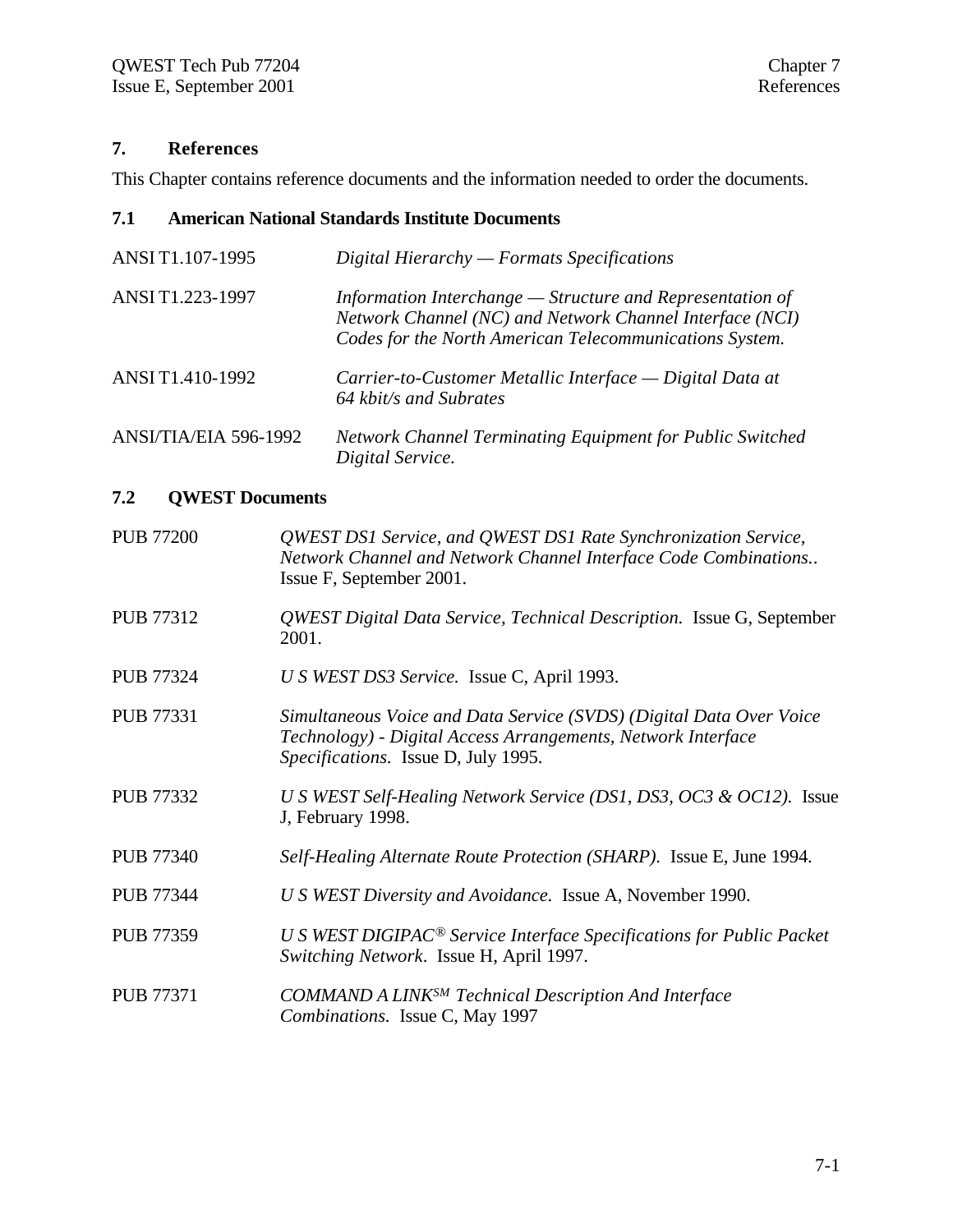| PUB 77375 | 1.544 Mbit/s Channel Interfaces. Technical Specifications for Network |
|-----------|-----------------------------------------------------------------------|
|           | Channel Interface Codes Describing Electrical Interfaces at Customer  |
|           | Premises and at QWEST Communications International Inc. Central       |
|           | <i>Offices.</i> Issue E, September 2001                               |
|           |                                                                       |

PUB 77386 *Interconnection and Collocation for Transport and Switched Unbundled Network Elements and Services.* Issue F, June 2001.

#### **7.3 Telcordia Documents**

| <b>GR-436-CORE</b> | Digital Synchronization Network Plan                                      |
|--------------------|---------------------------------------------------------------------------|
| SR-STS-000307      | NC/NCI Code Dictionary Industry Support Interface Published each<br>year. |
| TA-TSY-000189      | Generic Requirements for the Subrate Multiplexer                          |
| TR-TSY-000458      | Digital Signal Zero "A" (DS-0A 64 kb/s) Systems Interconnection           |

#### **7.4 Ordering Information**

All documents are subject to change and their citation in this document reflects the most current information available at the time of printing. Readers are advised to check status and availability of all documents.

Those who are not QWEST employees may order;

American National Standards Institute (ANSI) documents from:

American National Standards Institute Attn: Customer Service 11 West 42nd Street New York, NY 10036 Phone: (212) 642-4900 Fax: (212) 302-1286

ANSI has a catalog available which describes their publications.

Telcordia documents from:

Telcordia Customer Relations 8 Corporate Place, PYA 3A-184 Piscataway, NJ 08854-4156 Fax: (908) 336-2559 Phone: (800) 521-CORE (2673) (U.S. and Canada) Phone: (908) 699-5800 (Others) Web: www.telcordia.com

QWEST Technical Publications from:

http://www/qwest.com/techpub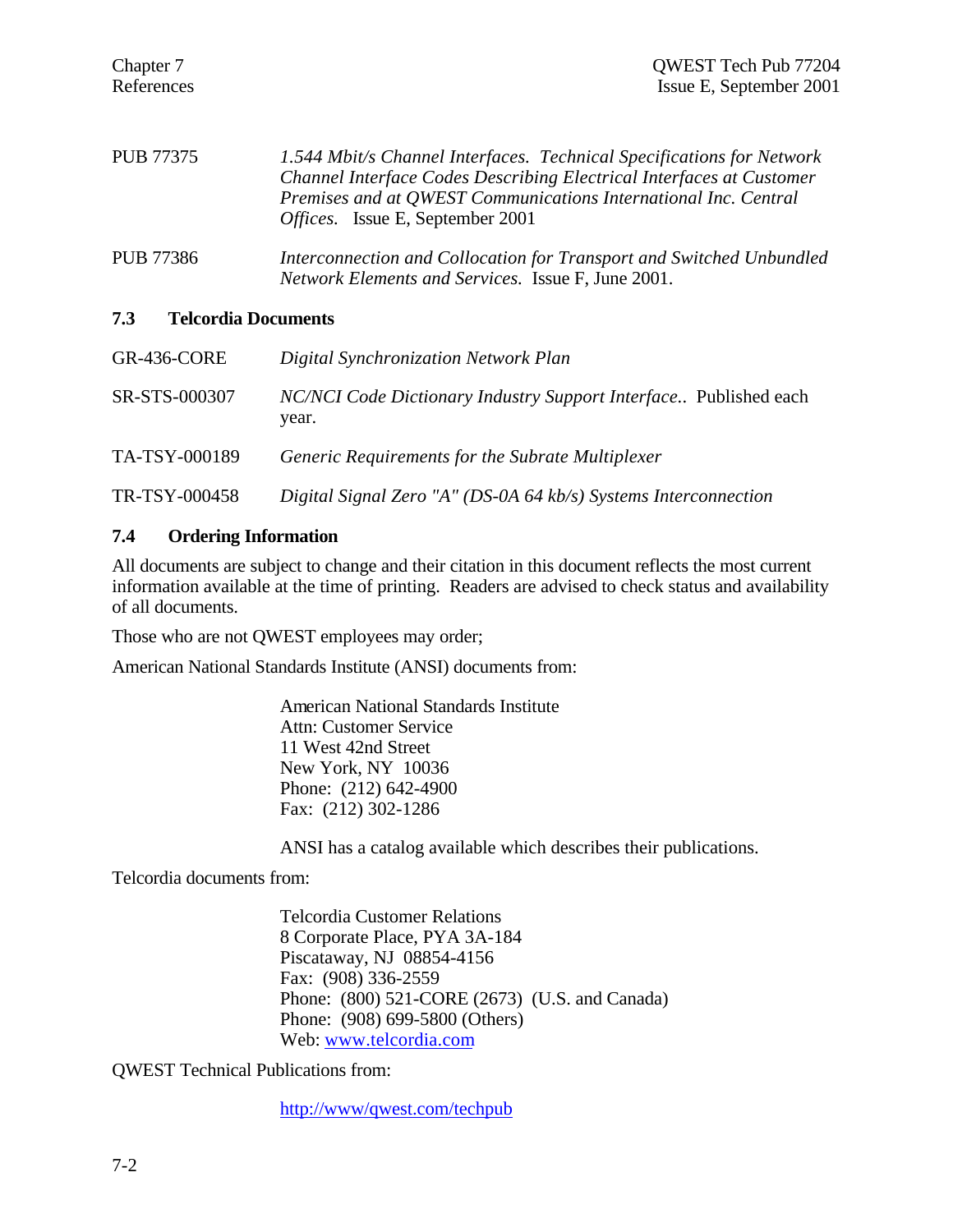Employees of QWEST Communications International Inc. may order publications by submitting form RG 31-0033 to:

> Central Distribution Center (CDC) 1005 17th St., S-30 Denver, CO 80202 Phone: (303) 896-9446 Fax: (303) 965-8652

Most QWEST publications are available to QWEST employees on the company network (E\*MEDIA). Call the (303) 624-4796 or email: emedia@qwest.com for further information.

#### **7.5 Trademarks**

| <b>COMMAND A LINK</b>                    | Service Mark of QWEST Communications International Inc.                                                                          |
|------------------------------------------|----------------------------------------------------------------------------------------------------------------------------------|
| <b>COMMON LANGUAGE</b><br><b>DIGICOM</b> | Registered Trademark of Bell Communications Research, Inc.<br>Registered Trademark of QWEST Communications International<br>Inc. |
| <b>DIGIPAC</b>                           | Registered Trademark of QWEST Communications International<br>Inc.                                                               |
| <b>OWEST®</b>                            | Registered Trademark of QWEST Communications International<br>Inc.                                                               |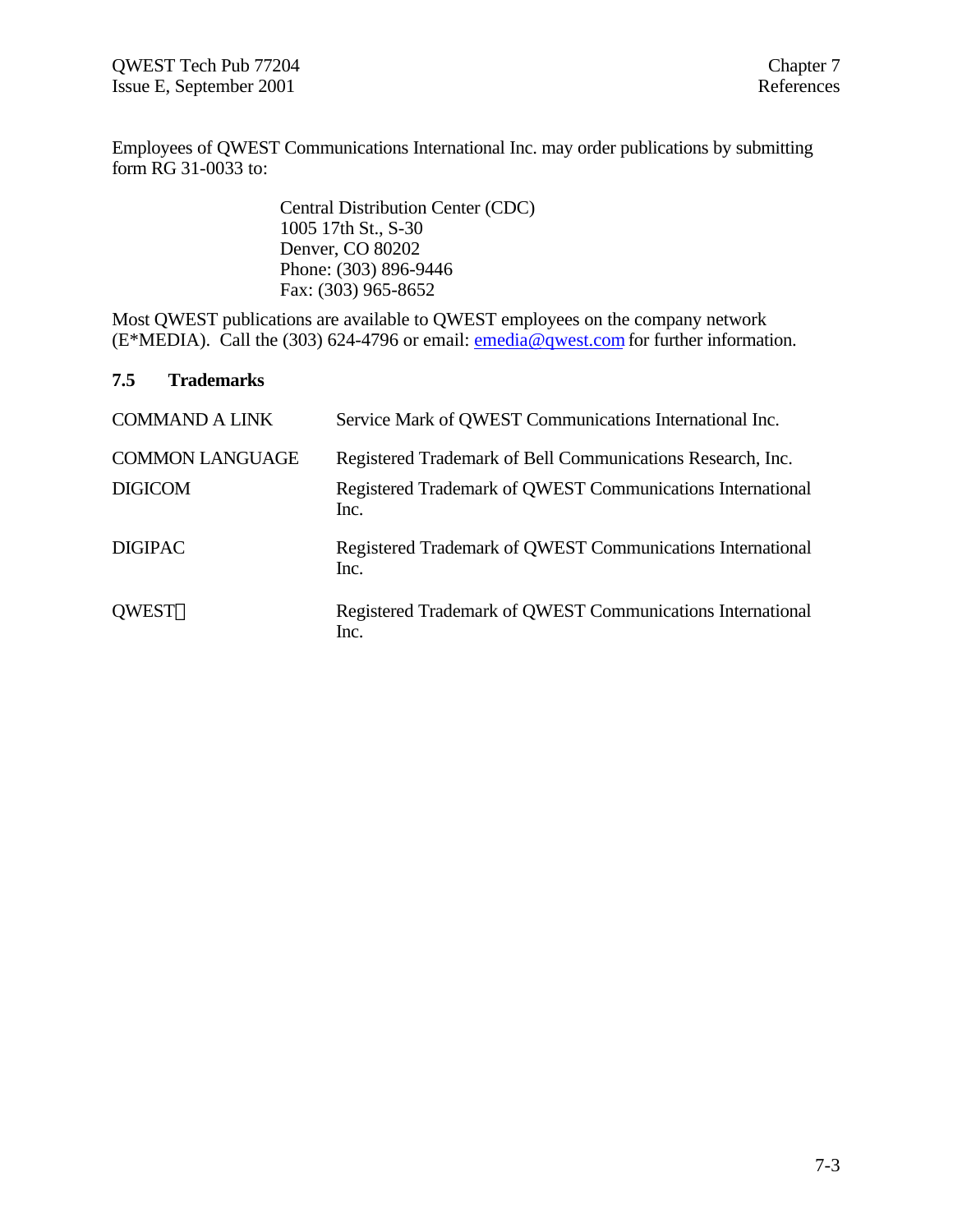# **CONTENTS**

# **Chapter and Section Page**